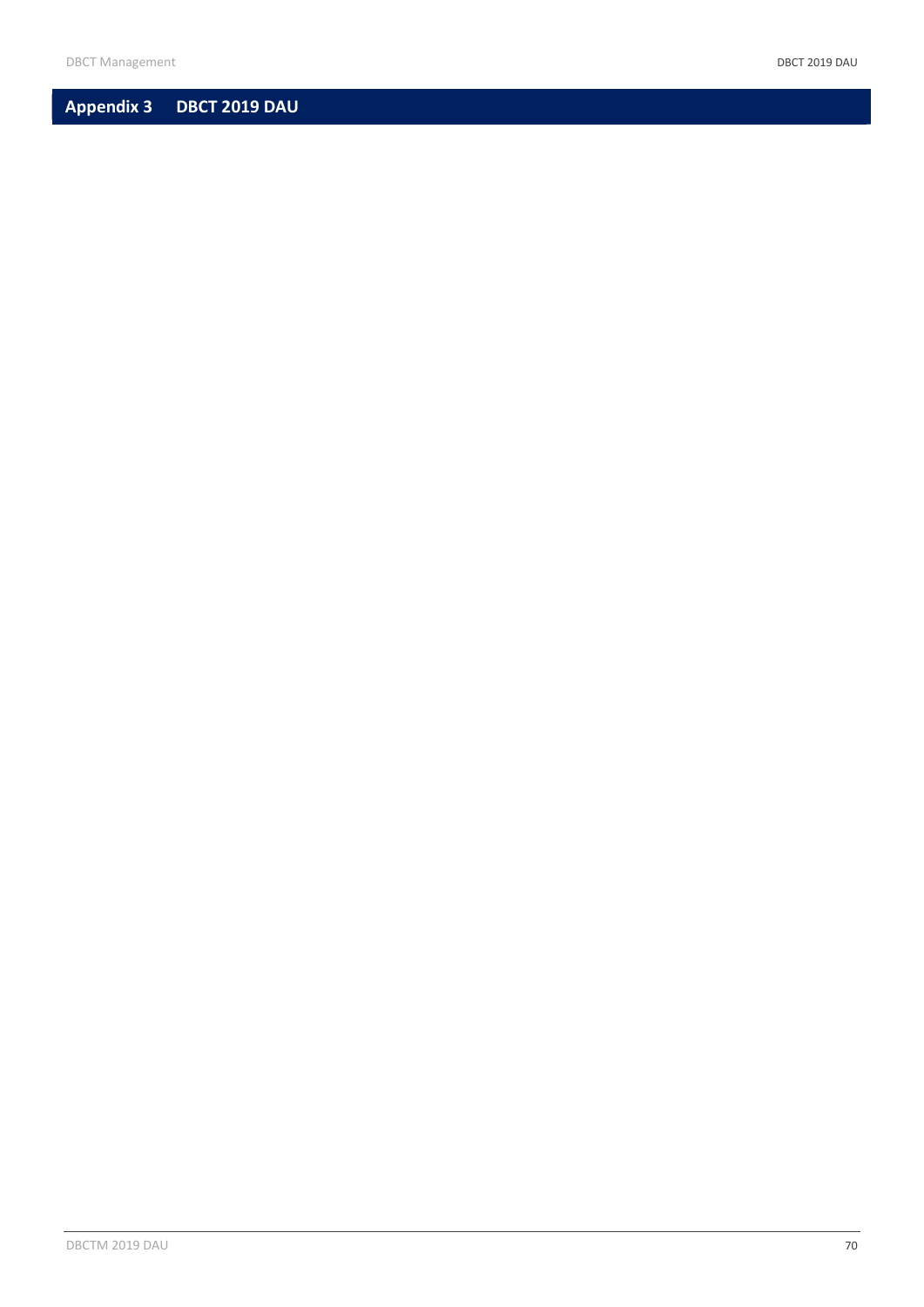# Dalrymple Bay Coal Terminal Access Undertaking

**DAU** 

# Submitted by DBCT Management Pty Ltd

Level 15 Waterfront Place 1 Eagle Street Brisbane QLD 4000 07 3002 3100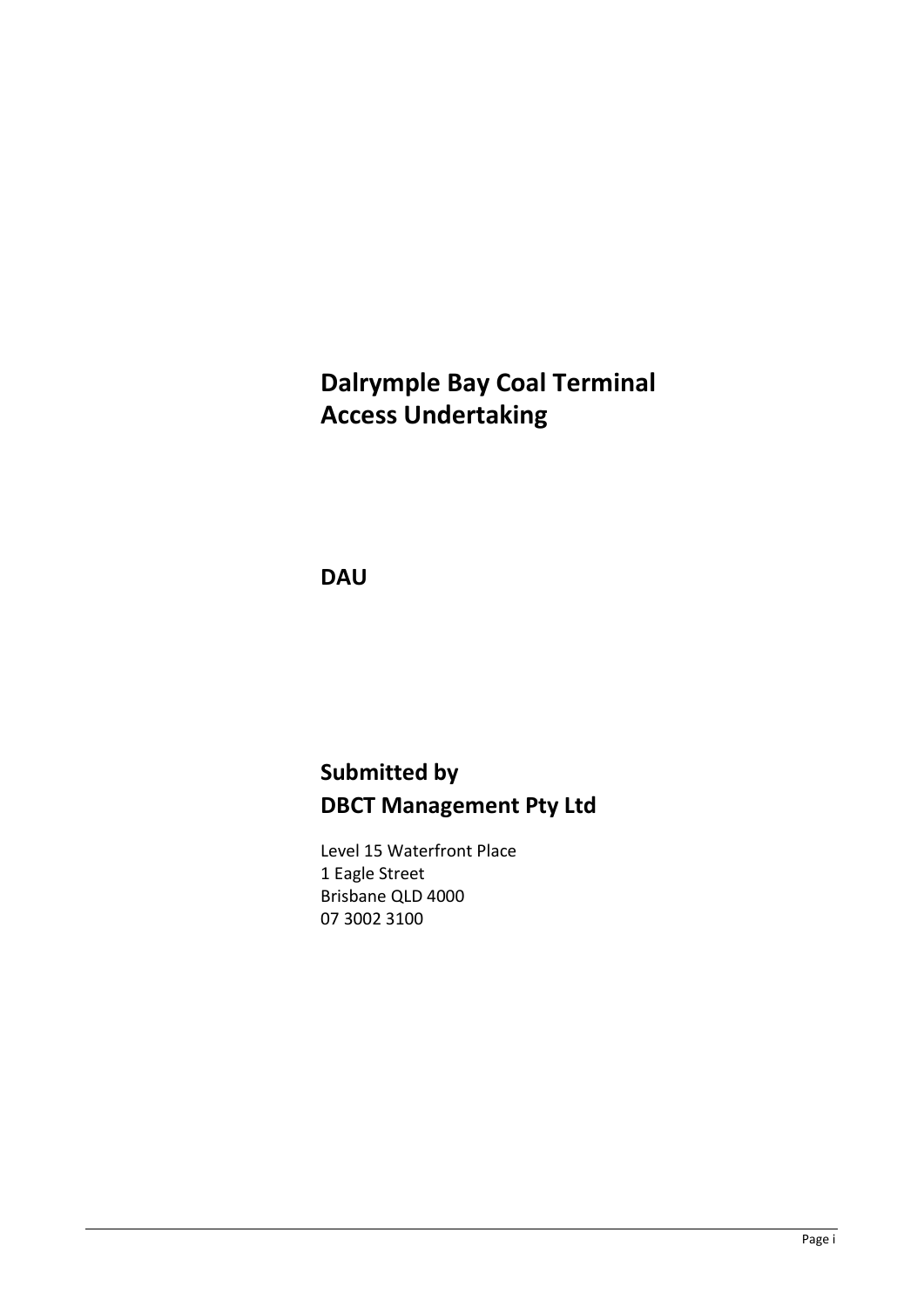| 1                                                                                           | <b>Introduction</b>                                                                                                                                                                                                                                                                                                                                                                                                                                                                                                                                                                                               | 1                                                                                                |
|---------------------------------------------------------------------------------------------|-------------------------------------------------------------------------------------------------------------------------------------------------------------------------------------------------------------------------------------------------------------------------------------------------------------------------------------------------------------------------------------------------------------------------------------------------------------------------------------------------------------------------------------------------------------------------------------------------------------------|--------------------------------------------------------------------------------------------------|
| 1.1<br>1.2<br>1.3<br>1.4<br>1.5<br>1.6<br>1.7                                               | Purpose of this document<br>Scope of Undertaking<br><b>Duration of Undertaking</b><br><b>Reviews of Undertaking</b><br>Access Agreements and effect on Existing User Agreements<br>Amendment to Undertaking<br>Implementation of Differentiation in Existing User Agreements                                                                                                                                                                                                                                                                                                                                      | 1<br>1<br>$\overline{2}$<br>$\overline{2}$<br>$\overline{2}$<br>$\overline{2}$<br>$\overline{2}$ |
| $\mathbf{2}$                                                                                | <b>Definitions and Interpretation</b>                                                                                                                                                                                                                                                                                                                                                                                                                                                                                                                                                                             | 3                                                                                                |
| 2.1<br>2.2                                                                                  | Definitions<br>Interpretation                                                                                                                                                                                                                                                                                                                                                                                                                                                                                                                                                                                     | 3<br>3                                                                                           |
| 3                                                                                           | Role of DBCT Management and the Operator                                                                                                                                                                                                                                                                                                                                                                                                                                                                                                                                                                          | 3                                                                                                |
| 3.1<br>3.2                                                                                  | Role of DBCT Management<br>Role of the Operator                                                                                                                                                                                                                                                                                                                                                                                                                                                                                                                                                                   | 3<br>3                                                                                           |
| 4                                                                                           | Services to be provided                                                                                                                                                                                                                                                                                                                                                                                                                                                                                                                                                                                           | 4                                                                                                |
| 5                                                                                           | <b>Negotiation arrangements</b>                                                                                                                                                                                                                                                                                                                                                                                                                                                                                                                                                                                   | 4                                                                                                |
| 5.1<br>5.2<br>5.3<br>5.4<br>5.5<br>5.6<br>5.7<br>5.8<br>5.9<br>5.10<br>5.11<br>5.12<br>5.13 | Framework for negotiation<br>Application for Access and information to be provided<br>What happens after lodgement of Access Application<br>5.3A Renewal Applications<br>Priority of Access Applications and execution of Access Agreements<br><b>Indicative Access Proposal</b><br>Response to Indicative Access Proposal<br><b>Negotiation process</b><br><b>Negotiation Cessation Notice</b><br><b>Creditworthiness of Access Seeker</b><br>Funding of System Capacity studies and feasibility studies<br><b>Existing User Agreement Process</b><br><b>Review of Pricing Method</b><br><b>Access Transfers</b> | 4<br>5<br>6<br>7<br>9<br>21<br>23<br>24<br>26<br>27<br>27<br>33<br>33<br>34                      |
| 6                                                                                           | <b>Terminal Regulations</b>                                                                                                                                                                                                                                                                                                                                                                                                                                                                                                                                                                                       | 35                                                                                               |
| 6.1<br>6.2                                                                                  | <b>Compliance with Terminal Regulations</b><br><b>Amendment of Terminal Regulations</b>                                                                                                                                                                                                                                                                                                                                                                                                                                                                                                                           | 35<br>35                                                                                         |
| 7                                                                                           | <b>Information provision</b>                                                                                                                                                                                                                                                                                                                                                                                                                                                                                                                                                                                      | 38                                                                                               |
| 8                                                                                           | <b>Confidentiality requirements</b>                                                                                                                                                                                                                                                                                                                                                                                                                                                                                                                                                                               | 38                                                                                               |
| 8.1<br>8.2<br>8.3<br>8.4                                                                    | Confidential Information to be kept confidential<br>Confidentiality deed<br>Use of Confidential Information<br>Reporting of aggregated information                                                                                                                                                                                                                                                                                                                                                                                                                                                                | 38<br>39<br>39<br>39                                                                             |
| 9                                                                                           | <b>Ring-fencing arrangements</b>                                                                                                                                                                                                                                                                                                                                                                                                                                                                                                                                                                                  | 39                                                                                               |
| 9.1                                                                                         | No related Supply Chain Businesses                                                                                                                                                                                                                                                                                                                                                                                                                                                                                                                                                                                | 39                                                                                               |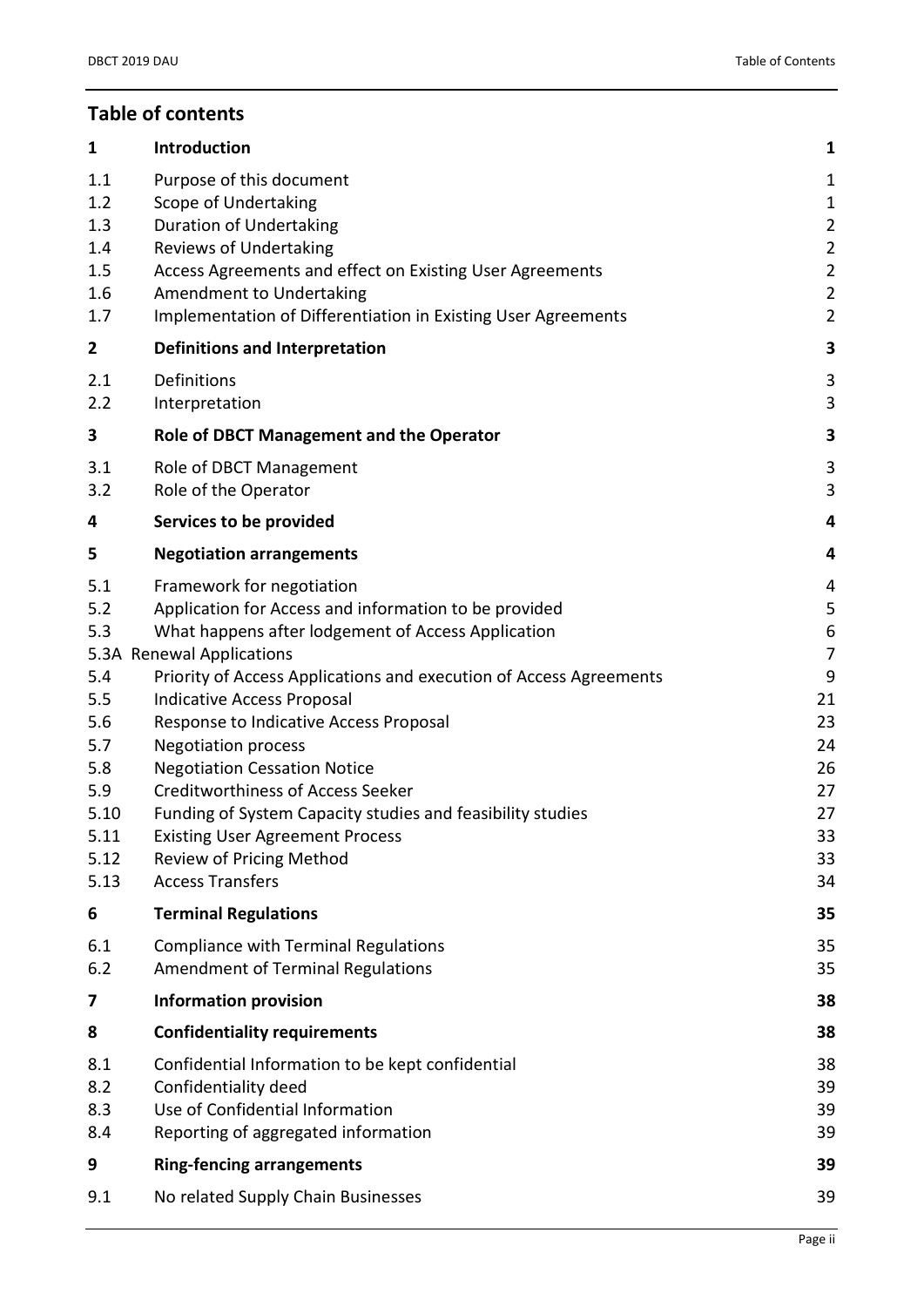| 9.2<br>9.3<br>9.4                                                             | Non-discrimination<br>Confidentiality undertaking by board members<br><b>Complaint handling</b>                                                                                                                                                                                                                                                                                                                                                                                                                                                                                                     | 39<br>39<br>40                                           |
|-------------------------------------------------------------------------------|-----------------------------------------------------------------------------------------------------------------------------------------------------------------------------------------------------------------------------------------------------------------------------------------------------------------------------------------------------------------------------------------------------------------------------------------------------------------------------------------------------------------------------------------------------------------------------------------------------|----------------------------------------------------------|
| 10                                                                            | <b>Reporting by DBCT Management</b>                                                                                                                                                                                                                                                                                                                                                                                                                                                                                                                                                                 | 40                                                       |
| 10.1<br>10.2<br>10.3<br>10.4                                                  | Regulatory accounts<br>Indicators relating to compliance with this Undertaking<br>Indicators relating to service quality<br>Review of reporting provisions                                                                                                                                                                                                                                                                                                                                                                                                                                          | 40<br>40<br>41<br>42                                     |
| 11                                                                            | <b>Pricing arrangements</b>                                                                                                                                                                                                                                                                                                                                                                                                                                                                                                                                                                         | 43                                                       |
| 11.1<br>11.2<br>11.3<br>11.4<br>11.5<br>11.6<br>11.7<br>11.8                  | <b>Interpretation of Pricing Provisions</b><br><b>Access Charges</b><br><b>Application of Pricing Provisions</b><br>Terminal Infrastructure Charge<br>Review of TIC applicable under Access Agreements in form of the Standard Access<br>Agreement<br>Operation & Maintenance Charge<br><b>Cost Allocation</b><br><b>Expansion Pricing Principles</b>                                                                                                                                                                                                                                               | 43<br>43<br>43<br>44<br>45<br>46<br>47<br>48             |
| 11.9                                                                          | <b>Expansion Pricing Approach</b>                                                                                                                                                                                                                                                                                                                                                                                                                                                                                                                                                                   | 48                                                       |
| 12                                                                            | <b>Terminal Capacity Expansion</b>                                                                                                                                                                                                                                                                                                                                                                                                                                                                                                                                                                  | 49                                                       |
| 12.1<br>12.2<br>12.3<br>12.4<br>12.5<br>12.6<br>12.7<br>12.8<br>12.9<br>12.10 | Procedure for determining Terminal Capacity and System Capacity<br><b>Terminal Capacity Expansion consultation</b><br>General obligation to undertake Terminal Capacity Expansions<br><b>Accommodation of Capacity</b><br><b>Undertaking Terminal Capacity Expansions</b><br><b>Interest During Construction for Terminal Capacity Expansions</b><br>Unreasonable and uneconomic proposed Terminal Capacity Expansions<br>Inability to proceed with a proposed Terminal Capacity Expansion<br>Terminal Capacity Expansions to comply with Terminal Master Plan<br>Non-expansion Capital Expenditure | 49<br>54<br>54<br>55<br>56<br>66<br>66<br>66<br>67<br>67 |
| 13                                                                            | <b>Terms and conditions of Access</b>                                                                                                                                                                                                                                                                                                                                                                                                                                                                                                                                                               | 68                                                       |
| 13.1<br>13.2                                                                  | <b>Access Agreements</b><br>Minimum Term of Access Agreements                                                                                                                                                                                                                                                                                                                                                                                                                                                                                                                                       | 68<br>68                                                 |
| 14                                                                            | Whole of supply chain efficiency                                                                                                                                                                                                                                                                                                                                                                                                                                                                                                                                                                    | 70                                                       |
| 14.1<br>14.2                                                                  | Engagement in Dalrymple Bay Coal Chain efficiency improvement<br>Amend Undertaking to comply with Agreed Supply Chain Outcome                                                                                                                                                                                                                                                                                                                                                                                                                                                                       | 70<br>70                                                 |
| 15                                                                            | <b>Master plans</b>                                                                                                                                                                                                                                                                                                                                                                                                                                                                                                                                                                                 | 70                                                       |
| 15.1<br>15.2                                                                  | <b>Terminal Master Plan</b><br>System Master Plan                                                                                                                                                                                                                                                                                                                                                                                                                                                                                                                                                   | 70<br>70                                                 |
| 16                                                                            | <b>Transitional arrangements</b>                                                                                                                                                                                                                                                                                                                                                                                                                                                                                                                                                                    | 71                                                       |
| 17                                                                            | <b>Dispute resolution</b>                                                                                                                                                                                                                                                                                                                                                                                                                                                                                                                                                                           | 72                                                       |
| 17.1<br>17.2                                                                  | <b>Disputes</b><br>Chief Executive resolution                                                                                                                                                                                                                                                                                                                                                                                                                                                                                                                                                       | 72<br>72                                                 |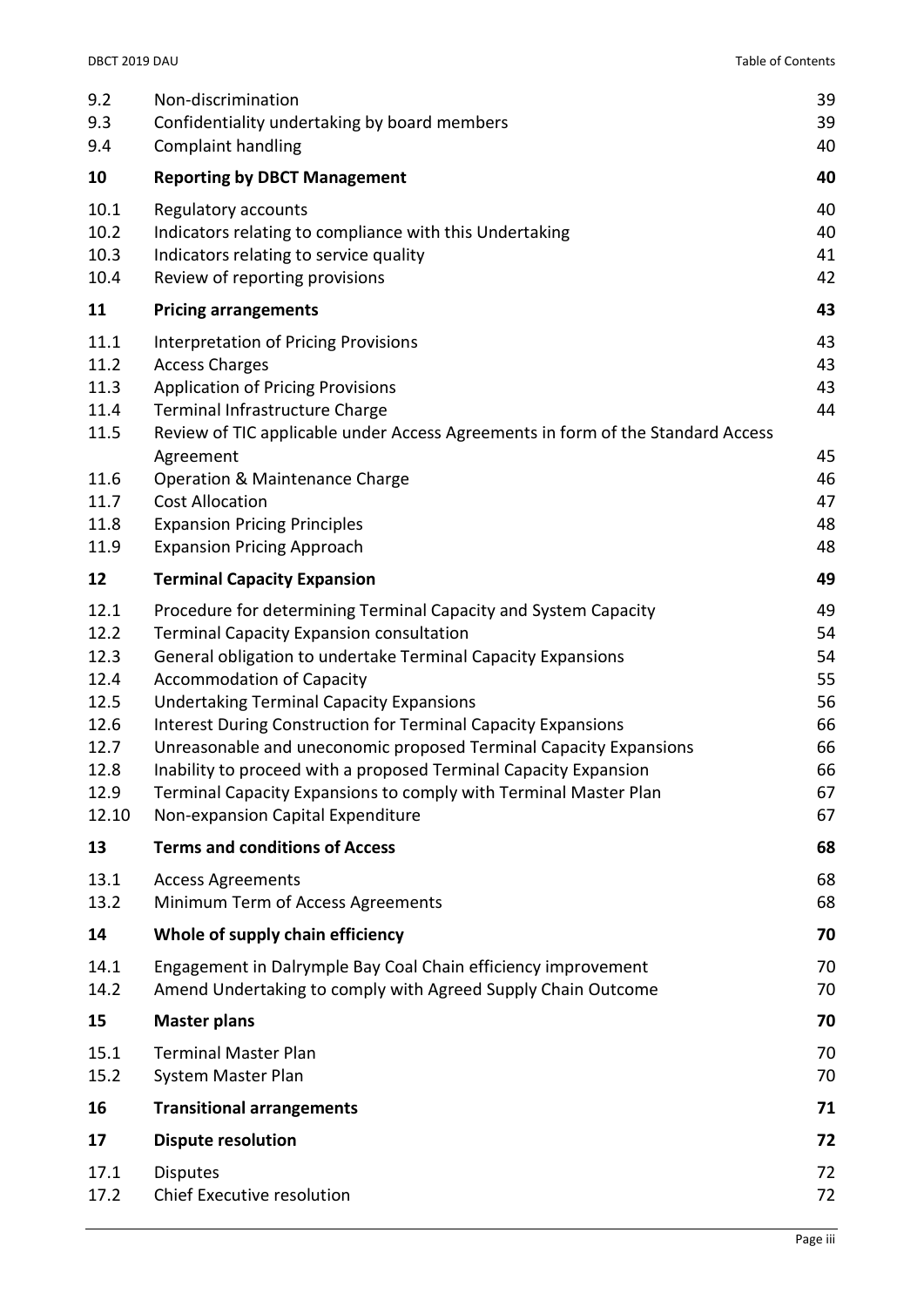| 17.3<br>17.4                                                      | <b>Expert determination</b><br>Determination by the QCA | 72<br>73 |
|-------------------------------------------------------------------|---------------------------------------------------------|----------|
| Schedule A – Access Application Form and Renewal Application Form |                                                         | 75       |
| Schedule B - Standard Access Agreement                            |                                                         | 80       |
| Schedule C – The Terminal Infrastructure Charge                   |                                                         | 81       |
|                                                                   | Schedule D - Confidentiality Deed                       | 86       |
|                                                                   | Schedule E - Services                                   | 93       |
|                                                                   | <b>Schedule F - Terminal Master Plan</b>                | 97       |
|                                                                   | Schedule G - Definitions and Interpretation             | 98       |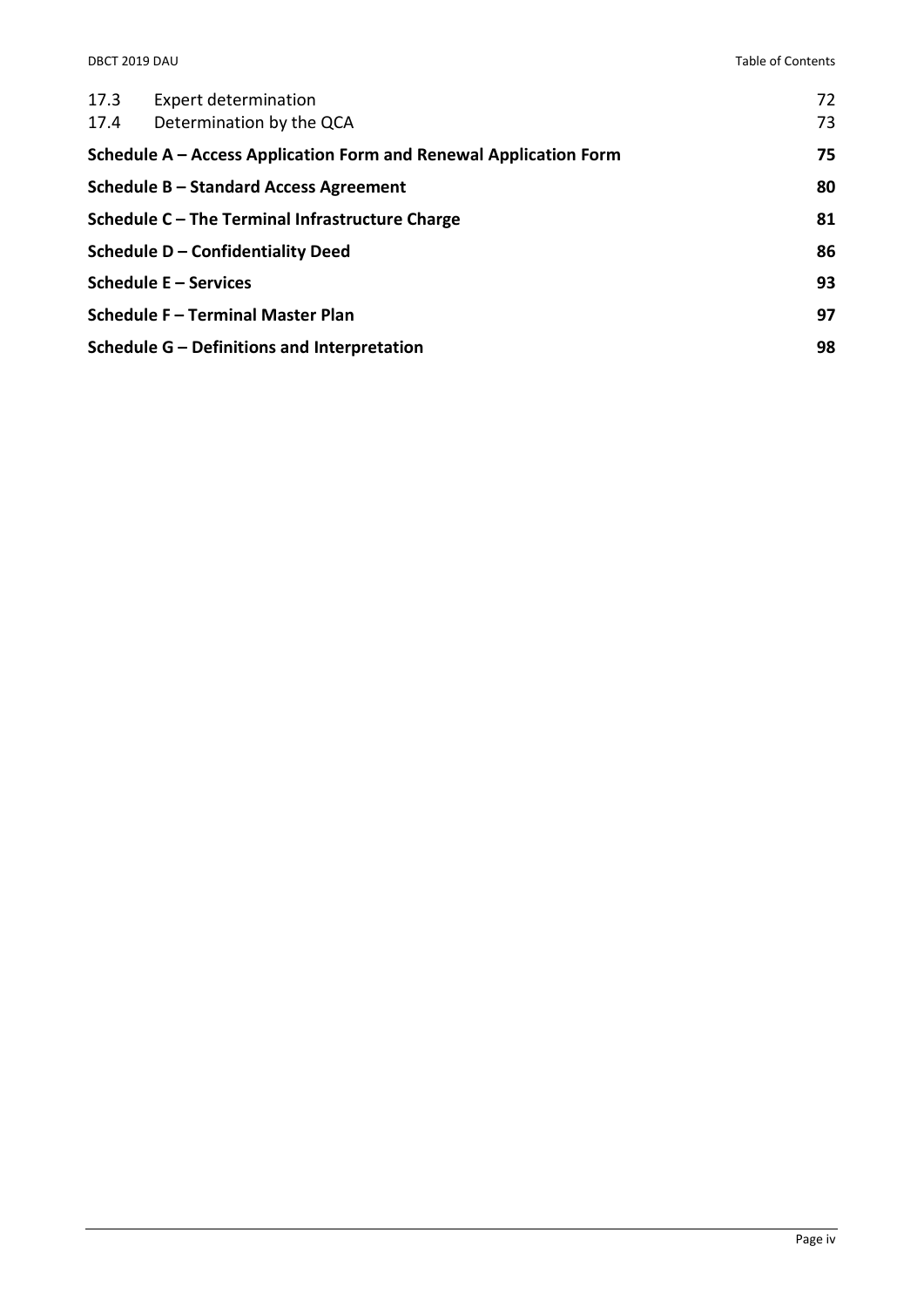# 1 Introduction

### 1.1 Purpose of this document

(The Terminal) The Terminal is a common user coal port. The Terminal includes in-loading, stockpiling, reclaiming, out-loading, and associated facilities for the handling of coal. The Terminal is located at the Port of Hay Point, south of Mackay in Queensland.

(Declared service under QCA Act) In March of 2001 the State passed a regulation under which the handling of coal at the Terminal was made a "declared service" for the purposes of the QCA Act. Access providers of declared services have an obligation under the QCA Act to negotiate with, and in certain circumstances provide access to, third parties seeking access to that service. The regulator under the QCA Act is the QCA.

(Draft access undertaking under QCA Act) The QCA Act has provisions that allow the owner or operator of a declared service to voluntarily submit a draft access undertaking to the QCA which sets out the terms and conditions upon which access will be granted to Access Seekers. If the draft access undertaking meets certain criteria set out under the QCA Act and is approved by the QCA, it will regulate third party access to the service.

(Agreements with the State) On 14 September 2001 the DBCT Trustee as trustee of the DBCT Trust, and DBCT Management entered into a number of agreements with DBCT Holdings and PCQ (both wholly owned by the State) under which DBCT Trustee and DBCT Management were granted a 50 year lease (with an option for a further 49 years) of the Terminal.

(Port Services Agreement) One of the agreements referred to above, the Port Services Agreement, requires DBCT Trustee to prepare a draft access undertaking on behalf of DBCT Holdings (which as the owner of the Terminal was formally responsible for submitting the draft access undertaking) for submission to the QCA for approval under the QCA Act.

(Operator) An Operator is contracted to operate the Terminal on behalf of DBCT Management pursuant to an operations and maintenance contract. The Operator of the Terminal has historically been user-owned and independent of the lessee.

(Previous access undertakings) The first access undertaking for the Terminal was approved by the QCA in June 2006. That undertaking was superseded by two further access undertakings for the Terminal; one that was approved by the QCA in September 2010 (2010 Access Undertaking) and one approved by the QCA on 16 February 2017 (2017 Access Undertaking). The 2017 Access Undertaking is due to expire on 1 July 2021.

(Background to this Undertaking) On 12 October 2017, the QCA issued an initial undertaking notice under the QCA Act. In response to that Notice, DBCT Management submitted an Undertaking to the QCA on 1 July 2019, to replace the 2017 Access Undertaking from 1 July 2021 and to establish a new term.

(Approval of this Undertaking) After a public consultation process, the QCA approved this Undertaking on [insert].

### 1.2 Scope of Undertaking

This Undertaking provides for:

- (a) the negotiation and provision of Access to the Services at the Terminal; and
- (b) measures to mitigate potential adverse effects on competition which could arise out of the common ownership of both DBCT Management and a related Supply Chain Business.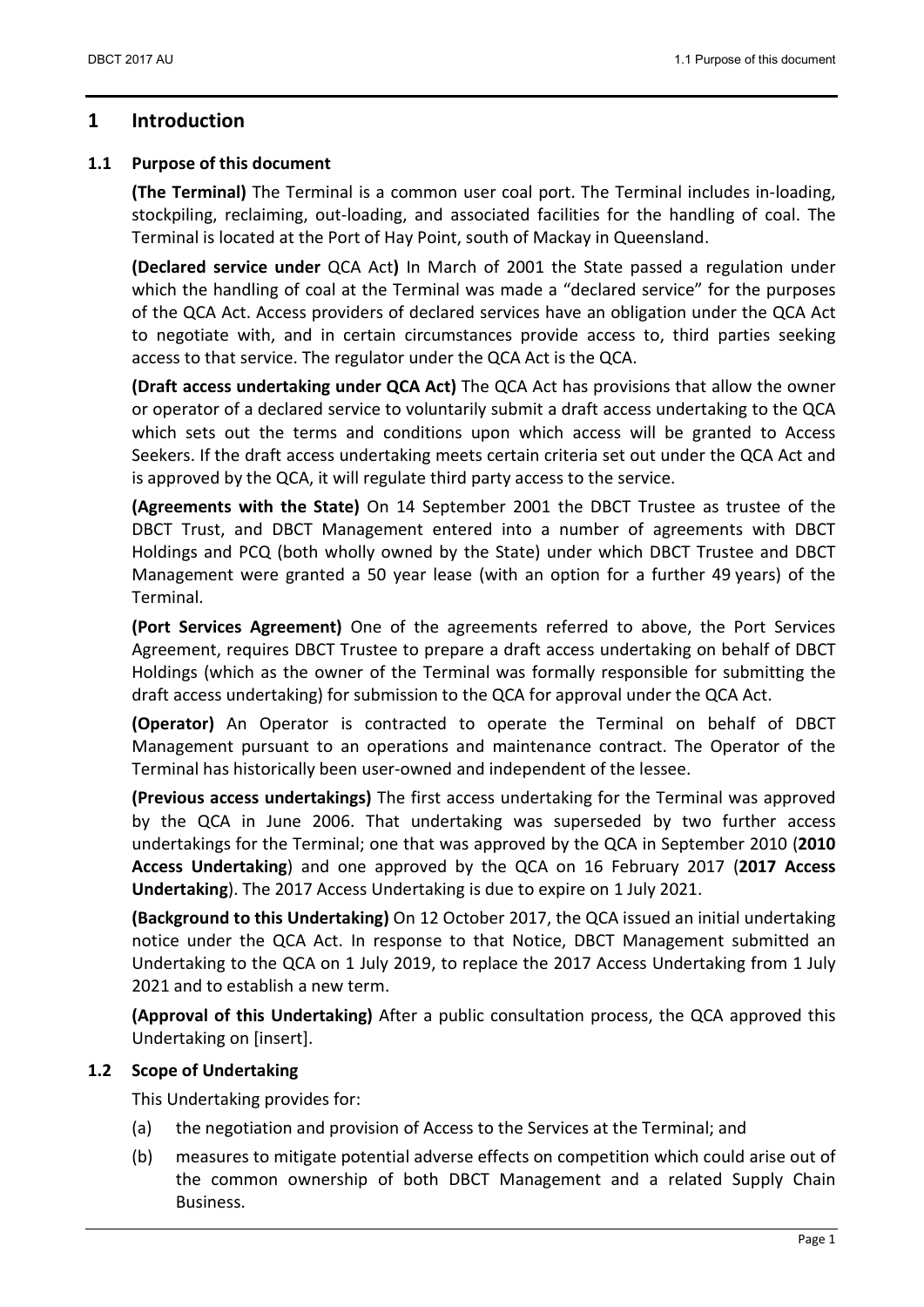### 1.3 Duration of Undertaking

This Undertaking will apply on and from the Approval Date. It will apply until the Terminating Date unless withdrawn as provided for in the QCA Act.

#### 1.4 Reviews of Undertaking

- (a) (General reviews) If:
	- (1) as a result of any review of this Undertaking by DBCT Management, the Access Holders and the QCA, DBCT Management, the Access Holders and the QCA agree that amendment of the Undertaking is desirable; or
	- (2) the QCA considers it necessary that the Undertaking be amended so as to rectify a significant inequity or significant unfairness suffered by an Access Seeker, Access Holder or DBCT Management, which inequity or unfairness was not generally foreseen or intended at the Approval Date,

then DBCT Management will submit to the QCA a draft amending access undertaking addressing the relevant issue or issues, for approval under the QCA Act.

(b) (Undertaking includes Standard Access Agreement) For clarification, an amendment to this Undertaking may include an amendment to the Standard Access Agreement.

#### 1.5 Access Agreements and effect on Existing User Agreements

This Undertaking applies to the negotiation of new Access Agreements or the negotiation of additional Access rights in addition to those already the subject of an Access Agreement or Existing User Agreement. Nothing in this Undertaking requires a party to an Existing User Agreement to vary a term or provision of that Existing User Agreement.

#### 1.6 Amendment to Undertaking

- (a) Any amendment to this Undertaking will be prepared and submitted to the QCA by DBCT Management in accordance with the QCA Act.
- (b) To the extent that the 2017 Access Undertaking is amended in accordance with the QCA Act prior to the Approval Date, it is DBCT Management's intention to apply to amend this Undertaking to reflect those changes.

### 1.7 Implementation of Differentiation in Existing User Agreements

Following a Price Ruling that a Terminal Capacity Expansion will be a Differentiated Expansion Component, DBCT Management will:

- (a) calculate Access Charges under each Access Agreement in accordance with the provisions of this Undertaking; and
- (b) in good faith, take all reasonable steps to negotiate any necessary amendments to any Access Agreement executed prior to the Price Ruling, including Existing User Agreements, to ensure that they are consistent with the Access Charges being calculated in accordance with the provisions of this Undertaking in relation to the application of Differentiation to a Terminal Capacity Expansion and the allocation of costs relating to it. For clarity, DBCT Management must use best endeavours to ensure that such amendments are equitable and non-discriminatory as between the relevant executed Access Agreements.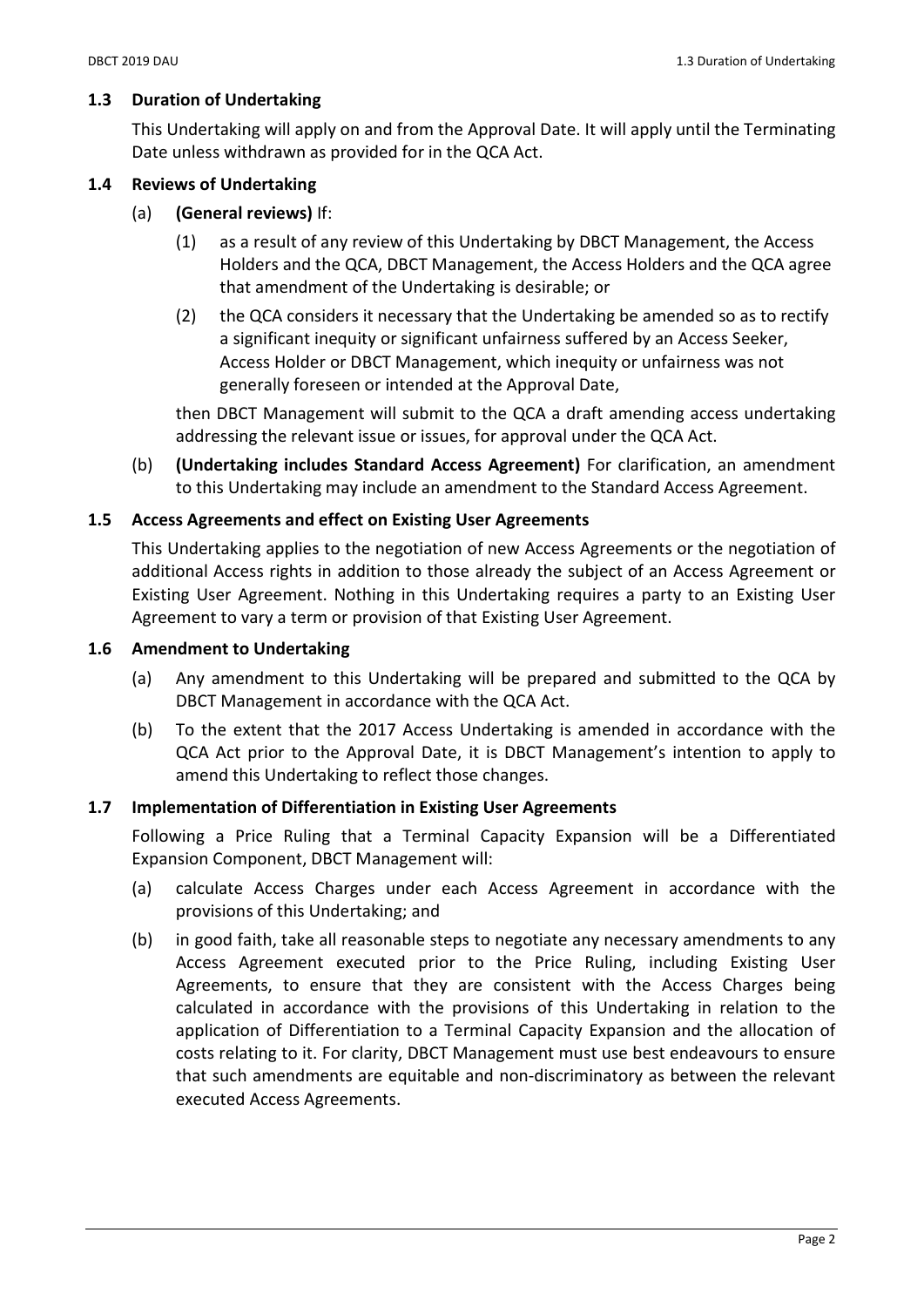# 2 Definitions and Interpretation

## 2.1 Definitions

Unless the subject or context is inconsistent, each of the capitalised terms used in the Undertaking has the meaning assigned to it in Schedule G – Definitions and Interpretation.

# 2.2 Interpretation

The rules set out in Schedule  $G -$  Definitions and Interpretation apply to and govern the interpretation of this Undertaking.

# 3 Role of DBCT Management and the Operator

# 3.1 Role of DBCT Management

- (a) The owner or operator of a declared service may voluntarily submit a draft access undertaking to the QCA under section 136(1) of the QCA Act or be required to do so under section 133(1) or 134(2) of the QCA Act.
- (b) The owner of the Terminal (and consequently the declared service) is DBCT Holdings.
- (c) DBCT Trustee and DBCT Management, under the Leases, are the lessee and sublessee of the Terminal. Under the terms of the leases and the Port Services Agreement, DBCT Management is solely responsible for providing Access to Access Holders and Access Seekers during the Lease Term. Accordingly, DBCT Management is the operator (within the meaning of that term in the QCA Act) of the declared service.
- (d) DBCT Management will comply with and give effect to this Undertaking and any applicable laws relating to the provision of Access as the operator.
- (e) DBCT Management will ensure that employees, subcontractors and agents of subcontractors comply with the requirements of this Undertaking, except as otherwise provided for under an Access Agreement.
- (f) Where the performance of an obligation under this Undertaking requires a Related Body Corporate of DBCT Management to take or refrain from taking some action, DBCT Management must procure that the Related Body Corporate takes or refrains from taking that action.
- (g) DBCT Management must procure that any Related Body Corporate provides all necessary assistance and information so that it is in a position to comply with this Undertaking, including (without limitation) with any direction from the QCA under this Undertaking.

# 3.2 Role of the Operator

During the term of the Undertaking, DBCT Management acknowledges and agrees that:

- (a) the Operator is and will remain Dalrymple Bay Coal Terminal Pty Limited ACN 010 268 167 (DBCT PL) and that DBCT PL is majority owned or wholly owned by Access Holders;
- (b) each Access Holder has a right under the constitution of DBCT PL to become a shareholder of DBCT PL;
- (c) if an Access Holder is not a shareholder of DBCT PL but wishes to become a shareholder of DBCT PL then that Access Holder may, in accordance with the constitution of DBCT PL, apply to become a shareholder of DBCT PL by making an application to DBCT PL at the following address: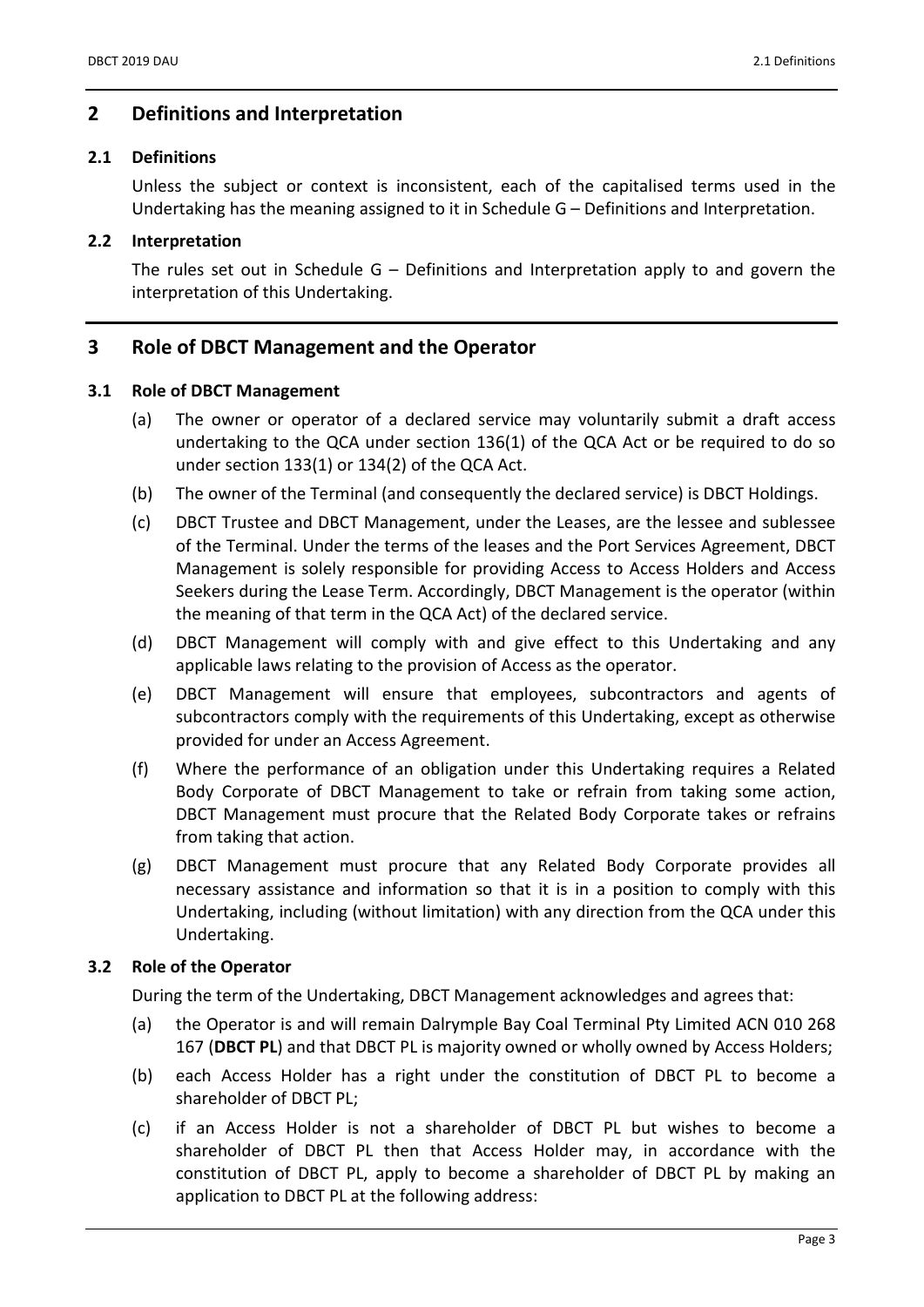Dalrymple Bay Coal Terminal Pty Limited M.S. F283 Mackay, Queensland, 4740 Attention: Chief Executive and General Manager;

(d) the Operator carries out its obligations under the Operation & Maintenance Contract and Terminal Regulations independently of DBCT Management.

# 4 Services to be provided

DBCT Management must provide the Services at the Terminal in accordance with this Undertaking and each Access Agreement, including in compliance with the Terminal Regulations (and, without limitation, in accordance with the level of service set out in Schedule E of this Undertaking).

# 5 Negotiation arrangements

### 5.1 Framework for negotiation

- (a) (Outline) This Section 5 of this Undertaking outlines the process which will be followed to enable Access Seekers to obtain Access. It deals with:
	- (1) an Access Application by an Access Seeker and a Renewal Application by an Access Applicant;
	- (2) provision of an Indicative Access Proposal by DBCT Management;
	- (3) negotiations to develop an Access Agreement;
	- (4) principles for the entering into of Access Agreements where it is conditional upon a Terminal Capacity Expansion; and
	- (5) various other provisions relating to when and the basis on which Access Agreements may be entered into pursuant to Access Applications.
- (b) (Progressing Access Applications) DBCT Management will take all reasonable steps to progress each Access Application and any negotiations to develop an Access Agreement with an Access Seeker in a timely manner and will complete each relevant step as soon as is practicable.
- (c) (Negotiations to be in good faith) DBCT Management and an Access Seeker must negotiate in good faith for reaching an Access Agreement.
- (d) (No unfair differentiation between Access Seekers) DBCT Management must not unfairly differentiate between Access Seekers in a way that has a material adverse effect on the ability of one or more Access Seekers to compete with other Access Seekers. This does not prevent DBCT Management from treating Access Seekers differently where reasonably justified because of different circumstances relating to the Services at the Terminal or any of the Access Seekers or as otherwise expressly permitted in this Undertaking.
- (e) (DBCT Management to satisfy Access Seeker's requirements) In negotiations for an Access Agreement, DBCT Management must make all reasonable efforts to try to satisfy the reasonable requirements of the Access Seeker.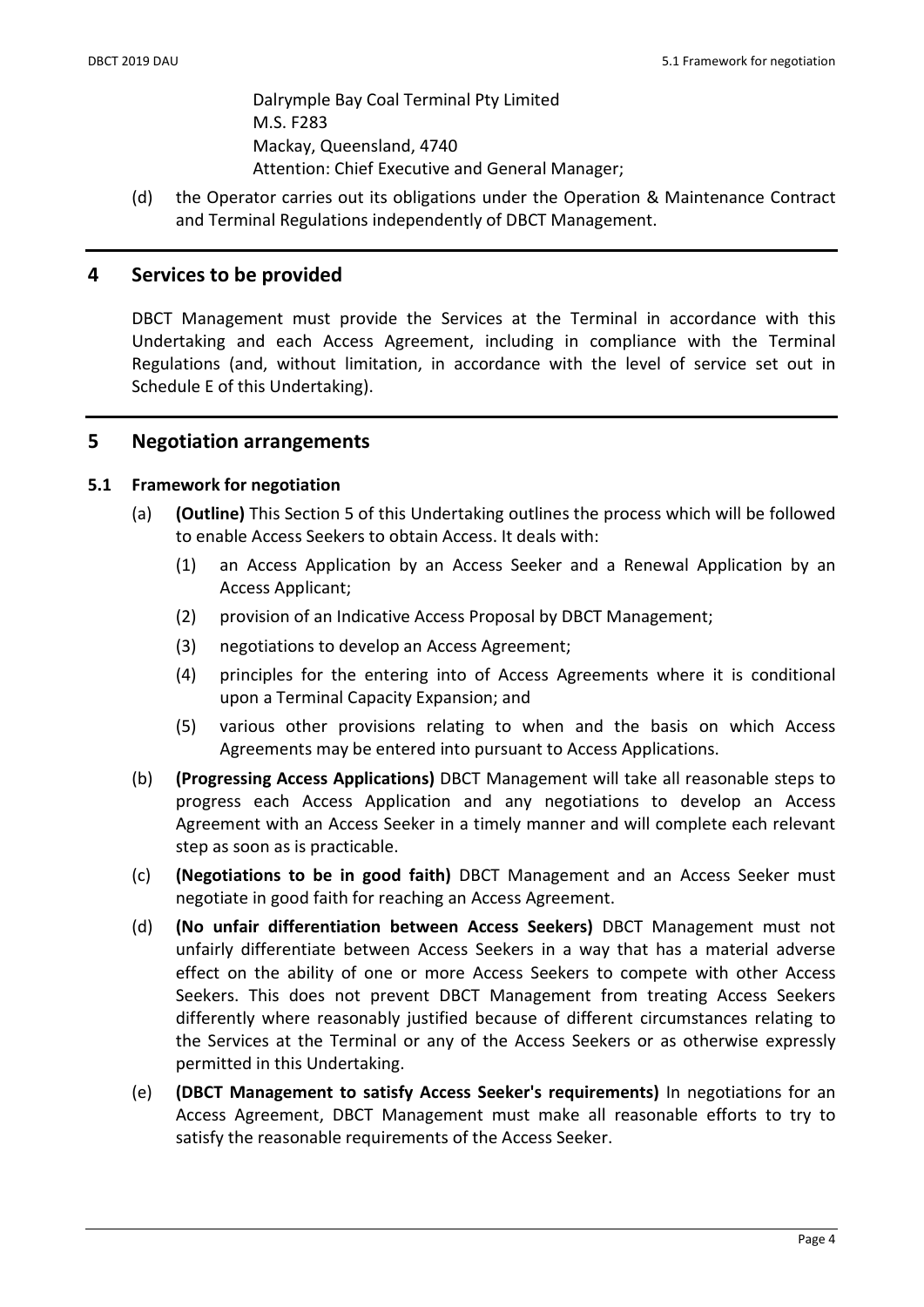# 5.2 Application for Access and information to be provided

- (a) (Form of Access Application) Any application for Access must be in the form specified in Schedule A and include:
	- (1) a warranty in the form specified in; and
	- (2) such other information that may be required by, Schedule A.
- (b) (Forecasts in Access Application) DBCT Management acknowledges that, at the time an Access Application is made, some information provided in the Access Application may be a forecast only. The Access Seeker must use its best endeavours to ensure that any such information contained in an Access Application is as accurate as possible.
- (c) (Information sought by Access Seeker prior to Access Application) Prior to submitting an Access Application, an Access Seeker may request from DBCT Management:
	- (1) reasonably available preliminary information relating to the Access Application (including copies of the then current Standard Access Agreement and Terminal Regulations) – which DBCT Management must provide within 10 Business Days of DBCT Management receiving the request;
	- (2) the information set out in sections  $101(2)(a)$  to (h) of the QCA Act which DBCT Management must provide within 10 Business Days of DBCT Management receiving the request, subject to sections 101(3)(a) and (b) of the QCA Act; and
	- (3) initial meetings to discuss the proposed Access Application and the requirements of the Access Application Form set out in Schedule A – which DBCT Management must facilitate within a reasonable time after being requested to do so.

# (d) (Revisions to Access Application)

- (1) At any time after an Access Seeker submits an Access Application to DBCT Management but prior to the commencement of the negotiation period referred to in Section 5.7 in respect of the Access Application, an Access Seeker may notify DBCT Management that it wishes to revise certain information specified in its Access Application.
- (2) In considering whether to allow an Access Seeker to revise certain information specified in its Access Application, DBCT Management will have regard to the impact of the proposed revision, if allowed by DBCT Management, on other Access Seekers and Access Holders.
- (3) Without otherwise limiting DBCT Management's discretion to allow an Access Seeker to revise information specified in its Access Application, DBCT Management will allow an Access Seeker to revise information specified in its Access Application if DBCT Management is reasonably of the opinion that the proposed revision:
	- (A) if allowed by DBCT Management, would not substantially alter the nature of the Access rights sought by the Access Seeker in its Access Application prior to the revision;
	- (B) if allowed by DBCT Management, would not adversely impact on other Access Seekers or Access Holders; and
	- (C) is not otherwise prohibited under Section 5.4(i)(3), 5.4(l)(7) or 5.10(h).
- (4) For the avoidance of doubt, any revision of information specified in an Access Application which would, if allowed by DBCT Management, increase the annual Tonnage specified in the Access Application or extend the term specified in the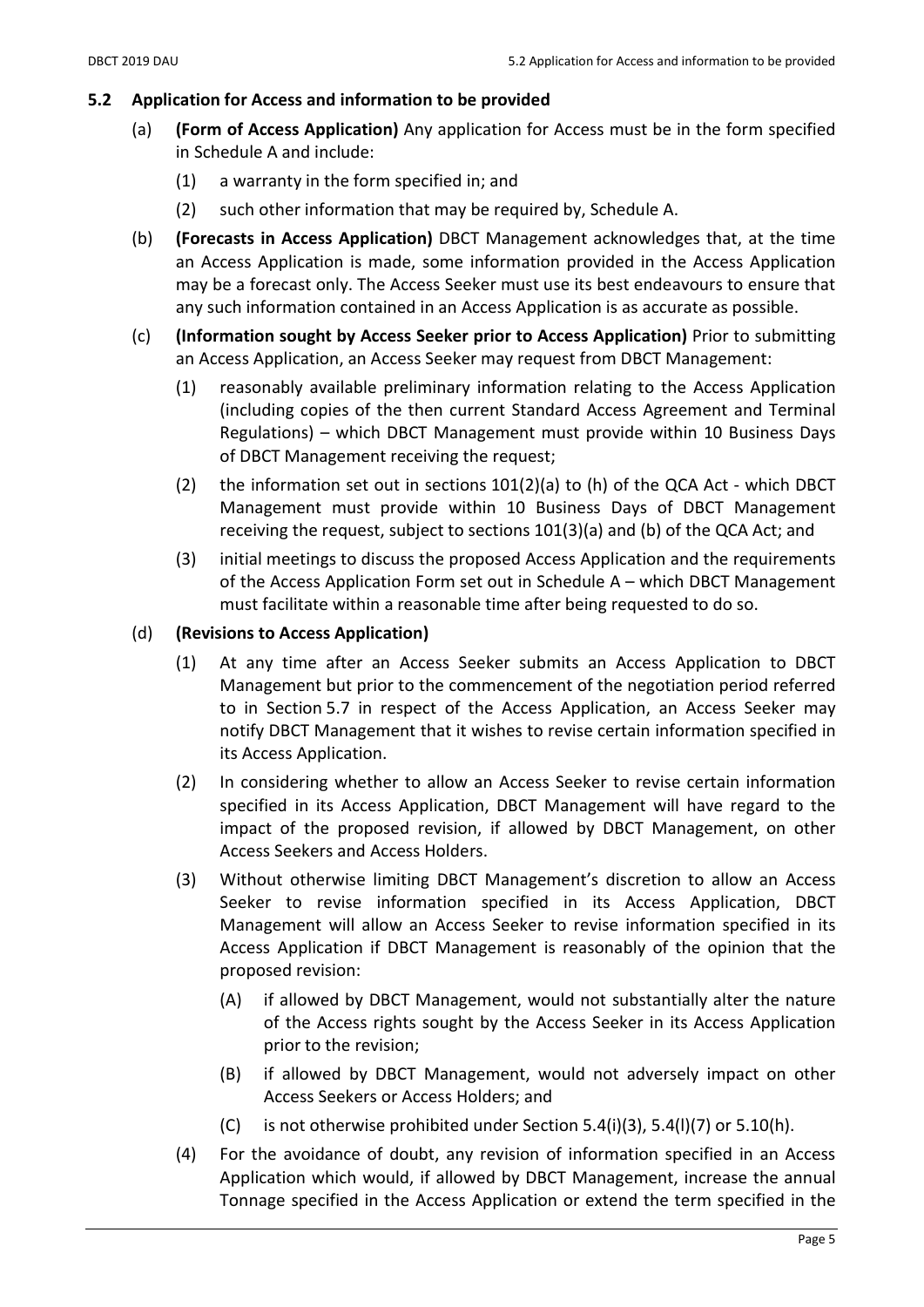Access Application will be taken to be a substantial alteration of the Access rights sought by the Access Seeker in its Access Application.

#### 5.3 What happens after lodgement of Access Application

- (a) (Acknowledgement by DBCT Management) Upon receiving a purported Access Application under Section 5.2, DBCT Management must, within 10 Business Days of its receipt, acknowledge in writing to the Access Seeker receipt of the application and confirm whether the application is an Access Application complying with Section 5.2.
- (b) (Request by DBCT Management for further information) DBCT Management may request from the Access Seeker additional information where DBCT Management can reasonably demonstrate the need for such information for the purpose of preparing an Indicative Access Proposal, or clarification of information provided, including (but not limited to) obtaining further information to establish the solvency and creditworthiness of the Access Seeker and, where DBCT Management requires, a Security provider. Upon receiving the required information or clarification from the Access Seeker, DBCT Management must provide written acknowledgment of the receipt of this further information as soon as practicable and, in any event, within 10 Business Days of receipt of the further information.
- (c) (Provision of further information by Access Seeker) The Access Seeker must provide any information reasonably requested by DBCT Management under this Section 5.3 within 20 Business Days of receipt of the request from DBCT Management (or such later date as DBCT Management agrees to, it being required to act reasonably in agreeing to extend the period if the Access Seeker demonstrates good grounds for a longer period applying). If the Access Seeker does not provide the requested information within that period, its Access Application will be deemed to have been rejected, but it may apply again for Access in accordance with Section 5.2. If an Access Seeker lodges a replacement Access Application, DBCT Management will endeavour in good faith to expedite the steps leading to acknowledgement under this Section 5.3 of the Access Application.
- (d) (Rejection if Access Seeker fails to provide information or demonstrate application criteria) If:
	- (1) an Access Application fails to comply with Section 5.2 (including where the Access Seeker fails to include the warranty provided for in, or such other information as may be required by, Schedule A); or
	- (2) DBCT Management, acting reasonably, is of the opinion that an Access Application either:
		- (A) does not demonstrate that the Access Seeker is reasonably likely to commence delivery of coal to the Terminal on the date specified in item 5 of the Access Application (which must be no more than 5 years from the date of the Access Application); or
		- (B) does not demonstrate that the Access Seeker has:
			- (i) Marketable Coal Reserves that are consistent with the net tonnes specified in item 7 of the Access Application in respect of the first five Financial Years of Access applied for; and
			- (ii) Coal Resources that are, together with the Marketable Coal Reserves of the Access Seeker, consistent with the total net tonnes specified in item 7 of the Access Application;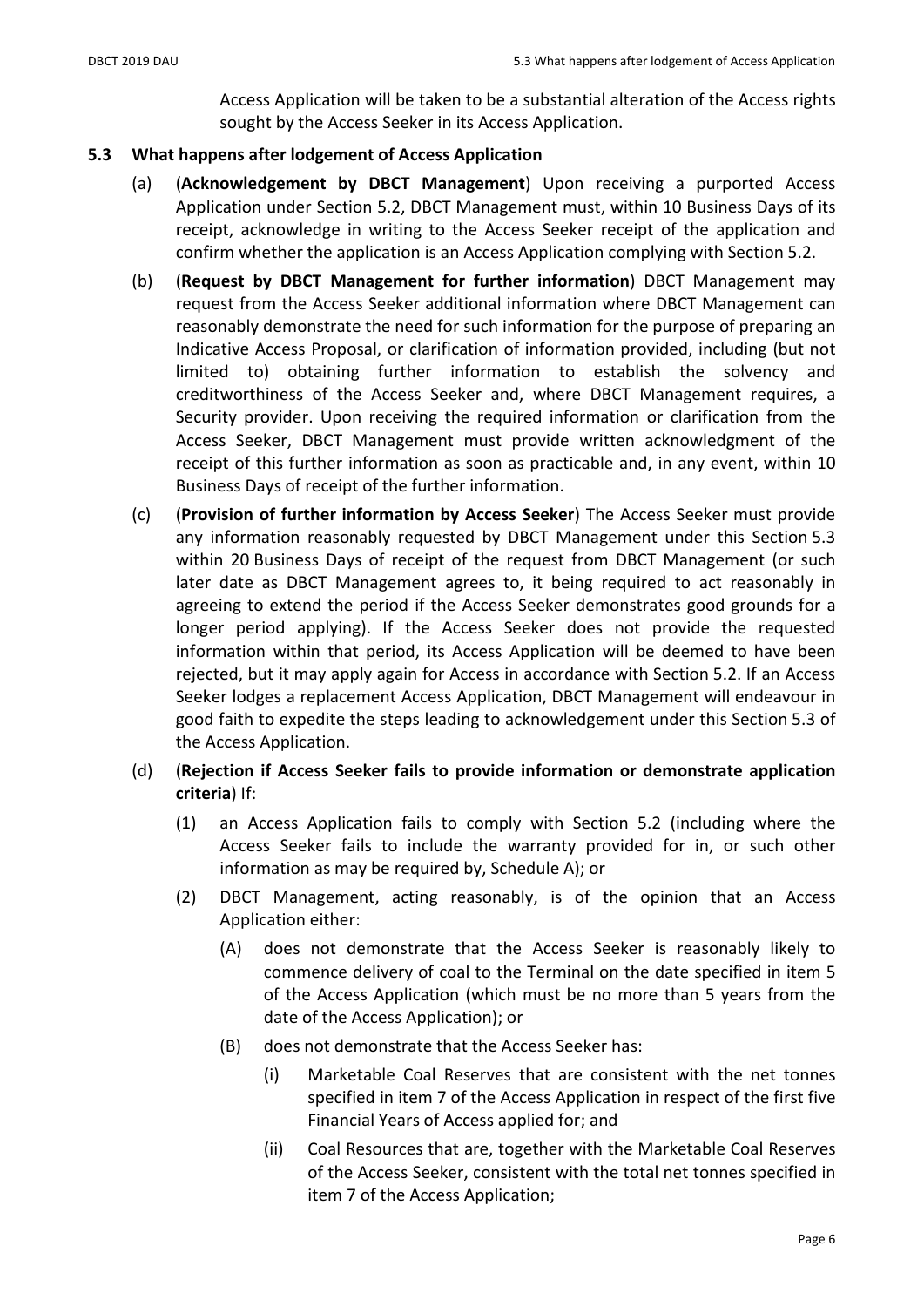then DBCT Management may reject the Access Application. Where DBCT Management rejects an Access Application in accordance with this Section 5.3 the Access Application will be deemed not to have been received, for the purposes of the Queue, unless Section 5.3(e) applies.

- (e) (Disputed rejection of Access Application) If DBCT Management rejects an Access Application submitted by an Access Seeker and the Access Seeker, acting reasonably, is of the opinion that its Access Application should have been accepted by DBCT Management in accordance with this Undertaking, then the Access Seeker may refer the matter for dispute resolution in accordance with Section 17 of this Undertaking within 15 Business Days of receiving the notice of rejection. In that case, the Access Applicant may not be removed from the Queue, and DBCT Management must not offer to enter an Access Agreement with another Access Applicant in respect of the Access sought in the relevant Access Application, unless and until the dispute is resolved in favour of DBCT Management.
- (f) (Expiry of Access Application) Subject to an Access Application or Renewal Application (as applicable) lapsing or otherwise being rejected by DBCT Management in accordance with this Undertaking before the relevant expiry date:
	- (1) any Access Application submitted to DBCT Management will, unless the Application is renewed under Section 5.3A, expire on the next occurring 31 August; and
	- (2) an Access Application which has been renewed in accordance with Section 5.3A, will, unless the Access Application is further renewed under Section 5.3A, expire on the next 31 August occurring after the 31 August on which the Access Application was to expire immediately prior to the Renewal Application being accepted.

### 5.3A Renewal Applications

- (a) (Renewal Application) An Access Applicant that wishes to renew its Access Application must submit to DBCT Management a renewal application in the form specified in Schedule A and include:
	- (1) a revised date for commencement of Access where the Access Applicant's commencement date for access would otherwise occur in the past;
	- (2) the warranty in the form specified in Schedule A; and
	- (3) such other information that may be required, as specified in Schedule A,

not later than 15 Business Days before the date that its Access Application is due to expire.

- (b) (Forecasts in Access Application) DBCT Management acknowledges that, at the time a Renewal Application is made, some information provided in the Renewal Application may be a forecast only. The Access Applicant must, however, use its best endeavours to ensure that any such information contained in a Renewal Application is as accurate as reasonably possible.
- (c) (Acknowledgement by DBCT Management) Upon receiving a purported Renewal Application under this Section 5.3A, DBCT Management must, within 10 Business Days of its receipt, acknowledge in writing to the Access Applicant receipt of the renewal application and confirm whether the application is a Renewal Application complying with this Section 5.3A.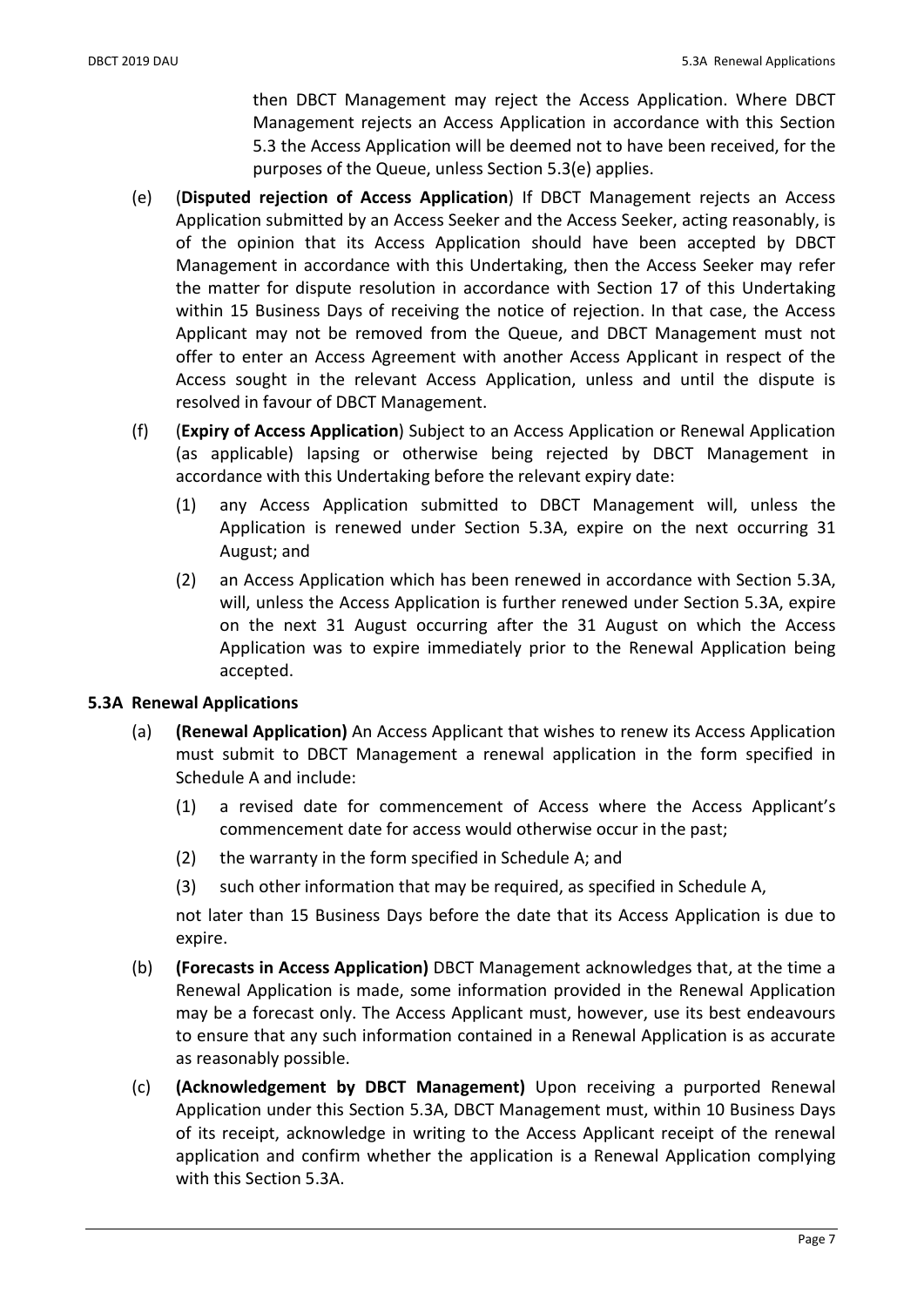- (d) (Rejection if Access Seeker fails to provide information or demonstrate renewal criteria) If:
	- (1) an Access Applicant fails to comply with Section 5.2 in respect of a Renewal Application (including where the Access Applicant fails to include the warranty provided for in, or such other information as may be required by, Schedule A); or
	- (2) DBCT Management, acting reasonably, is of the opinion that a Renewal Application submitted by an Access Applicant:
		- (A) does not demonstrate that the Access Applicant is reasonably likely to commence delivery of coal to the Terminal on the date specified in item 5 of the Renewal Application (which must be no more than 5 years from the date of the Renewal Application); or
		- (B) does not demonstrate that the Access Applicant has:
			- (i) Marketable Coal Reserves that are consistent with the net tonnes specified in item 7 of the Renewal Application in respect of the first five Financial Years of Access applied for; and
			- (ii) Coal Resources that are, together with the Marketable Coal Reserves of the Access Applicant, consistent with the total net tonnes specified in item 7 of the Renewal Application,

then DBCT Management may reject the Renewal Application. If DBCT Management rejects a Renewal Application or the Access Applicant fails to submit a Renewal Application to DBCT Management within the timeframe required in Section 5.3A(a), then the Access Applicant's current Access Application will expire on its expiry date (as determined in accordance with Section 5.3(f)) and the Access Applicant will be removed from the Queue on the date the Access Application expires, unless Section 5.3A(e) applies.

- (e) (Disputed rejection of Renewal Application) If DBCT Management rejects a Renewal Application submitted by an Access Applicant and the Access Applicant, acting reasonably, is of the opinion that its Renewal Application should have been accepted by DBCT Management in accordance with this Undertaking, then the Access Applicant may refer the matter for dispute resolution in accordance with Section 17 of this Undertaking within 15 Business Days of receiving the notice of rejection. In that case, the Access Applicant may not be removed from the Queue, and DBCT Management must not offer to enter an Access Agreement with another Access Applicant in respect of the Access sought in the relevant Renewal Application, unless and until the dispute is resolved in favour of DBCT Management.
- (f) (New Access Application if renewal is substantially different) If DBCT Management, acting reasonably, is of the view that a Renewal Application is substantially different to the Access Seeker's current Access Application, then subject to the following paragraph, DBCT Management will treat the Renewal Application as a new Access Application, and the process set out in this Section 5 will recommence from that point. If the difference is an increase in the annual Tonnage required or a longer term, then only the additional annual Tonnage or additional term (as applicable) will be taken to constitute the subject of a new Access Application.
- (g) With respect to the renewal of an Access Application referred to in paragraph (b) of the definition of 'Access Application', if the first Renewal Application after the Commencement Date is for an increase in the term from 5 or more years, then the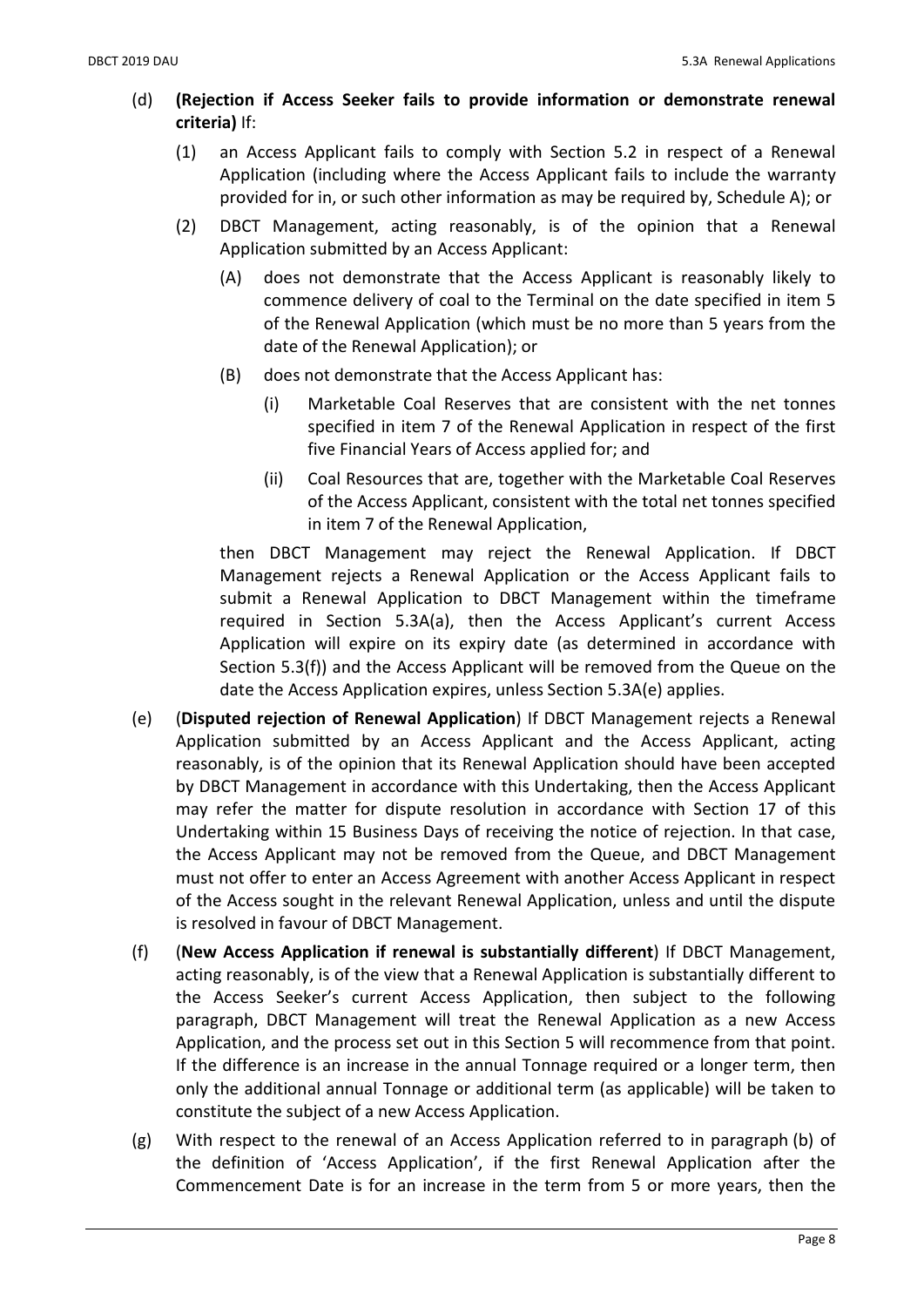extended term will not be taken to constitute the subject of a new Access Application and will instead be considered as part of the Renewal Application.

- (h) (Renewed Access Application) To the extent that a Renewal Application is confirmed by DBCT Management as a Renewal Application complying with Section 5.3A (or is determined as complying with Section 5.3A in a dispute referred by the Access Applicant in accordance with Section 5.3A):
	- (1) the Access Applicant's current Access Application will be taken to have been renewed;
	- (2) the content of the Renewal Application will be taken to be the Access Applicant's Access Application for the purposes of this Undertaking; and
	- (3) the priority of Access Applicant in the Queue will continue to be determined by the Access Application Date.

# 5.4 Priority of Access Applications and execution of Access Agreements

- (a) (Formation of Queue) If at any time there are two or more current Access Applications and there is or will be insufficient Available System Capacity associated with Existing Terminal Capacity at any relevant time to accommodate an increase in the Handling of coal applied for in all of those Access Applications, a queue (the Queue) will be formed.
- (b) (General rules for priority in Queue) Subject to any other provision in Section 5, the priority of an Access Seeker in the Queue will be determined by their Access Application Date, with an earlier Access Application Date having priority in the Queue over any later Access Application Date. An Access Seeker may be removed from the Queue once their Access Application is no longer current in accordance with the terms of Sections 5.3, 5.4, 5.6, 5.7(a)(2), 5.7(a)(4), 5.8, 5.9 or 5.10 of this Undertaking. An Access Seeker may lose priority in the Queue pursuant to Sections 5.4 or 5.10. The Queue will cease to exist if Available System Capacity at all relevant times subsequently exceeds the amount of capacity requested in all of the then current Access Applications.
- (c) (Notice of formation of or change in Queue) Promptly after a Queue is first formed and promptly after each occasion that the Annual Contract Tonnage applied for in the Queue is increased or decreased, DBCT Management must notify each Access Seeker in the Queue of:
	- (1) the Annual Contract Tonnage applied for in priority to that Access Seeker in the Queue;
	- (2) the total Annual Contract Tonnage applied for in the Queue at that time; and
	- (3) a breakdown of the Annual Contract Tonnage applied for in the Queue by the dates for commencement of Access and Annual Contract Tonnage applied for in each Access Application (without any identification of the Access Seeker which made each Access Application but with identification of the dates for commencement of Access).

### (Access Agreements for Available System Capacity from the Existing Terminal)

(d) (Entry into Access Agreement for Available System Capacity) Promptly upon being advised in writing by an Access Holder that Annual Contract Tonnage in respect of the Existing Terminal will become available, DBCT Management will: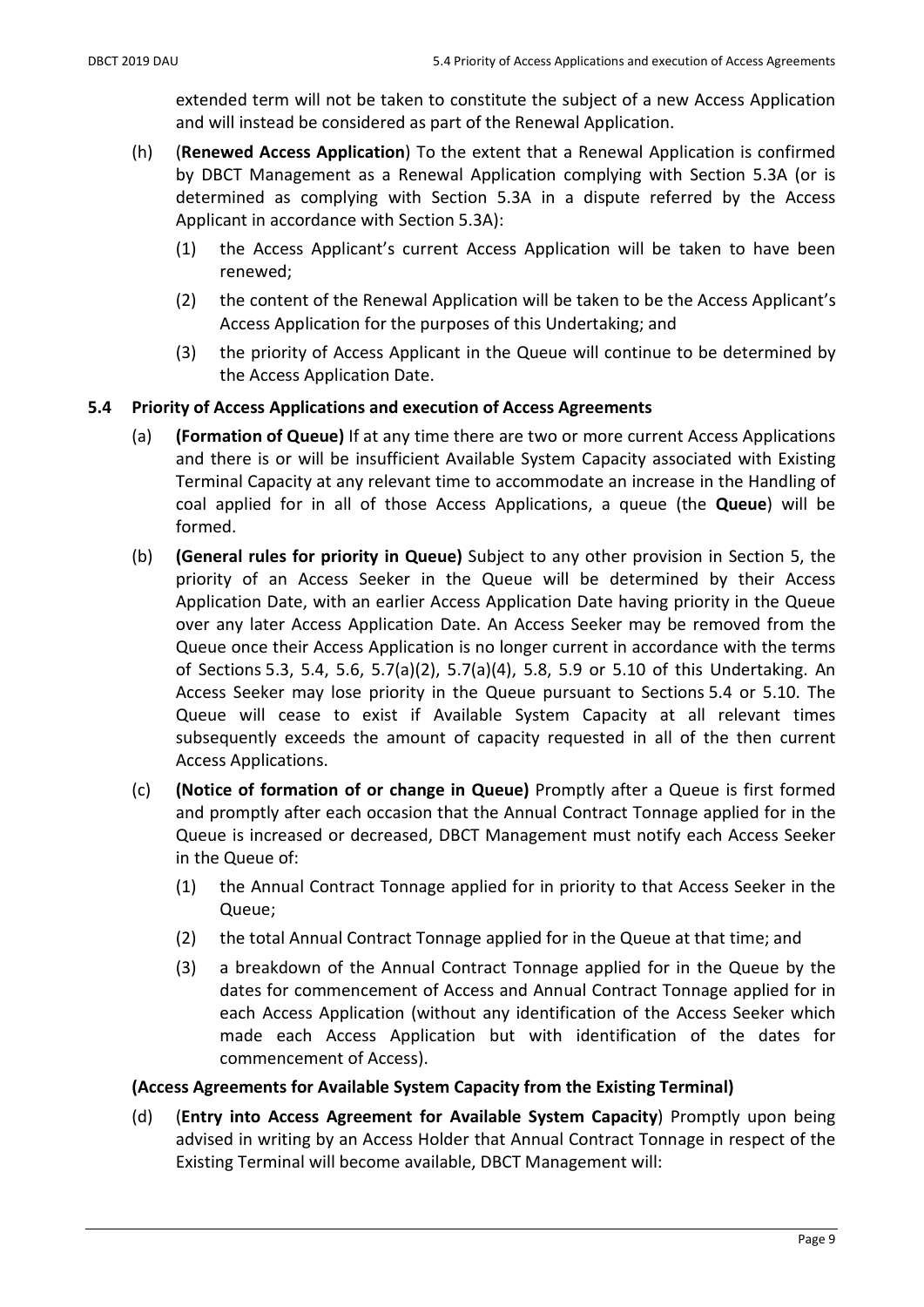- (1) notify each Access Seeker in the Queue of the date for the commencement of such Access and the relevant Tonnage, and if the Available System Capacity is Short-Term Available Capacity , the period for which the tonnage is available; and
- (2) issue an Indicative Access Proposal for Available System Capacity (including any Short-Term Available Capacity ) in respect of the relevant Tonnage to the Access Seeker who is first in the Queue.
- (e) (Entry into Access Agreement not conditional on Terminal Capacity Expansion by Access Seekers not first in the Queue but seeking Access at an earlier date) The following process will apply in relation to Access Seekers who are not first in the Queue but are ready to enter into an Access Agreement that is not conditional on a Terminal Capacity Expansion:
	- (1) An Access Seeker who is not first in the Queue (the Notifying Access Seeker) but is seeking Access from existing Available System Capacity at a date that is earlier than the date for commencement of Access applied for in the Access Application which is first in the Queue, may give notice in writing to DBCT Management in accordance with Section 5.4(e)(2) (Notice).
	- (2) The Notice is to state that the Notifying Access Seeker is prepared to enter into an Access Agreement consistent (subject to the next sub-section) with its Access Application on either:
		- (A) the terms of the Standard Access Agreement; or
		- (B) on any other terms agreed between DBCT Management and the Access Seeker.
	- (3) The Notice may state that the Notifying Access Seeker wishes to enter into an Access Agreement for a lower Tonnage, shorter term or earlier date for commencement of Access than requested in the Access Application, provided that any revised Access commencement date must not precede the date of the Notice.

If DBCT Management receives such Notice under Section 5.4(e)(1)from the Notifying Access Seeker, it must promptly:

- (4) notify, in writing, all other Access Seekers in the Queue (each a Notified Access Seeker) of this development (including the requested date for commencement of Access, but not the identity of the Notifying Access Seeker); and
- (5) allow 3 months (or 30 days, in respect of Short-Term Available Capacity ) from the date when such notice is given by DBCT Management for each Notified Access Seeker to:
	- (A) deliver to DBCT Management two signed copies of an Access Agreement consistent with its Access Application (except that it may be for a lower Tonnage, shorter term or earlier date for commencement of Access than requested in the Access Application, provided that any revised Access commencement date must not precede the date of the Notice) and on:
		- (i) the terms of the Standard Access Agreement (Binding Standard Access Agreement); or
		- (ii) if required by DBCT Management, acting reasonably, on other terms agreed between DBCT Management and a Notified Access Seeker; and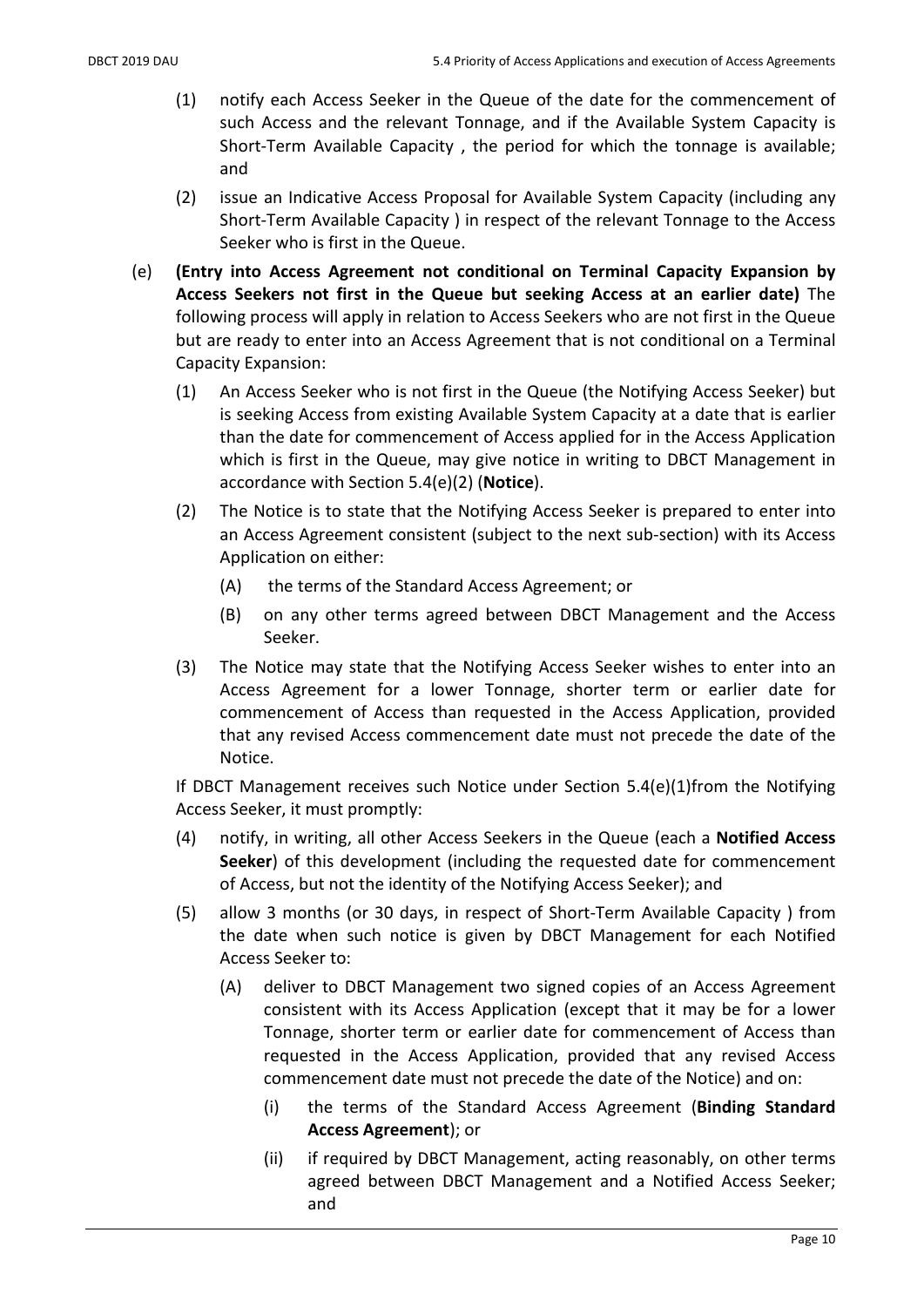- (B) deliver to DBCT Management any Security required by DBCT Management (acting consistently with this Undertaking).
- (f) (Execution of Access Agreements in order of Access Seekers in Queue which commit) If, during the above 3 month period (or 30 day period, in respect of Short-Term Available Capacity ), one or more of the Notified Access Seekers:
	- (1) delivers to DBCT Management such signed copies of an Access Agreement for Access to commence on a date which is the same as or earlier than the date for commencement of Access referred to in Section 5.4(e)(4) (which, for clarification, may be a retrospective date, provided that any revised Access commencement date must not precede the date of the Notice); and
	- (2) also provides any Security reasonably required by DBCT Management (or does not provide such Security but the circumstances in Section 5.4(g) apply),

then DBCT Management must:

- (3) give priority to such of those Notified Access Seekers that are seeking Access on the earliest date for commencement of Access (provided that, if there are two or more Notified Access Seekers each seeking Access commencing on the same date, priority will be given to the Notified Access Seekers in order of their position in the Queue. If the notice period under Section 5.4(e)(5) begins prior to the end of the current Financial Year but ends after the end of that Financial Year, the earliest possible commencement date for Access for both the Notifying Access Seeker and all Notified Access Seekers will be deemed to be the first day of the new Financial Year); and
- (4) (subject to there being sufficient Available System Capacity at the relevant time) execute those copies of the Access Agreement and;
	- (A) re-deliver one signed copy to such Notified Access Seeker; and
	- (B) repeat that process in order of the date for commencement of the access that they are seeking with each successive Notified Access Seeker (if any) which has delivered during the 3 month period such a signed Access Agreement and any Security required by DBCT Management (acting consistently with this Undertaking).

provided that nothing in this Section 5.4(f) requires DBCT Management to enter into an Access Agreement with an Access Seeker in circumstances where DBCT Management would be entitled to cease negotiations with the Access Seeker under Section 5.8, had DBCT Management issued an Indicative Access Proposal to the Access Seeker.

# (g) (Issues with provision of requested Security) If:

- (1) a Notified Access Seeker is unable to provide any Security reasonably required by DBCT Management within the 3 month period (or 30 days, in respect of Short-Term Available Capacity ) referred to in Section 5.4(f);or
- (2) the Notified Access Seeker disputes DBCT Management's entitlement to the Security requested within 14 days after receiving notice under Section 5.4(e)(5)(B) of the Security requirements,

the Access Agreement to be executed and delivered by the relevant Notified Access Seeker in that period will be modified so that it is a condition precedent to it becoming effective that such Security is provided to DBCT Management within 20 Business Days after the Execution Date (or, if so disputed, Security which the QCA determines to be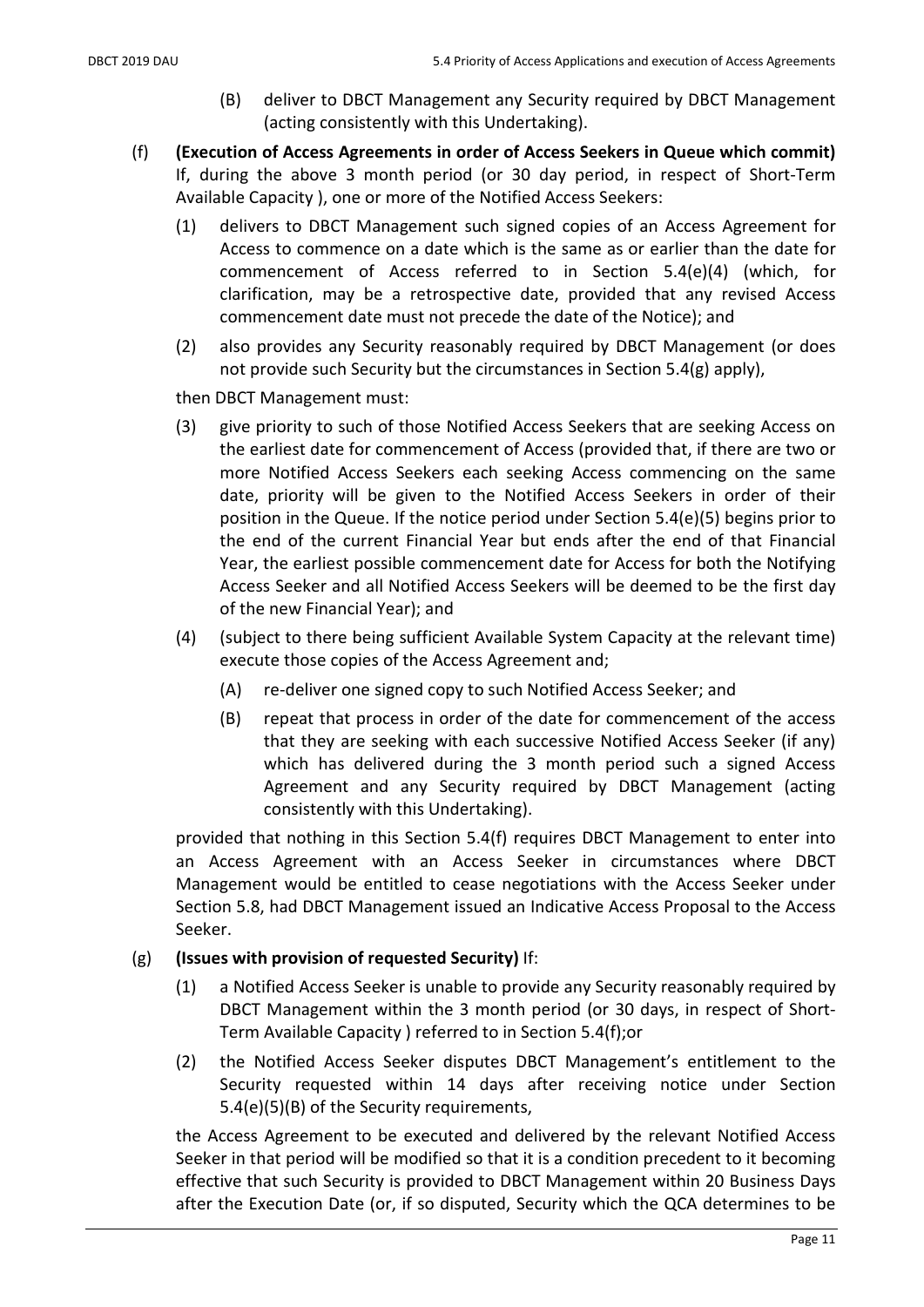fair is provided within 20 Business Days after the QCA makes that determination), and the "Effective Date" will be adjusted accordingly.

- (h) (Execution of Access Agreement with Notifying Access Seeker, if sufficient remaining Capacity) If, after all Access Agreements with all Notified Access Seekers referred to in Section 5.4(e)(5) who have duly delivered signed documents (and provided Security if relevant) have been executed (or negotiations have ceased pursuant to Section 5.8), there is still sufficient Available System Capacity, then DBCT Management will offer to enter into an Access Agreement with the Notifying Access Seeker for that Available System Capacity (or that part of it which the Notifying Access Seeker requires) on terms of the Standard Access Agreement or, if required by DBCT Management, acting reasonably, on other terms agreed between DBCT Management and a Notified Access Seeker. Within 30 Business Days after receipt of an offer from DBCT Management under this Section 5.4(h):
	- (1) DBCT Management and the Notifying Access Seeker must negotiate and agree an Initial TIC to be specified in the Access Agreement in accordance with Section  $11.3(a)(2);$
	- (2) the Notifying Access Seeker must execute the Access Agreement provided under Section 5.4(h) and provide any Security required by DBCT Management; and
	- (3) if the Notifying Access Seeker fails to execute an Access Agreement in accordance with Section 5.4(h)(1) or does not provide the Security required, the Notifying Access Seeker may be removed from the Queue.
- (i) (Clarifications) For clarity:
	- (1) (Position in Queue may be lost by not executing Access Agreement) Subject to Section 5.4(i)(4), any Notified Access Seeker with a nominated commencement date for Access in its Access Application within 2 years of the Notifying Access Seeker's nominated start date that does not within the 3 month period specified in Section 5.4(e)(5) deliver to DBCT Management a signed Access Agreement may be removed by DBCT Management from the Queue, in which case the Notified Access Seeker's Access Application will be taken to have been rejected and the Access Application negotiation process for that Notified Access Seeker will be discontinued, unless a bona fide dispute in relation to the removal is referred under Section 17 – in which case, the Notified Access Seeker will maintain its position in the Queue until that dispute is resolved in accordance with Section 17, however, DBCT Management will not be required to conclude an Access Agreement with the Notified Access Seeker until that dispute is resolved in accordance with Section 17.
	- (2) (Failure to submit an Access Agreement in respect of Short-Term Available Capacity does not impact position in Queue) The failure of a Notified Access Seeker to provide an Access Agreement in respect of Short-Term Available Capacity will not affect its position in the Queue or give DBCT Management the right to remove that Access Seeker from the Queue.
	- (3) (Amendments to Access Application) except as provided for in Section 5.4(f)(1), an Access Seeker may not amend the date for commencement of delivery of coal to the Terminal specified in its Access Application during the 3 month period which commences on the date the Access Seeker receives a notice from DBCT Management under Section 5.4(e)(4);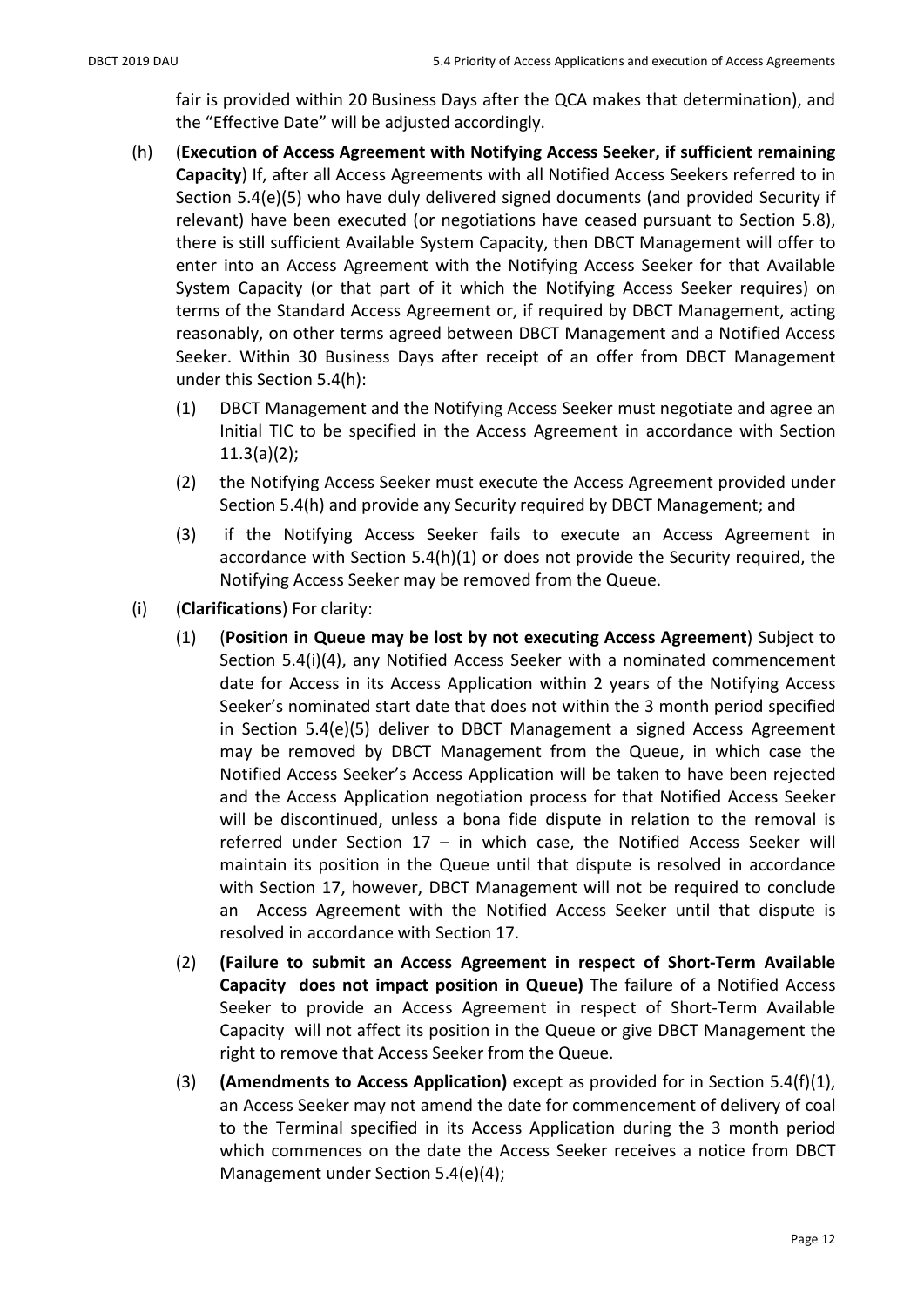- (4) (Offers of Access Agreement not to exceed Available System Capacity) unless otherwise required by the Port Services Agreement or Section 12 of this Undertaking, DBCT Management must not offer to enter into an Access Agreement for Annual Contract Tonnage which would result in Aggregate Annual Contract Tonnage of all Access Holders exceeding the Available System Capacity at a relevant time; and
- (5) (Access Seeker may accept lesser tonnage if insufficient capacity for tonnage applied for) where the process in Sections 5.4(c), 5.4(e) and 5.4(f) would have the effect of giving an Access Seeker a right to enter into an Access Agreement, except for the fact that there is insufficient Available System Capacity to meet that Access Seeker's Access Application in full, DBCT Management must inform that Access Seeker to that effect, and, if the Access Seeker accepts the lesser tonnage, the Access Seeker must, within 30 Business Days after DBCT Management provides notice of the lesser tonnage, execute an Access Agreement for a lesser tonnage consistent with Available System Capacity from time to time during the period originally applied for (subject to the other terms of this Undertaking) and provide the signed Access Agreement to DBCT Management, with the balance of the Annual Contract Tonnage originally applied for remaining the subject of the Access Application.
- (6) If an Access Seeker fails to enter into an Access Agreement for the lesser tonnage notified by DBCT Management in accordance with Section 5.4(i)(5), DBCT Management may, at its discretion, remove that Access Seeker from the Queue.

# (Contracting on the basis of a Binding Standard Access Agreement)

- (j) (Binding Nature) by a Notified Access Seeker delivering a signed copy of a Binding Standard Access Agreement to DBCT Management and DBCT Management executing and redelivering such Binding Standard Access Agreement, each Notified Access Seeker and DBCT Management agrees that the Standard Access Agreement is legally effective to bind each party signing it, notwithstanding that Section 2 of Schedule 2 of the Binding Standard Access Agreement does not have a completed Initial TIC included in it.
- (k) Where Section 2 of Schedule 2 of a Binding Standard Access Agreement does not have a completed Initial TIC included in it, the following provisions apply:
	- (1) upon completion of all actions of DBCT Management under Section 5.4(f)(4), DBCT Management will notify in writing each of the parties to a Binding Standard Access Agreement, and DBCT Management will negotiate with each party to a Binding Standard Access Agreement and seek to agree the dollar amount to be included in Section 2 of Schedule 2, within 30 days from that date of such notice (or such longer period as the parties agree); and
	- (2) where DBCT Management and the party to a Binding Standard Access Agreement reach agreement on the Initial TIC, the parties must execute a deed (in such form as agreed by them acting reasonably) to amend the Binding Standard Access Agreement to incorporate that dollar amount; and
	- (3) where DBCT Management and a party to a Binding Standard Access Agreement do not reach an agreement on the Initial TIC within the time frame required under Section 5.4(k)(1) (as may be extended by agreement between the parties), this shall be a Dispute and either party may refer the Dispute for resolution in accordance with Section 17 and: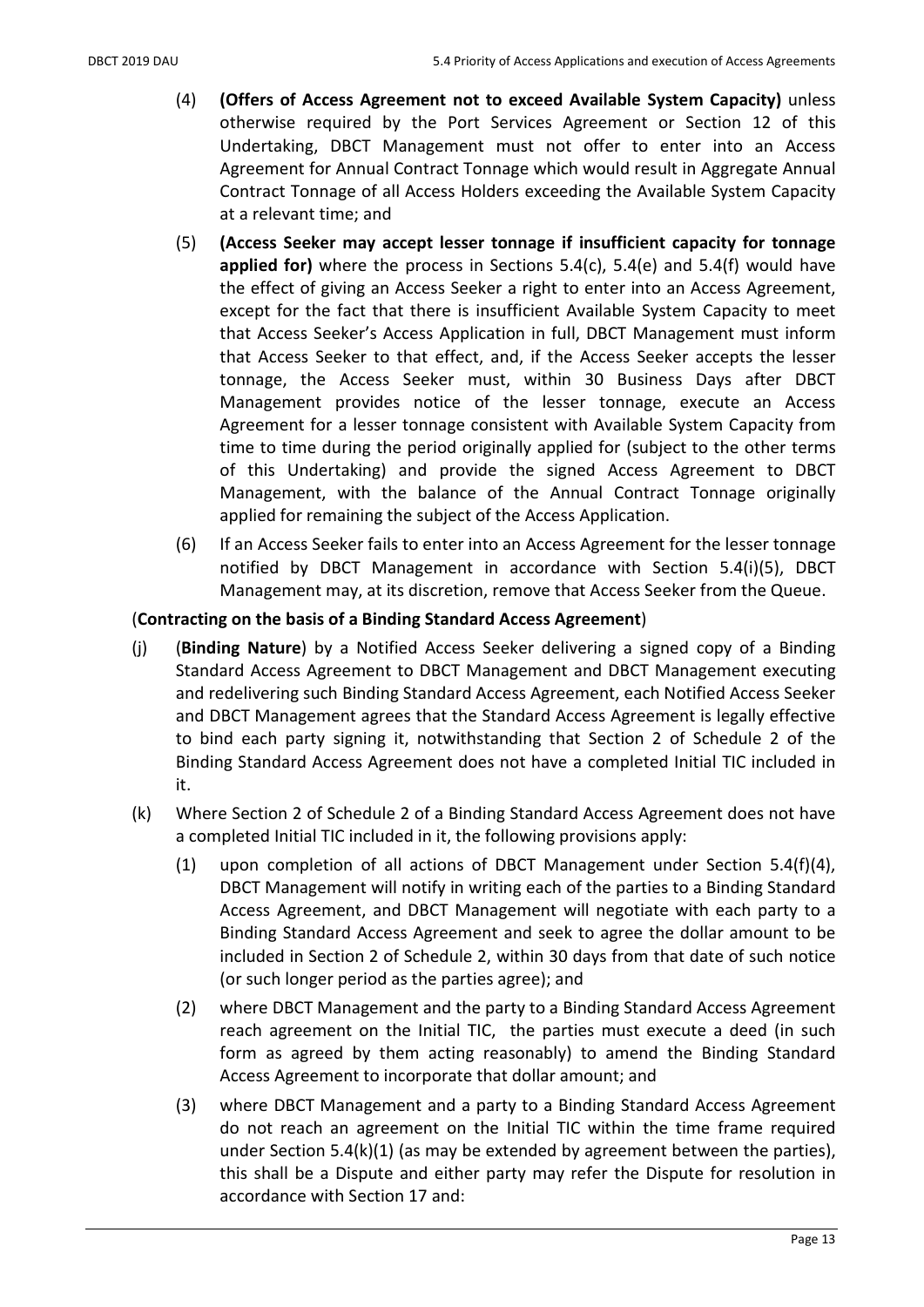- (A) the Dispute shall be considered to be of a kind referred to in Section 11.3(b) and Section 11.4 will apply to any Arbitration except to the extent necessary to give effect to any matter agreed by the parties; and
- (B) the provisions of Section 17 apply.
- (4) Following resolution of the Dispute in accordance with Section 17, the parties must execute a deed (in such form as agreed by them acting reasonably) to amend the Binding Standard Access Agreement to incorporate the Initial TIC.

### (Conditional Access Agreements)

- (l) (Entry into an Access Agreement conditional on Terminal Capacity Expansion) The following process will apply in relation to the entry into Access Agreements that are conditional, wholly or partly, on a Terminal Capacity Expansion (Conditional Access Agreement):
	- (1) When the Aggregate Annual Contract Tonnage sought within the next 5 years by Applicants in a Queue cannot be met from Available System Capacity, such that a Terminal Capacity Expansion may be justified, DBCT Management will invite an offer from each Applicant in the Queue to enter into a Conditional Access Agreement.
	- (2) Unless otherwise specified in a Conditional Access Agreement, the date for commencement of Access under a Conditional Access Agreement will be the date on which the Terminal Capacity Expansion is Complete and operating, and DBCT Management notifies Access Seekers in accordance with Section 12.1(l) or 12.1(q), as applicable, on which date the Conditional Access Agreement will take effect as an Access Agreement.
	- (3) In response to an invitation from DBCT Management given under Section 5.4(l)(1), any Access Seeker may make an offer to enter into a Conditional Access Agreement that is subject to any condition precedent specified by DBCTM which relates to:
		- (A) (Conditional on Terminal Capacity Expansion) the triggering of an obligation by DBCT Management to perform a specified Terminal Capacity Expansion with a specified estimated cost within a specified estimated timeframe;
		- (B) (Conditional on other System elements) DBCT Management being reasonably satisfied that a Service Provider (other than DBCT Management), Access Holder, Access Seeker or other relevant entity has committed or will commit, subject only to conditions which are customary for that Service Provider and an expansion of that nature, to providing an expansion of a relevant part of the System which is necessary to create sufficient Available System Capacity; and/or
		- (C) (Conditional on Section 5.4(q) being satisfied) DBCT Management being reasonably satisfied that the Access Seeker's Access Rights are matched by an entitlement held by the Access Seeker or a person on its behalf to rail infrastructure access rights relating to the coal the subject of the Conditional Access Agreement.

The following provisions relate to any such offer:

(4) (Invitation to each Access Seeker) DBCT Management must give the same notice (Expansion Notice) at the same time to each Access Seeker in the Queue, inviting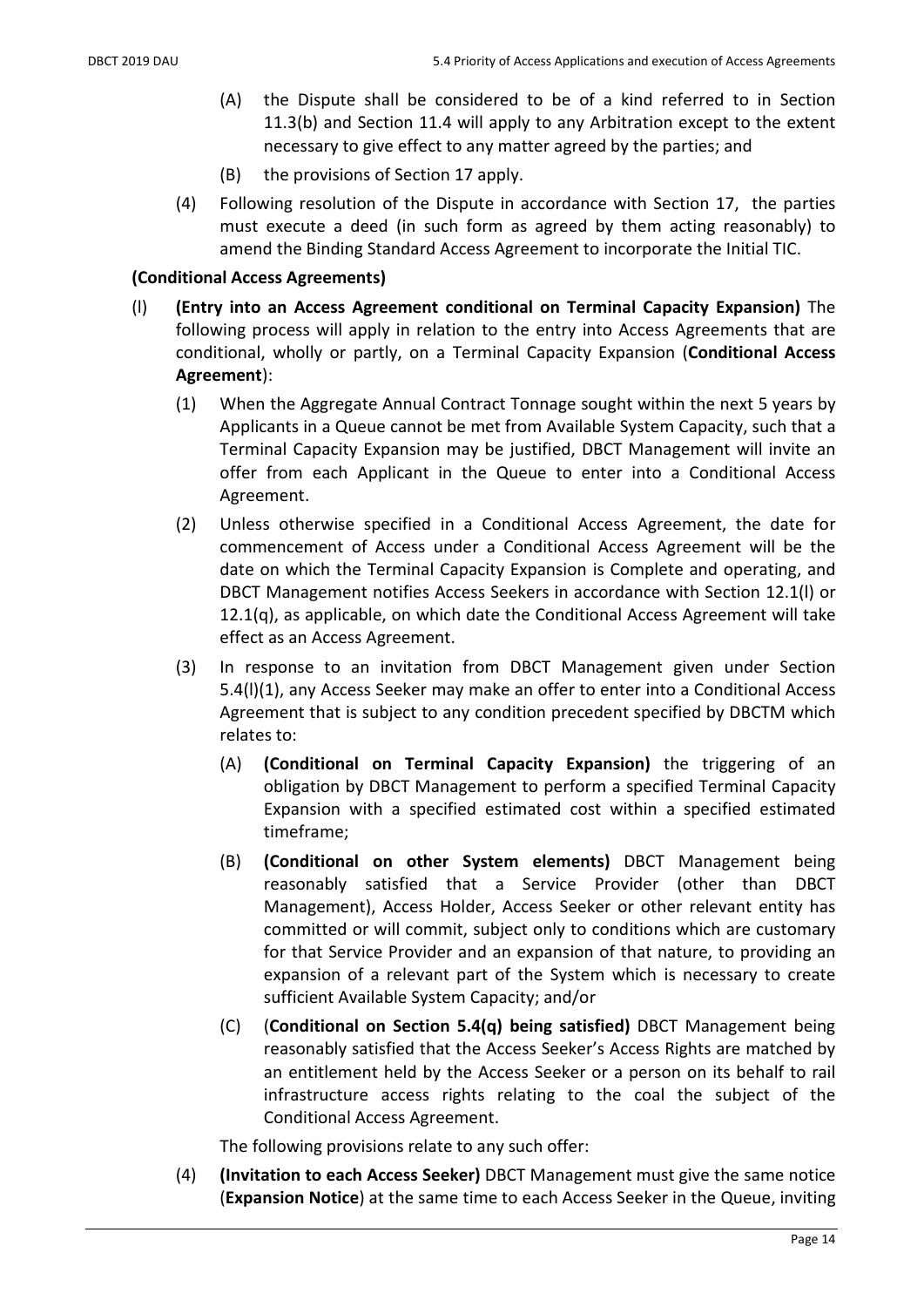them to submit to DBCT Management (by way of offer to DBCT Management) two signed copies of such a Conditional Access Agreement consistent with their Access Application (except that it may be for a lower tonnage or shorter term than originally requested provided there is a bona fide commercial reason for seeking such lower tonnage or shorter term) on the terms of the Standard Access Agreement or on any other terms which DBCT Management has notified the Access Seeker would be acceptable to DBCT Management (Different Terms), and subject to the condition precedent referred to above. The Expansion Notice may specify the Expansion Pricing Approach to be included in the Conditional Access Agreement for determining the Initial TIC to apply to the capacity to be delivered by the Terminal Capacity Expansion. The Expansion Price Approach must be consistent with the Price Ruling issued by the QCA for the Terminal Capacity Expansion. Subject only to the principles in Section 5.1(d), the Expansion Pricing Approach included in the Expansion Notice issued to each Access Seeker will be the same. Where the Expansion Notice does not specify the Expansion Pricing Approach to be included in the Conditional Access Agreement, the provisions of Section 5.4(l)(15) apply.

- (5) (Position in Queue may be lost by not offering a Conditional Access Agreement) Any Access Seeker that does not, within 3 months after DBCT Management gives the Access Seeker an Expansion Notice, deliver to DBCT Management a signed Conditional Access Agreement in accordance with the Expansion Notice:
	- (A) may, subject to Section 5.4(l)(6), be removed by DBCT Management from the Queue, in which case the Access Seeker's Access Application will be taken to have been rejected and the Access Application negotiation process for that Access Seeker will be discontinued; or
	- (B) will not, if DBCT Management does not remove the Access Seeker from the Queue, lose its place in the Queue (although if DBCT Management executes a Conditional Access Agreement offered by any other Access Seeker pursuant to this Section 5.4(l), that Access Seeker will, subject to Section 5.4(l)(11), no longer be in the Queue in respect of the Tonnage the subject of that Conditional Access Agreement) and the Access Application negotiation process for the Access Seeker will otherwise continue in accordance with Section 5 of this Undertaking.
- (6) (Considerations regarding removal from Queue) In considering whether to remove an Access Seeker from the Queue under Section 5.4(l)(5)(A), DBCT Management will have regard to the extent to which the additional Annual Contract Tonnage that will be facilitated by the contemplated Terminal Capacity Expansion is reasonably required to provide the Access rights sought by the Access Seeker.
- (7) (Amendments to Access Application) Except as provided in Section 5.4(m)(5), an Access Seeker may not amend its Access Application during the 40 Business Day period which commences on the date the Access Seeker receives an Expansion Notice.
- (8) (Acceptance of offers in order of priority in Queue) If, during the 3 month period following the giving of an Expansion Notice one or more of the Access Seekers in the Queue: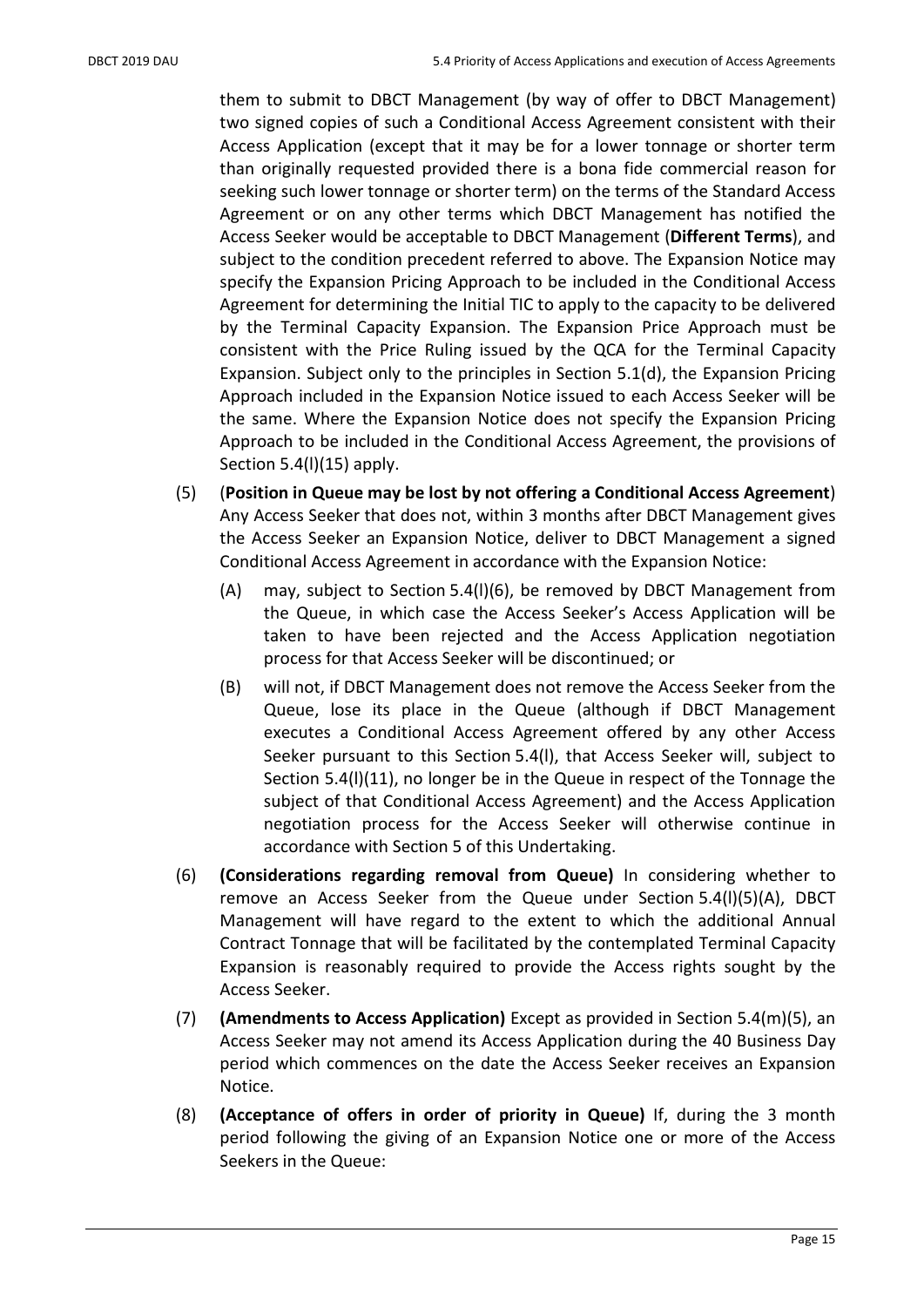- (A) delivers to DBCT Management such signed copies of a Conditional Access Agreement; and
- (B) provides any Security required by DBCT Management (or the circumstances in Section 5.4(l)(9) apply),

DBCT Management will then give priority to the Access Seeker so doing which has the highest ranking in the Queue and (subject to there being sufficient Available System Capacity should the Terminal Capacity Expansion the subject of the condition precedent proceed) will execute their Conditional Access Agreement. DBCT Management will then repeat the process down the Queue with each successive Access Seeker (if any) which has delivered such a signed Conditional Access Agreement and any relevant Security during the 3 month period.

- (9) (Issues with provision of Security requested) If an Access Seeker is unable to provide the Security required by DBCT Management within the 3 month period referred to in Section 5.4(l)(8) (or, by the fifth Business Day of the 3 month period referred to in Section 5.4(l)(8), the Access Seeker disputes DBCT Management's entitlement to the Security requested), the Conditional Access Agreement to be executed will be modified so that it is a further condition precedent to it becoming effective that such Security is provided to DBCT Management within 20 Business Days after the Execution Date (or, if so disputed, a Security which the QCA determines to be fair is provided within 20 Business Days after the QCA makes that determination), and the "Effective Date" will be adjusted accordingly.
- (10) (Termination if condition precedent not fulfilled) Each Conditional Access Agreement referred to in Section 5.4(l)(4) and 5.4(l)(8) (as applicable) must be on the basis that it will terminate if a relevant condition precedent referred to in Section 5.4(l)(3)(A) or 5.4(l)(3)(B) is not fulfilled within a reasonable period from the date of execution of the Conditional Access Agreement (which will not be less than 3 months). However, DBCT Management and an Access Seeker can agree to extend this period from time to time, as long as an extension for the same period has been offered by DBCT Management to all Access Seekers who have such condition precedent.
- (11) (Access Seeker rejoins Queue if Conditional Access Agreements terminate) If a Conditional Access Agreement referred to in Section 5.4(l)(8) terminates because:
	- (A) a condition precedent referred to in Section  $5.4(1)(3)(A)$  or  $5.4(1)(3)(B)$  has not been fulfilled within the reasonable period nominated (or any extended period as agreed between DBCT Management and each Access Seeker in accordance with Section 5.4(l)(10)), the relevant Access Seekers will resume their respective positions in the Queue as if the Access Seekers had never signed the Conditional Access Agreements; or
	- (B) a condition precedent that requires the Access Seeker to provide Security (as referred to in Section 5.4(l)(9)) is not fulfilled, DBCT Management may exercise its discretion to remove that Access Seeker from the Queue in accordance with Sections  $5.4(1)(5)$  and  $5.4(1)(6)$  and, if so removed, the negotiation process for that Access Seeker in respect of the Terminal Capacity Expansion will be discontinued.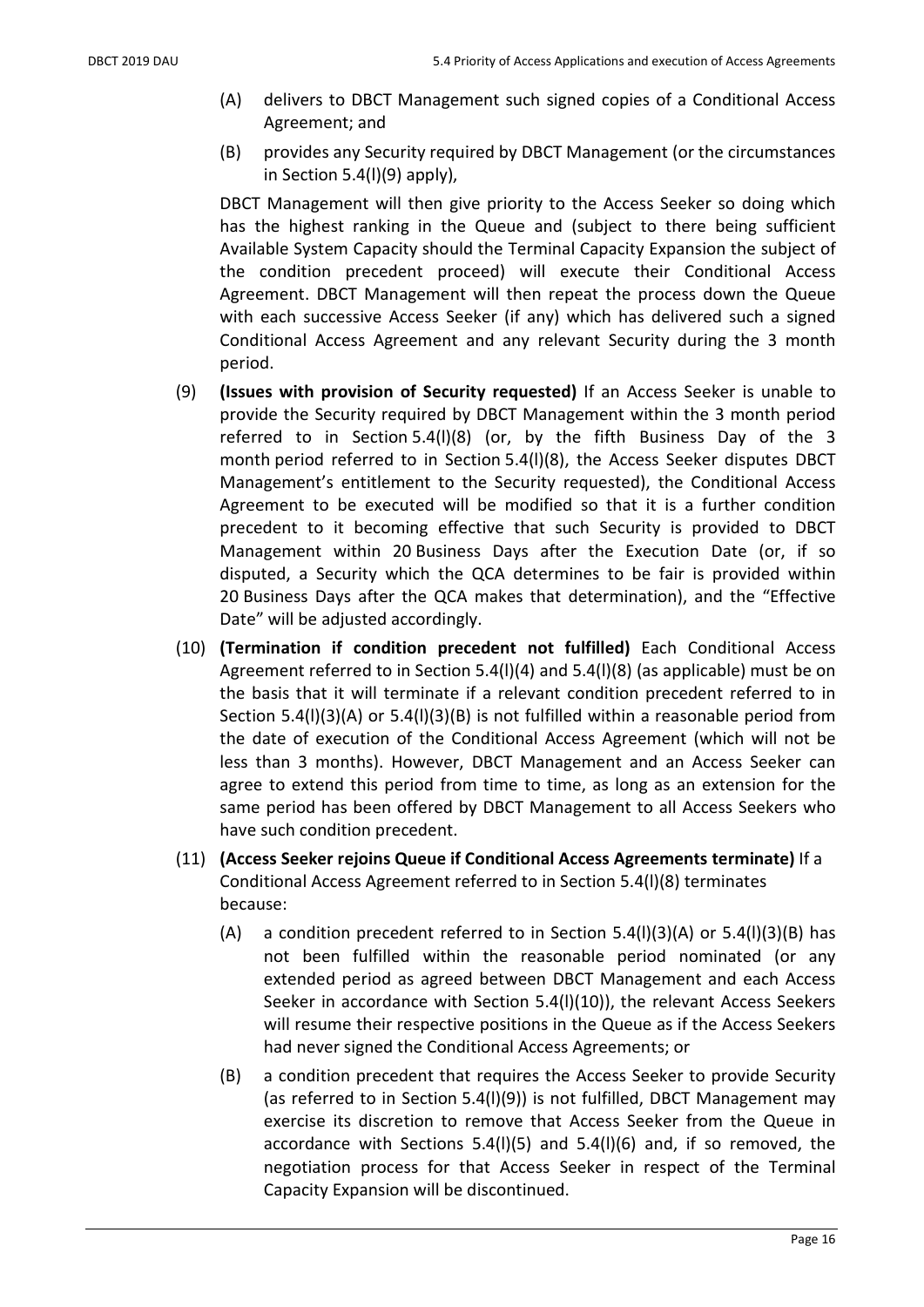- (12) (Reductions in contracted tonnage if estimated expansion of Terminal Capacity not achieved) Each Conditional Access Agreement will include a provision entitling DBCT Management to re-determine Terminal Capacity and Expansion Component Capacity in accordance with Section 12.1(k) and to proportionately reduce the Annual Contract Tonnage allocated under the Conditional Access Agreement to the Access Seeker, subject to the following rules:
	- (A) in relation to **Socialised Terminal Capacity**, if the capacity at the Existing Terminal determined by DBCT Management in accordance with Section  $12.1(k)(2)$  is less than the estimation of aggregate (expanded) capacity at the Existing Terminal made at the time of entry into the Conditional Access Agreement, then DBCT Management will proportionately reduce the Annual Contract Tonnage in all Conditional Access Agreements so that the aggregate Tonnage of all Conditional Access Agreements is equal to the additional capacity at the Existing Terminal determined in accordance with Section 12.1(k) after the deduction of capacity required to eliminate any shortfall between aggregate Annual Contract Tonnages and capacity at the Existing Terminal which existed prior to the Terminal Capacity Expansion (see Section 5.4(m)(3)).
	- (B) unless otherwise agreed with participating Access Seekers, in relation to a Differentiated Expansion Component, any Differentially Priced Capacity will be allocated to meet the full entitlements of Access Seekers as set out under relevant Conditional Access Agreements.
- (13) (Reduced Tonnages revert to Queue) If DBCT Management reduces the Annual Contract Tonnage allocated under a Conditional Access Agreement in accordance with Section 5.4(I)(12), then - in respect of those number of tonnes which are reduced - an Access Seeker which has had its tonnes reduced will be:
	- (A) placed equal first in the Queue with any other Access Seekers whose tonnes have been reduced following the Terminal Capacity Expansion; and
	- (B) taken not to have signed the relevant Conditional Access Agreement in respect of those tonnes.
- (14) (Section 5.4(q) not affected) Nothing in this Section 5.4(l) is to be construed as limiting or in any way being contrary to the principle of Handling of Annual Contract Tonnage only being able to be availed of to the extent of matching rail access entitlement, in Section 5.4(q).
- (15) (Contracting on basis of Conditional Access Agreement without an Expansion Pricing Approach) Where a Conditional Access Agreement does not contain an agreed Expansion Pricing Approach the following provisions apply:
	- (A) By the Access Seeker delivering a signed Conditional Access Agreement to DBCT Management, the Access Seeker and DBCT Management agree that the Conditional Access Agreement is legally effective to bind each party signing it, notwithstanding that it does not contain an Initial TIC or Expansion Pricing Approach and notwithstanding the Conditional Access Agreement will not come into operation until its condition precedent is fulfilled (Binding Conditional Access Agreement).
	- (B) Upon completion of all actions of DBCT Management under Sections 5.4(l)(5) and 5.4(l)(6), DBCT Management will notify in writing each party to a Binding Conditional Access Agreement, and DBCT Management and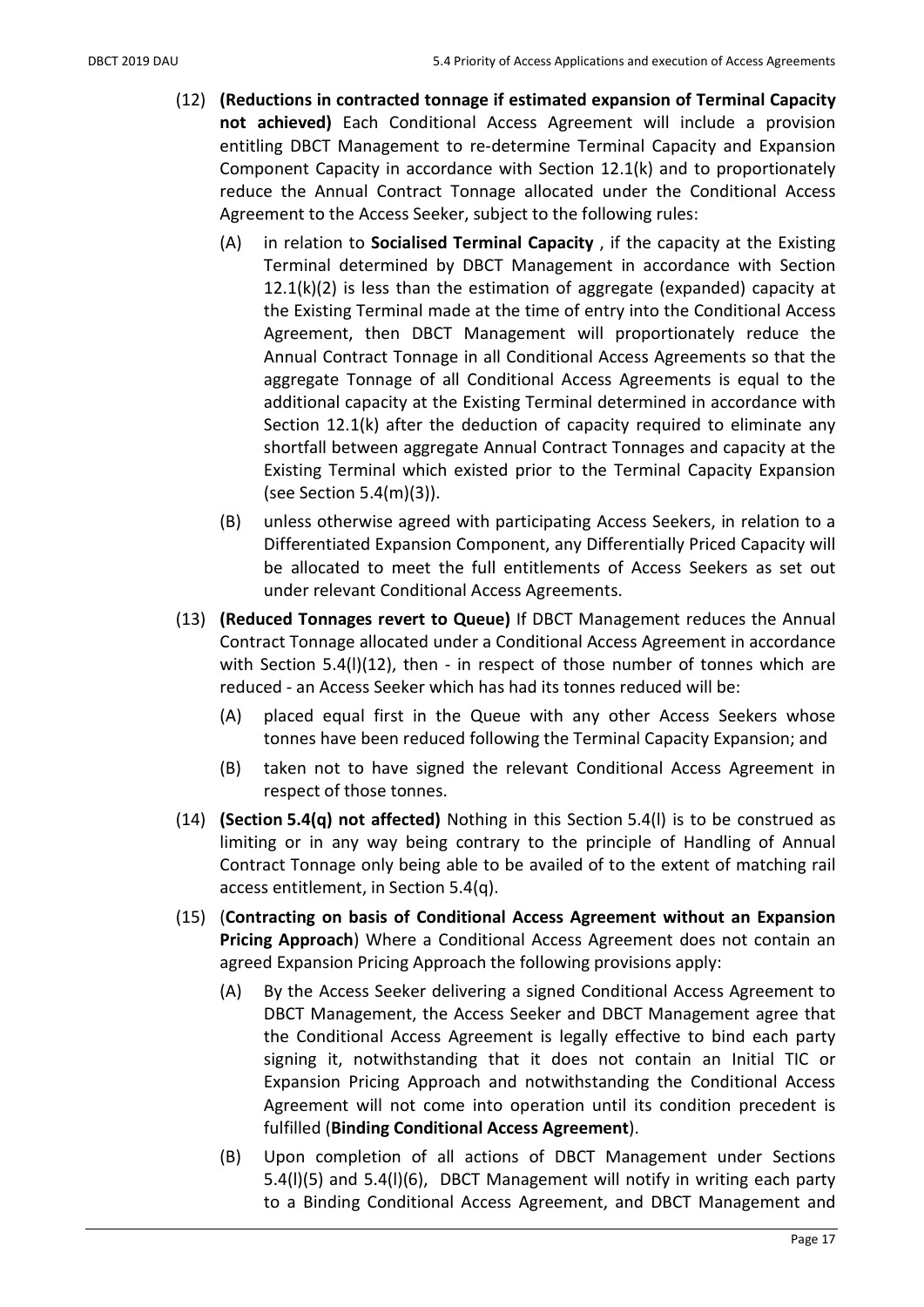each party to a Binding Conditional Access Agreement must negotiate and seek to agree the Expansion Pricing Approach to be included in their Binding Conditional Access Agreement, by the date that is 30 days after the date of such notice (or such longer period as the parties agree in writing).

- (C) Where DBCT Management and a party to a Binding Conditional Access Agreement reach agreement on the Expansion Pricing Approach, the parties must execute a deed (in such form as agreed by them acting reasonably) to amend the Binding Conditional Access Agreement to incorporate the agreed Expansion Pricing Approach.
- (D) Where DBCT Management and a party to a Binding Conditional Access Agreement do not reach agreement on the Expansion Pricing Approach within the time frame required under Section 5.4(I)(15)(B) (as may be extended by agreement), this shall be a Dispute and either party may refer the Dispute for resolution in accordance with Section 17:
	- (i) the Dispute shall be considered to be of a kind referred to in Section 11.3(f) to which Section 11.9 applies; and
	- (ii) the provisions of Section 17 apply.
- (E) Following the determination of an Expansion Pricing Approach by the QCA in accordance with Section 5.4(l)(15)(D) and Section 11.9 the parties must execute a deed (in such form as agreed by them acting reasonably) to amend the Binding Conditional Access Agreement to incorporate that Expansion Pricing Approach.
- (F) Upon the Completion of a relevant Terminal Capacity Expansion, DBCT Management must notify in writing each of the parties to a Binding Conditional Access Agreement of the Initial TIC determined in accordance with the Expansion Pricing Approach specified in their Binding Conditional Access Agreement.

### (Overriding principles)

- (m) Despite any other provision of this Section 5.4:
	- (1) (Existing Access Applications transitioned) Any outstanding Access Application lodged by an Access Seeker under the access undertaking which applied prior to this Undertaking will (for the purpose only of determining priority of lodgement and therefore priority in the Queue) be deemed to have been an Access Application lodged under this Undertaking, as if this Undertaking had commenced on the date that the first such Access Application was lodged;
	- (2) (Application for extension of term has priority) An Access Application to extend the term of an Access Agreement (to the extent that it does not increase the relevant Annual Contract Tonnage) to accord with a bona fide re-estimation of the life of a mine will have precedence over an Access Application for new tonnage;
	- (3) (Terminal Capacity Expansion allocated first to eliminate shortfalls in capacity below already contracted tonnage) If a Terminal Capacity Expansion is being Socialised, then the additional Terminal Capacity which results from that Terminal Capacity Expansion (determined in accordance with Section 12.1(k)) will be: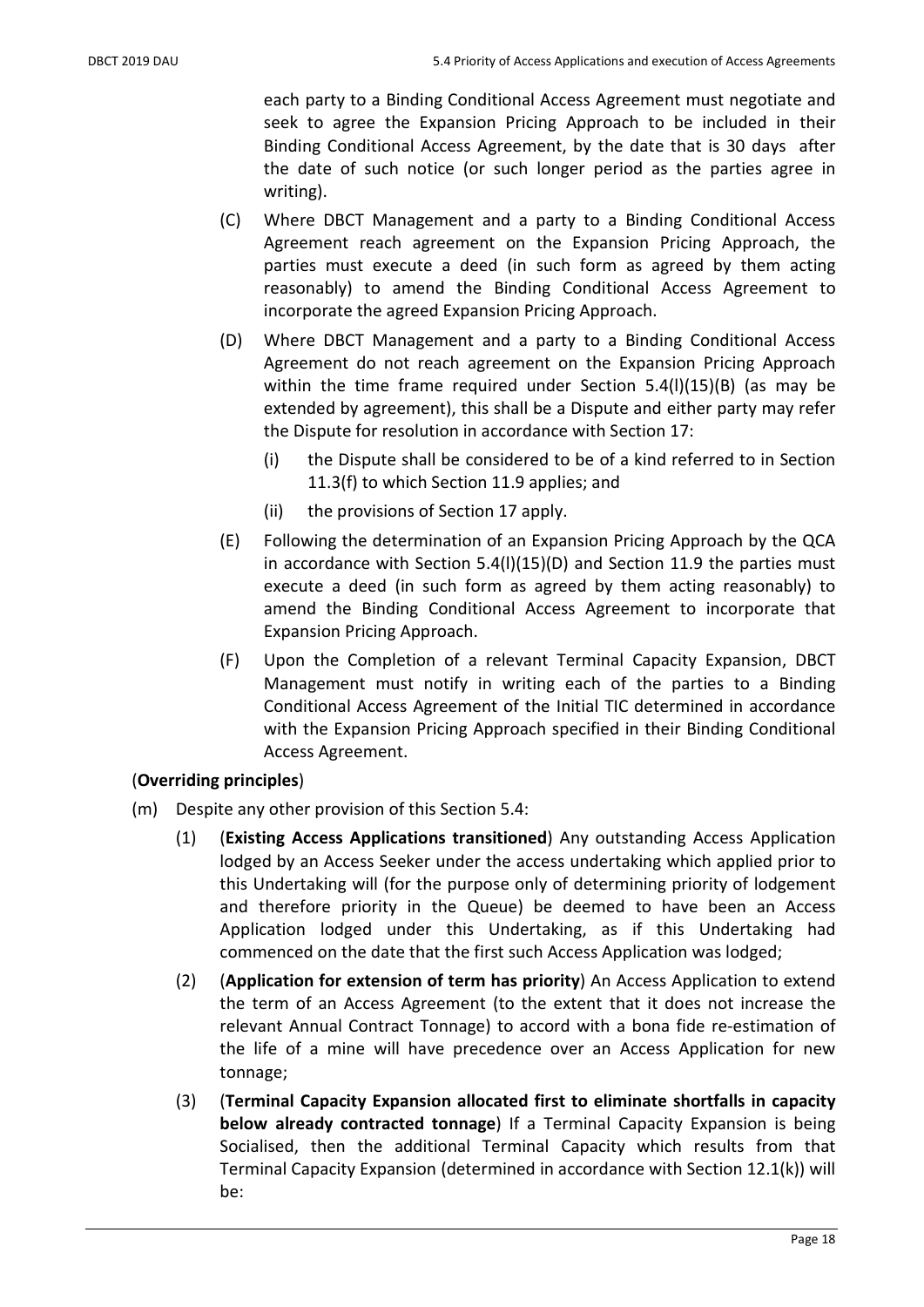- (A) firstly utilised to eliminate shortfalls in Annual Contract Tonnages under existing Access Agreements; and
- (B) only thereafter allocated to Annual Contract Tonnages under Conditional Access Agreements entered into in respect of that Terminal Capacity Expansion and proportionately reduced in accordance with Section 5.4(l)(12).
- (4) (Allocation of Differentially Priced Capacity) Differentially Priced Capacity will be utilised to meet Annual Contract Tonnages under Access Agreements entered into by the Access Seekers in respect of the relevant Differentiated Expansion Component. Consequently, Access Seekers who are not Differentially Priced Access Seekers in respect of that Differentiated Expansion Component will have no entitlement to have that Differentially Priced Capacity utilised to eliminate shortfalls in Annual Contract Tonnages under their Access Agreements.
- (5) (Alternative arrangements in some cases if they achieve greater utilisation) If, in a particular case, the strict application of the process set out in this Section 5.4 would result in a materially greater amount of Available System Capacity not being able to be utilised than could otherwise be the case if an alternative process is followed, then (in the interests of maximising coal exports from Queensland) DBCT Management may, with the approval of the QCA, enter into one or more Access Agreements in accordance with that alternative process.
- (n) (Options to extend term taken into account) For the purpose of this Section 5.4, an Access Holder which has an option to extend the term of its Access Agreement or Existing User Agreement will initially be deemed to have exercised that option, when determining whether or not a Queue exists or needs to be formed in relation to a new Access Application. However, if DBCT Management has the right to do so, it may, on each occasion in which a Queue is formed or re-formed, endeavour to have the exercise of that option brought forward or waived (in the latter case with the intention that one or more waivers may result in the Queue no longer existing).
- (o) (Other provisions of Undertaking not limited) Nothing in this Section 5.4 will be taken to limit or be contrary to:
	- (1) any right DBCT Management has pursuant to Section 5.8; or
	- (2) any rights or obligations of DBCT Management in Section 12 relating to the expansion of the Terminal (in particular the principle of new Access Agreements only being entered into consistently with anticipated System Capacity).
- (p) (Disclosure of certain Access Application details) DBCT Management may at any time and from time to time disclose to any person the aggregate tonnage which is the subject of Access Applications but, except as:
	- (1) required by law;
	- (2) consented to by the relevant Access Seeker;
	- (3) reasonably necessary or desirable in relation to planning for operation of the Terminal; or
	- (4) reasonably required to be disclosed to a rail infrastructure provider to assist in development of the System Master Plan,

DBCT Management will not disclose details of an Access Application (including details of the Access Seeker).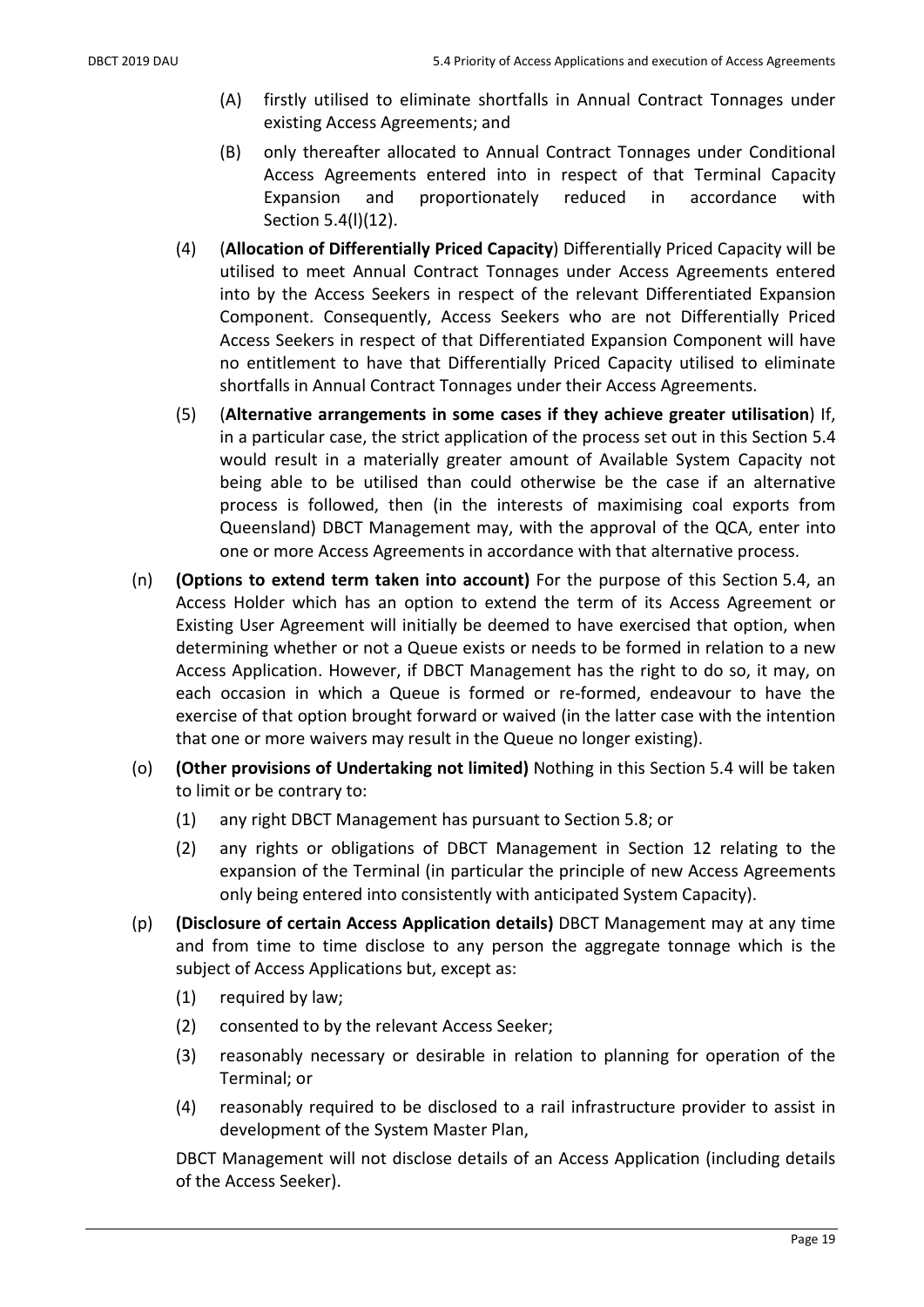- (q) (Entitlement to have Annual Contract Tonnage Handled must be matched by below rail access) Despite any other provision in this Undertaking, DBCT Management must not enter into an Access Agreement with an Access Seeker unless it contains Clause 11.5 of the Standard Access Agreement (under which the Access Holder is not entitled to have its Annual Contract Tonnage Handled at the Terminal, to the extent and for such period as, the Access Holder has not demonstrated to the reasonable satisfaction of DBCT Management that that Annual Contract Tonnage is matched by an entitlement held by the Access Holder or a person on its behalf to railway track access relating to the coal the subject of the Access Agreement).
- (r) (Notification of Differentially Priced Capacity) Promptly following Completion of a Differentiated Expansion Component, DBCT Management will notify all Expansion Parties, Access Seekers in the Queue and all Access Holders of the following:
	- (1) the date of Completion;
	- (2) the Differentially Priced Capacity; and
	- (3) if any Tonnage associated with the Differentiated Expansion Component is uncontracted and, if so, the Tonnage which is available for Access Seekers.
- (s) (Formation of a Differentiated Queue) If at any time there are two or more current Access Applications received in respect of Differentially Priced Capacity and there is or will be insufficient System Capacity associated with Differentially Priced Capacity which is available at any relevant time to accommodate an increase in Handling of coal applied for in all of those Access Applications, a new queue will form in respect of the Differentially Priced Capacity (the Differentiated Queue).
- (t) (Queuing Principles for a Differentiated Queue) DBCT Management will manage any Differentiated Queue in accordance with the following principles:
	- (1) DBCT Management will apply the same general rules for priority as apply with respect to the Queue, under this Section 5.4.
	- (2) Access Seekers must specify which queue they wish to join when applying for Access (the Queue or a Differentiated Queue).
	- (3) Access Seekers may be in both the Queue and a Differentiated Queue separately and simultaneously under different Access Applications.
	- (4) Where capacity becomes available in either the Queue or a Differentiated Queue (but not both queues), DBCT Management will invite all Access Seekers in the relevant queue to submit a signed Access Agreement in the priority order of the relevant queue.
- (u) (Commercial discretion of DBCT Management where Access Application involves both queues) Where Available System Capacity relies on Terminal Capacity that comprises both Socialised Capacity and Differentially Priced Capacity, DBCT Management will invite Access Seekers in both the Queue and the Differentiated Queue to submit a relevant signed Access Agreement in accordance with the queuing principles in this Section 5.4.
- (v) (Reordering of queues applying commercial discretion) If, having obtained signed Access Agreements from Access Seekers in respect of Available System Capacity under Section 5.4(u), DBCT Management determines that the most efficient use of Available System Capacity is to contract with the same Access Seeker in respect of both Socialised Terminal Capacity and Differentially Priced Capacity, it may accept a signed Access Agreement other than in the order of the relevant queue, provided that, prior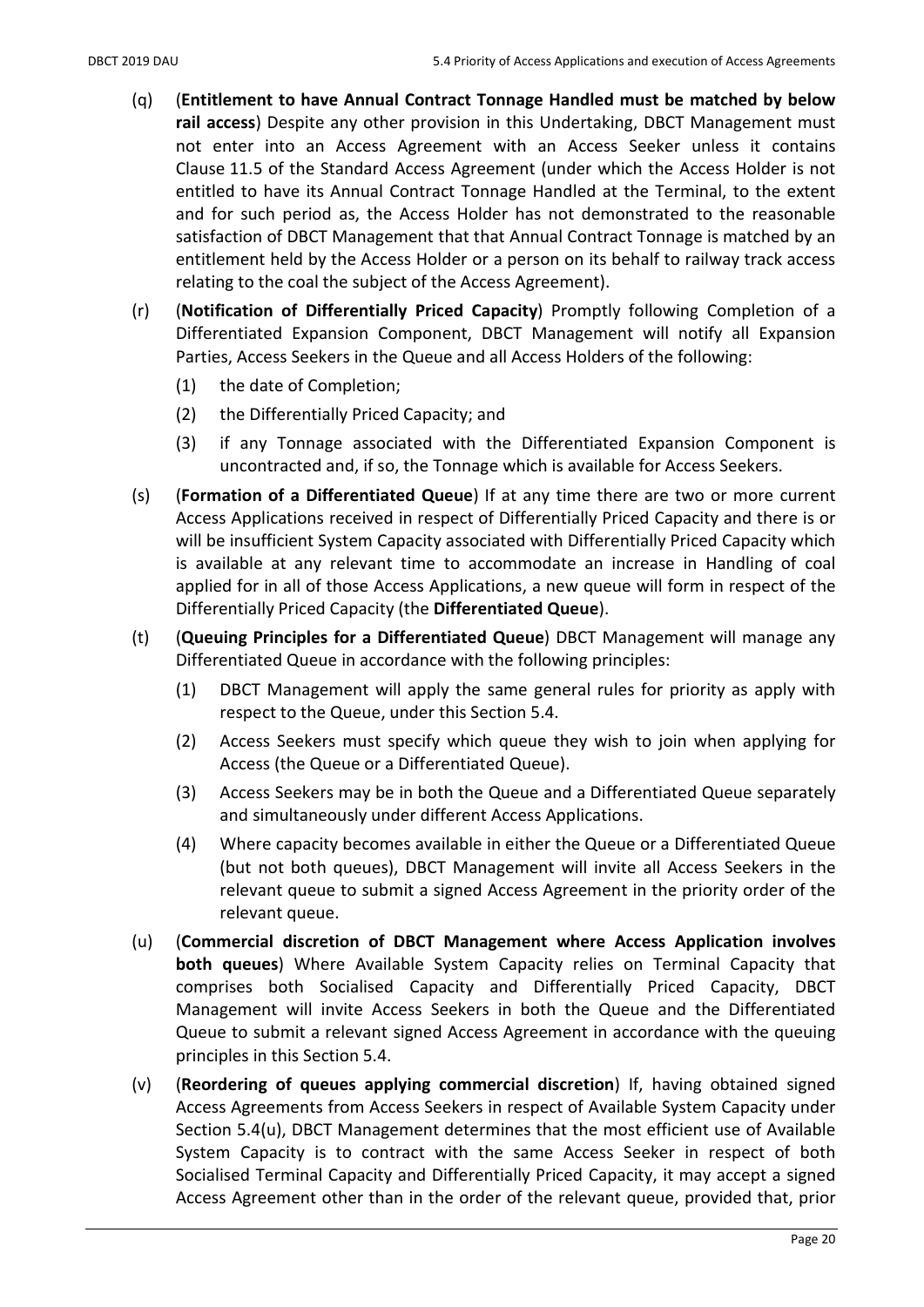to accepting such signed Access Agreement and subject to Section 5.4(w), DBCT Management:

- (1) has notified all other Access Seekers in each Queue of:
	- (A) its intention to reorder one or both queues; and
	- (B) any commercial principles which it intends to apply when reordering one or both queues; and
- (2) has provided all Access Seekers with a reasonable opportunity to respond; and
- (3) is satisfied (acting reasonably), based on any responses received from Access Seekers and applying those commercial principles, that there is no Access Seeker which is higher in either queue that is prepared to contract on an equivalent basis.

For this purpose, any commercial principles must operate as between Access Seekers strictly on a non-discriminatory basis.

# (w) (Dispute in relation to reordering of a queue)

- (1) Within 15 Business Days after receiving a notice under Section 5.4(v), an Access Seeker may refer any dispute in relation to reordering of a queue under Section 5.4(v) as a Dispute under Section 17.
- (2) If a Dispute is raised in accordance with Section 5.4(w)(1) in respect of any reordering of a queue, DBCT Management will not enter into any relevant Access Agreement under Section 5.4(v) unless and until the Dispute is withdrawn or determined and in accordance with any such determination.

# 5.5 Indicative Access Proposal

- (a) (Timing for Indicative Access Proposal) As soon as practicable and in any event within 20 Business Days following receipt of an Access Application (or, if additional information has been requested by DBCT Management under Section 5.3, within 20 Business Days of receipt of all of the additional information requested), DBCT Management must use its reasonable endeavours to provide the relevant Access Seeker with a response containing proposed terms and conditions of Access (Indicative Access Proposal).
- (b) (Notice of additional time needed by DBCT Management) If it is not reasonable to provide an Indicative Access Proposal within 20 Business Days of receipt of an Access Application (or, if applicable, the additional information requested under Section 5.3), DBCT Management must, as soon as practicable, but in any event, within 20 Business Days, advise the relevant Access Seeker of its estimate of the extra time required to deliver the Indicative Access Proposal.
- (c) (Dispute by Access Seeker as to need for additional time) If the Access Seeker is of the opinion that the estimate of extra time for preparation of the Indicative Access Proposal is excessive, then the Access Seeker may refer the matter for dispute resolution in accordance with Section 17 of this Undertaking. DBCT Management must use reasonable efforts to provide the Indicative Access Proposal within the estimated time period provided by DBCT Management or as otherwise determined by the QCA.
- (d) (Content of Indicative Access Proposal) The Indicative Access Proposal must set out:
	- (1) an indicative assessment as to whether there is sufficient Available System Capacity at all relevant times (having regard amongst other things to outstanding Access Applications in a Queue) to accommodate the Access Application;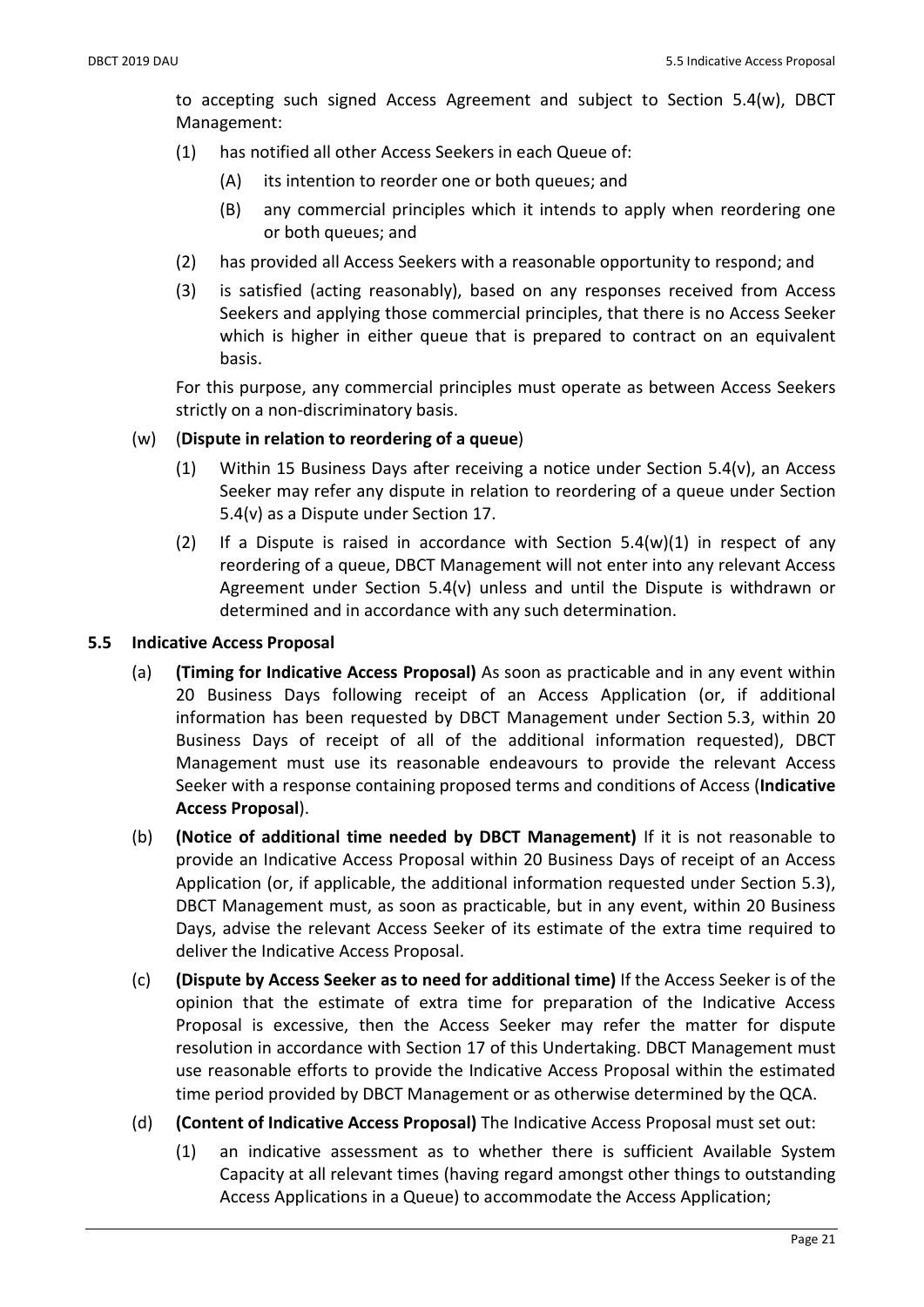- (2) advice in respect of the existence of (but not the identity of) other Access Seekers who have already submitted an Access Application and the aggregate tonnage profile(s) requested in those Access Applications;
- (3) the Standard Access Agreement or a draft access agreement where the Access Application contemplates Access on Different Terms;
- (4) the expiry date of the Indicative Access Proposal, which will be 30 Business Days following the date the Access Seeker receives the Indicative Access Proposal (should there be no notification by the Access Seeker pursuant to Section 5.6 that the Indicative Access Proposal has not been prepared in accordance with the Undertaking);
- (5) if there is sufficient Available System Capacity to accommodate the Access Application, advice to that effect, and:
	- (A) an initial assessment of the Pricing Method applicable to the Access sought (including reasons), having regard to any planned or reasonably expected Terminal Capacity Expansion that is required, relevant QCA rulings and the Expansion Pricing Principles;
	- (B) an initial (alternative) estimate(s) of the Access Charge(s), including an estimate of current and, where reasonable to provide such estimate, prospective Access Charges, for the requested Services in the Access Application based on:
		- (i) the initial assessment of the applicable Pricing Method; and
		- (ii) where provision of any of the Access sought depends upon completion of a Terminal Capacity Expansion, the Pricing Method for which has not yet been determined by the QCA, the alternative Pricing Method,

with the Non-Expansion Costs being allocated in accordance with Section 11.7 for any estimates related to a Differentiated Expansion Component;

- (C) the current Terminal Master Plan and System Master Plan;
- (D) details of any additional information required by DBCT Management to progress the Access Application and develop the terms and conditions for acceptance; and
- (E) details of any security, guarantee, other support or other information required by DBCT Management to establish the solvency and creditworthiness of the Access Seeker and, where DBCT Management requires, its guarantor; and
- (6) if there is insufficient Available System Capacity (as determined by reference to the assessment of System Capacity undertaken prior to the time of giving the indicative assessment) to accommodate the Access Application, advice to that effect, and:
	- (A) reasonable particulars as to why this circumstance prevails;
	- (B) an estimate of what the Available System Capacity is at relevant times;
	- (C) whether a Queue has been formed in accordance with Section 5.4 of this Undertaking (including as a result of the relevant Access Application);
	- (D) an initial assessment of the Pricing Method that will be applicable to the Access sought (including reasons) having regard to any planned or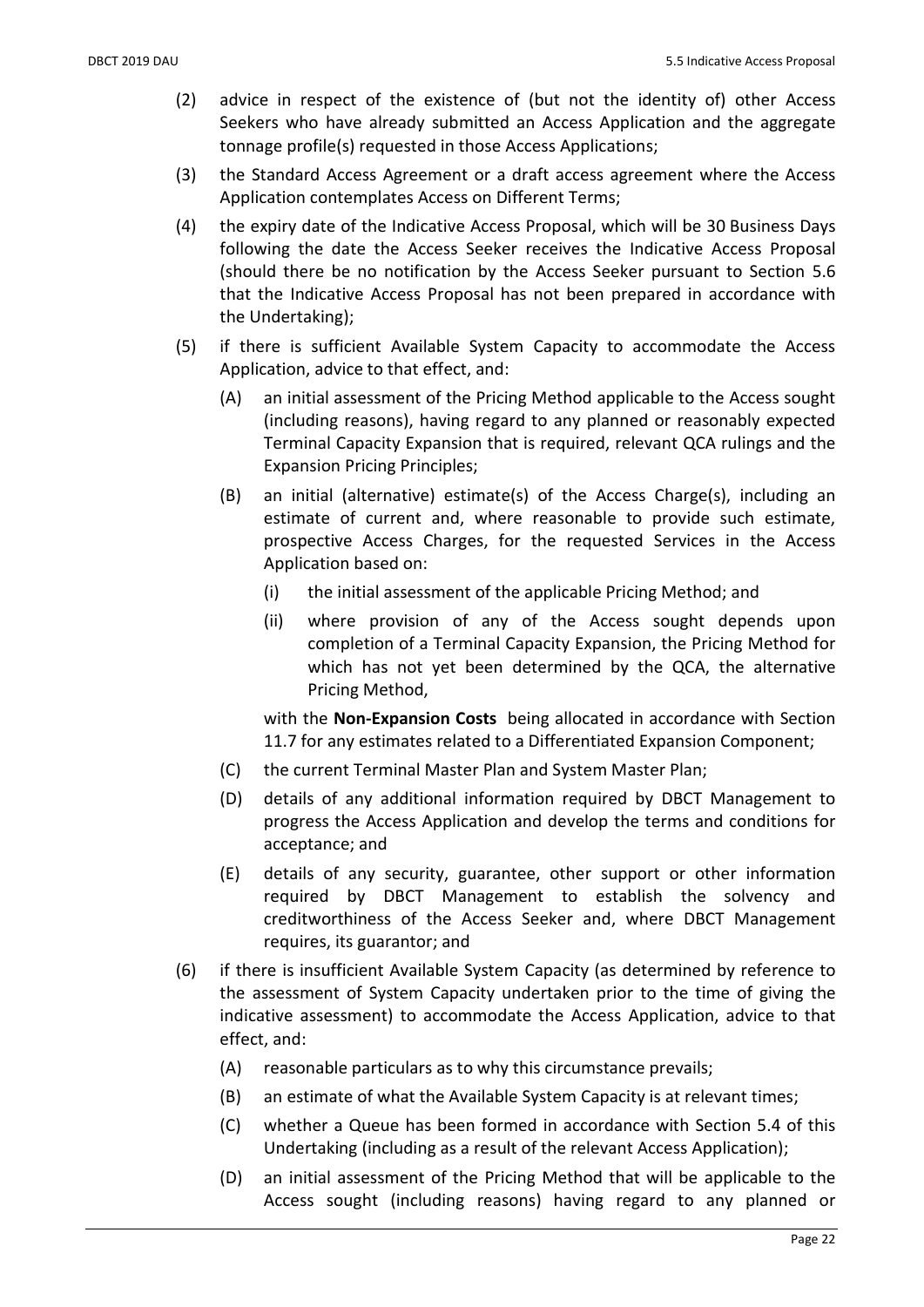reasonably expected Terminal Capacity Expansions, relevant QCA rulings and the Expansion Pricing Principles;

- (E) where reasonable, an estimate of prospective Access Charges for the requested Services in the Access Application based on:
	- (i) the initial assessment of the applicable Pricing Method; and
	- (ii) the alternative Pricing Method,

with the Non-Expansion Costs being allocated in accordance with Section 11.7 for any estimates related to a Differentiated Expansion Component; and

- (F) a copy of the System Master Plan and an indicative timetable for any expansion of System Capacity which may be undertaken (if any).
- (e) (Best Endeavours estimate of Access Charges) In assessing the applicable Pricing Method(s) and resulting Access Charges for the purpose of this Section 5, DBCT Management shall use its best endeavours to provide an accurate indication of the likely Pricing Method and Access Charges, having regard to all available information.
- (f) (Indicative Access Proposal not binding on DBCT Management) The Indicative Access Proposal will, unless it contains specific conditions to the contrary, contain indicative arrangements only and does not oblige DBCT Management to provide Access.
- (g) (Access Seeker may dispute time-frame) If, after 20 Business Days following DBCT Management's acknowledgment of the Access Application, the Access Seeker believes that DBCT Management is not making reasonable progress in the preparation of the Indicative Access Proposal, the Access Seeker may refer the timing of the provision by DBCT Management of the Indicative Access Proposal for dispute resolution in accordance with Section 17 of this Undertaking.
- (h) (Where Terminal Capacity Expansion is needed to satisfy an Access Application) Where there is not sufficient Available System Capacity to accommodate the Access Application and the Access Seeker wishes to continue the negotiation process provided for in this Section 5, such negotiations may continue on the basis that a Terminal Capacity Expansion may be undertaken in accordance with Section 12 of this Undertaking which (whether with or without any relevant expansion of other components of the System) is estimated to provide sufficient Available System Capacity. In this case, if DBCT Management is unable to comply with the timeframes specified in Section 5 of this Undertaking, it will advise the Access Seeker of the estimated timeframes. If the Access Seeker does not believe the proposed timetable is reasonable or that DBCT Management is not making reasonable progress, it may refer the matter to dispute resolution in accordance with Section 17 of this Undertaking.

### 5.6 Response to Indicative Access Proposal

(a) (Access Seeker's response) If the Access Seeker intends to progress its Access Application on the basis of the arrangements set out in the Indicative Access Proposal, it must notify DBCT Management of its intention to do so within 30 Business Days (or 14 days, if the Indicative Access Proposal relates to Short-Term Available Capacity ) after the date the Access Seeker receives the Indicative Access Proposal. If the Access Seeker does not notify DBCT Management of its intention before the expiry date of the Indicative Access Proposal, its Access Application will be deemed to have lapsed and it may apply again for Access in accordance with Section 5.2 (unless a longer period for notification is agreed between the parties).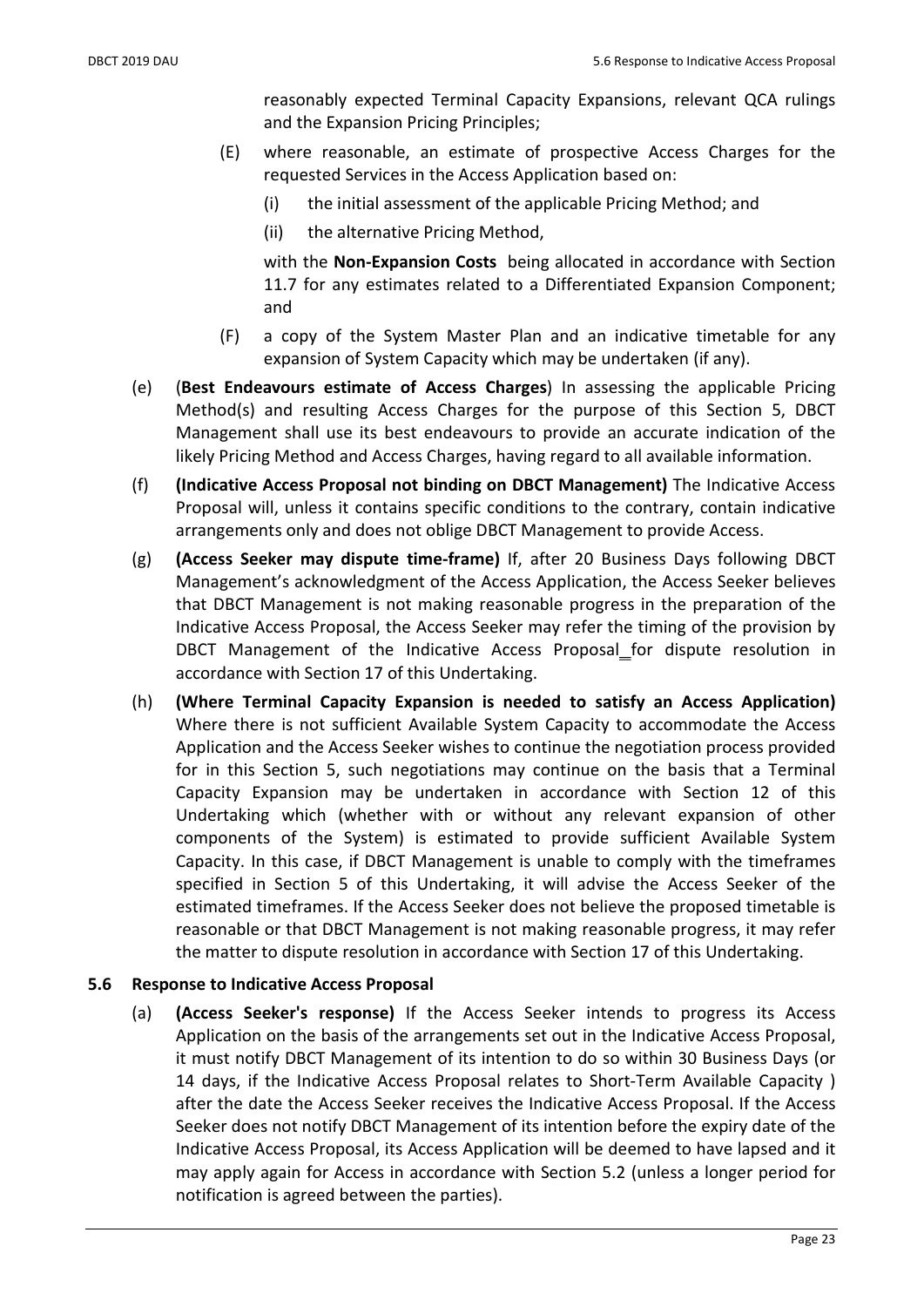- (b) (DBCT Management to expedite any replacement Access Application) If an Access Application lapses but the Access Seeker lodges a replacement Access Application, DBCT Management will endeavour in good faith to expedite the steps leading to the issue of a new Indicative Access Proposal.
- (c) (Notice of non-complying Indicative Access Proposal) If the Access Seeker considers that the Indicative Access Proposal has not been prepared in accordance with Section 5.5 of this Undertaking, it must notify DBCT Management in writing within 20 Business Days of receipt of the Indicative Access Proposal, notice to that effect, setting out the reasons why the Access Seeker believes that the Indicative Access Proposal is inconsistent with Section 5.5 of this Undertaking.
- (d) (Response to notice of non-compliance) DBCT Management must use all reasonable efforts to respond to this notice, including, where appropriate, the making of revisions to the Indicative Access Proposal, within 20 Business Days of the notification under this Section 5.6. If DBCT Management is unable to respond within this time period, it must notify the Access Seeker of the date on which it expects to be able to respond.
- (e) (Dispute relating to Indicative Access Proposal) If the Access Seeker is not satisfied with:
	- (1) the response to the notice given under this Section; or
	- (2) DBCT Management's estimated date to respond to the notice,

the Access Seeker may seek to resolve the dispute in accordance with the dispute resolution procedure in Section 17.

### 5.7 Negotiation process

- (a) (Parties to negotiate if Access Seeker wishes to) If the Access Seeker indicates its willingness to progress its Access Application under Section 5.6 (or otherwise, in the case of an Access Application of the type referred to in paragraph (b) of the definition of that term), then the Access Seeker must initiate negotiations within 14 days of notification under Section 5.6(a) to progress towards an Access Agreement or a Conditional Access Agreement. The period for negotiation will commence on the date the Access Seeker provides notice under Section 5.6(a) (or the date 5 Business Days after the commencement of the Term in the case of an Access Application referred to in paragraph (b) of the definition of the term Access Application, even if there have been discussions prior to that date) and end upon any of the following events:
	- (1) execution of an Access Agreement or Conditional Access Agreement in respect of Access sought by the Access Seeker or an Access Agreement for Short-Term Available Capacity (as applicable);
	- (2) written notification by the Access Seeker that it no longer wishes to proceed with its Access Application (at which time its Access Application will be deemed to have lapsed);
	- (3) DBCT Management issuing a Negotiation Cessation Notice to the Access Seeker in accordance with Section 5.8;
	- (4) the expiration of 6 months from the commencement of the negotiation period or, if both parties agree to an extension of the negotiation period, the expiration of the agreed extended term, provided that agreement to extend the negotiation period is not unreasonably withheld by either party;
	- (5) a reduction in Available System Capacity due to: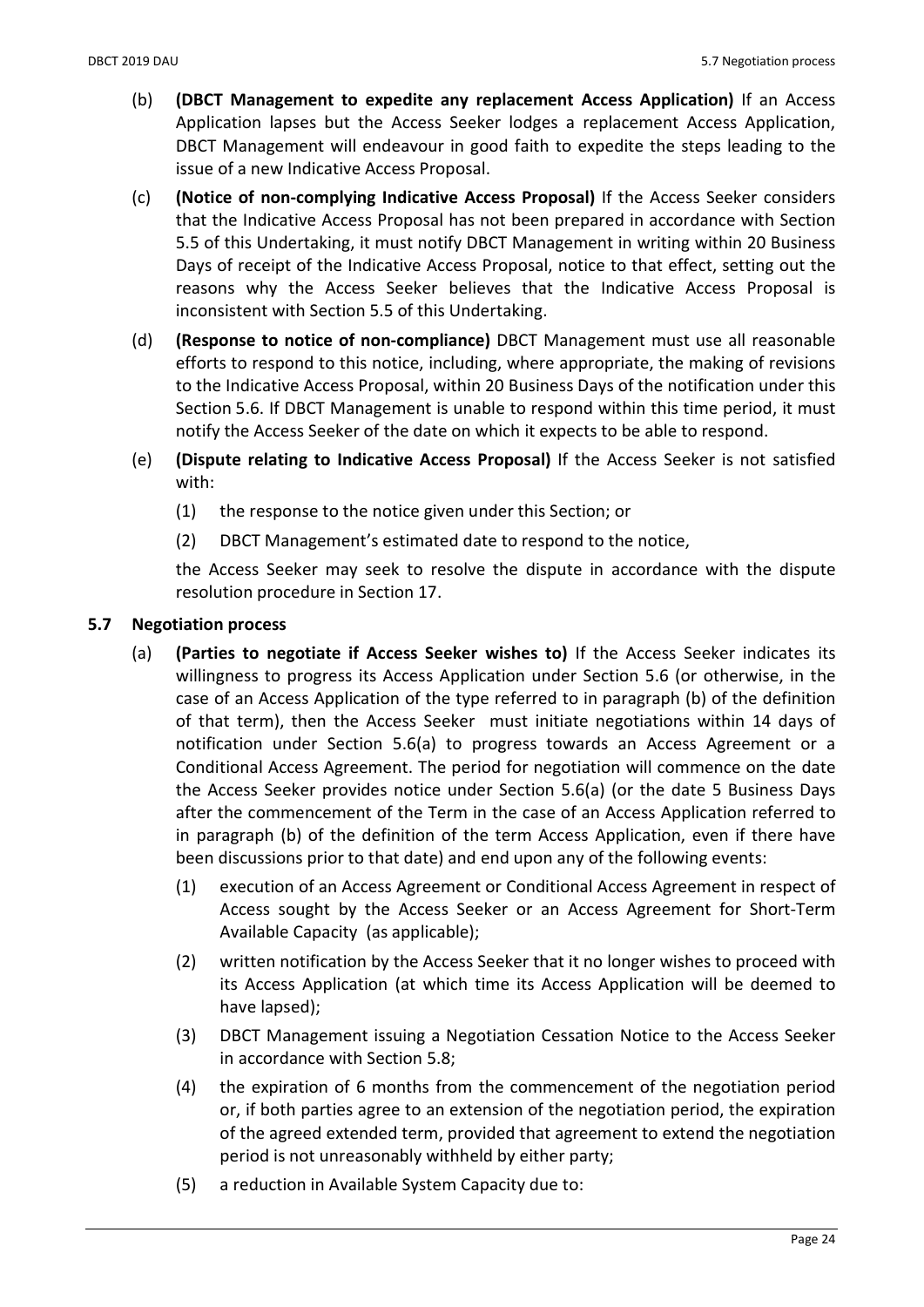- (A) another Access Seeker finalising an Access Agreement in accordance with this Undertaking, where that reduction in Available System Capacity adversely affects DBCT Management's ability to offer Access to the Access Seeker under the terms of the Indicative Access Proposal; or
- (B) a sustained change in the System operating assumptions of one or more components of the Dalrymple Bay Coal Chain requiring re-determination of System Capacity under Section 12.1, where that reduction in Available System Capacity adversely affects DBCT Management's ability to provide Access to the Access Seeker under the terms of the Indicative Access Proposal; or
- (6) DBCT Management receiving Notice from a Notifying Access Seeker in accordance with Section 5.4(e), for the process contemplated by Section 5.4(f) to occur.
- (b) (Review of Indicative Access Proposal) In the event that the negotiation period is suspended for the reasons set out in Section 5.7(a)(5) or Section 5.7(a)(6), (and once the process contemplated by Section 5.4(f) to Section 5.4(h) is complete, if applicable) DBCT Management must review the Indicative Access Proposal and prepare a revised Indicative Access Proposal in accordance with Section 5.5 and the negotiation process will recommence from the date this is provided to the Access Seeker.
- (c) (Revisions to Access Application) During the negotiation period, the Access Seeker may review and revise the information provided to DBCT Management in the Access Application, provided that such revision does not substantially alter the nature of the Access rights sought by the Access Seeker and is not otherwise prohibited under Section 5.4(i)(3), 5.4(l)(7) or 5.10(h). If DBCT Management is reasonably of the view that an Access Seeker's revision of information provided to DBCT Management in the Access Application has substantially altered the nature of the Access rights sought by the Access Seeker, then subject to paragraphs (d) and (e) of this Section 5.7, DBCT Management will treat the revised information as a new Access Application, and the process set out in this Section 5 will recommence from that point. If the revision is for an increase in the annual tonnage required or a longer term, then only the additional annual tonnage or additional term (as applicable) will be taken to constitute the subject of a new Access Application.
- (d) (Certain extensions of term do not create new Access Application) If, in the case of an Access Application referred to in paragraph (b) of the definition of that term, the revision is for an increase in the term from 5 or more years, then the extended term will be treated as part of the original Access Application.
- (e) (Reduction in tonnage applied for does not create new Access Application) A reduction in tonnage or term will not, of itself, constitute a new Access Application pursuant to this paragraph if there is a bona fide commercial reason for such reduction.
- (f) (Dispute relating to negotiation) If a Dispute arises between the parties during the negotiation period and the parties are unable to resolve the Dispute to their mutual satisfaction, then either party may seek to resolve the Dispute in accordance with the dispute resolution process set out in Section 17 within 3 months after the end of the negotiation period in accordance with Section 5.7(a)
- (g) (Negotiations to continue despite Dispute) To remove any doubt, the negotiation process and the obligations of the parties in that regard are to continue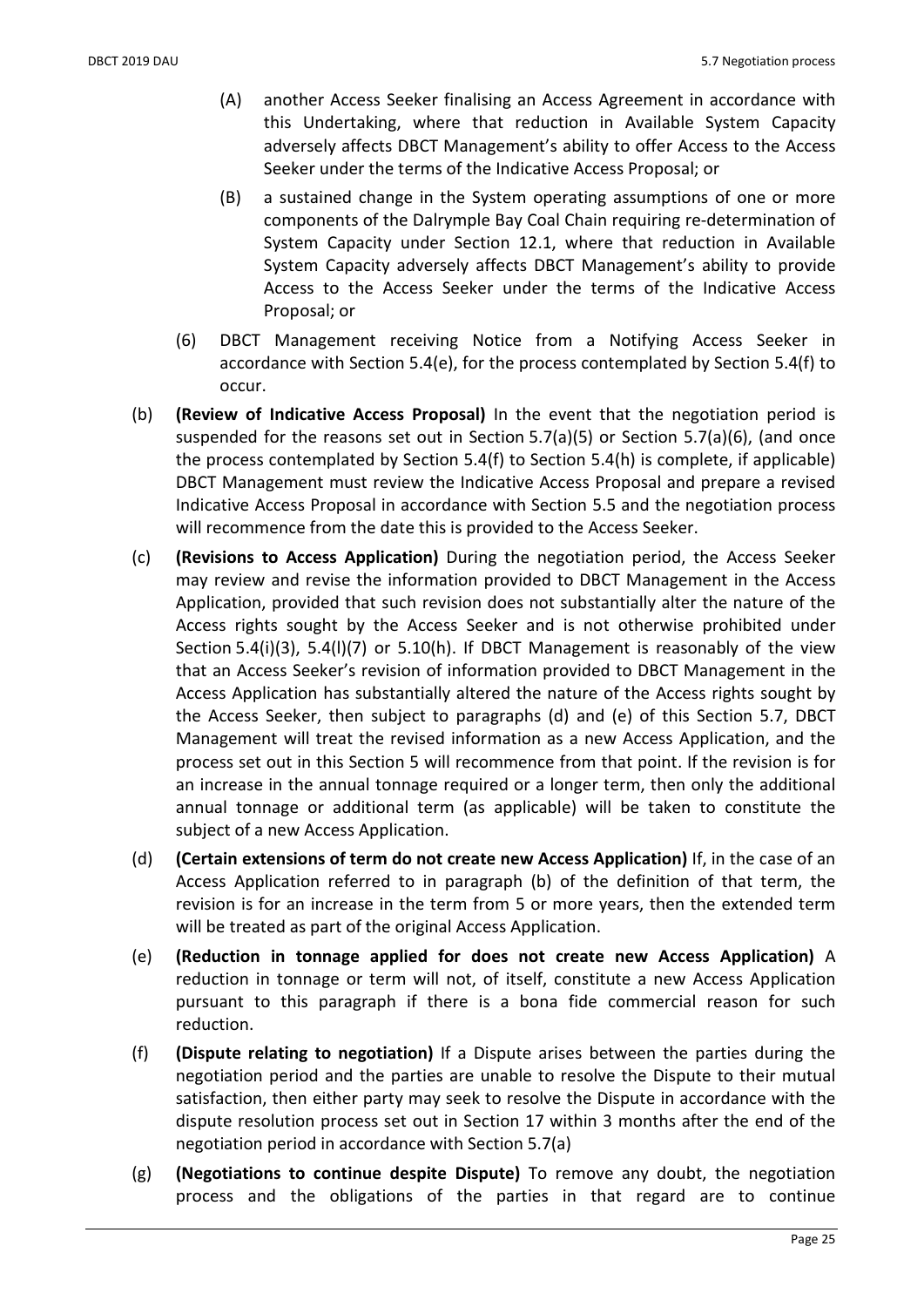notwithstanding the commencement of a dispute resolution process pursuant to Section 17 of this Undertaking.

## 5.8 Negotiation Cessation Notice

- (a) (Negotiation Cessation Notice) At any time during the negotiation process under Section 5.7, DBCT Management may give notice to an Access Seeker that it does not intend to enter into an Access Agreement with the Access Seeker (such notice being a Negotiation Cessation Notice), if:
	- (1) an Access Seeker does not comply with all of its material obligations contained in this Undertaking;
	- (2) DBCT Management is reasonably of the opinion that there is no reasonable likelihood that the Access Seeker will comply with the material terms and conditions of an Access Agreement;
	- (3) DBCT Management is reasonably of the opinion that the Access Seeker has no genuine intention of gaining Access, or has no reasonable likelihood of utilising Access, at the level of capacity sought or from the nominated commencement date for Access;
	- (4) DBCT Management is reasonably of the opinion that the Access Seeker or its guarantor is not or is likely not to be reputable or of good financial standing or that the Access Seeker is not willing or able to provide security reasonably requested by DBCT Management in accordance with Section 5.9;
	- (5) except where the expert is in manifest error, the Access Seeker does not materially comply with a decision of an expert pursuant to Section 17.3; or
	- (6) an Access Seeker does not materially comply with a decision of the QCA pursuant to Section 17.4.
- (b) (Negotiation Cessation Notice to include reasons) A Negotiation Cessation Notice must identify the reasons for DBCT Management's decision not to enter into an Access Agreement with the Access Seeker.
- (c) (Examples of no reasonable likelihood of compliance) Without limitation, it will be reasonable for DBCT Management to form the view that circumstances in Section 5.8(a)(2) or 5.8(a)(4) apply if:
	- (1) the Access Seeker is Insolvent;
	- (2) the Access Seeker, or a Related Entity of the Access Seeker, is currently or has previously been in material default of any Access Agreement (which has not been promptly rectified), Existing User Agreement or any other agreement where its performance under that agreement is relevant to the Access Seeker's likely performance under an Access Agreement; or
	- (3) the Access Seeker or a proposed provider of Security fail to establish their solvency and creditworthiness in accordance with Section 5.9.
- (d) (Dispute as to Negotiation Cessation Notice) If the Access Seeker reasonably considers that DBCT Management has improperly given it a Negotiation Cessation Notice, then (provided that Section 5.8(c)(1), 5.8(c)(2) or 5.8(c)(3) do not apply) the Access Seeker may refer the matter to dispute resolution in accordance with Section 17. If the resolution of the Dispute is in favour of the Access Seeker, DBCT Management must recommence negotiations with that Access Seeker.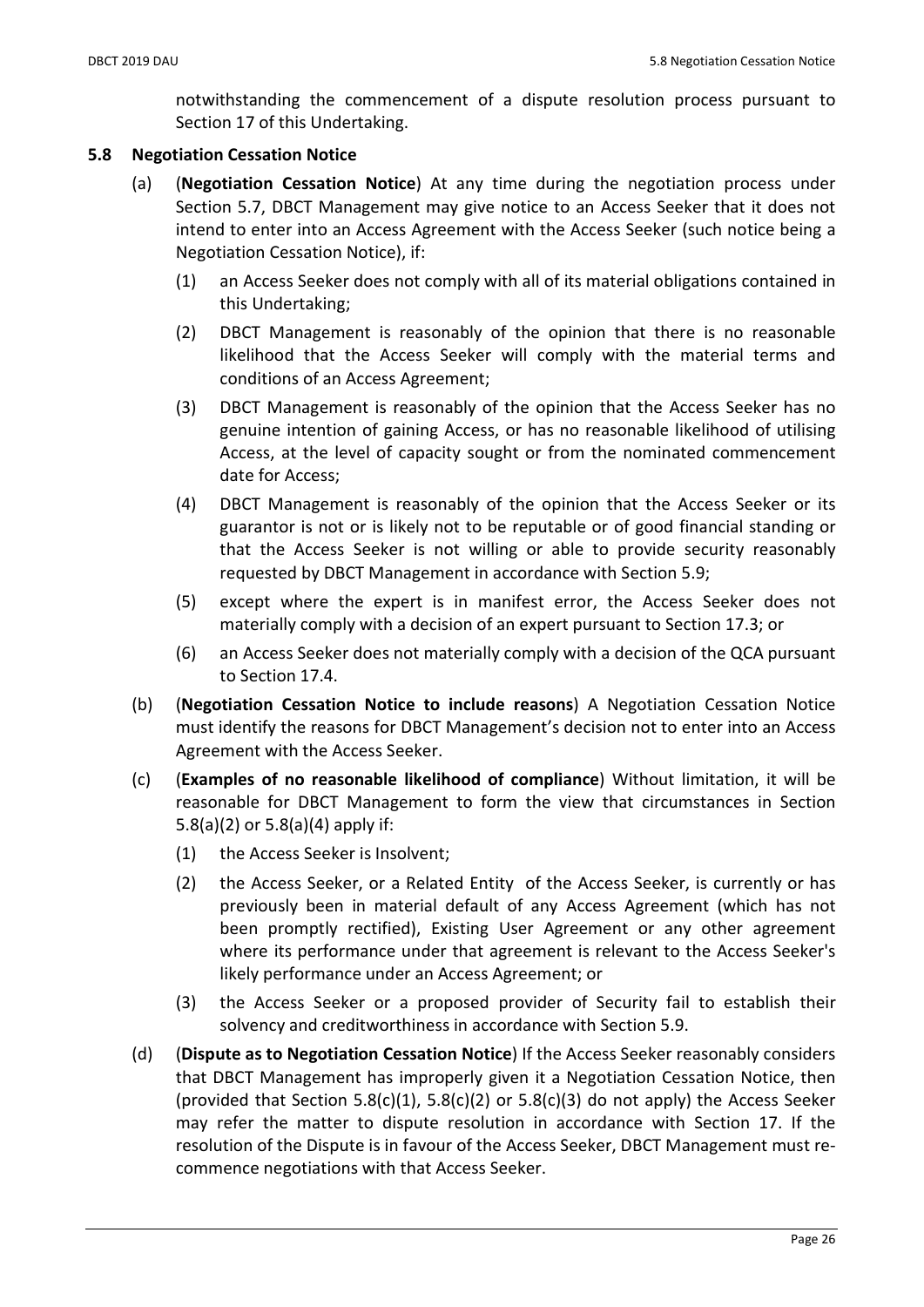(e) (Recovery of costs of DBCT Management) Subject to any Dispute on the matter being otherwise determined, DBCT Management may recover its reasonable costs incurred in negotiations with the Access Seeker where it ceases negotiations in accordance with a Negotiation Cessation Notice validly issued under this Section 5.8. The Access Seeker may refer a Dispute about the recovery of these costs to dispute resolution in accordance with Section 17 of this Undertaking.

### 5.9 Creditworthiness of Access Seeker

- (a) (Access Seeker to be creditworthy) DBCT Management:
	- (1) may remove from the Queue; and
	- (2) regardless of whether the relevant Access Seeker has been removed from the Queue by DBCT Management, will not be required to enter into an Access Agreement or proceed with an Access Application with,

an Access Seeker which is or has become Insolvent or which, after DBCT Management's reasonable request, fails within a reasonable period to establish or confirm its likely creditworthiness for the term of the Access Agreement required, or to provide adequate Security from another entity which establishes or confirms its likely creditworthiness for the term of the Access Agreement required.

- (b) (Information as to solvency) To confirm the solvency and creditworthiness of an Access Seeker and, where DBCT Management requires, the provider of a Security, the Access Seeker will provide such information as may be reasonably requested by DBCT Management to establish that solvency and creditworthiness.
- (c) (Provision of Security) If an Access Seeker or, where DBCT Management requires, its Security provider, is unable to establish their solvency and creditworthiness in their own right, creditworthiness may be established by the Access Seeker and Security provider by providing further Security (as reasonably required by DBCT Management), for example (but not limited to) any one or more of:
	- (1) letters of credit;
	- (2) tripartite agreements with project financiers; and
	- (3) guarantees or security from entities with a Standard and Poors or Moodys rating of not less than investment grade.
- (d) (Access Agreement may permit Security to be required) For clarification, nothing in this Section 5.9 limits the rights of DBCT Management under an Access Agreement to require Security (or additional Security) after the commencement of an Access Agreement in accordance with the terms of that Access Agreement.

### 5.10 Funding of System Capacity studies and feasibility studies

- (a) (Funding of System Capacity studies) If DBCT Management undertakes a System Capacity assessment in accordance with Section 12.1 which is not otherwise funded as part of feasibility studies for an Expansion Component under this Section 5.10, DBCT Management may recover the reasonable costs of such assessment as attributable to the Existing Terminal through NECAP. DBCT Management will consult with and make available the results of all capacity assessments undertaken in accordance with Section 12.1 to all Access Holders and Expansion Parties, including separately identifying:
	- (1) the assessed capacity of the Existing Terminal;
	- (2) the projected capacity of a Terminal Capacity Expansion, including, if relevant, the projected capacity of a Differentiated Expansion Component; and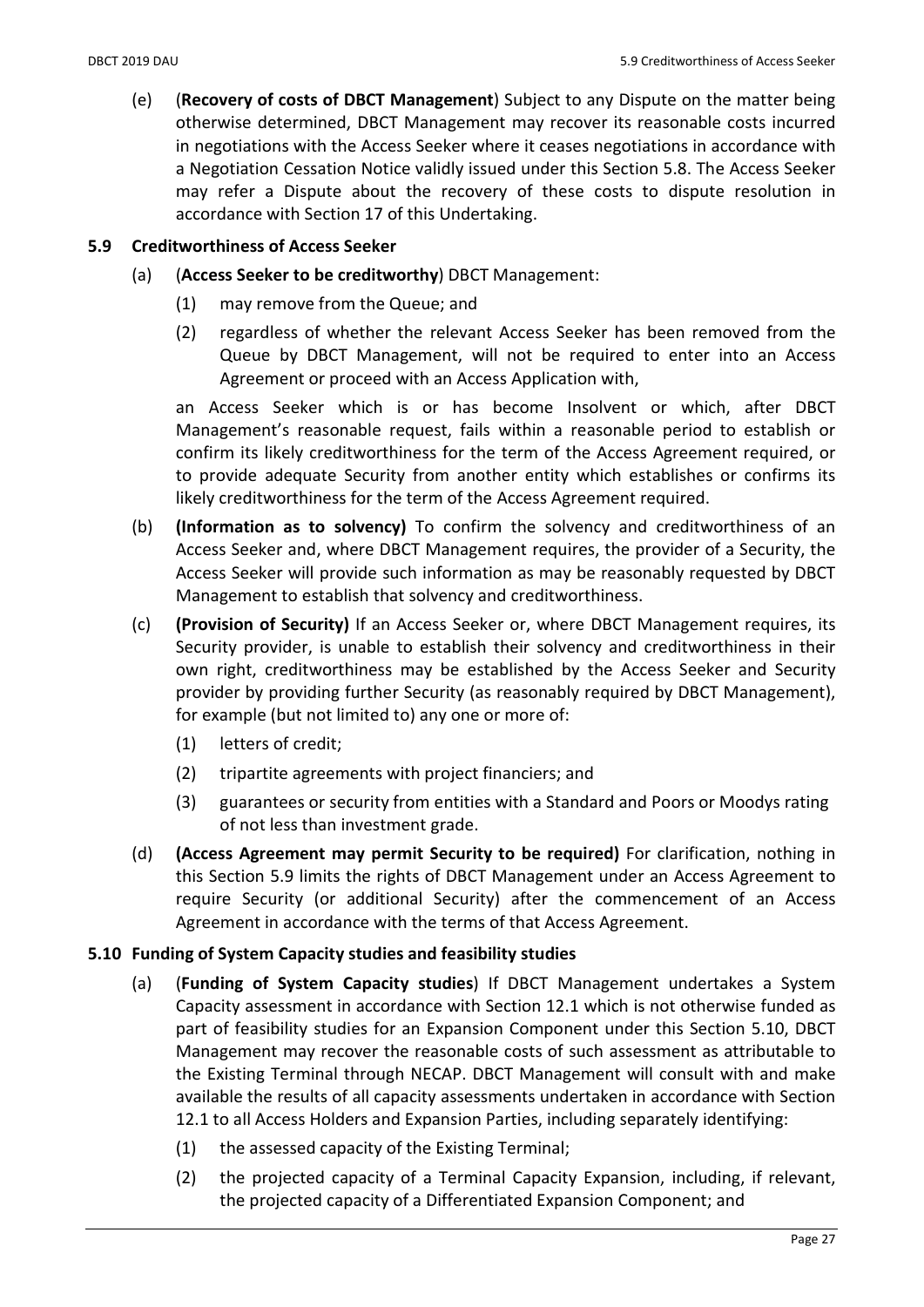- (3) the Expansion Component options being considered in any feasibility studies under this Section 5.10.
- (b) (Request for Access Applicants to Fund Feasibility Studies) If DBCT Management, acting reasonably, concludes that the Aggregate Annual Contract Tonnages applied for in Access Applications lodged with it, together with all other relevant circumstances, justify the undertaking of a study to determine the feasibility of a relevant Terminal Capacity Expansion then DBCT Management may, subject to Section 5.10(c), give Access Applicants in the Queue a notice requesting that they enter into a Funding Agreement or Underwriting Agreement with DBCT Management. DBCT Management may not make such a request unless a Funding Agreement or Underwriting Agreement (as applicable) has been made and published on the QCA's website in accordance with Section 5.10(q)(9)(A).
- (c) (Notices will be given simultaneously) DBCT Management will, in giving notices under Section 5.10(a), give such notices to all Access Applicants in the Queue, as relevant to the contemplated increase in Annual Contract Tonnage which would be facilitated by the Terminal Capacity Expansion under consideration, on or about the same date.
- (d) (Requests to be proportionate to tonnages applied for) DBCT Management will request that any funding or underwriting of the feasibility study or feasibility studies referred to in Section 5.10(a) pursuant to a Funding Agreement or Underwriting Agreement (as applicable) be proportionate amongst the relevant participating Access Applicants, according to the respective Aggregate Annual Contract Tonnages requested in their Access Applications over the first 10 years of Handling under the Conditional Access Agreement applied for by them.
- (e) (Order of responses to notices) DBCT Management must, in dealing with responses from Access Applicants to notices given by DBCT Management under Section 5.10(a), start with the response given by the Access Applicant that has the highest ranking in the Queue and proceed to the response given by each successive Access Applicant in order of their respective ranking in the Queue.
- (f) (Position in Queue may be lost to subsequent Applicants) If an Access Applicant is requested by DBCT Management to enter into a Funding Agreement or Underwriting Agreement but the Access Applicant:
	- (1) declines to do so;
	- (2) fails to enter into a Funding Agreement or Underwriting Agreement (as applicable) with DBCT Management on such terms as DBCT Management reasonably requires within 3 months after being requested by DBCT Management to do so; or
	- (3) does not provide security required by DBCT Management in connection with the Funding Agreement or Underwriting Agreement (as applicable) within 3 months after being requested by DBCT Management to do so,

(such an Access Applicant being a Non-Funding Access Applicant) then:

- (4) DBCT Management may, subject to Section 5.10(g), remove the Non-Funding Access Applicant from the Queue, in which case the Non-Funding Access Applicant's Access Application will be taken to have been rejected; or
- (5) if DBCT Management does not remove the Non-Funding Access Applicant from the Queue, then to the extent that any Access Applicant after the Non-Funding Access Applicant in the Queue within 3 months thereafter: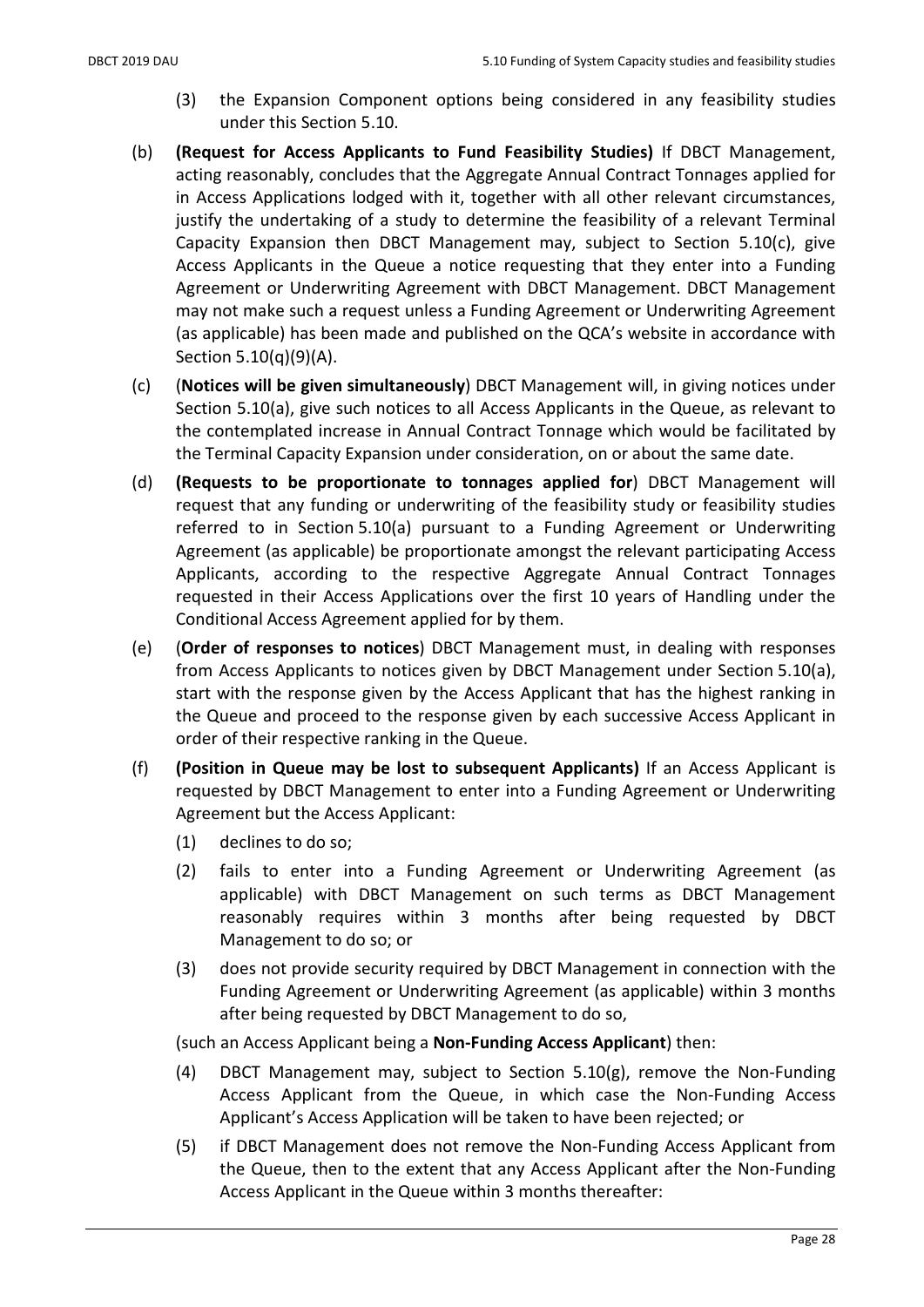- (A) enters into a Funding Agreement or Underwriting Agreement with DBCT Management; and
- (B) provides security required by DBCT Management in relation to the Funding Agreement or Underwriting Agreement (as applicable) of at least the aggregate amount that is required by DBCT Management to fund or underwrite the study referred to in Section 5.10(a) in the proportion to which the tonnage applied for by an Access Applicant bears to the additional Aggregate Annual Contract Tonnage that will be facilitated by the contemplated Terminal Capacity Expansion,

those subsequent Access Applicants will, from the date on which they are legally committed to provide or underwrite such feasibility funding and provide security under the Funding Agreement or Underwriting Agreement (as applicable), have priority in the Queue ahead of the Non-Funding Access Applicant.

- (g) (Considerations regarding removal from Queue) In considering whether to remove an Access Seeker from the Queue under Section 5.10(f)(4), DBCT Management will have regard to the extent to which the additional Annual Contract Tonnage that will be facilitated by the contemplated Terminal Capacity Expansion is reasonably required to provide the Access rights sought by the Access Seeker.
- (h) (Amendments to Access Application) An Access Seeker may not amend its Access Application during the 3 month period which commences on the date the Access Seeker receives a notice from DBCT Management under Section 5.10(b).
- (i) (Priorities restored if feasibility study does not proceed) If an Access Applicant obtains a higher priority in the Queue as a result of Section 5.10(f), and DBCT Management elects not to proceed with the relevant feasibility study, then the relevant Access Applicant will again have the same priority in the Queue as it had as if Section 5.10(f) did not apply.
- (j) (Clarifications) Nothing in this Section 5.10:
	- (1) requires DBCT Management to proceed with a FEL 1 Feasibility Study, FEL 2 Feasibility Study or FEL 3 Feasibility Study (as the case may be) unless it secures a Funding Agreement or Underwriting Agreement in respect of the full cost of that feasibility study from one or more Access Seekers;
	- (2) prohibits an Access Seeker from providing more than its required proportion in respect of any funding or underwriting requested for Feasibility Studies (but providing a greater proportion does not in itself entitle that Access Seeker to any additional tonnage under an Access Agreement); or
	- (3) is to be taken as limiting the obligations of DBCT Management in Section 12.
- (k) (Disputes relating to requests for Feasibility Funding) If any Access Applicant considers that the terms of the Funding Agreement, Underwriting Agreement or the amount or type of security required in connection with the Funding Agreement or Underwriting Agreement requested by DBCT Management pursuant to Sections 5.10(b) and 5.10(d) are not reasonable, it may within 3 months after being requested to enter into a Funding Agreement or Underwriting Agreement and to provide security, make application to the QCA to determine what is reasonable, and in such event:
	- (1) the determination of the QCA as to what is reasonable will apply in respect of what DBCT Management can require from each Access Applicant; and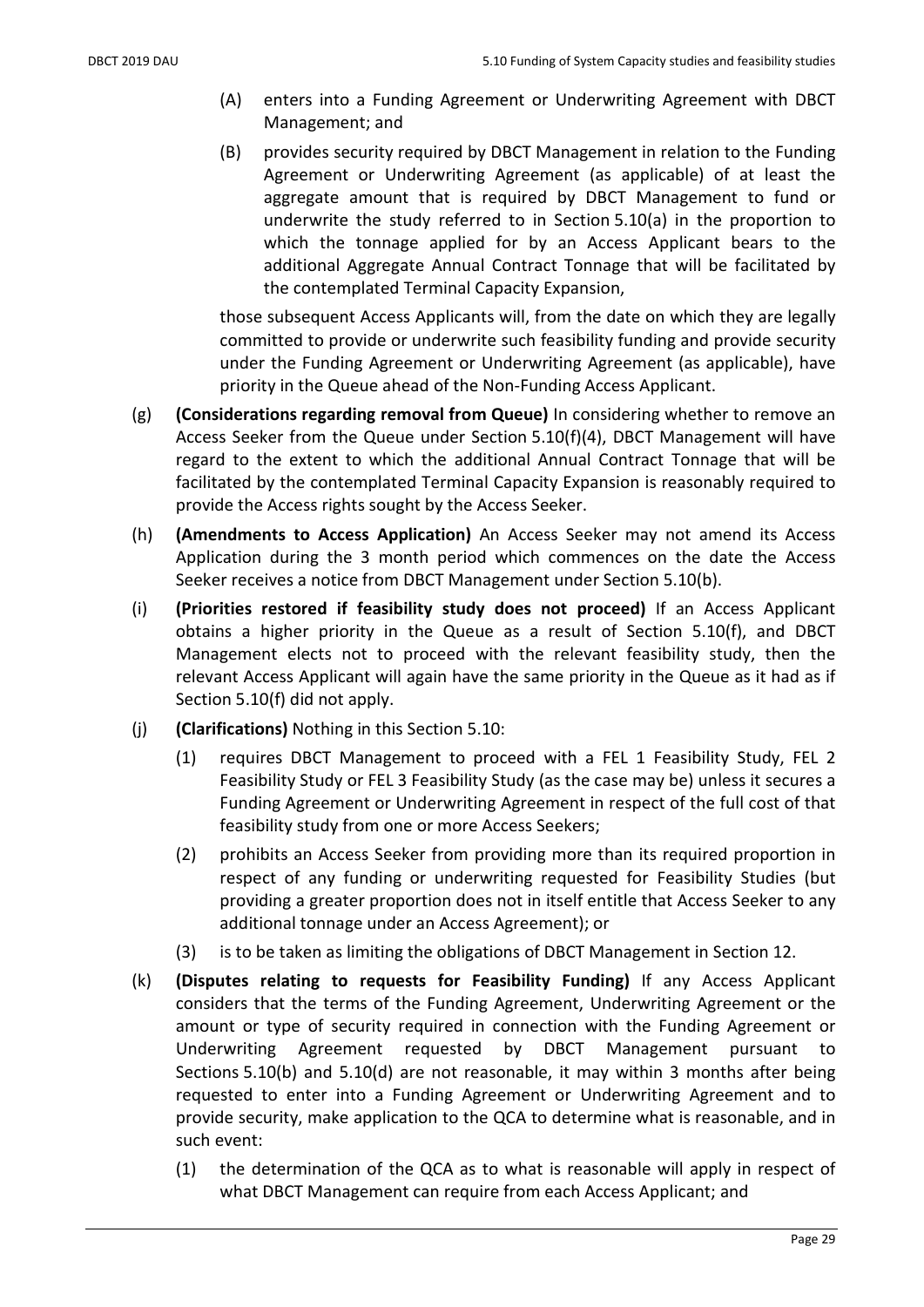(2) the period of 3 months in Section 5.10(f) will become a period ending 15 days after the QCA notifies its determination.

The terms of a Funding Agreement or Underwriting Agreement will be reasonable to the extent that they are consistent with the terms of the Standard Funding Agreement or Standard Underwriting Agreement (as applicable), or is otherwise approved by the QCA in accordance with Section 5.10(q).

- (l) (FEL 3 Feasibility Funding) If DBCT Management having completed a FEL 1 Feasibility Study and FEL 2 Feasibility Study, acting reasonably and consistently with prudent business practice concludes that Aggregate Annual Contract Tonnage applied for in one or more Access Applications lodged with it, together with all other relevant circumstances, justify it undertaking a FEL 3 Feasibility Study, DBCT Management may, at its own cost, undertake a FEL 3 Feasibility Study. For clarity, if DBCT Management undertakes to independently fund a FEL 3 Feasibility Study this will not affect the entitlement of any Funding Access Seekers (which funded the relevant FEL 1 Feasibility Study and FEL 2 Feasibility Study) to continue to participate in any subsequent Expansion Component.
- (m) (Transitional arrangements for previous funding) If at the Commencement Date DBCT Management is undertaking a FEL 1 Feasibility Study or FEL 2 Feasibility Study in respect of a relevant proposed Terminal Capacity Expansion, DBCT Management may (by giving not less than 14 days written notice) give Access Applicants in the Queue a notice requesting that they enter into a Funding Agreement or Underwriting Agreement with DBCT Management in which case:
	- (1) Sections 5.10(d), 5.10(e), 5.10(f), 5.10(g), 5.10(i) and 5.10(k) apply (with such modifications as the circumstances require); and
	- (2) if the Feasibility Study being undertaken at the Commencement Date is a FEL 2 Feasibility Study, the Funding Agreement and Underwriting Agreement will apply to the FEL 2 Feasibility Study and the FEL 1 Feasibility Study which preceded the FEL 2 Feasibility Study.
- (n) (Credit for prior Funding, and refunds) If an Access Seeker has provided funding for a Feasibility Study referred to in Section 5.10(m) prior to the Commencement Date, the amount funded will be deemed to be a contribution to the funding requested under Section 5.10(m). To the extent that an Access Seeker has contributed funds (as opposed to underwriting the funding) prior to the Commencement Date in excess of the funds required to be contributed under Section 5.10(m) DBCT Management may elect to refund to that Access Seeker such excess funding or credit it towards any further contribution to a Feasibility Study required or agreed to be paid by that Access Seeker.
- (o) (Contributions to Funding of Feasibility Studies by DBCT Management) DBCT Management may at its discretion elect to itself bear, or be required under law or by the Port Services Agreement to itself fund, all or part of the costs of a FEL 1 Feasibility Study, FEL 2 Feasibility Study or FEL 3 Feasibility Study which one or more Access Applicants do not fund or underwrite in accordance with a Funding Agreement or Underwriting Agreement (as applicable). Nothing in this Section 5.10(o) affects:
	- (1) DBCT Management's rights, if the relevant proposed Terminal Capacity Expansion proceeds, to recover such sum through:
		- (A) the Initial Terminal Infrastructure Charge in the case of a Differentiated Expansion Component; or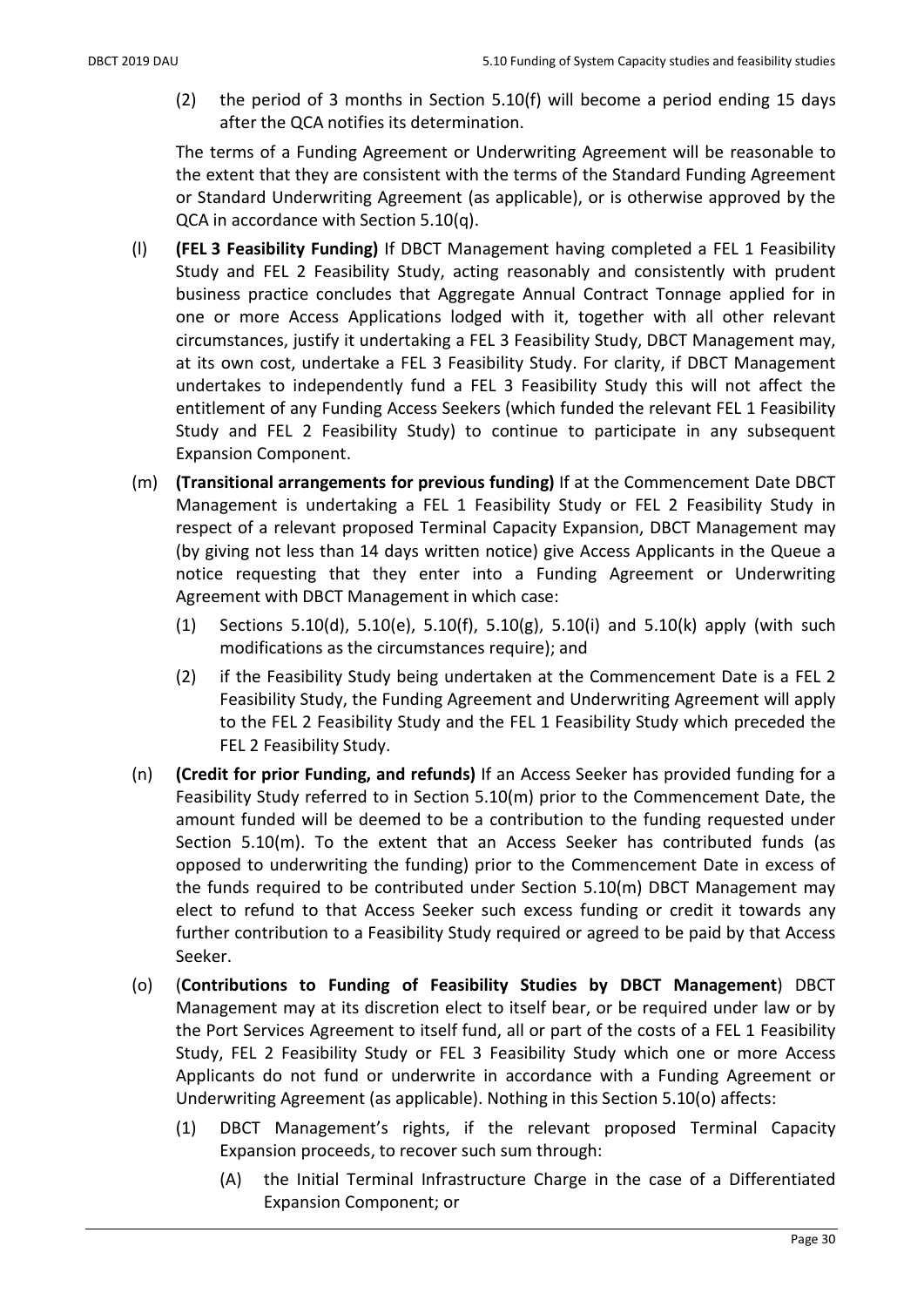- (B) an adjustment to the Terminal Infrastructure Charge for the Existing Terminal on the occurrence of a Review Event of the kind described in paragraph (b) of the definition of that term in the case of a Socialised Expansion.
- (2) DBCT Management's right to recover such sum (but not exceeding 20% of the prudent cost of the FEL 1 Feasibility Study or FEL 2 Feasibility Study (as relevant)) through an adjustment to the Terminal Infrastructure Charge for the Existing Terminal on the occurrence of a Review Event of the kind described in paragraph (b) of the definition of that term if the proposed Terminal Capacity Expansion does not proceed;
- (3) DBCT Management's rights to apply to have such sum included in the prudent Capital Expenditure determined by the QCA if DBCT Management is required by Section 12 of this Undertaking to investigate or undertake a Terminal Capacity Expansion; or
- (4) DBCT Management's obligation (if any) to fund a FEL 3 Feasibility Study.
- (p) (Refund of FEL1, FEL 2 and FEL 3 contributions if Terminal Capacity Expansion proceeds) In the event that the Terminal Capacity Expansion the subject of a FEL 1 Feasibility Study and FEL 2 Feasibility Study and FEL 3 Feasibility Study proceeds and substantial site works commence, DBCT Management will promptly following the commencement of substantial site works:
	- refund to each Funding Access Seeker who contributed funds (as opposed to underwriting the funding) under Section 5.10(b) for that Terminal Capacity Expansion the funds provided by that Access Seeker; and

release any underwriting commitment made by each Funding Access Seeker in respect of that Terminal Capacity Expansion.

- (q) (Preparation and approval of Standard Funding Agreement or Standard Underwriting Agreement)
	- (1) DBCT Management must prepare a proposed Standard Funding Agreement or proposed Standard Underwriting Agreement (as applicable) (Proposed Standard Funding/Underwriting Agreement) where:
		- (A) DBCT Management considers there to be reasonable likelihood that the Aggregate Annual Contract Tonnage applied for in an Access Application or Conditional Access Agreement may justify undertaking Feasibility Studies during the Term of the Access Undertaking; or
		- (B) DBCT Management receives a written notice from an Access Seeker or Access Holder requesting DBCT Management develops a Proposed Standard Funding/Underwriting Agreement.
	- (2) In preparing a Proposed Standard Funding/Underwriting Agreement DBCT Management must consult with Access Seekers, Expansion Parties and Access Holders.
	- (3) A Proposed Standard Funding/Underwriting Agreement must be reasonable in all of the circumstances having regard to terms of the Undertaking and s 138(2) of the QCA Act.
	- (4) DBCT Management must provide the QCA with its Proposed Standard Funding/Underwriting Agreement for the QCA to publish it on its website and must separately notify all Access Holders and Access Seekers promptly following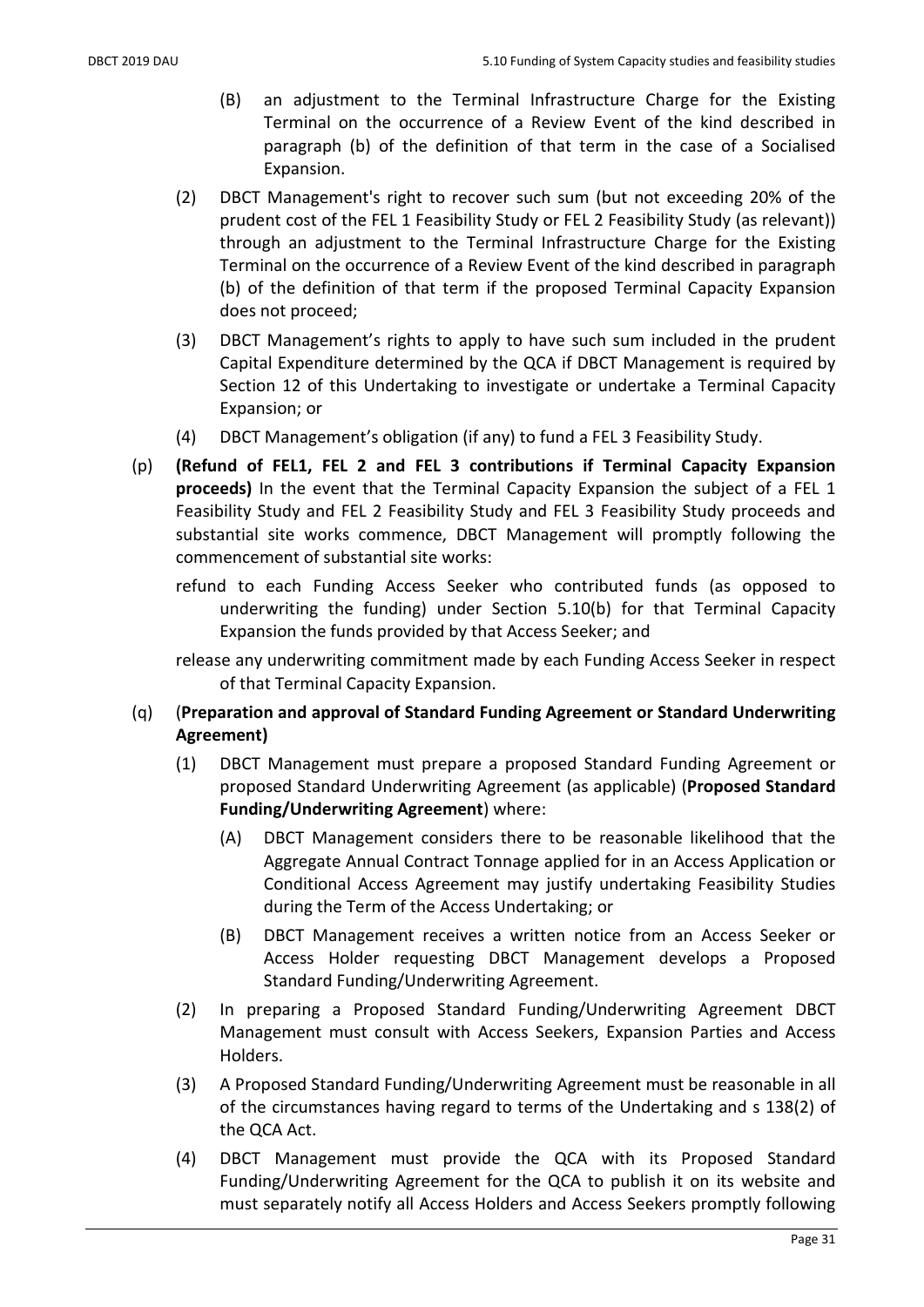the QCA's publication of DBCT Management's Proposed Standard Funding/Underwriting Agreement on the QCA website.

- (5) An Access Seeker or Access Holder may, within 3 months after receiving the notice from DBCT Management, give the QCA and DBCT Management a Section 17.4 notice of a dispute regarding whether the Proposed Standard Funding/Underwriting Agreement is consistent with Section 5.10(q)(3). Such notice must specify the way in which the Access Seeker or Access Holder considers that the Proposed Standard Funding/Underwriting Agreement fails to satisfy Section 5.10(q)(3) and, if necessary, any amendments which the Access Seeker or Access Holder considers are necessary to satisfy Section 5.10(q)(3).
- (6) If notice is given and within the time required by Section  $5.10(q)(5)$ , such dispute is to be resolved in accordance with Section 17.4.
- (7) In accordance with Section 17.4, the QCA is to decide whether the Proposed Standard Funding/Underwriting Agreement satisfies Section 5.10(q)(3). If the QCA decides that the Proposed Standard Funding/Underwriting Agreement does not satisfy Section 5.10(q)(3) it is to decide the terms of an alternative proposed Standard Funding Agreement or alternative proposed Standard Underwriting Agreement (as applicable) (Alternative Proposed Standard Funding/Underwriting Agreement) that it considers will satisfy Section 5.10(q)(3), provided that the QCA must give DBCT Management a reasonable opportunity to consider and comment on the draft. The QCA will take into account any comments made by DBCT Management in relation to the QCA's draft.
- (8) Notwithstanding any notice being given under Section 5.10(q)(5), the QCA may approve the Proposed Standard Funding/Underwriting Agreement, if QCA considers it reasonable in all of the circumstances having regard to terms of the Undertaking and s 138(2) of the QCA Act.
- (9) If no notice is given under Section  $5.10(q)(5)$ ; or if the QCA decides that the Proposed Standard Funding/Underwriting Agreement satisfies Section 5.10(q)(3); or if the QCA decides that an Alternative Proposed Standard Funding/Underwriting Agreement satisfies Section 5.10(q)(3), then
	- (A) the Proposed Standard Funding/Underwriting Agreement (or the Alternative Proposed Standard Funding/Underwriting Agreement as the case may be) will become the approved Standard Funding Agreement or the approved Standard Underwriting Agreement (as applicable), which is to be published on the QCA's website; and
	- (B) DBCT Management will, if requested by Access Seekers or Access Holders, enter into agreements with Access Seekers or Access Holders, on the terms of the approved Standard Funding Agreement or approved Standard Underwriting Agreement (as applicable), unless otherwise agreed between DBCT Management and the relevant Access Seeker or Access Holder.
- (10) For clarity, nothing in this Section 5.10(q) limits or restricts DBCT Management or an Access Seeker or Access Holder from referring as a Dispute any failure to agree reasonable amendments to a Standard Funding Agreement/Underwriting Agreement where it is being used in respect of a specific Terminal Capacity Expansion.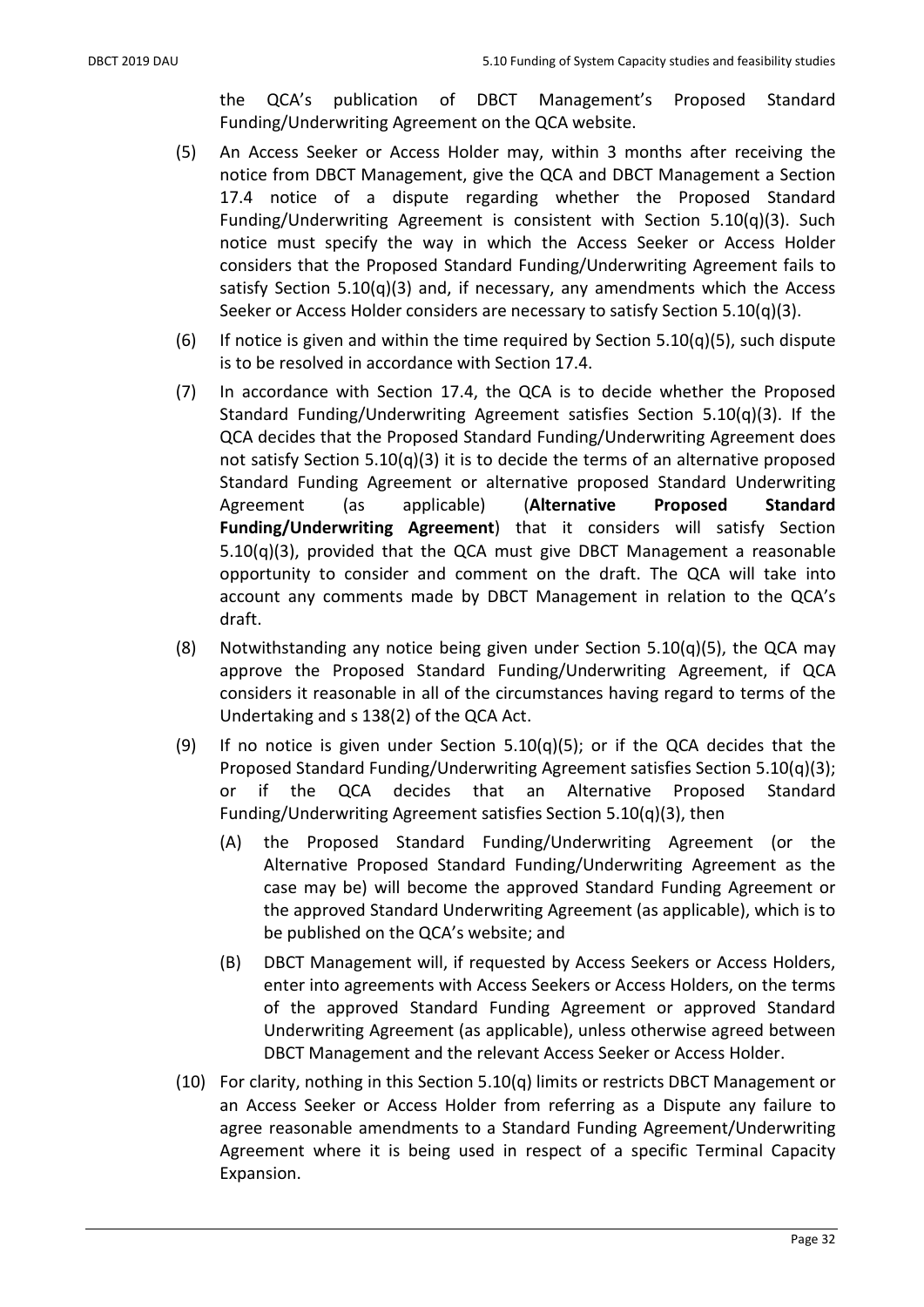## 5.11 Existing User Agreement Process

If an Access Agreement or an Existing User Agreement provides a mechanism for applications for additional capacity to be made by the relevant Access Holder under that agreement, those provisions may be utilised by that Access Holder in respect of additional capacity sought under that agreement, but such application will be treated as an Access Application for the purposes of Section 5.4, and any other Section in Section 5 which is not inconsistent with the terms of that agreement will apply.

## 5.12 Review of Pricing Method

- (a) (Review of estimated Access Charges) Where an Indicative Access Proposal has been prepared on the basis that a Terminal Capacity Expansion would be required in order to accommodate the relevant Access Application:
	- (1) as soon as practicable and in any event within 20 Business Days following completion of a FEL 1 Feasibility Study, DBCT Management must review the Indicative Access Proposal and provide the Access Seeker with a revised assessment of the applicable Pricing Method and estimated Access Charges for the Services requested in the Access Application (a Revised Pricing Proposal);
	- (2) as soon as practicable and in any event within 20 Business Days following completion of a FEL 2 Feasibility Study which supports proceeding to a FEL 3 Feasibility Study (including where that support is conditional on whether an Expansion Component will be priced Differentially or Socialised), DBCT Management must (unless it has already done so pursuant to Section 12.5(a)) review the Revised Pricing Proposal and apply to the QCA in accordance with s150D of the QCA Act for a ruling (Price Ruling) as to how the QCA intends to treat the following matters for the purpose of any Arbitration relating to a Terminal Capacity Expansion:
		- (A) the applicable Pricing Method for the Terminal Capacity Expansion; and
		- (B) any Different Terms for an Access Agreement in respect of the Terminal Capacity Expansion, agreed or determined in accordance with Section 13.1(e); and
		- (C) if Different Terms are approved by the QCA, the approved Different Terms will be included in any Access Agreement that applies to the Price Ruling.
- (b) (Application for Price Ruling) An application for a Price Ruling shall include:
	- (1) information about the nature and amount of Capital Expenditure forecast to carry out the Terminal Capacity Expansion, as assessed in any Feasibility Studies;
	- (2) information about any Different Terms that will have been agreed or required in accordance with Section 13.1(e);
	- (3) a justification as to why the Access Agreement (incorporating any Different Terms) does not, and need not, comply with the Standard Access Agreement;
	- (4) information about the increase in Terminal Capacity expected to arise from the Terminal Capacity Expansion (and expected increases to System Capacity);
	- (5) information about positive or negative impacts on existing users of the Terminal or existing operations of the Terminal;
	- (6) information about the forecast demand for Access to the increased Terminal Capacity;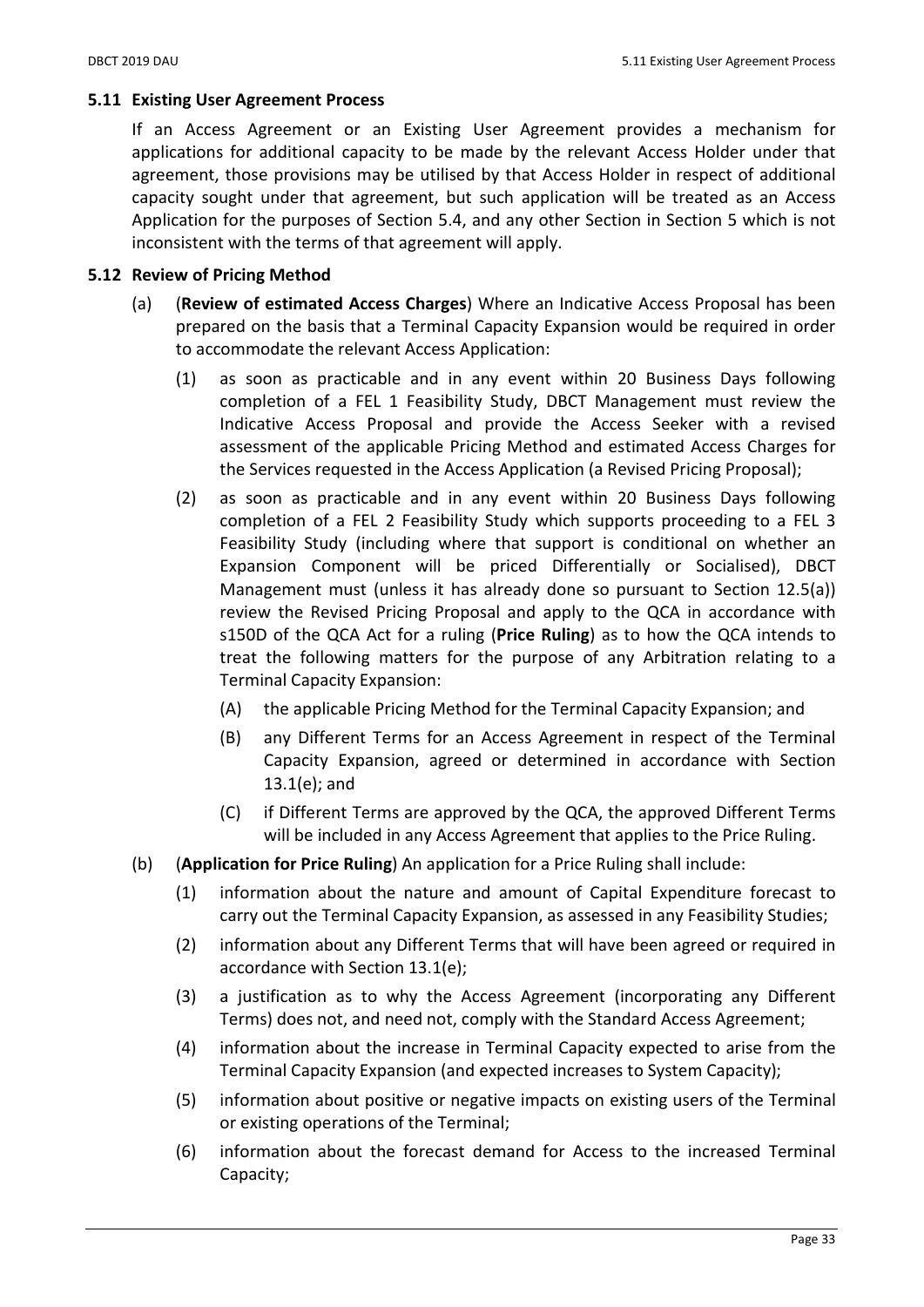- (7) an assessment of the Pricing Method applicable to the Terminal Capacity Expansion, applying the Expansion Pricing Principles;
- (8) information about the anticipated impact on Non-Expansion Costs for the Terminal; and
- (9) an estimate of the Terminal Infrastructure Charge that will apply to the differentiated Terminal Component if the Terminal Capacity Expansion was Differentiated, or the amendment to the Terminal Infrastructure Charge that will apply if the Terminal Capacity Expansion was Socialised, having regard to the information referred to above and the other pricing arrangements set out in Section 11.
- (10) (QCA to provide Price Ruling) In response to an application for a Price Ruling, the QCA shall, after conducting an investigation pursuant to Part 5, Subdivision 3 of the QCA Act:
	- (A) determine the application in accordance s150F of the QCA Act; and
	- (B) determine whether the Terminal Capacity Expansion should be Socialised or Differentiated, applying the Expansion Pricing Principles.

## 5.13 Access Transfers

- (a) In processing any request by an Access Holder or Access Seeker for a transfer of rights or entitlements under an Access Agreement (whether by way of assignment or novation), DBCT Management must consent to any such proposed transfer unless DBCT Management (acting reasonably) is satisfied that:
	- (1) the assignor is in material breach of its Access Agreement; or
	- (2) the assignee:
		- (A) is not of good financial standing, creditworthy and able to fully discharge the financial obligations of the Access Holder under the relevant Access Agreement or the assignee has not otherwise provided security in a form acceptable to DBCT Management (acting reasonably) for the performance of the obligations under this Agreement in respect of the transferred rights or entitlements;
		- (B) is incapable of performing the obligations of the Access Holder under the Access Agreement in respect of the transferred rights or entitlements, including complying with the Terminal Regulations; or
		- (C) is unable to reasonably demonstrate that the rights or entitlements to be transferred under the relevant Access Agreement are matched by an entitlement to railway track access held by the assignee or a person on its behalf.
- (b) The assignor must provide all information reasonably required by DBCT Management to assess the criteria specified in Section 5.13(a) to DBCT Management in a timely manner.
- (c) DBCT Management must take all steps necessary to assess and respond to any request for a transfer as soon as reasonably practicable.
- (d) Without limitation to Section 17, an Access Holder or an Access Seeker may refer to the QCA as a dispute under this Undertaking:
	- (1) any refusal by DBCT Management to consent to a transfer;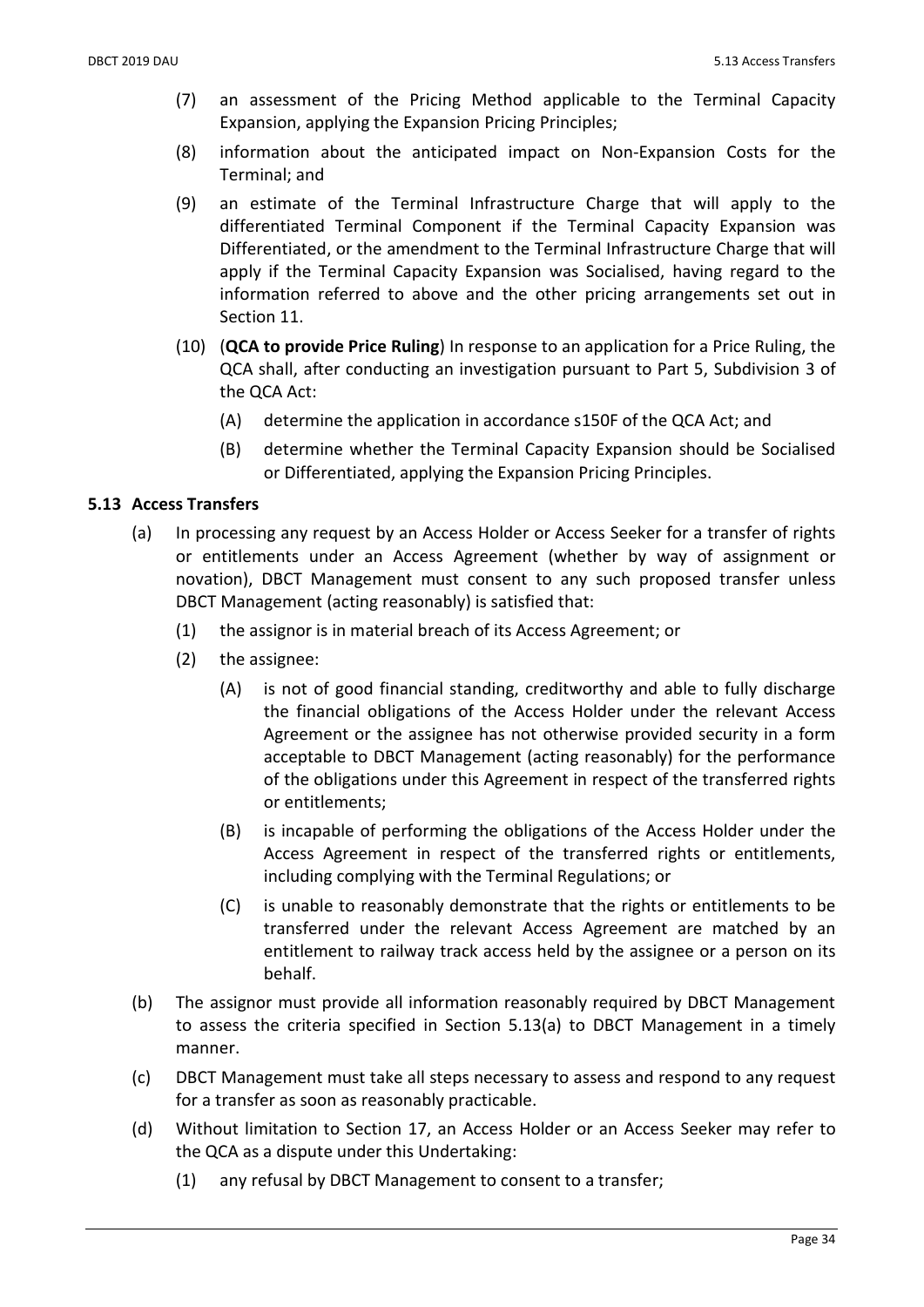- (2) any failure to agree the reasonable terms governing an Access Agreement which is the subject of a transfer;
- (3) any failure by DBCT Management in assessing or responding to a request for transfer in a timely manner.

## 6 Terminal Regulations

### 6.1 Compliance with Terminal Regulations

- (a) (Compliance by DBCT Management and Operator) DBCT Management acknowledges that under the Operation & Maintenance Contract DBCT Management and the Operator must comply with the Terminal Regulations. DBCT Management must comply with, and will procure that the Operator complies with, the Terminal Regulations in force from time to time.
- (b) (Compliance by Access Holders is condition of access) Each Access Holder must observe the Terminal Regulations, in force from time to time, as a condition of access to and the right to have its coal Handled at the Terminal.

#### 6.2 Amendment of Terminal Regulations

- (a) (Process for amending Terminal Regulations) The Operator may, from time to time, by written notice to DBCT Management, propose amendments to the Terminal Regulations regarding operational issues. If the Operator submits to DBCT Management a proposed amendment to the Terminal Regulations DBCT Management must:
	- (1) conduct reasonable consultation with Access Holders, Access Seekers, Expansion Parties and/or Rail Operators in relation to the proposed amendment; and
	- (2) following the completion of such reasonable consultation, notify the Access Holders, Access Seekers, Expansion Parties and Rail Operators of:
		- (A) the wording of the proposed amendment;
		- (B) whether it has given its consent to the proposed amendment;
		- (C) the detailed reasons for its decision to give (or not give) consent to the proposed amendment;
		- (D) except in the case of notification to Rail Operators, that there is a 30 day period for notifying DBCT Management of any objections to the decision to consent or not consent (as applicable) to the amendment.
- (b) (Implementation of amended Terminal Regulations) A proposed amendment to the Terminal Regulations will not be implemented unless:
	- (1) DBCT Management has conducted reasonable consultation with Access Holders, Access Seekers, Expansion Parties and Rail Operators in accordance with Section  $6.2(a)(1)$ ; and
	- (2) one of the following has occurred:
		- (A) DBCT Management has consented to the proposed amendment to the Terminal Regulations and no Access Holder, Access Seeker or Expansion Party has given notice to DBCT Management objecting to consent being provided to the proposed amendments within 30 days of being notified of the amendments by DBCT Management;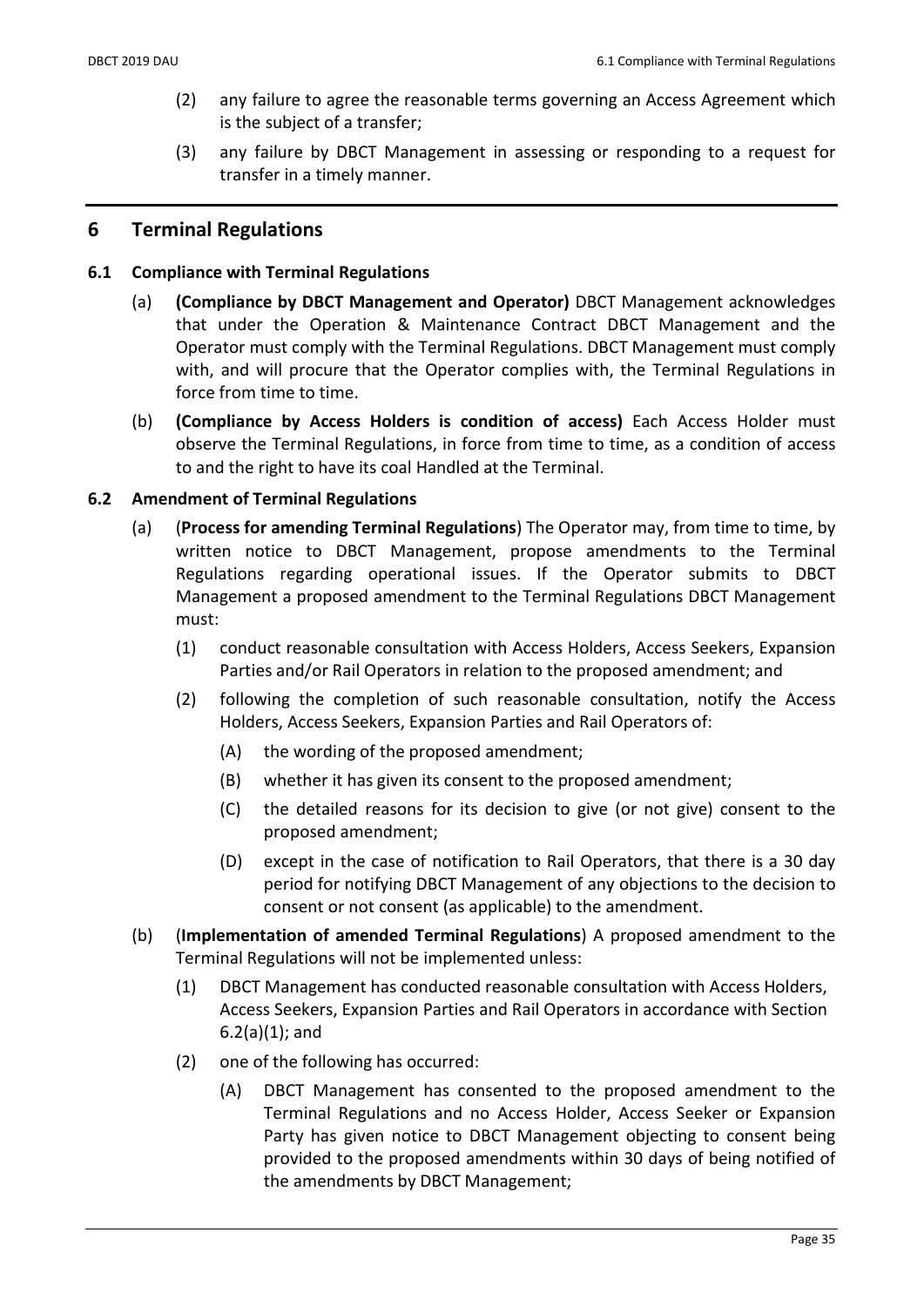- (B) DBCT Management has consented to the proposed amendments to the Terminal Regulations and while an Access Holder, Access Seeker or Expansion Party has given notice to DBCT Management objecting to consent being provided to the proposed amendments within 30 days of being notified of the amendments by DBCT Management, the QCA has rejected that objection; or
- (C) DBCT Management has not consented to the proposed amendments to the Terminal Regulations, but an Access Holder, Access Seeker or Expansion Party has given notice to DBCT Management objecting to consent not being provided, and the QCA has upheld that objection.
- (c) (Consent of DBCT Management) DBCT Management will only give its consent to a proposed amendment to the Terminal Regulations under Section 6.2(b)(2)(A) or 6.2(b)(2)(B) if it has conducted reasonable consultation with Access Holders, Access Seekers, Expansion Parties and Rail Operators in accordance with Section 6.2(a)(1) and, taking into account the results of such consultation, it reasonably considers that:
	- (1) the amendments relate to operational issues;
	- (2) the amended Terminal Regulations, as a whole, will operate equitably amongst Access Holders, Access Seekers (should they become Access Holders) and Expansion Parties (should they become Access Holders) and, where the relevant amendments affect Rail Operators, amongst affected Rail Operators;
	- (3) the amendments are consistent with this Undertaking, and any Access Agreements; and
	- (4) the amendments are reasonably necessary for the operation of the Terminal in accordance with applicable laws and regulatory standards, Approvals, Good Operating and Maintenance Practice or any costs or obligations imposed are justified by the efficiency benefits arising from those costs or obligations.
- (d) (Criteria for disputing refusal to provide consent) If DBCT Management does not provide its consent to a proposed amendment to the Terminal Regulations, an Access Holder, Access Seeker or Expansion Party may object to DBCT Management's refusal to provide consent if they reasonably consider that:
	- (1) the amendments relate to operational issues;
	- (2) the amended Terminal Regulations, as a whole, will operate equitably amongst Access Holders, Access Seekers (should they become Access Holders) and Expansion Parties (should they become Access Holders) and, where the relevant amendments affect Rail Operators, amongst affected Rail Operators;
	- (3) the amendments are consistent with this Undertaking and any Access Agreements; and
	- (4) the amendments are reasonably necessary for the operation of the Terminal in accordance with applicable laws and regulatory standards, Approvals, Good Operating and Maintenance Practice or any costs or obligations imposed are justified by the efficiency benefits arising from those costs or obligations.
- (e) (Notice of amendments to Terminal Regulations) DBCT Management must notify all Access Holders, Access Seekers, Expansion Parties and Rail Operators of any amendments to the Terminal Regulations that have been approved by the QCA and must provide a copy of the amended Terminal Regulations to these parties (which may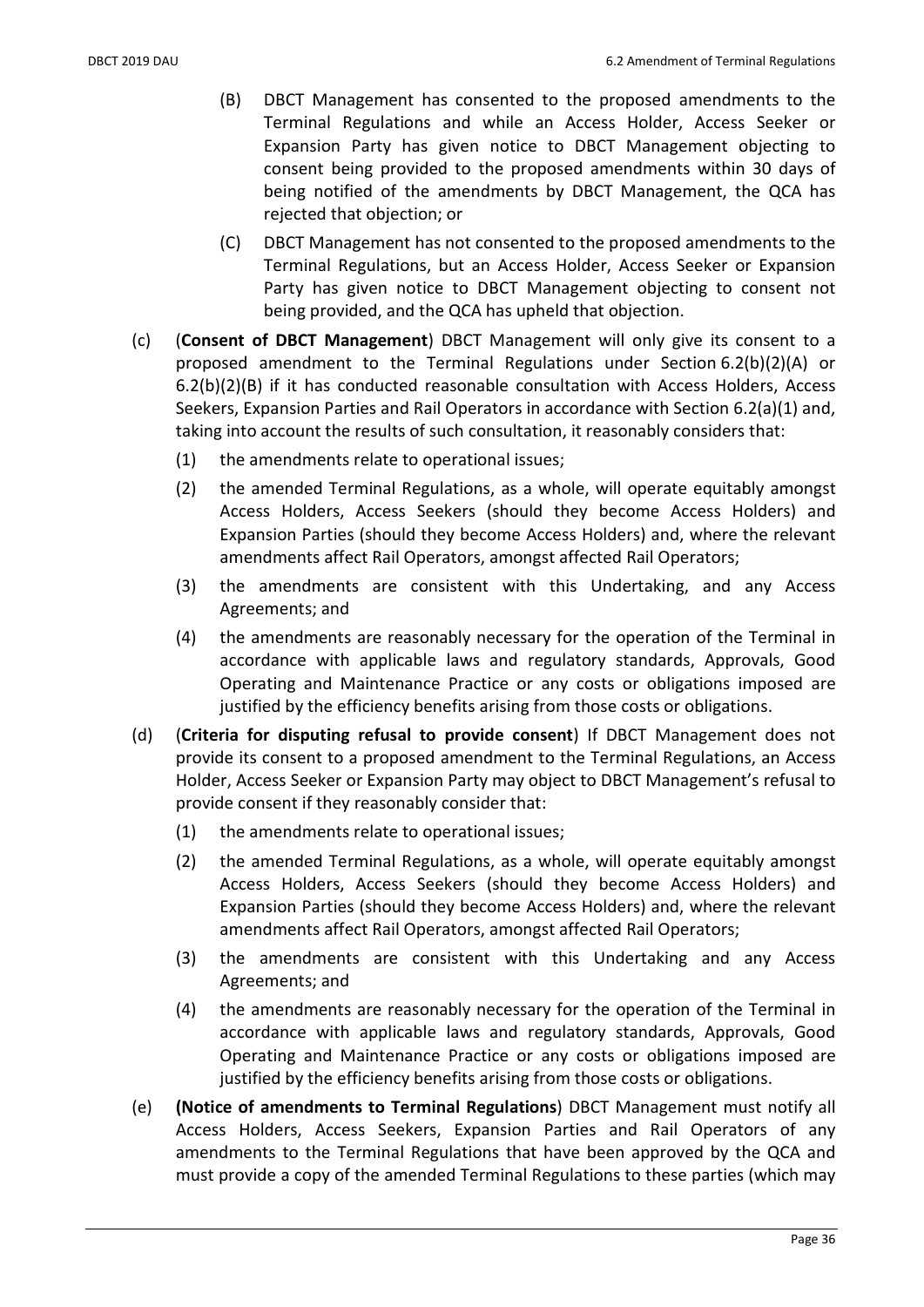be by way of reference to the website on which the amended Terminal Regulations are available in accordance with Section 6.2(i)).

# (f) (Objection to DBCT Management decision to approve amendment of Terminal Regulations)

- (1) If:
	- (A) DBCT Management has given its consent to a proposed amendment to the Terminal Regulations; and
	- (B) an Access Holder, Access Seeker or Expansion Party objects to the proposed amendment on the basis that it reasonably considers that the criteria specified in Sections  $6.2(c)(1)$  to  $6.2(c)(4)$  are not satisfied,

then the Access Holder, Access Seeker or Expansion Party may, within 30 days after being notified of DBCT Management's consent, notify DBCT Management and the QCA of its objection to the consent to the proposed amendment.

- (2) If, in response to an objection notified to the QCA by an Access Holder, Access Seeker or Expansion Party (whether under Section 6.2(f)(1) of this Undertaking or any corresponding provision of an Access Agreement), the QCA determines in accordance with the process under Section 17.4 that the criteria specified in Sections  $6.2(c)(1)$  to  $6.2(c)(4)$  are not satisfied then:
	- (A) the proposed amendment and DBCT Management's consent to the proposed amendment will be taken to have been withdrawn; and
	- (B) the proposed amendment will not be made.
- (g) (Objection to DBCT Management decision to reject amendment of Terminal Regulations)
	- (1) If:
		- (A) DBCT Management has refused to give its consent to a proposed amendment to the Terminal Regulations; and
		- (B) an Access Holder, Access Seeker or Expansion Party objects to DBCT Management not providing consent to the proposed amendment on the basis that it reasonably considers that the criteria specified in Sections 6.2(c)(1) to  $6.2(c)(4)$  are satisfied,

then the Access Holder, Access Seeker or Expansion Party may within 30 days of being notified of DBCT Management's refusal to give its consent to a proposed amendment to the Terminal Regulations, notify DBCT Management and the QCA of its objection to DBCT Management not providing consent for the proposed amendment.

- (2) If, in response to an objection notified to the QCA by an Access Holder, Access Seeker or Expansion Party (whether under Section 6.2(g)(1) of this Undertaking or any corresponding provision of an Access Agreement), the QCA determines that the criteria in Sections  $6.2(c)(1)$  to  $6.2(c)(4)$  are satisfied, then:
	- (A) DBCT Management's consent to the proposed amendment will be deemed to have been given; and
	- (B) the proposed amendment will be made.
- (h) (Protection of DBCT Management) Subject to DBCT Management complying with Section 6.2(b), DBCT Management will not be liable to the QCA, Rail Operators or Access Seekers (and the Standard Access Agreement will provide that DBCT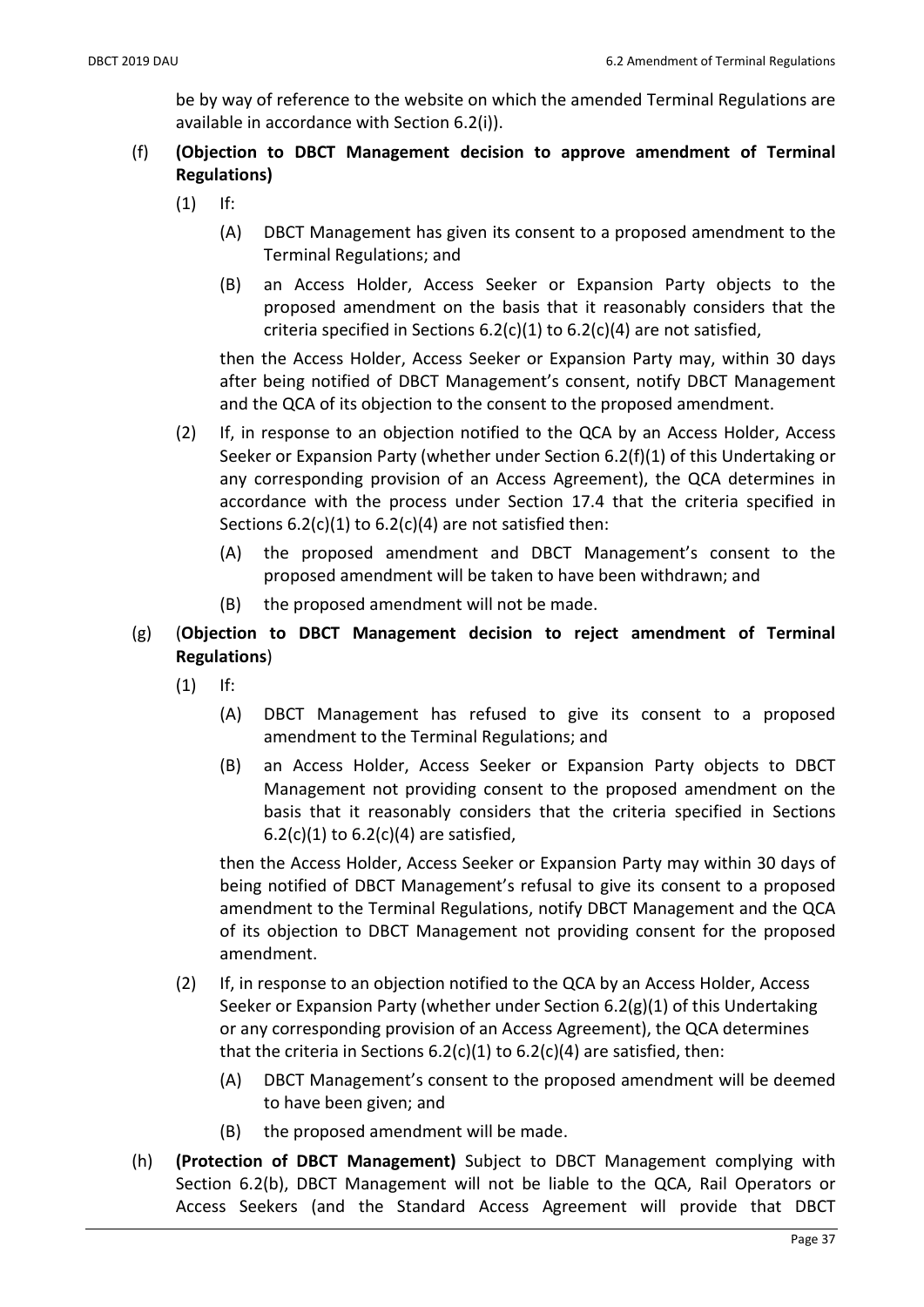Management will have no liability (on any basis whatsoever) to an Access Holder which executes it) as a result of DBCT Management consenting to an amendment to the Terminal Regulations or the due implementation and observance of an amendment to the Terminal Regulations, as long as DBCT Management had in all respects acted reasonably and in good faith and (acting reasonably and in good faith) had formed the opinion required by Section 6.2(c). For clarification, this does not affect DBCT Management's obligation to do anything required on its part to cause the termination or consequential amendment of a Terminal Regulation after any determination that the Terminal Regulation breaches this Undertaking or a relevant Access Agreement.

(i) (DBCT Management to make copies available) DBCT Management must make a copy of the Terminal Regulations available to each Access Holder, Access Seeker, Rail Operator and the QCA (which may be by displaying it on DBCT Management's website).

## 7 Information provision

The QCA has the right, by written notice, to request that DBCT Management provide to the QCA any information or documents that the QCA reasonably requires for the purpose of performing its obligations and functions in accordance with either this Undertaking or an Access Agreement developed pursuant to this Undertaking, or to determine compliance with this Undertaking. The notice must include a description of the information or document required, the purpose for which it is required, and the date it is required (with such date to allow DBCT Management reasonable time to comply with the notice).

DBCT Management will comply with any such request by the date stated in the notice, unless there is a reasonable reason for non-compliance. Information or documents provided to the QCA may be subject to obligations of confidence in accordance with section 239 of the QCA Act.

# 8 Confidentiality requirements

## 8.1 Confidential Information to be kept confidential

Subject to Section 5.4(c) and Sections 17.4(d) and 17.4(e), each relevant Access Seeker, Access Holder and DBCT Management will, at all times, keep confidential and not disclose to any other person, any Confidential Information exchanged under the negotiation arrangements in Section 5 of this Undertaking or any other part of this Undertaking, except:

- (a) where disclosure is required by any law or legally binding order of any court, government, semi-government authority, administrative or judicial body, or requirement of a stock exchange or regulator;
- (b) with the prior written consent of the relevant Access Seeker, Access Holder or DBCT Management, as applicable;
- (c) where disclosure is to the recipient's professional advisors provided that such professional advisors are under a duty of confidentiality;
- (d) to the extent disclosure is necessary for notifications to financiers, brokers, insurers or claims assessors or reasonably necessary in connection with seeking financing from a bona fide financier, provided that the broker, insurer, claims assessor or financier to whom the disclosure is made is under a legal obligation to keep the information confidential;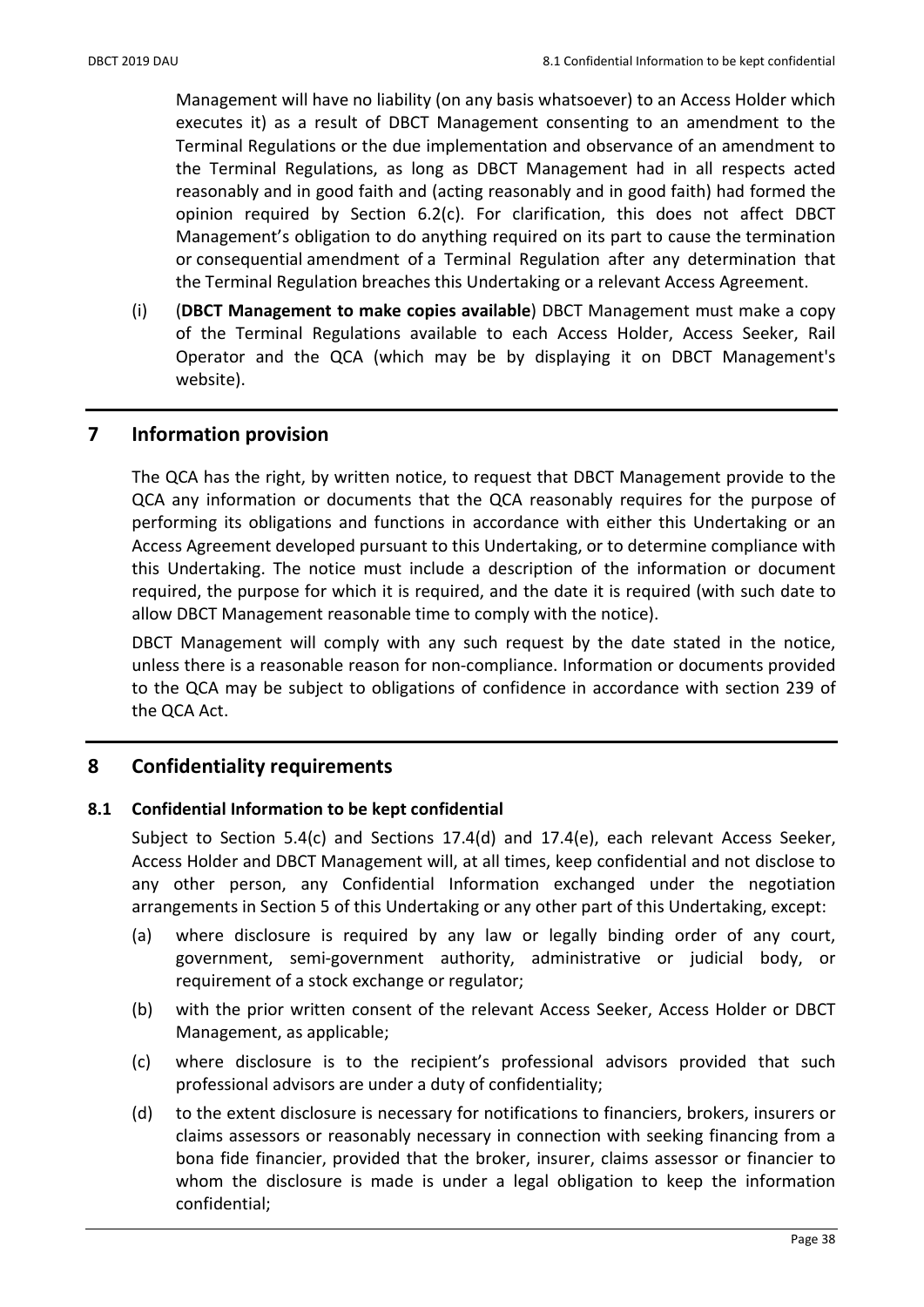- (e) where disclosure is made to any person or body established to provide coordination in the Dalrymple Bay Coal Chain;
- (f) where disclosure is to an expert or the QCA to the extent necessary for resolving a Dispute provided that DBCT Management does not disclose the Confidential Information of one Access Seeker or Access Holder to another Access Seeker or Access Holder without the first-mentioned Access Seeker's or Access Holder's consent, unless directed to by the QCA; or
- (g) to the extent disclosure is required to protect the safety or security of persons or property or in connection with an accident or emergency.

#### 8.2 Confidentiality deed

If required by either party, the parties will enter into a confidentiality deed substantially in the form set out in Schedule D of this Undertaking.

#### 8.3 Use of Confidential Information

Without limiting the circumstances specified in this Section 8 in which Confidential Information may be used or disclosed, an Access Seeker, an Access Holder and DBCT Management must otherwise only use Confidential Information provided by the other party for the purposes for which it was provided.

#### 8.4 Reporting of aggregated information

For the avoidance of doubt, nothing in this Section 8 prevents DBCT Management from:

- (a) complying with its obligations under Sections 10.2 and 10.3; or
- (b) disclosing, in the ordinary course of business, financial reporting information which has been aggregated with other information of a similar nature such that it cannot reasonably be, and is not reasonably capable of being, identified with, attributed to or used to identify, any Access Seeker, Access Holder, or Rail Operator; or
- (c) notifying the provider at the relevant time of railway infrastructure ("below rail") for any part of the System of changes in the Aggregate Annual Contract Tonnage from time to time, including giving the provider of railway infrastructure notice when an Access Holder does not exercise an option to renew all or part of its Annual Contract Tonnage.

## 9 Ring-fencing arrangements

#### 9.1 No related Supply Chain Businesses

(a) DBCT Management and its Related Bodies Corporate will not own or operate a Supply Chain Business in any market that is related to or uses the Terminal.

#### 9.2 Non-discrimination

DBCT Management will not:

- (a) engage in conduct for the purpose of preventing or hindering an Access Holder's or Access Seeker's Access; or
- (b) unfairly differentiate between Access Seekers, Access Holders, or Rail Operators.

#### 9.3 Confidentiality undertaking by board members

DBCT Management will ensure that each of its directors executes a confidentiality deed pursuant to which the relevant director agrees to only use and disclose Confidential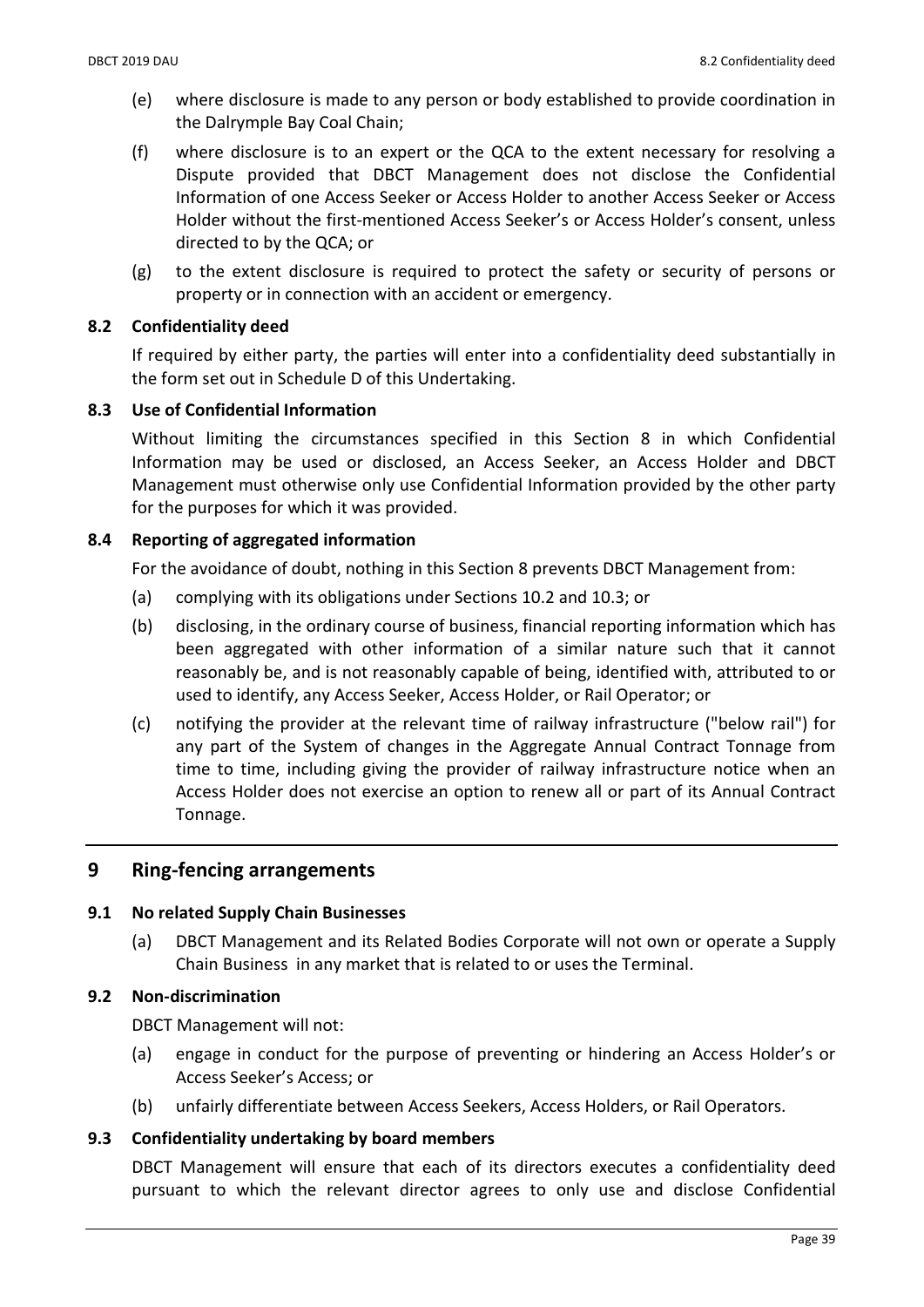Information obtained as a director of DBCT Management in connection with its role as a director of DBCT Management.

## 9.4 Complaint handling

If an Access Holder, Access Seeker, Rail Operator or other affected party considers that DBCT Management may have breached one or more of its obligations under this Section 9 they may raise a dispute in respect of such complaint in accordance with Section 17 of this Undertaking.

# 10 Reporting by DBCT Management

## 10.1 Regulatory accounts

DBCT Management will for each Terminal Component report to the QCA on an annual and confidential basis, (with a copy to each relevant Access Holder), within four (4) months of the close of the relevant Financial Year, the following information:

- (a) (New assets) the value of any new assets (capital expenditure) acquired during the relevant Financial Year — by asset class/type. Capital Expenditure is to be identified as either replacement or expansionary Capital Expenditure, and is to include information relating to the estimated life of each new asset;
- (b) (Disposals) asset disposals for the relevant Financial Year  $-$  by asset class/type;
- (c) (Operating and maintenance costs) the actual operating and maintenance costs incurred for the relevant Financial Year including minor capital expenditure not exceeding \$3 million for the Financial Year – at a level of detail to be determined by the QCA. This should separately identify any minor Capital Expenditure recovered through the Operation & Maintenance Charge;
- (d) (Variances) an explanation for any significant variance in actual capital expenditure and/or operating and maintenance costs, and forecast capital expenditure and/or operating and maintenance costs for the relevant Financial Year; and
- (e) (Apportionment) where a cost for the Terminal Component has been apportioned among multiple Terminal Components, details of the relevant apportionments and the basis of the allocation, and how that is consistent with the Cost Allocation Manual (or, where none exists, the Cost Allocation Principles).

## 10.2 Indicators relating to compliance with this Undertaking

DBCT Management will Publicly Report on an annual basis the following information:

- (a) (Indicative Access Proposals) the number and percentage of total Indicative Access Proposals provided within the applicable timeframe;
- (b) (Access Applications) the number and percentage of Access Applications received for which an extension of time for provision of an Indicative Access Proposal was sought by DBCT Management;
- (c) (Response times) the average delay (in days) taken to provide an Indicative Access Proposal not provided within the applicable timeframe;
- (d) (Disputes) the number of instances where a Dispute has been referred to dispute resolution in accordance with Section 17;
- (e) (Negotiation periods for successful outcomes) the average length of the negotiation period (in days), where the negotiation period has commenced and has ceased as the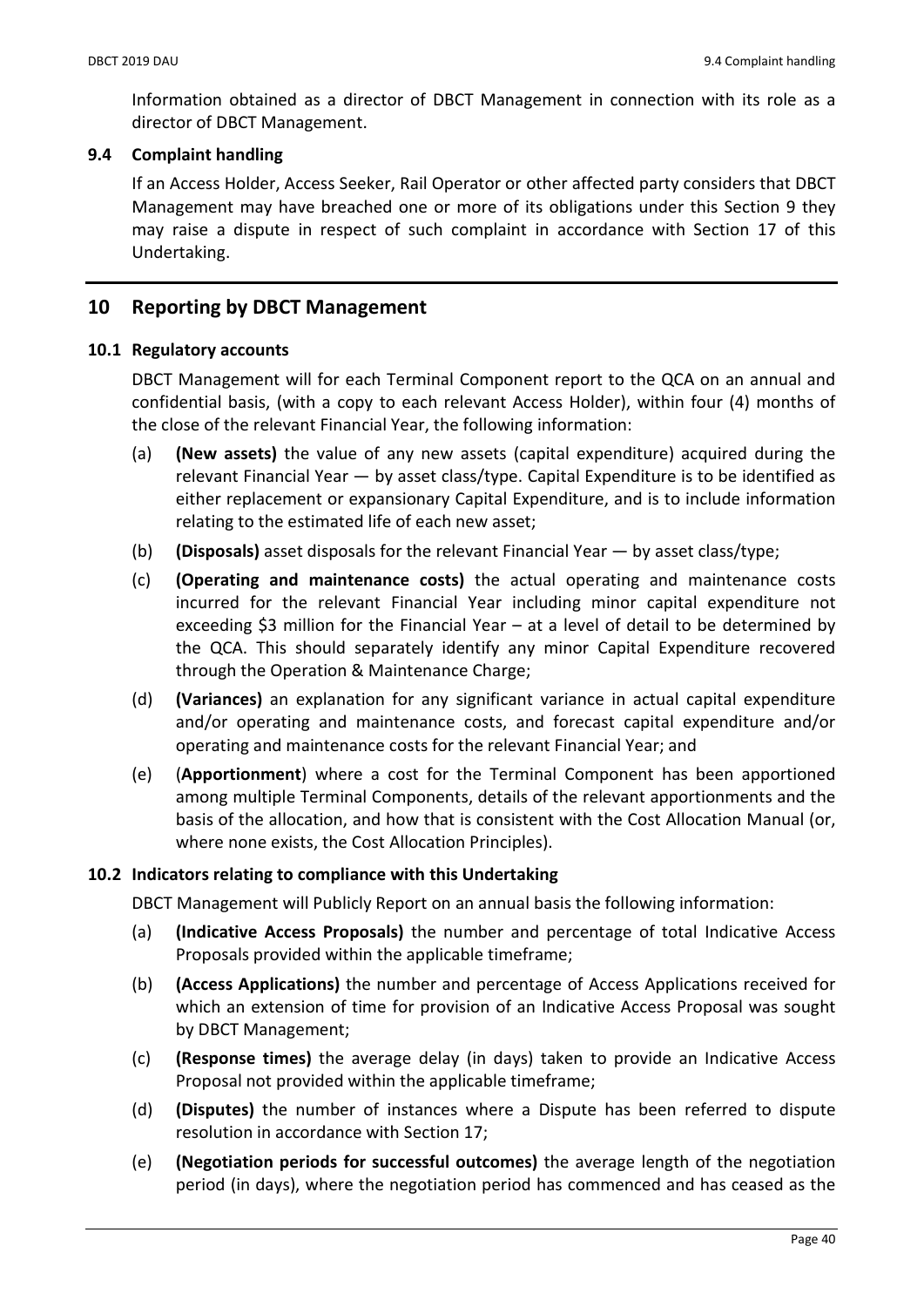result of the execution of an Access Agreement in respect of the Access sought by the Access Seeker;

- (f) (Negotiation periods where no Access Agreement signed) the average length of the negotiation period (in days), where the negotiation period has commenced and has ceased as the result of any reason other than the execution of an Access Agreement in respect of the Access sought by the Access Seeker;
- (g) (Access Transfer Applications) in respect of the Access Transfer processes set out in Section 5.13, the following:
	- (1) the number of requests received for a transfer of rights or entitlements; and
	- (2) the period taken to resolve each transfer, being in each case the period from the date of receipt of the request and ending on the earliest of the date that:
		- (A) an Access Agreement facilitating the transfer was executed by DBCT Management;
		- (B) DBCT Management gave notice to the transferor that consent for the transfer was refused; or
		- (C) any notice was given to the QCA of a dispute in relation to the purported transfer.
- (h) (Access Agreements concluded) the number of instances where a negotiation period that had commenced, ceased as the result of the execution of an Access Agreement in respect of the Access sought by the Access Seeker;
- (i) (Complaints) written complaints received by DBCT Management in relation to its compliance with this Undertaking; and
- (j) (Other) any other performance measure requested by the QCA, provided that DBCT Management is not required to Publicly Report any information which the QCA accepts it would not disclose in the same circumstances under section 239 of the QCA Act (although, in such cases, the QCA may require DBCT Management to comply with alternative publication arrangements).

## 10.3 Indicators relating to service quality

DBCT Management is required to Publicly Report on the following service quality key performance indicators for the Terminal on a quarterly basis:

- (a) (System delivery):
	- (1) number of trains requested by the Operator and scheduled by the rail providers to arrive at the Terminal;
	- (2) actual number of trains completing unloading at the Terminal;
	- (3) number of tonnes of coal scheduled to be delivered to the Terminal; and
	- (4) number of tonnes of coal actually delivered to the Terminal,

for each month of the quarter.

- (b) (Inloading performance):
	- (1) average train unloading time at the Terminal (on a Terminal job-open to jobclose basis); and
	- (2) average train unload time (from permission to unload the train until unloading of the last wagon is complete),

for each month of the quarter.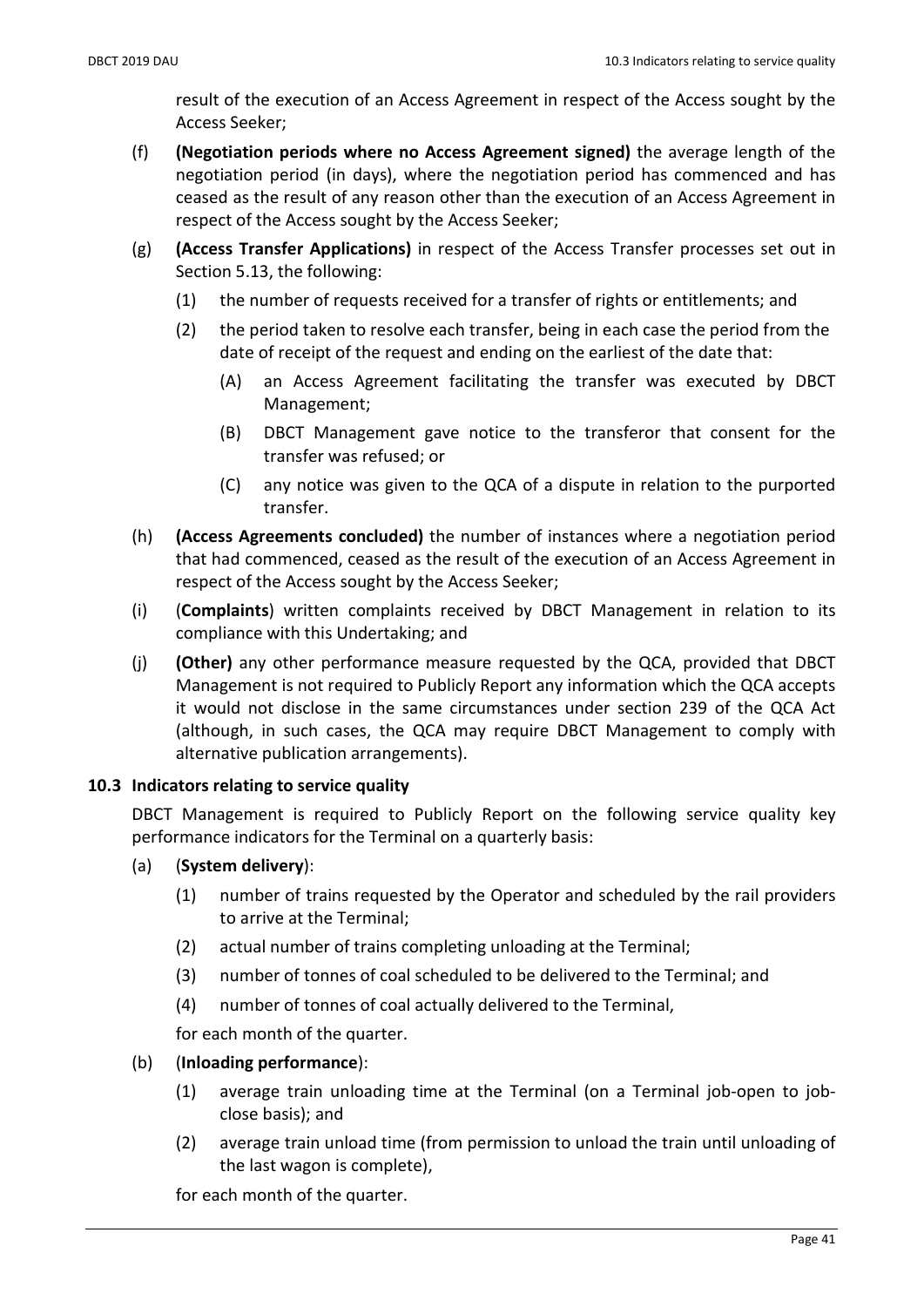- (c) (Stockyard performance):
	- (1) average stock-build time per parcel; and
	- (2) average stock-residence time per parcel,

for each month of the quarter.

### (d) (Out-loading performance):

in respect of each outloading conveyor:

- (1) average gross load rate per vessel class first coal to last coal; and
- (2) average utilisation of out-load conveyors,

for each month of the quarter.

#### (e) (Vessel performance):

- (1) number of vessels (by class);
- (2) average number of parcels per vessel (by class);
- (3) total tonnes per vessel (by class); and
- (4) total tonnes shipped,

for each month of the quarter.

- (f) (Vessel queuing) (vessels which have arrived and are awaiting berthing to load):
	- (1) average daily total vessels in queue;
	- (2) average daily number of vessels in queue where relevant coal is not yet available to be railed to the Terminal ("dead ships");
	- (3) vessel queuing times;
	- (4) queue ordering; and
	- (5) average waiting time to berth at anchor,

for each month of the quarter.

- (g) (Operating efficiency) inloading and outloading.
- (h) (Environmental performance):
	- (1) number of times during each month of the quarter that the "management objective" (as provided for in the Terminal's environmental licence and approvals) in dust deposition was exceeded; and
	- (2) number of times during each month of the quarter that the "acoustic quality objective" (as provided for in the Terminal's environmental licence and approvals) was exceeded.
- (i) (Other) any additional or alternative service quality key performance indicators that the QCA, DBCT Management and Access Holders agree from time to time.

#### 10.4 Review of reporting provisions

The QCA may:

- (a) review the operation of Section 10.3 from time to time; and
- (b) if, as a result of the review, the QCA considers that any additional or alternative service quality key performance indicators should be specified in Section 10.3, the QCA may, notwithstanding Section 10.3(i), require the additional or alternative service quality key performance indicators to be specified.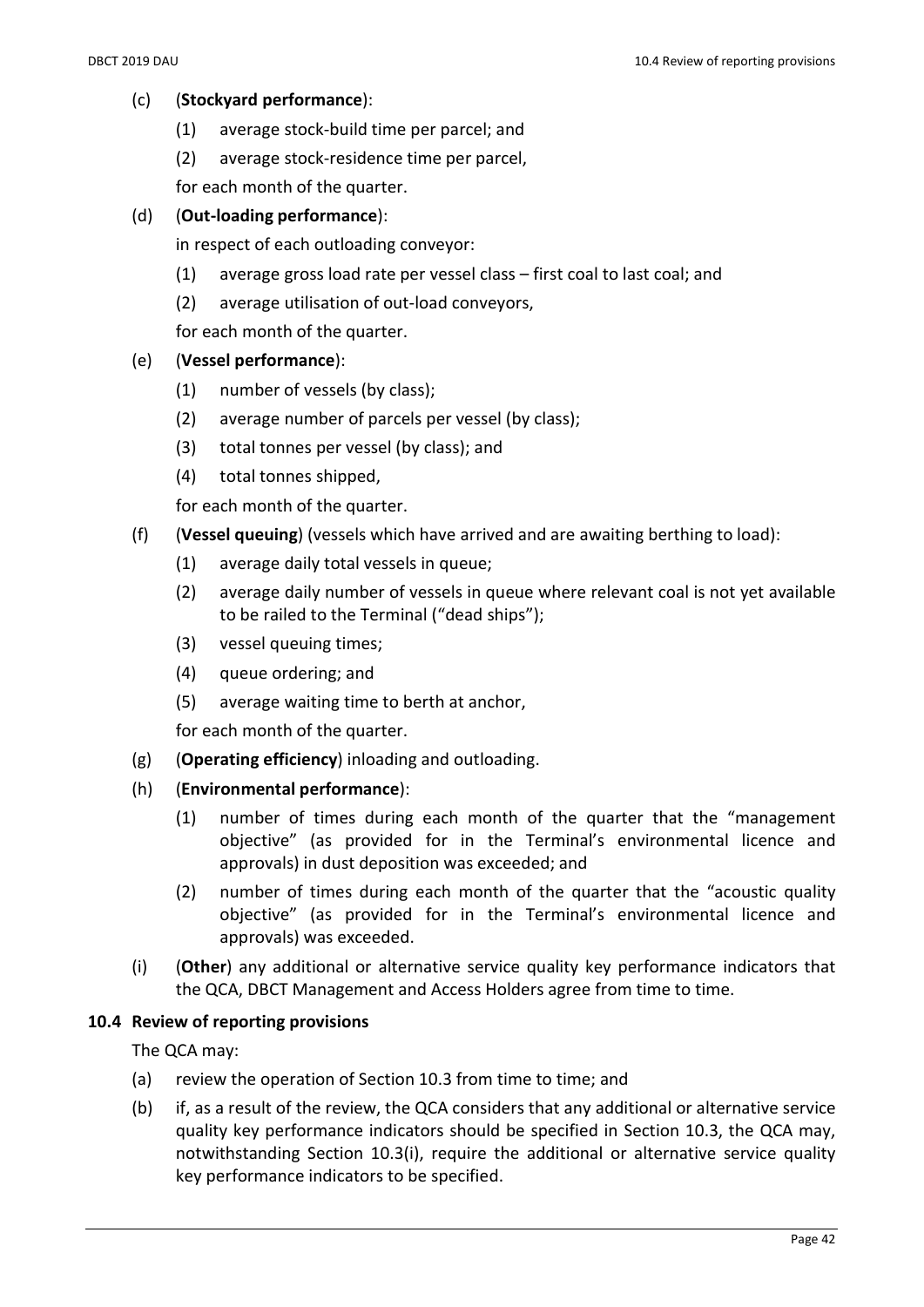## 11 Pricing arrangements

#### 11.1 Interpretation of Pricing Provisions

- (a) In this Undertaking, the following principles of interpretation shall apply:
	- (1) (Single meaning where only Socialisation applies) for so long as Access to the Terminal continues to be priced on a Socialised basis, the terms and definitions of this Undertaking relevant to pricing apply to all Access collectively; and
	- (2) (Alternative meanings where Differentiation applies) where, pursuant to Section 11.8, Access to the Terminal is charged to one or more Access Holders on a Differentiation basis, the terms and definitions of this Undertaking relevant to pricing apply to each Terminal Component separately.
- (b) To avoid doubt, if an Access Holder seeks and obtains increased Access in respect of a Terminal Component on one or more occasions, the Access Holder may have more than one Access Agreement and/or a different Terminal Infrastructure Charge for the Terminal Component may apply to each of the tranches of Access obtained by the Access Holder.

#### 11.2 Access Charges

- (a) Access Charges for each Terminal Component will comprise two parts:
	- (1) a Terminal Infrastructure Charge; and
	- (2) an Operation & Maintenance Charge.

#### 11.3 Application of Pricing Provisions

- (a) The Access Charges for each Terminal Component in respect of which the Access Holder has an entitlement to Access will be:
	- (1) in respect of the Operation & Maintenance Charge, determined in accordance with Section 11.6; and
	- (2) in respect of the Terminal Infrastructure Charge, as agreed between DBCT Management and the Access Holder.
- (b) If DBCT Management and an Access Seeker are unable to agree the Initial TIC to apply from the commencement of an Access Agreement or increased Access (other than increased Access the subject of a Conditional Access Agreement) and one of them refers a Dispute relating to that Initial TIC for resolution in accordance with the dispute resolution process set out in Section 17, any determination by the QCA of terms relating to Initial TIC in accordance with Section 17.4 of this Undertaking must be in accordance with Section 11.4, except to the extent necessary to give effect to any matter agreed by the parties to the Arbitration.
- (c) If a Dispute concerning the TIC to apply under an Access Agreement, which contains pricing provisions that are substantively identical to those of the Standard Access Agreement applicable at the time of entry into that Access Agreement, for a Pricing Period that commences during the term of that Access Agreement (including the Initial TIC to apply from the start of the Pricing Period, the method of calculating, paying and reconciling the TIC to apply for the Pricing Period or any consequential changes in the drafting of the provisions of the Access Agreement) is referred by DBCT Management or the Access Holder for resolution in accordance with Section 17 of this Undertaking,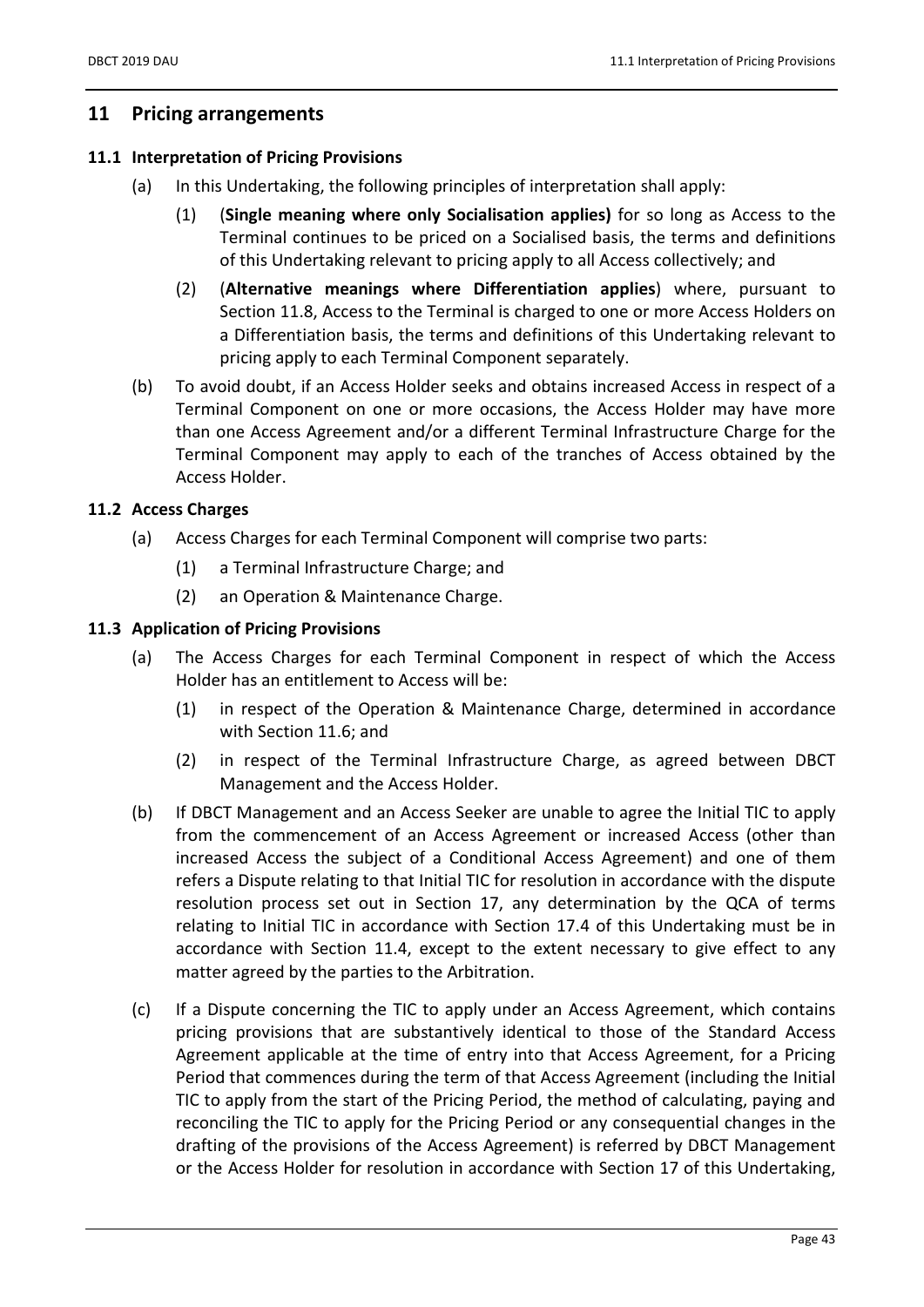in making any Arbitration determination in accordance with Section 17.4 of this Undertaking the QCA must:

- (1) determine the Initial TIC to apply from the start of the Pricing Period in accordance with Section 11.4 of this Undertaking; and
- (2) subject to paragraph (1) above, give effect to and make a determination that is consistent with the Standard Access Agreement in place under the Undertaking at the time of the QCA's determination,

except to the extent necessary to give effect to any matter agreed by the parties to the Arbitration.

- (d) Section 11.5 applies to the review during a Pricing Period of the TIC applicable under an Access Agreement that contains pricing provisions that are substantively identical to those of the Standard Access Agreement applicable at the time of entry into the Access Agreement. Any determination by the QCA of a Dispute concerning such a review that is referred for resolution by DBCT Management or the Access Holder in accordance with Section 17 of this Undertaking must be in accordance with Section 11.5, except to the extent necessary to give effect to any matter agreed by the parties to the Arbitration.
- (e) Sections 11.7 and 11.8 apply in accordance with their terms.
- (f) If DBCT Management and an Access Seeker are unable to agree on the Expansion Pricing Approach under Section 5.4(l)(15) and one of them refers a Dispute relating to the Expansion Pricing Approach for resolution in accordance with the dispute resolution process set out in Section 17, any determination by the QCA of the Expansion Pricing Approach in accordance with Section 17 of this Undertaking must be in accordance with Section 11.9, except to the extent necessary to give effect to any matter agreed by the parties to the Arbitration.

## 11.4 Terminal Infrastructure Charge

- (a) (TIC) The Access Agreement will impose a Terminal Infrastructure Charge (TIC) for each Terminal Component in respect of which the Access Holder has an entitlement to Access or increased Access, being an amount per tonne payable by the Access Holder at a relevant time, calculated (and adjusted as required) in accordance with this Section 11 and Schedule C, Sections 2 and 3.
- (b) (Applies to Annual Contract Tonnage) The TIC will apply to all Annual Contract Tonnage, or where:
	- (1) Section 11.1(a)(2) applies, a different TIC will apply to the Annual Contract Tonnage in respect of each Terminal Component for which the Access Holder has an entitlement to Access;
	- (2) Section 11.1(b) applies, a different TIC may apply to the Annual Contract Tonnage in respect of each tranche of Access to which the Access Holder has obtained an entitlement.
- (c) (Payment of TIC) Each Access Holder will pay to DBCT Management in respect of its Annual Contract Tonnage a payment in each Month of each Financial Year during the term of its Access Agreement (the Monthly Payment) calculated (and adjusted as required) in accordance with Schedule C.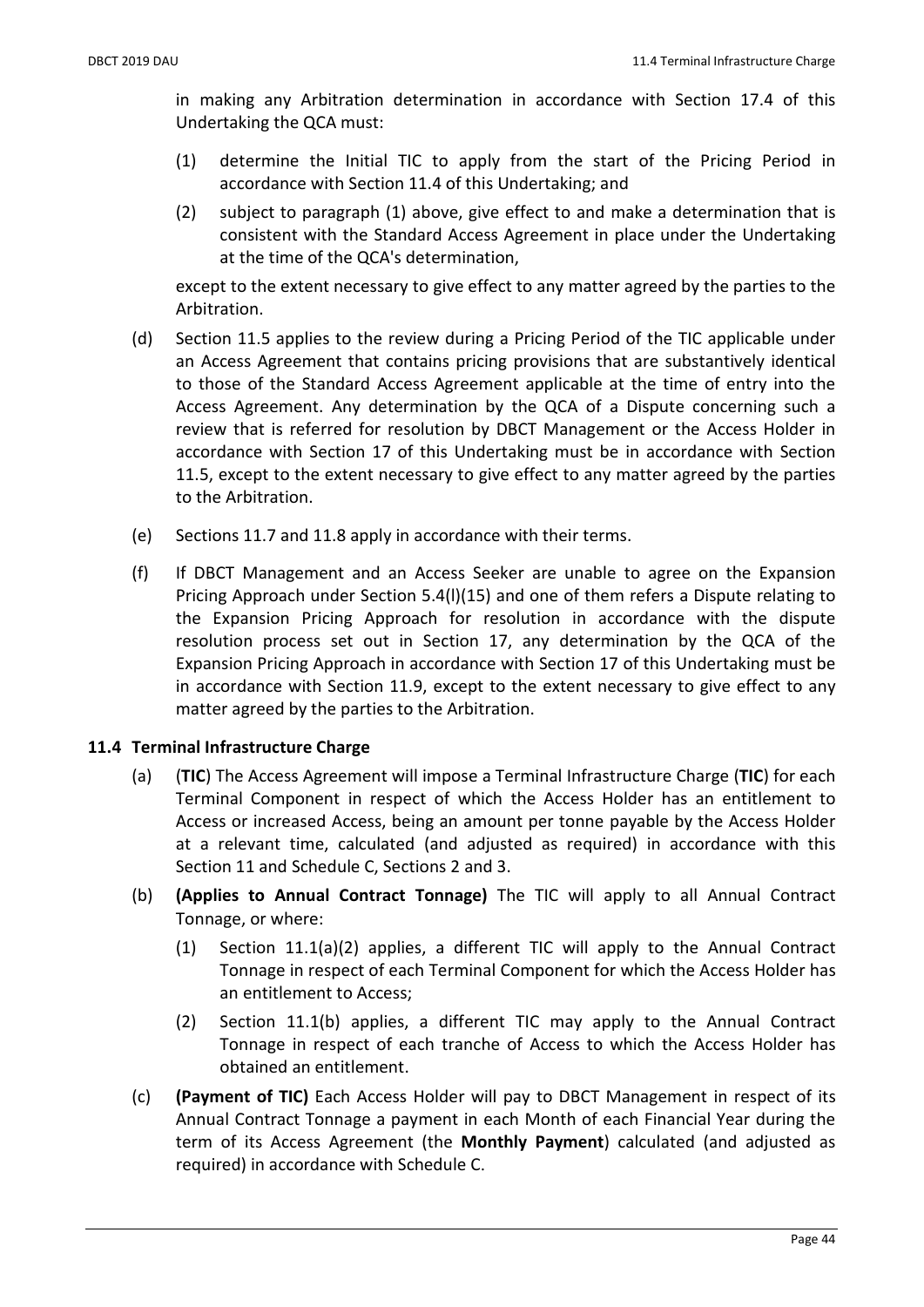- (d) (Determination of Initial TIC by QCA in the absence of agreement) In any Arbitration of a kind referred to in Section 11.3(b) or 11.3(c), the QCA must determine a TIC for a Terminal Component to apply under each Access Agreement from commencement of that Agreement, increased Access under that Agreement or the relevant Pricing Period (Initial TIC). In determining the Initial TIC the QCA:
	- (1) must have regard to the following matters:
		- (A) the TIC that would be agreed by a willing but not anxious buyer and seller of coal handling services for mines within a geographic boundary drawn so as to include all mines that have acquired, currently acquire or may acquire coal handling services supplied at the Port of Hay Point;
		- (B) the expected future tonnages of Coal anticipated to be Handled through the relevant Terminal Component during the relevant Pricing Period;
		- (C) the expected capital expenditure requirements for the relevant Terminal Component during the relevant Pricing Period;
		- (D) the types of service to be provided to the Access Seeker;
		- (E) the obligation in the Port Services Agreement to rehabilitate the site on which the Services are provided;
		- (F) any other TIC agreed between DBCTM and a different Access Holder for a similar service level;
		- (G) the factors in section 120(1) of the QCA Act; and
	- (2) may take into account any other matters relating to the matters mentioned in 11.4(d)(1) it considers appropriate.

# 11.5 Review of TIC applicable under Access Agreements in form of the Standard Access Agreement

- (a) (Reviews of TIC during a Pricing Period) On each occasion referred to in Schedule C, Section 3(a) or 3(e) during a Pricing Period, DBCT Management will amend the TIC for a Terminal Component then applicable under an Access Agreement that contains pricing provisions that are substantively identical to those of the Standard Access Agreement applicable at the time of entry into the Access Agreement, to the extent that it is affected by the occasion, in accordance with Schedule C, Section 3. The TIC will be amended (effective from the relevant date in Schedule C, Section  $3(c)$  or  $3(i)$ ) when DBCT Management gives notice to the relevant Access Holder of the amended TIC.
- (b) (Arbitration of Dispute arising from reviews of TIC during a Pricing Period) In any Arbitration of the kind referred to in Section 11.3(d) of this Undertaking, the QCA:
	- (1) must apply Schedule C, Section 3 to determine an amended TIC;
	- (2) if the Dispute relates to a Review Event referred to in paragraph (b) of the definition of Review Event, without limiting the operation of any Conditional Access Agreement, must:
		- (A) make a determination in respect of the amended TIC to apply in accordance with Schedule C, Section 3(g) that is consistent with any Price Ruling in respect of the relevant Socialised Expansion; and
		- (B) accept that Capital Expenditure in respect of the relevant Socialised Expansion is prudent if the QCA has determined under Section 12.5 that that Capital Expenditure is prudent and take that prudent Capital Expenditure and any associated construction related financing costs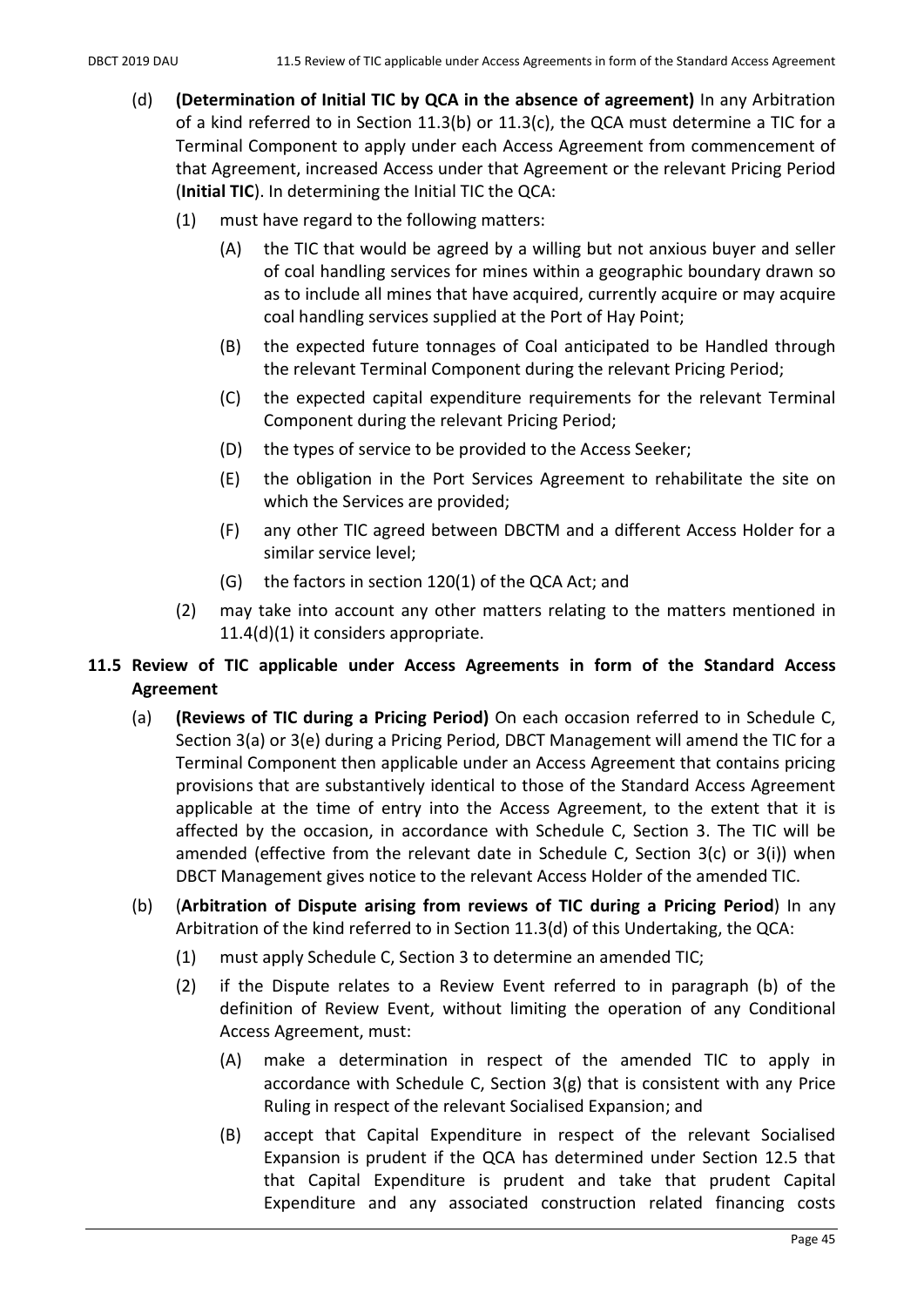determined in accordance with Section 12.6 into account in determining the amended TIC; and,

- (3) if the Dispute relates to a Review Event referred to in paragraph (c) of the definition of Review Event, must accept that NECAP is prudent and include it in the determination of the 'Adjustment amount' under Schedule C, Section 3(h) if required by Section 12.10(b) of this Undertaking and may otherwise accept that NECAP is prudent and include it in the determination of the 'Adjustment amount' under Schedule C, Section 3(h) having regard to the matters set out in Section 12.10(c) of this Undertaking.
- (c) (Date amended TIC takes effect) Until the amended TIC is determined as provided for in this Section 11.5 and Schedule C, Section 3, the TIC applicable immediately prior to the occasion referred to in Schedule C, Section 3(a) or 3(e) will remain in effect and continue to be due and payable. When DBCT Management gives notice or the QCA communicates the determination of the amended TIC determined as provided for in this Section 11.5 and Schedule C, Section 3, the amended TIC will apply with effect from the relevant date in Schedule C, Section 3(c) or 3(i) (Effective Date) and DBCT Management will calculate the amount which would have been payable to it by way of Monthly Payments in the period since the Effective Date if that amended TIC had been in effect from that time and the relevant party must pay to the other party the difference between that amount and the amount actually received by DBCT Management by way of Monthly Payments between the Effective Date and the date DBCT Management gives notice or the QCA communicates the determination of the amended TIC.

### 11.6 Operation & Maintenance Charge

- (a) (Terminal Operating Costs recovery) Terminal Operating Costs will be recovered from each Access Holder through the Operation & Maintenance Charge. The Operation & Maintenance Charge for each Access Holder will be calculated on the basis outlined in the Standard Access Agreement.
- (b) (Allocation of Terminal Operating Costs) Where a Differentiated Expansion Component exists and Terminal Operating Costs are required to be allocated between different Terminal Components, then the Operation & Maintenance Charge for each Access Holder will be calculated in accordance with the following procedure:
	- (1) the quantum of Terminal Operating Costs will be advised to DBCTM by the Operator, and the proposed allocation among Terminal Components, will bedetermined.by DBCT Management in accordance with Section 11.7(a);
	- (2) DBCT Management will submit the proposed quantum and allocation to the QCA annually for approval, indicating, where relevant, any variation it considers necessary to comply with Section 11.6(c)(3); and
	- (3) DBCT Management will recover the Operation & Maintenance Charge from Access Holders in accordance with the QCA's decision.
- (c) (Notifications, payments and adjustments) DBCT Management will:
	- (1) notify Access Holders of estimated Terminal Operating Costs annually in advance;
	- (2) recover such estimated costs monthly;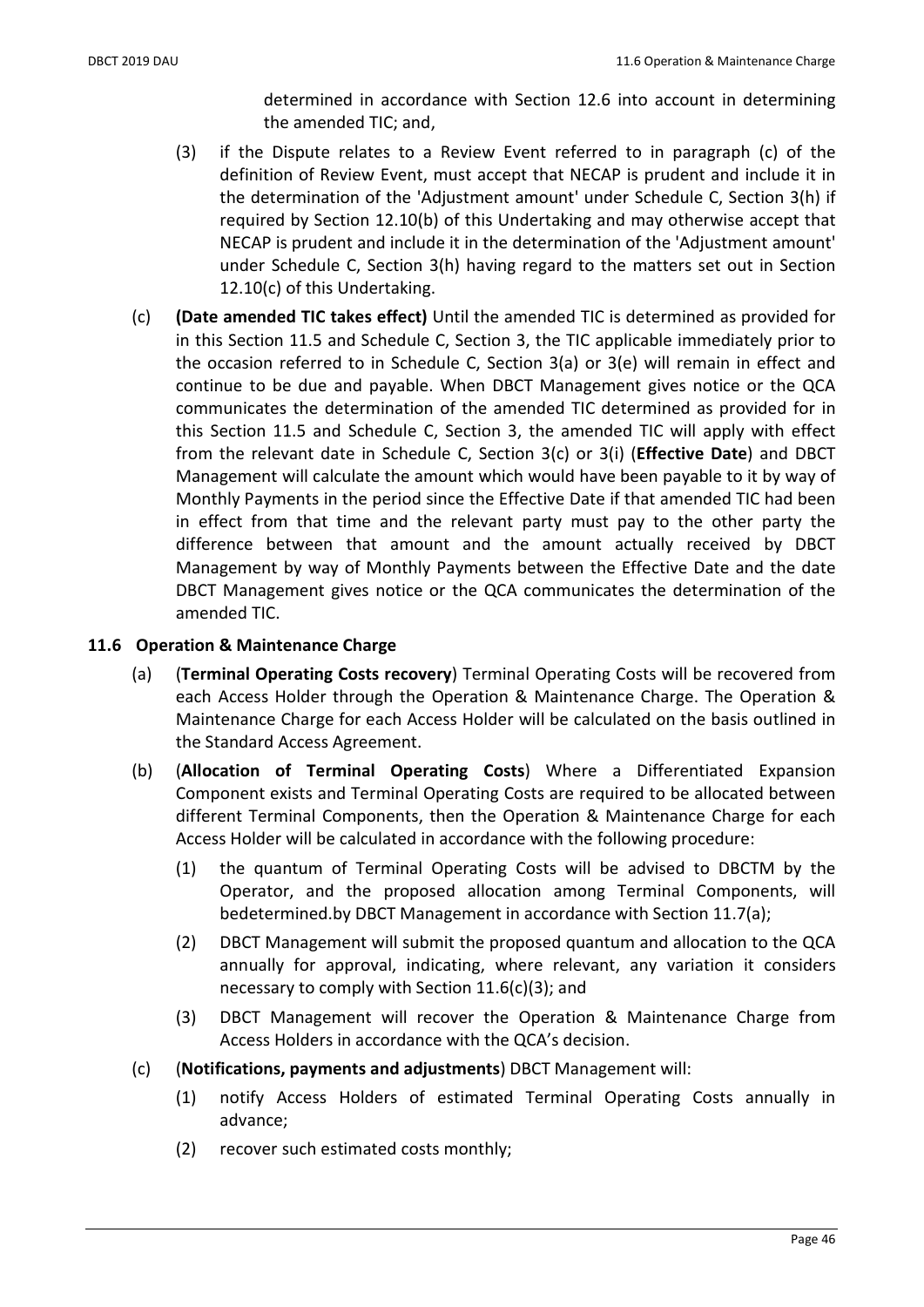- (3) notify Access Holders of any applicable adjustment at the end of each Financial Year – to recover any shortfall or to reimburse Access Holders in the event of over-recovery by DBCT Management; and
- (4) recover or reimburse at the end of each quarter and at the end of a Financial Year (as the case may be), such amount (if any) as referred to in Section 11.6(c)(3).

## 11.7 Cost Allocation

- (a) (Cost allocation as per Cost Allocation Manual) Where this undertaking provides for:
	- (1) The allocation of Terminal Operating Costs among multiple Terminal Components; or
	- (2) the inclusion in the NECAP Asset Base of Capital Expenditure not related to a Terminal Capacity Expansion, and there are multiple Terminal Components,

the cost in question is to be allocated in accordance with the Cost Allocation Manual or, if no Cost Allocation Manual exists, in accordance with the Cost Allocation Principles. Any Dispute as to the allocation of costs in accordance with the Cost Allocation Manual may be referred to dispute resolution under Section 17 of the Undertaking.

- (b) (Request for Cost Allocation Manual) When the first Price Ruling is made, the QCA shall request that DBCT Management prepare a draft Cost Allocation Manual pursuant to Section 159 of the QCA Act.
- (c) (Preparation of draft Cost Allocation Manual) DBCT Management will prepare and submit to the QCA for approval a draft Cost Allocation Manual within 60 days of a request from the QCA to do so.
- (d) (Preparation of revised draft Cost Allocation Manual) DBCT Management shall, if so requested by the QCA, prepare and submit within 60 days of such request, a revised draft Cost Allocation Manual that satisfies the requirements of the QCA.
- (e) (Consulting in good faith with the Operator) DBCT Management shall consult in good faith with the Operator in preparing the Cost Allocation Manual and updating it, from time to time.
- (f) (Approval of Cost Allocation Manual) The QCA shall prepare the final Cost Allocation Manual in accordance with Section 159 of the QCA Act and publish the Cost Allocation Manual in accordance with Section 160 of the QCA Act.
- (g) (Cost Allocation Manual requirements) The Cost Allocation Manual should:
	- (1) provide a transparent basis for assigning costs to separate Terminal Components in different circumstances; and
	- (2) be consistent with the Cost Allocation Principles.
- (h) (Cost Allocation Principles):
	- (1) Non-Expansion Costs should be allocated:
		- (A) (Identifiable cost) if the cost is uniquely identified or directly incurred in relation to a particular Terminal Component, to that Terminal Component;
		- (B) (Attributable cost) if the cost is not an identifiable cost, but there is a reasonable causal relationship between the cost and one or more Terminal Components, to those Terminal Components in proportion to their reasonably estimated cost drivers; and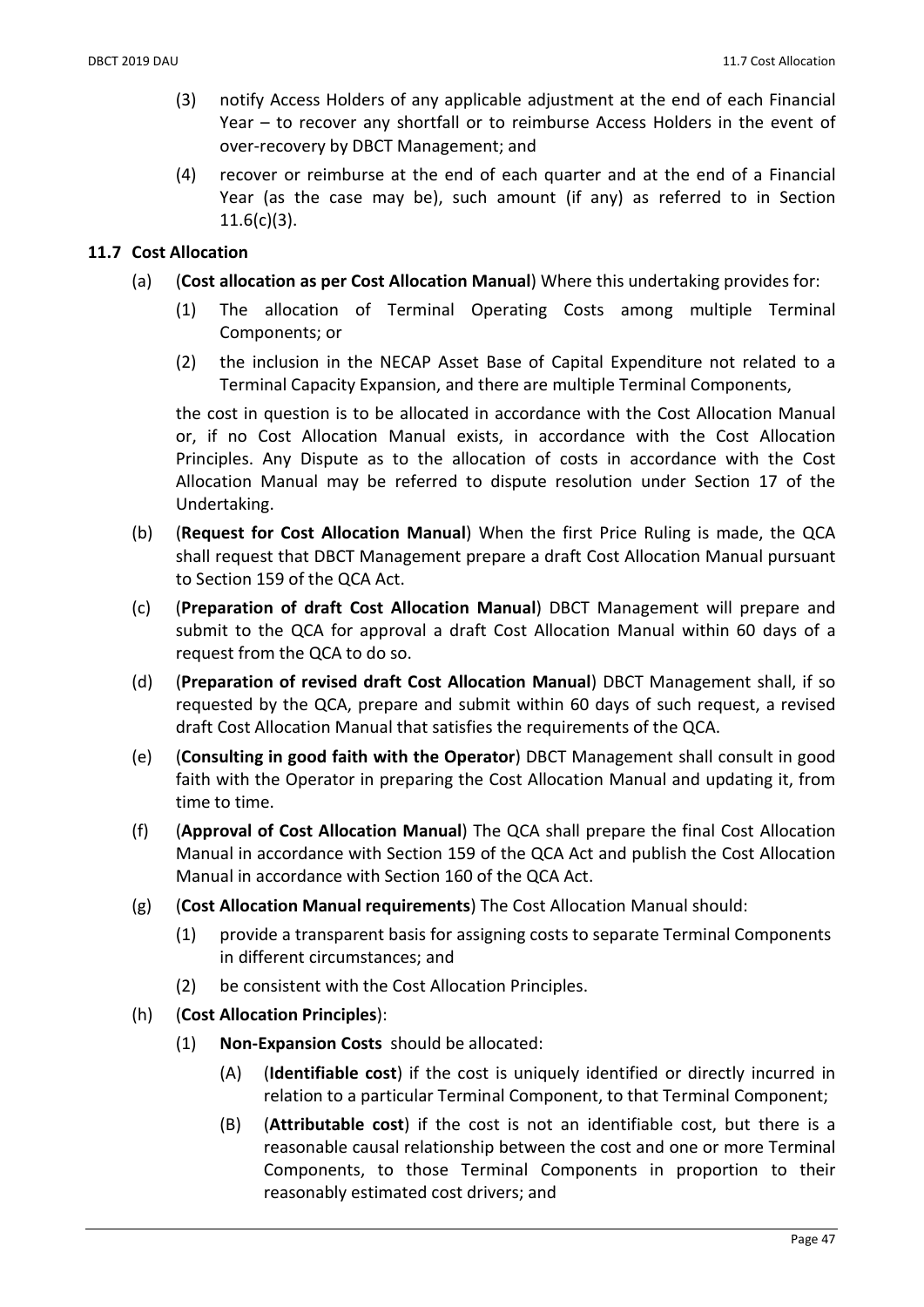(C) (Non-identifiable and non-attributable cost) if the cost is neither identifiable nor attributable to a particular Terminal Component, on a reasonable basis between the Terminal Components.

#### 11.8 Expansion Pricing Principles

- (a) In assessing whether or not Differentiation should apply in respect of a proposed Terminal Capacity Expansion, the following principles shall apply:
	- (1) where Socialisation of a Terminal Capacity Expansion would be expected to decrease the TIC for users of the Existing Terminal, the Terminal Capacity Expansion should be treated as forming part of the Existing Terminal for the purpose of determining Access Charges in accordance with Sections 11.2 and 11.4 of this Undertaking (a Socialised Expansion);
	- (2) where Socialisation of a Terminal Capacity Expansion would be expected to increase the TIC for users of the Existing Terminal (a Cost Sensitive Expansion), subject to Section 11.8(b), the Terminal Capacity Expansion should be treated as a separate Terminal Component (a Differentiated Expansion Component).
- (b) A Cost Sensitive Expansion may be treated as forming part of the Existing Terminal (and therefore, not treated as a Differentiated Expansion Component) where circumstances exist that justify Socialisation. In determining whether there are circumstances that warrant Socialisation, consideration shall be given to:
	- (1) the expected materiality of the increase in the Existing Terminal's TIC that would be affected by socialising the Cost Sensitive Expansion;
	- (2) the extent to which assets or infrastructure the subject of the Cost Sensitive Expansion will operate wholly or partly, in an integrated way with the Existing Terminal or as a stand-alone development;
	- (3) the extent to which the Cost Sensitive Expansion is likely to benefit users of the Existing Terminal (for example, such as through higher efficiency, reliability or flexibility of the Existing Terminal);
	- (4) any differences in the risks of providing Access to users of the Existing Terminal in respect of additional Terminal Capacity created by the Cost Sensitive Expansion; and
	- (5) any other factor that the QCA considers relevant.

It is acknowledged that there may be circumstances in which parts and not the whole of a Cost Sensitive Expansion may be Socialised.

## 11.9 Expansion Pricing Approach

- (a) (Determination of Expansion Pricing Approach prior to a Terminal Capacity Expansion) If the determination of the Expansion Pricing Approach in connection with the execution of a Conditional Access Agreement is referred to Arbitration in accordance with Section 17.4, the QCA will determine the Expansion Pricing Approach that will apply for the purposes of determining the Initial TIC to apply to the relevant Terminal Component, and the Expansion Pricing Approach:
	- (1) must be consistent with Section 11.4;
	- (2) must be consistent with any Price Ruling in respect of that Terminal Capacity Expansion; and
	- (3) must provide for any Capital Expenditure incurred in respect of that Terminal Capacity Expansion that is determined to be prudent as determined by the QCA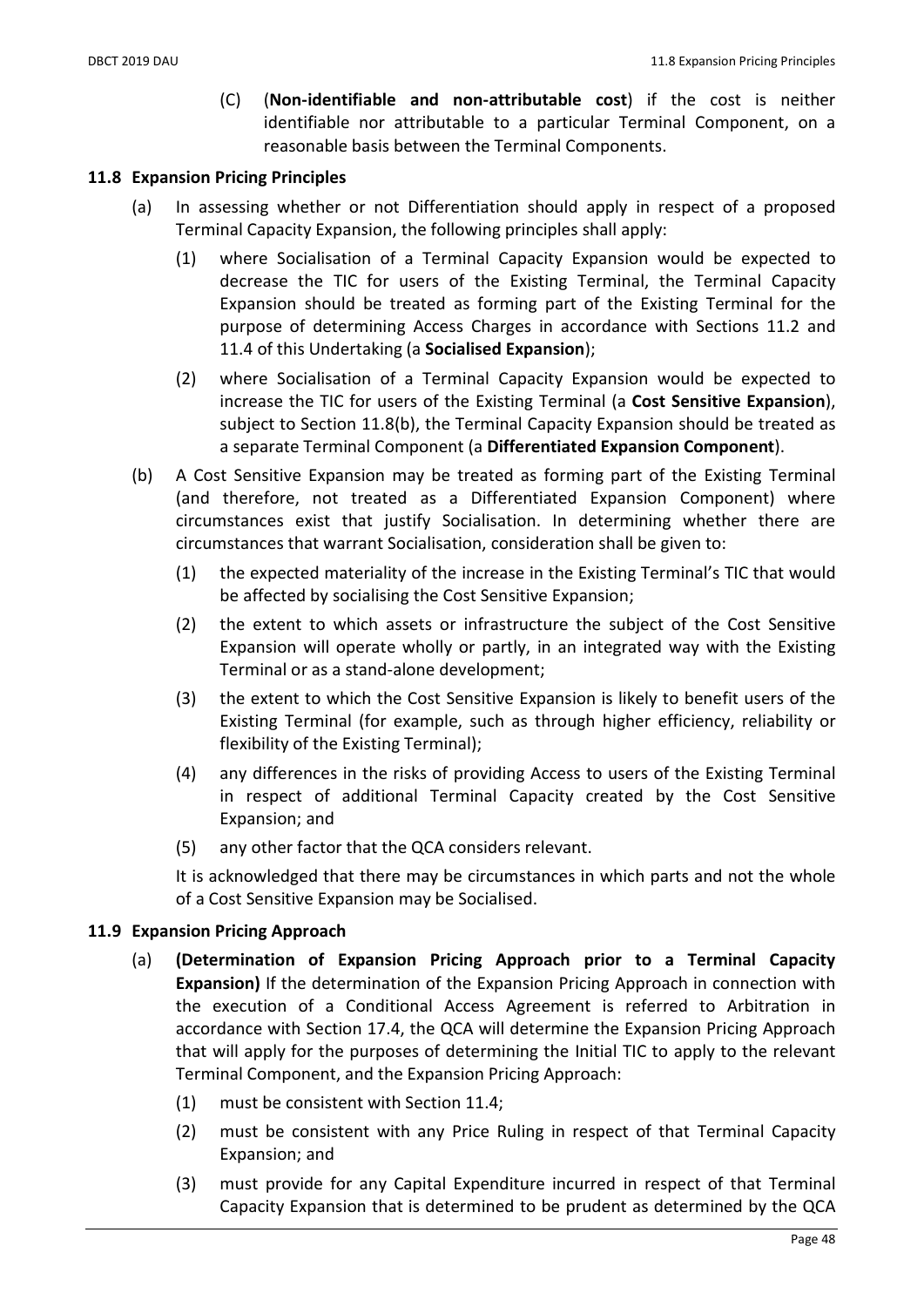under Section 12.5, and any associated construction related financing costs determined in accordance with Section 12.6, to be taken into account in the final Initial TIC or amended TIC, as relevant, whether through formula or some other mechanism.

# 12 Terminal Capacity Expansion

### 12.1 Procedure for determining Terminal Capacity and System Capacity

- (a) DBCT Management will, at each time required in Section 12.1(k), either:
	- (1) (Estimate capacities) accept an estimation that has been accepted by the expert as provided for in Section 12.1(m)(3) of the maximum reasonably achievable capacity (measured in tonnes of coal per Financial Year) of:
		- (A) the Terminal (on a "name-plate capacity" basis) (Terminal Capacity), including separately identifying the capacity of:
			- (i) the Existing Terminal (on a "name-plate capacity" basis) (Existing Terminal Capacity); and
			- (ii) each Expansion Component (on a "name-plate capacity" basis) (Expansion Component Capacity), which for clarity may constitute either Socialised Capacity or Differentially Priced Capacity depending upon the nature of the relevant Expansion Component; and
		- (B) the System (System Capacity); or
	- (2) (Determine capacities after advice and consultation) (to the extent that there is no estimation as provided for in Section  $12.1(m)(3)$  in that regard at the time) acting reasonably and after:
		- (A) taking advice from an independent expert appointed by DBCT Management; and
		- (B) consultation by DBCT Management and that expert with the Operator, Access Holders, any Expansion Parties, and other Service Providers or their respective nominees,

determine Terminal Capacity, Expansion Component Capacity and System Capacity (as applicable) having regard to:

- (C) (Terminal operating assumptions) in respect of Terminal Capacity the following Terminal operating assumptions:
	- (i) DBCT Management's obligations and Access Holders' entitlements under Access Agreements (including taking into account historical and reasonably estimated rates of utilisation of the Terminal's capacity, but also having regard to reasonably foreseeable future changes in capacity utilisation rates);
	- (ii) DBCT Management's requirement to comply with Good Operating and Maintenance Practice;
	- (iii) the Terminal Regulations;
	- (iv) an objective of maximum reasonably achievable capacity for the Terminal without unduly increasing vessel waiting times as a result of the operation of the Terminal;
	- (v) rail and vessel interfaces with the Terminal;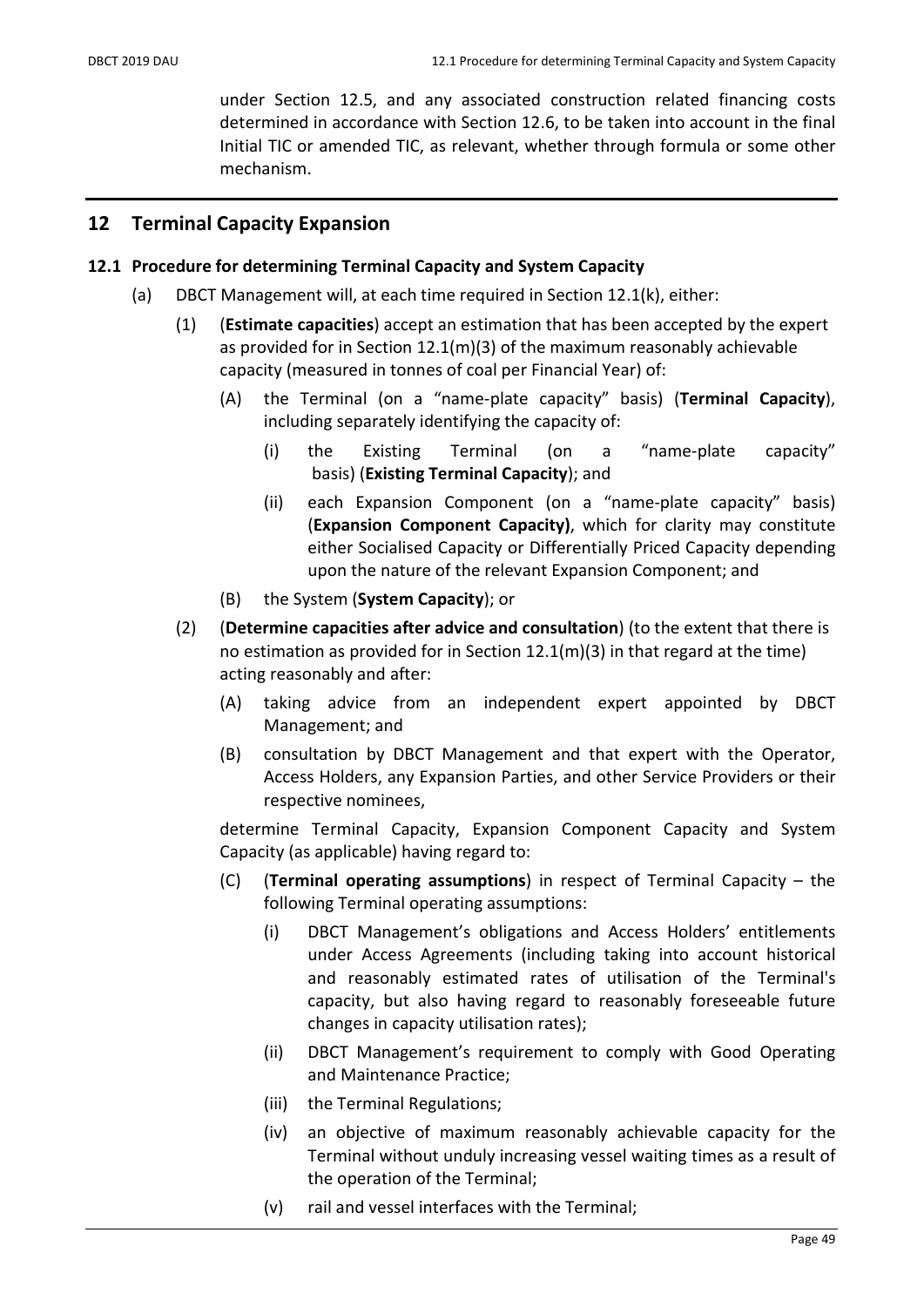- (vi) the estimated additional capacity which it is anticipated will become available in a relevant Financial Year as a result of any proposed Terminal Capacity Expansion; and
- (vii) any other matter DBCT Management reasonably considers appropriate;
- (D) (Terminal operating assumptions Differentiated Expansion Component) in respect of Expansion Component Capacity for a Differentiated Expansion Component – the Terminal operating assumptions set out at Section 12.1(a)(2)(C), to the extent applicable solely to the Differentiated Expansion Component; and
- (E) (System operating assumptions) in respect of System Capacity the following System operating assumptions (to the extent that such information is available to DBCT Management):
	- (i) operating modes of the System;
	- (ii) rail infrastructure characteristics (e.g. single track, double track, passing loops and speed restraints);
	- (iii) the tonnes to be loaded by or on behalf of an Access Holder at each relevant train load out facility;
	- (iv) Terminal Capacity as assessed in accordance with Section 12.1(a)(2)(C) and the capacity and performance implications arising out of Terminal interfaces with rail unloading and vessel loading;
	- (v) quantity, configuration and performance characteristics of locomotives and rolling stock;
	- (vi) capacity and performance of mine loading facilities;
	- (vii) the System Master Plan; and
	- (viii) any other matter DBCT Management reasonably considers appropriate.
- (b) (Additional assumptions) For clarification, Terminal Capacity, Expansion Component Capacity and System Capacity are to be:
	- (1) estimated making a projected allowance (as applicable to either Terminal Capacity and/or Expansion Component Capacity alone or to System Capacity) for interruptions or loss of capacity from maintenance, repairs, inclement weather, breakdowns, derailments, cancellations, loading and unloading issues (including sticky coal), vessel-types (based on a historical analysis);
	- (2) estimated as at the date of estimation and for the Financial Year in which that date falls and for each of the following two Financial Years; and
	- (3) assumed to continue at no lesser rate indefinitely after the periods referred to in Section 12.1(b)(2), except to the extent that (at the time of making the estimation) DBCT Management or the independent expert are actually aware of a reasonably certain future material decrease in capacity (for example, where DBCT Management is aware of a decrease in capacity caused by a planned shutdown in another part of the System).
- (c) (Disclosure of process and advice) Subject to any confidentiality restrictions applying to DBCT Management, DBCT Management must disclose to the QCA, Access Holders, Access Seekers, Expansion Parties, the Operator and other Service Providers its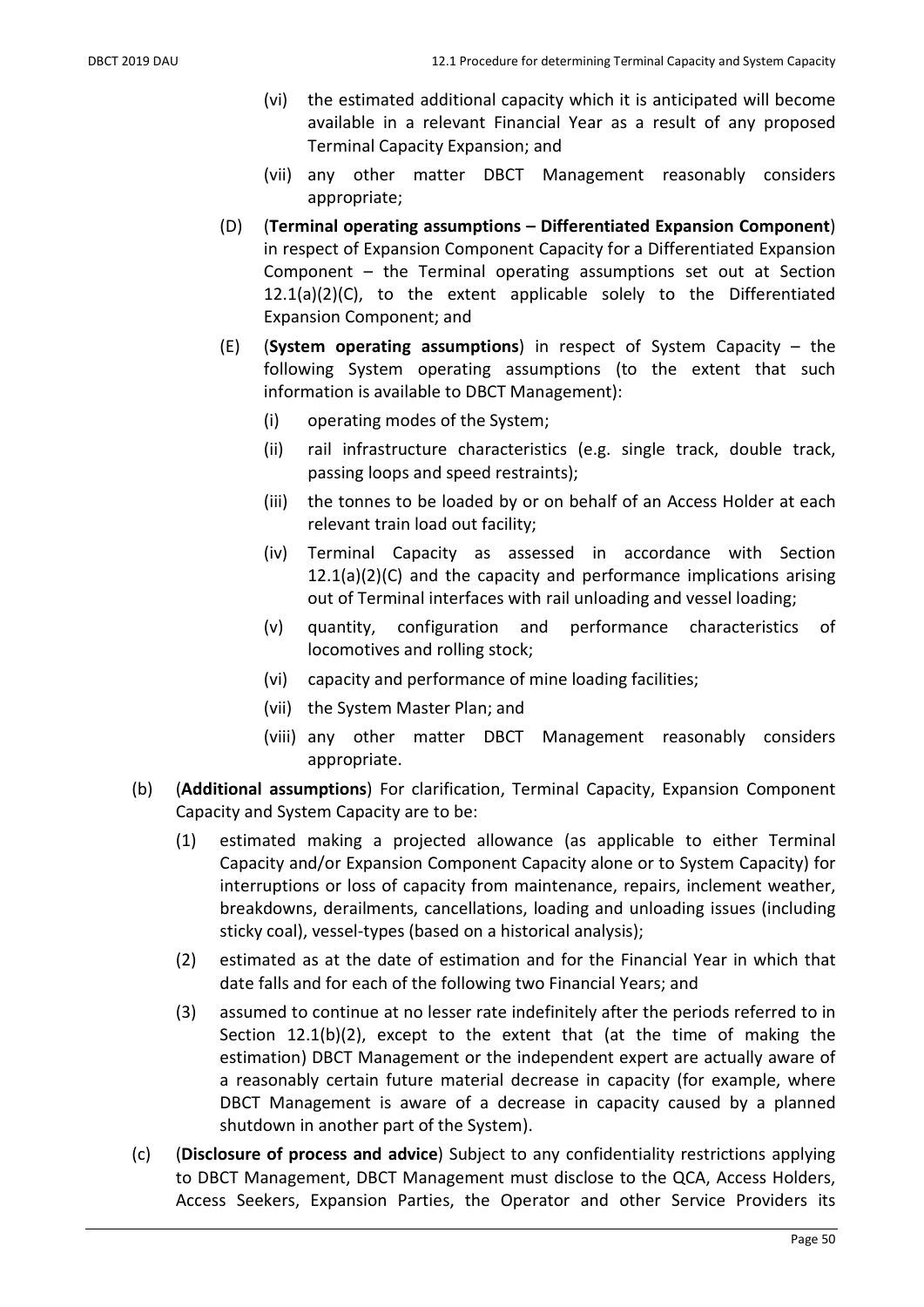decision making process in relation to its estimations of Terminal Capacity, Expansion Component Capacity and System Capacity and provide them with a copy of any independent expert report that DBCT Management receives in relation to estimating those capacities. DBCT Management will not enter into any confidentiality restrictions which would prevent disclosure for the purposes of this Section 12.1(c) except as may be commercially reasonable and customary to avoid disclosure of commercially sensitive information.

- (d) (Independent expert) Any independent expert to be appointed by DBCT Management under this Section 12.1 will be:
	- (1) where a group of Access Holders whose combined Annual Contract Tonnage for the then current Financial Year is greater than 50% of the Aggregate Annual Contract Tonnage for that Financial Year object (in accordance with Section  $12.1(g)$ ) to the independent expert nominated by DBCT Management, an independent expert appointed by the QCA in accordance with Section 12.1(g); or
	- (2) where a majority of the group of Expansion Parties for an Expansion Component object (in accordance with Section  $12.1(g)$ ) to the independent expert nominated by DBCT Management, an independent expert appointed by the QCA in accordance with Section 12.1(g).
	- (3) where Section 12.1(d)(1) and (2) do not apply an independent expert nominated by DBCT Management.
- (e) (Notice of proposed independent expert) DBCT Management will advise all Access Holders (and, where relevant, Expansion Parties) as to the identity of any independent expert it proposes appointing pursuant to Section 12.1(a)(2) and request that any objection to that independent expert be given in writing to DBCT Management within 14 days after receipt of DBCT Management's notice.
- (f) (Appointment if no objection) If no Access Holder (and, where relevant, if no Funding Access Seeker) objects in writing to the independent expert nominated by DBCT Management within the 14 day period referred to in Section 12.1(e), DBCT Management will promptly appoint the independent expert nominated by it.
- (g) (Procedure if objection to proposed independent expert) If a group of Access Holders or Expansion Parties determined in accordance with Section 12.1(d) objects within the 14 day period provided for in Section 12.1(e):
	- (1) DBCT Management will promptly request the QCA to nominate an independent expert, and it will engage the independent expert nominated by the QCA; and
	- (2) the 6 month period referred to in Section  $12.1(k)(1)$  will not commence until the independent expert has been nominated by the QCA.
- (h) (Independent expert to consult) DBCT Management must require its independent expert to consult (as far as is practicable, and to the extent that consultation has not already occurred in respect of a relevant estimation of Terminal Capacity, Expansion Component Capacity or System Capacity (as applicable)) with the Operator, Access Holders, any Access Seekers and other Service Providers, or their respective nominees with respect to the factors referred to in Sections 12.1(a)(2)(C), and.12.1(a)(2)(E).
	- (1) if the independent expert is the Integrated Logistics Company (ILC), the members of the ILC will be assumed to have been consulted for the purposes of the estimation of the Terminal Capacity, Expansion Component Capacity or System Capacity (as applicable).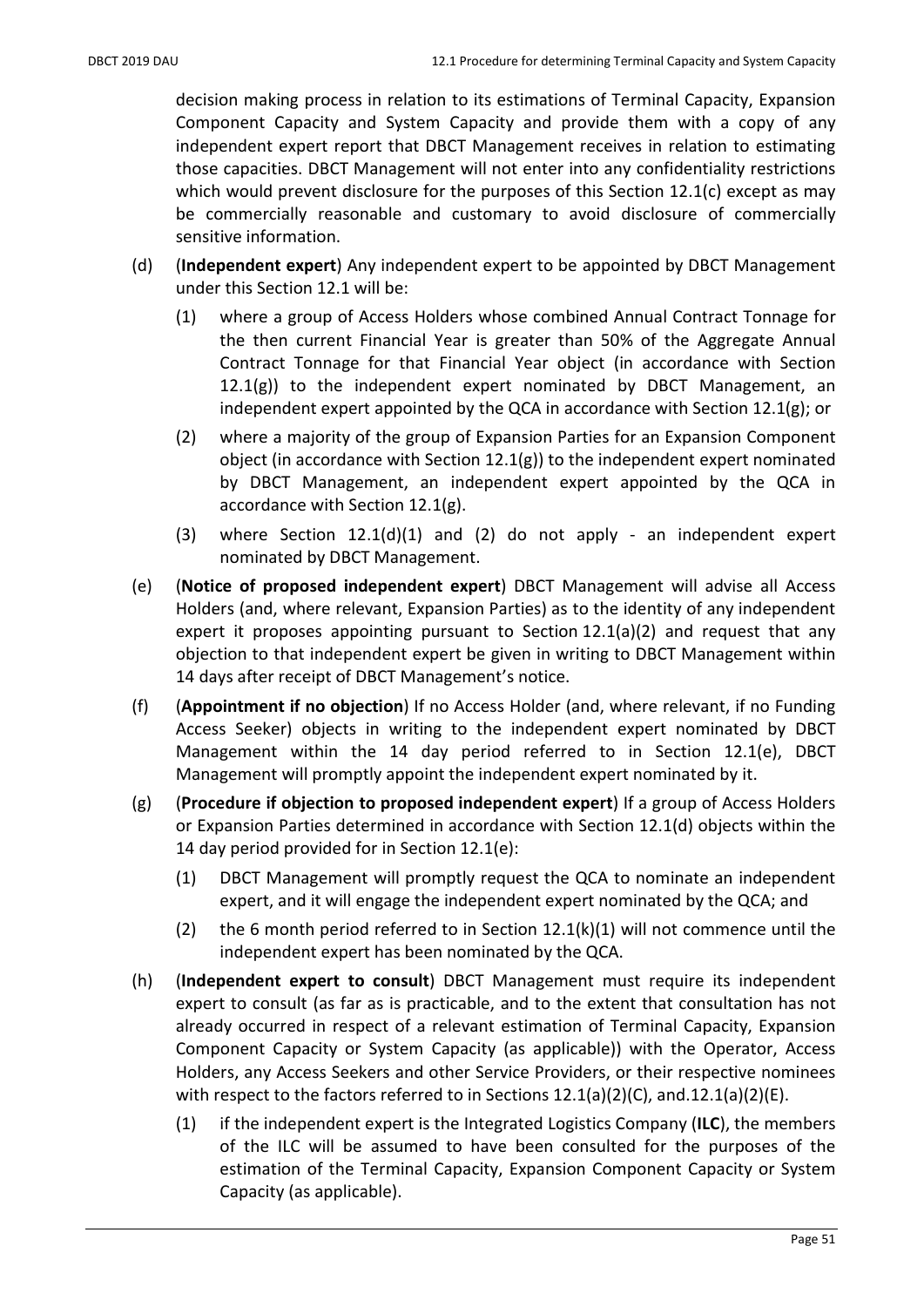- (i) (Objection to estimation by independent expert) Despite Section 17, DBCT Management's estimation of Terminal Capacity, Expansion Component Capacity and System Capacity under Section 12.1(a) may not be disputed or challenged or otherwise subject to review except if DBCT Management has received notice within 30 days after releasing the estimation that it has been determined in breach of the Undertaking or an Access Agreement, or on the basis of a manifest error.
- (j) (Determination of Capacity conclusive) The capacity of the Terminal, Differentiated Expansion Component and System Capacity estimated under Section 12.1(a) (or, if applicable, Section 17) will constitute Terminal Capacity, Expansion Component Capacity or System Capacity (as relevant) for the purposes of this Undertaking until it is next reassessed.
- (k) (Times for re-determination of Capacity) Terminal Capacity, Expansion Component Capacity and System Capacity will be assessed by DBCT Management in accordance with Section 12.1(a) and will be reassessed during the Term of this Undertaking:
	- (1) during each stage of a Feasibility Study being conducted by DBCT Management in accordance with Section 5.10;
	- (2) (subject to Section 12.1(g)(2)) not later than 6 months, or such time as otherwise agreed by the parties, after each of the following:
		- (A) the Completion of each Terminal Capacity Expansion; and
		- (B) the time at which DBCT Management becomes aware of the completion of each material and discrete expansion (such materiality to be determined by DBCT Management acting reasonably) of any other component of the System; or
	- (3) otherwise at DBCT Management's discretion.
- (l) (Notification of assessments of Terminal Capacity, Expansion Component Capacity and System Capacity) DBCT Management must promptly notify the QCA, DBCT Holdings, each Access Holder and Access Seeker of each capacity assessment undertaken in accordance with this Section 12.1.
- (m) (Requirements for expert report process) The following will apply to an expert report for the purposes of Section 12.1(a):
	- (1) subject to confidentiality restrictions applying to DBCT Management, DBCT Management must provide to the expert all relevant information which DBCT Management has or to which it has access, to assist the expert to reach their estimation. DBCT Management will not enter into any confidentiality restrictions which would prevent disclosure for the purposes of this Section 12.1(m) except as may be commercially reasonable and customary to avoid disclosure of commercially sensitive information;
	- (2) DBCT Management must, as far as practicable, use reasonable endeavours to work cooperatively with each other Service Provider (for example by regularly providing information relevant to System Capacity) and, as far as practicable, using reasonable endeavours to agree on the joint engagement of experts for the purposes of both this Undertaking and in respect of similar obligations by other Service Providers; and
	- (3) if the expert reasonably considers that there is either agreement or broad consensus amongst stakeholders in the Dalrymple Bay Coal Chain as to Existing Terminal Capacity, Expansion Component Capacity or System Capacity (such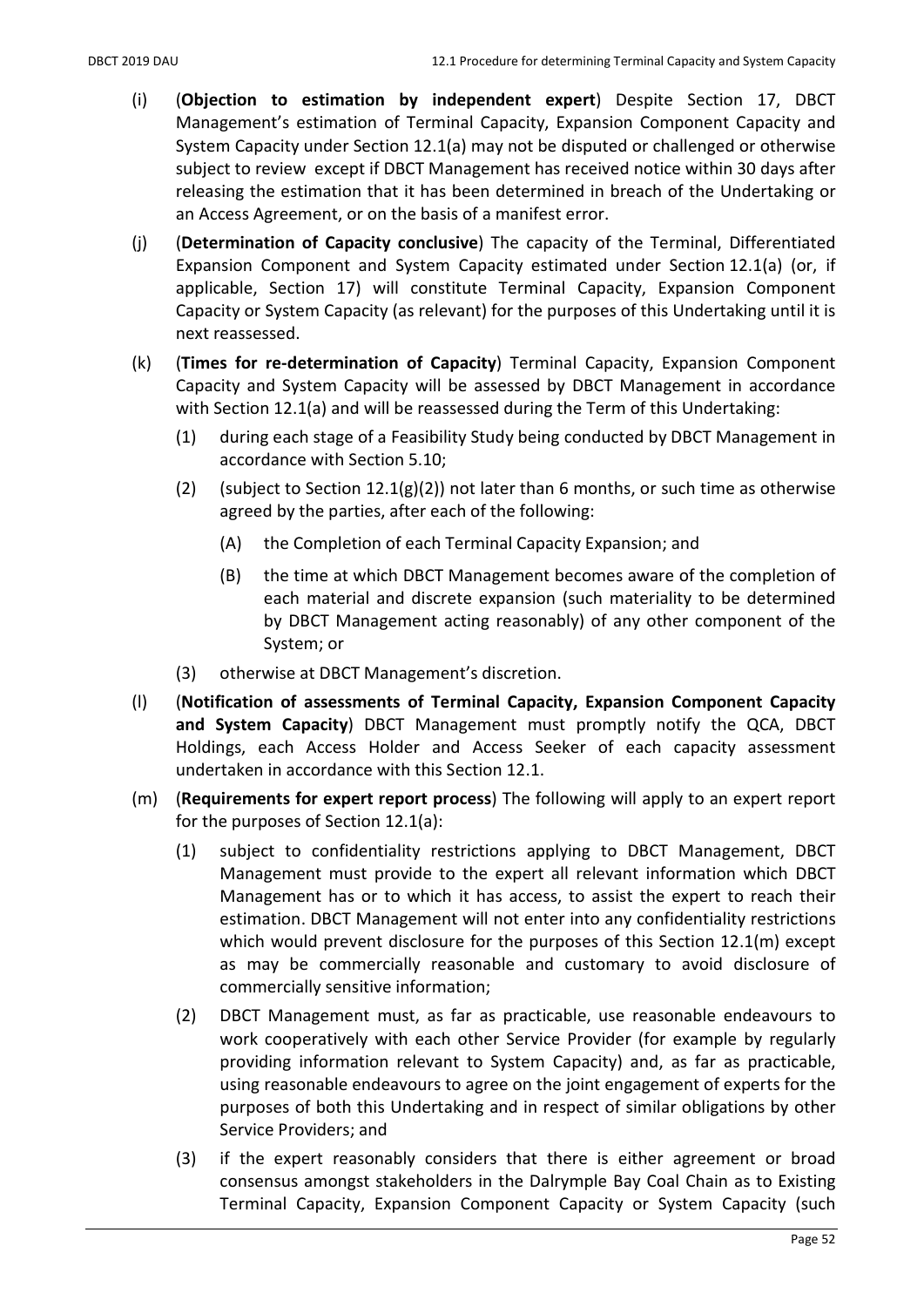agreement or consensus having been reached having regard to expert reports), the expert must accept that agreement or broad consensus as evidence of Existing Terminal Capacity, Expansion Component Capacity or System Capacity (as the case may be) except to the extent that the expert reasonably forms the opinion that there is compelling evidence to the contrary.

- (n) (Tonnages under Access Agreements must not exceed System Capacity) DBCT Management must not enter into any Access Agreement if the Aggregate Annual Contract Tonnage would (after including the tonnage under the new Access Agreement) exceed the System Capacity (as determined for a relevant time), unless otherwise required to do so by the Access Undertaking (including pursuant to Section 12.3), statute, or an agreement relating to its tenure of the Terminal including the Framework Agreement or the Port Services Agreement. For clarification:
	- (1) (Access Agreements can be conditional on capacity resulting from a Terminal Capacity Expansion) this does not prohibit DBCT Management from entering into a Conditional Access Agreement as long as the terms of all such Conditional Access Agreements are such that the increase in Aggregate Annual Contract Tonnage consequent on the Completion of the relevant Terminal Capacity Expansion will nevertheless not cause Aggregate Annual Contract Tonnage to exceed System Capacity (based on the estimated System Capacity at the Completion of the relevant expansion); and
	- (2) (Undertaking not breached if System Capacity exceeded after good faith reasonable efforts) DBCT Management will not be in breach of this Undertaking if it has complied with this Undertaking (or made good faith and reasonable attempts to comply) but the re-determination of System Capacity in accordance with Section 12.1(k) reveals that System Capacity is less than the Aggregate Annual Contract Tonnage at that time.
- (o) (Protection of DBCT Management) Notwithstanding any other provision of this Undertaking, if DBCT Management complies (or makes a good faith and reasonable attempt to comply) with the provisions of this Section 12.1, DBCT Management will not have any liability (whether for loss, damage, cost, expense or other remedy) to the QCA or any Access Seeker (and the Standard Access Agreement will provide that DBCT Management will not be liable to an Access Holder which executes it) for any:
	- (1) breach of this Section 12.1;
	- (2) delay which arises as a result of the Aggregate Annual Contract Tonnage (which was expected not to exceed Terminal Capacity, Expansion Component Capacity or System Capacity) subsequently exceeding Terminal Capacity, Expansion Component Capacity or System Capacity for any reason;
	- (3) one or more factors related to utilisation of capacity of the Terminal, or any other part of the System subsequently changes (for example, changes in service levels required pursuant to a right of Access Holders under a Standard Access Agreement, the nature of coal Handled, an Access Holder's use of the Terminal, vessel mix, railway infrastructure, rolling stock or locomotives, rail loading facilities of mines or any other relevant factor (provided that such factor is not a breach by DBCT Management of any other part of this Undertaking or an Access Agreement); or
	- (4) any defect, error or omission on the part of the independent expert appointed under Section 12.1.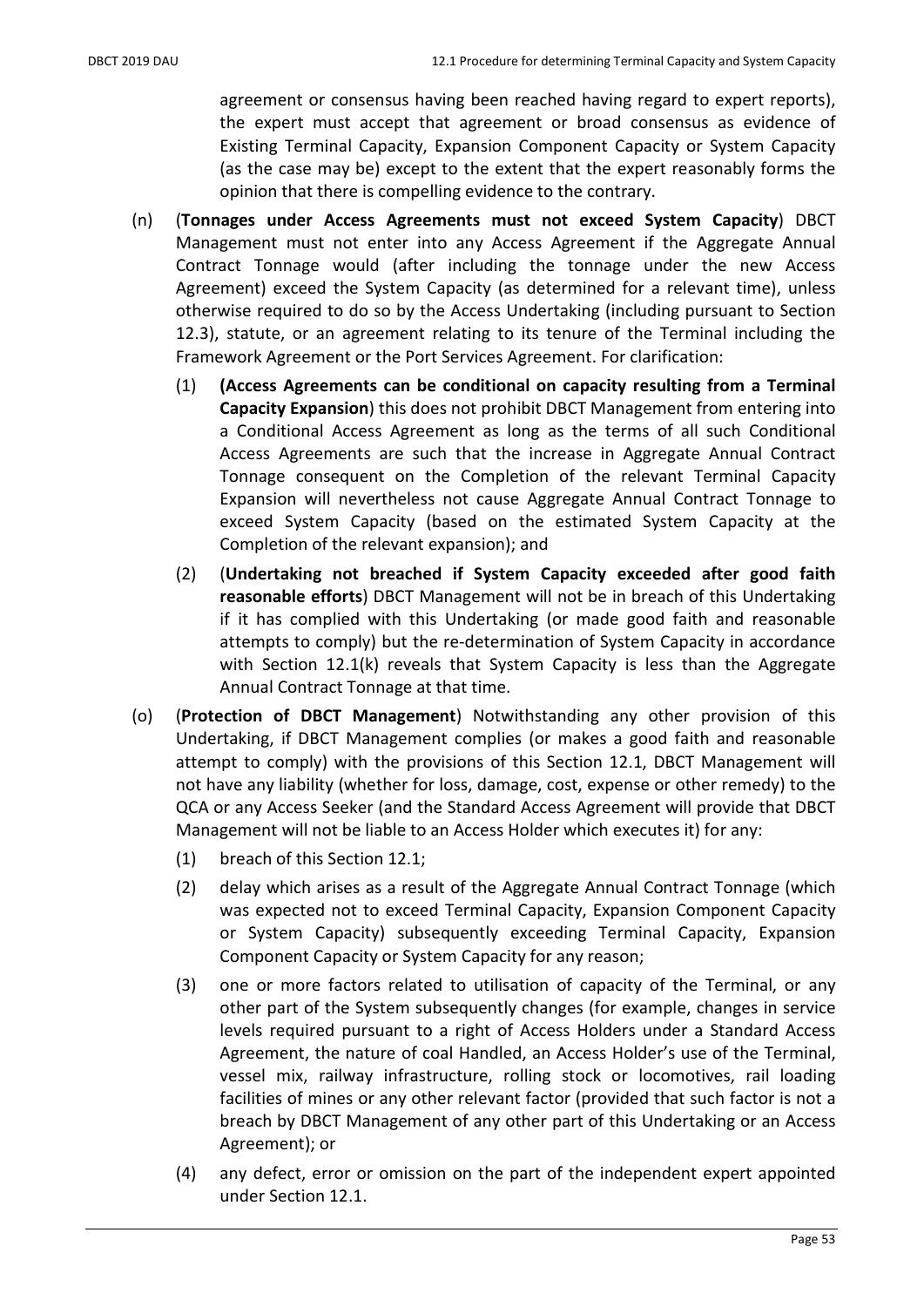- (p) (Recovery of independent expert's costs) The costs of an independent expert appointed under Section 12.1(d) following the Completion of and handover to the Operator of a Terminal Capacity Expansion will be borne by DBCT Management, and may be included in the prudent Capital Expenditure for the Terminal Capacity Expansion as an Other Cost in accordance with Section 12.5(a)(3)(B).
- (q) (Provisional allocation pending determination of Capacity) Notwithstanding any other provision of this Undertaking, DBCT Management may, on a provisional basis, allocate after the Completion of a Terminal Capacity Expansion the anticipated increase in Terminal Capacity and Expansion Component Capacity (if relevant depending on the Terminal Capacity Expansion) until Terminal Capacity, Expansion Component Capacity (if relevant depending on the Terminal Capacity Expansion) and System Capacity is determined in accordance with Section 12.1(k).

## 12.2 Terminal Capacity Expansion consultation

- (a) (Meeting agendas) DBCT Management will hold meetings with Access Holders and, where they exist, Expansion Parties not less than twice per Financial Year to consult in good faith upon the following issues:
	- (1) current Terminal Capacity, Expansion Component Capacity and System Capacity;
	- (2) constraints on current Terminal Capacity, Expansion Component Capacity and System Capacity including the impact on vessel waiting times and Access Holder transport costs;
	- (3) future contracts/forecasts that may impact on Terminal Capacity, Expansion Component Capacity and System Capacity;
	- (4) significant issues relevant to Terminal Capacity, Expansion Component Capacity and System Capacity;
	- (5) the timing and nature of the next Terminal Capacity Expansion (if any) and the impact on current capacity requirements, pricing and the Terminal Master Plan and System Master Plan; and
	- (6) any proposed changes to the Terminal Regulations.
- (b) DBCT Management will also hold such meetings to consult in good faith upon these issues in respect of Expansion Component Capacity with Differentially Priced Access Holders for the relevant Differential Expansion Component.
- (c) (Meeting administration) DBCT Management will distribute, in a timely manner, agendas, detailed briefing material and a copy of the minutes of each of these meetings to all Access Holders, Expansion Parties, DBCT Holdings and the QCA.
- (d) (Separate meetings with Expansion Parties) For the avoidance of doubt, nothing in this Section 12.2 limits or restricts DBCT Management from meeting separately with Expansion Parties to the extent that the matters raised relate only to a Differentiated Expansion Component.

## 12.3 General obligation to undertake Terminal Capacity Expansions

- (a) Subject to Sections 12.7 and 12.8 of this Undertaking, DBCT Management will undertake Terminal Capacity Expansions as are necessary to:
	- (1) (Accommodate growth) accommodate the actual and reasonably anticipated future growth of demand (having regard to Access Applications received by DBCT Management and other relevant factors) for the use of the Terminal by Access Holders and Access Seekers;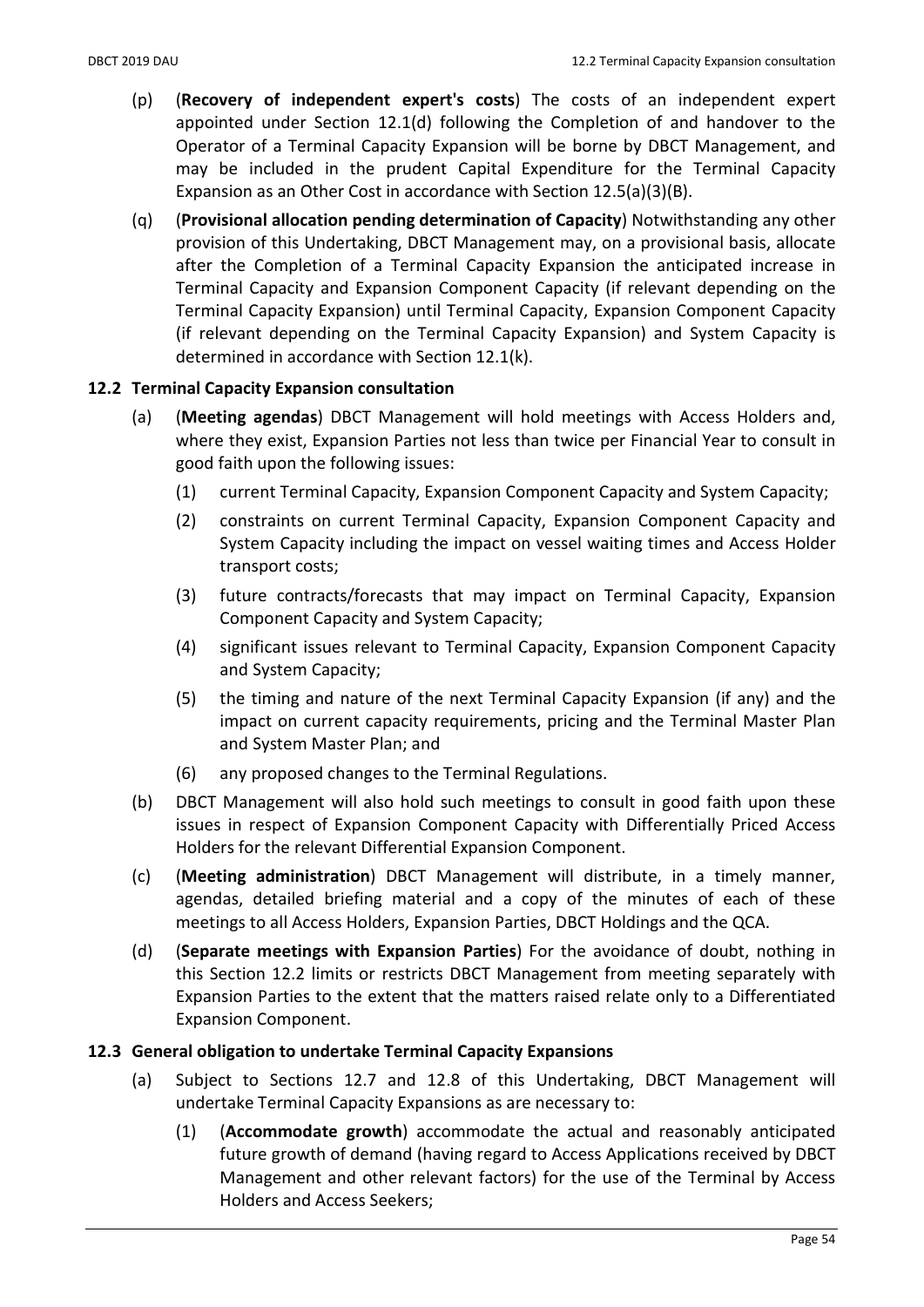- (2) (Eliminate shortfalls in Terminal Capacity) eliminate sustained shortfalls in actual Terminal Capacity below the aggregate of Annual Contract Tonnages of Access Holders, whatever the reason for such shortfalls;
- (3) (Good Operating and Maintenance Practices) ensure that the Terminal complies with Good Operating and Maintenance Practice in respect of quality standards for such facilities, good environmental practice and applicable environmental standards; and
- (4) (Laws) comply with Approvals and applicable laws,

provided that DBCT Management will nevertheless have regard to the System Master Plan and the expected capacity of other components of the System, with the intention that the capacity of the Terminal will (as far as practicable and economic and can reasonably be anticipated) not significantly and disproportionately exceed System Capacity for more than 12 months after the Completion of a Terminal Capacity Expansion.

- (b) (Factors to be taken into account) It is recognised that:
	- (1) the name-plate capacity of each individual component of the System will, on a "stand alone" basis at all times, be likely to exceed the aggregate System Capacity to some extent; and
	- (2) DBCT Management does not have any control over any part of the System other than the Terminal, and DBCT Management's estimate of expected capacity of the other components of the System will have limited accuracy (for example, because of changes in or operation of the System or the operation of any upstream components of the System in relation to the Terminal, delays in expansions of other parts of the System (including in the circumstance in which another Service Provider delays an expansion which was provided for in a System Master Plan) and other differences to DBCT Management's assumptions).
- (c) (Protection of DBCT Management) Accordingly DBCT Management will not have any liability to the QCA or an Access Seeker (and the Standard Access Agreement will provide that DBCT Management will not be liable to an Access Holder who executes it) if DBCT Management makes a good faith and reasonable attempt to comply with this Section 12.3, even if it does not actually comply with this Section 12.3.

#### 12.4 Accommodation of Capacity

- (a) (General obligation to accommodate Access Applications) Subject to Sections 5.4(l), 12.7 and 12.8 of this Undertaking, and the proviso in Section 12.3(a), DBCT Management will use best endeavours to ensure that as soon as reasonably practical after DBCT Management receives from a reasonably creditworthy Access Seeker a bona fide offer to enter into an Access Agreement that will be unconditional and legally binding and require the Access Seeker to obtain Handling of coal at the Terminal for a period in excess of 5 years (or 10 years or more Handling of coal if acceptance of the offer would require a Capacity Expansion).
- (b) DBCT Management will use its best endeavours to ensure that the Terminal is able to Handle that coal without a material and sustained increase in:
	- (1) vessel waiting times; or
	- (2) the average net costs (after taking into account any discounts or rebates available to Access Holders) across all Access Holders of transporting coal from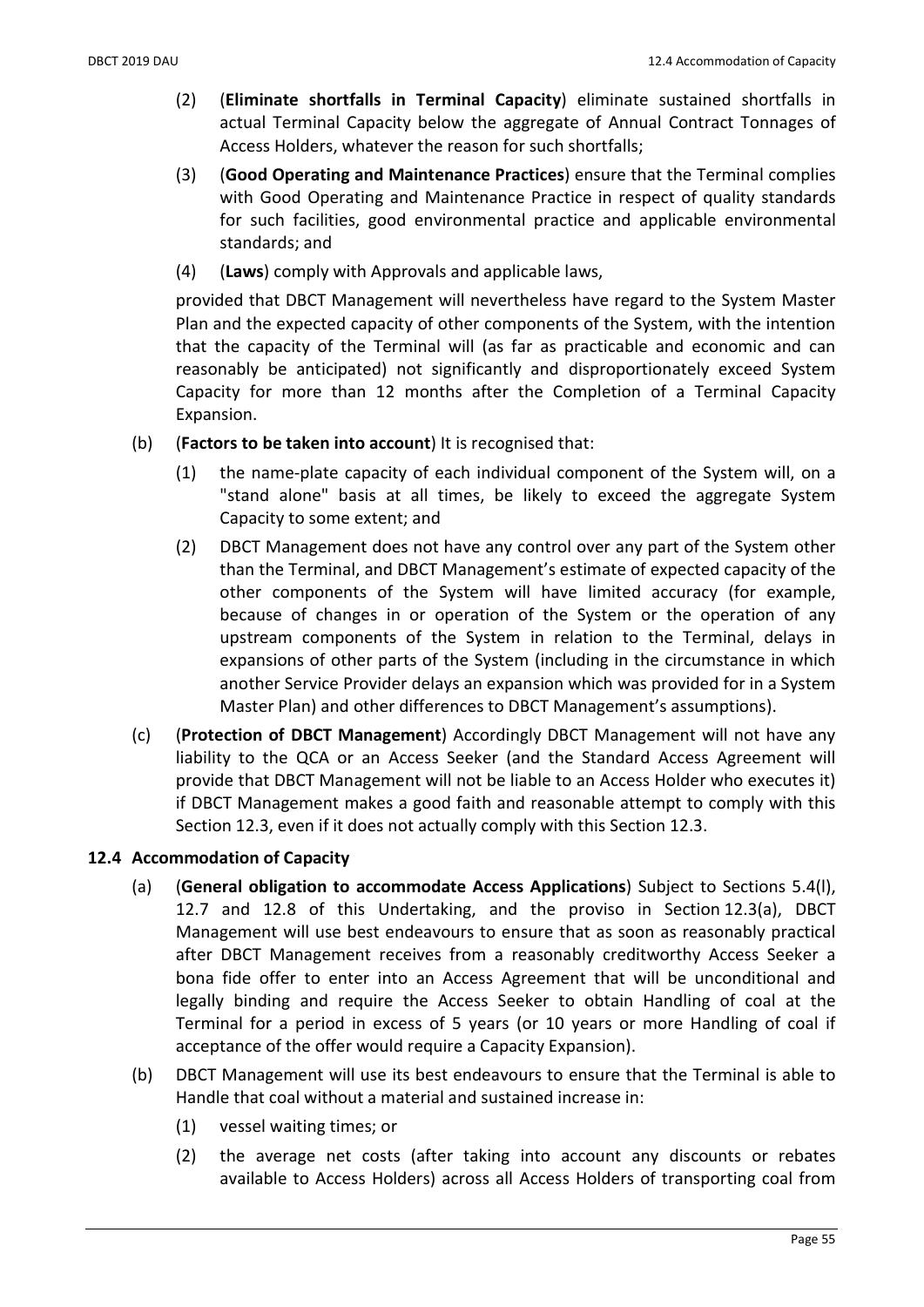the rail loading points at mine sites to the Terminal for Handling, over any period of three consecutive months,

attributable to delays caused by the provision of Services in respect of the additional volume. DBCT Management will disclose to all Access Holders, Access Seekers and the QCA its process for so calculating vessel waiting times and average net costs to Access Holders.

- (c) (Bona fide offers and reasonably creditworthy Access Seekers) Without limiting the circumstances in which DBCT Management may be taken to have received from a reasonably creditworthy Access Seeker a bona fide offer to enter into an Access Agreement, if:
	- (1) DBCT Management receives an offer from an Access Seeker to enter into an Access Agreement on the terms of the Standard Access Agreement, or receives an offer from an Access Seeker to enter into an Access Agreement where any departure of the terms of that offer from the terms of a Standard Access Agreement is not likely to increase cost (direct or indirect) or risks to DBCT Management; and
	- (2) the Access Seeker has satisfied DBCT Management (acting reasonably) in accordance with Section 5.9 that the Access Seeker (or any relevant Security provider) has the financial and other relevant resources to enable it to discharge its obligations under the relevant Access Agreement,

then for the purpose of this Section 12.4, DBCT Management will be taken to have received from a reasonably creditworthy Access Seeker a bona fide offer to enter into an Access Agreement.

## 12.5 Undertaking Terminal Capacity Expansions

- (a) (Terminal Capacity Expansion application to be lodged with QCA) If DBCT Management proposes to expand the Terminal during the Term of the Undertaking (either because it is obliged to do so under this Undertaking or wishes to do so without being obliged to do so), it will submit to the QCA a Terminal Capacity Expansion application, which must include the following information:
	- (1) details of the scope of the proposed Terminal Capacity Expansion, including:
		- (A) confirmation of Terminal operating assumptions and System operating assumptions in the FEL 3 Feasibility Study, including confirmation of the capacity of the Existing Terminal and System Capacity prior to the proposed Terminal Capacity Expansion and the proposed Expansion Component Capacity; and either
			- (i) confirmation that, and details of how, the Terminal Capacity Expansion complies with both the current Terminal Master Plan and System Master Plan; or
			- (ii) a justification acceptable to the QCA as to why it does not, and need not, comply with the Terminal Master Plan or System Master Plan, but will nevertheless be economically and operationally prudent;
	- (2) the terms and conditions of any Access Agreements that are conditional on the Terminal Capacity Expansion, including:
		- (A) confirmation that, and details of how, the Conditional Access Agreement complies with the Standard Access Agreement; and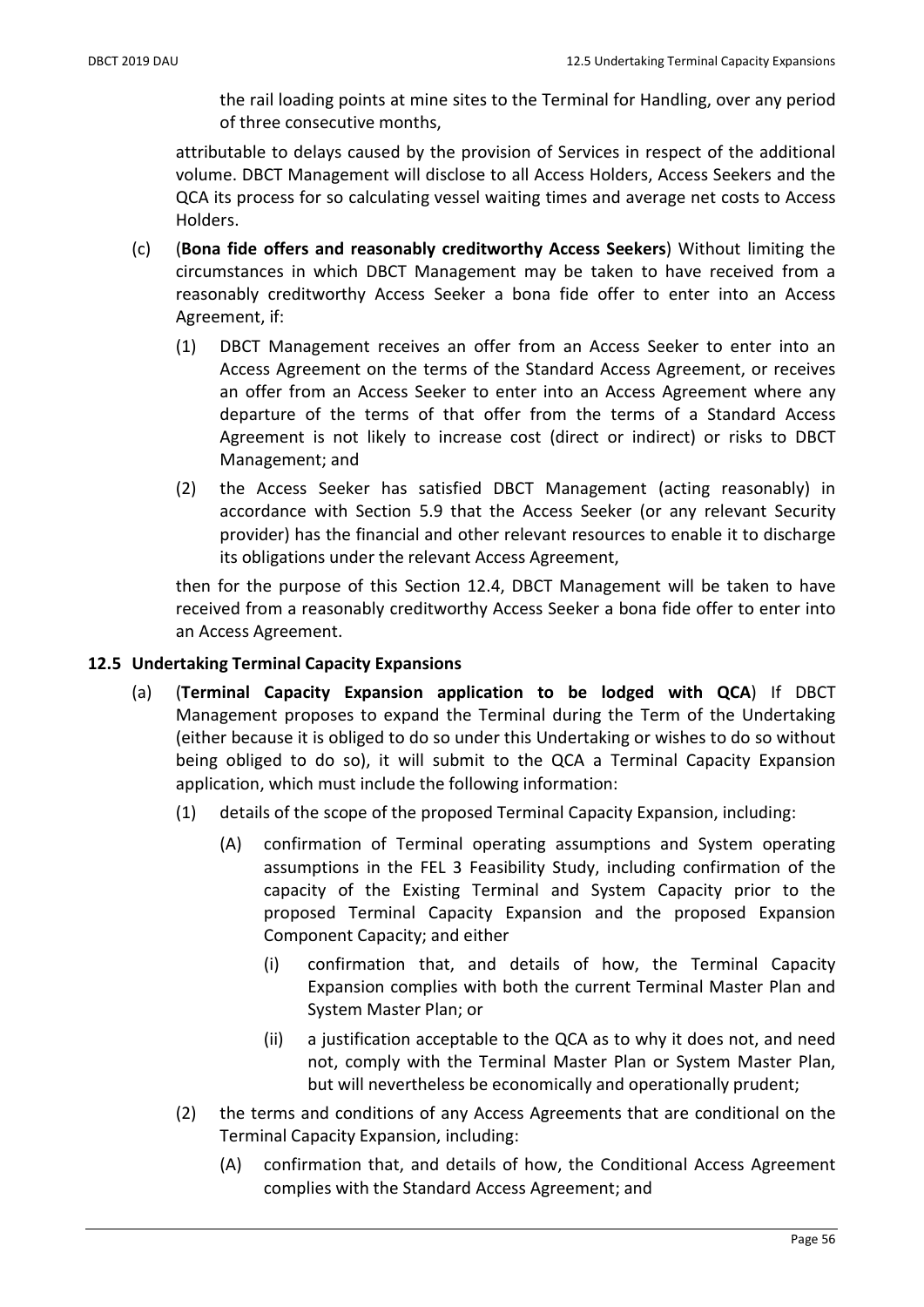- (B) a justification acceptable to the QCA as to why the Conditional Access Agreement does not, and need not, comply with the Standard Access Agreement, but will nevertheless be economically and operationally prudent.
- (3) the estimated cost of the proposed Terminal Capacity Expansion categorised into:
	- (A) works that are proposed to be managed under the Tender and Contract Management Process (TCMP) (Contract Costs); and
	- (B) work and costs which are not to be managed under the TCMP (Other Costs);
- (4) the estimated timetable for the proposed Terminal Capacity Expansion;
- (5) a high level project execution strategy, which will, among other things, identify risks and risk mitigation;
- (6) either:
	- (A) evidence that the 60/60 Requirement has been complied with; or
	- (B) DBCT Management's justification for the Terminal Capacity Expansion without the 60/60 Requirement having been complied with;
- (7) the process for the tendering and awarding of contracts, standard form contract terms, and the contract management process for the management of contracts post award (these processes together constitute the TCMP);
- (8) the process by which costs will be expended, tracked and managed if they are not covered by the TCMP; and
- (9) an application for a Price Ruling in respect of the Terminal Capacity Expansion, if one has not already been made.
- (b) (Monthly reporting to QCA) DBCT Management will also submit to the QCA (with a copy to each Access Holder) a monthly report setting out:
	- (1) the status of each contract awarded under the TCMP, including the degree of completion and the anticipated final cost inclusive of actual and provisioned variations;
	- (2) the status of each element of the Other Costs, including the costs incurred, the degree of completion and the anticipated final costs; and
	- (3) if anticipated final costs vary from the costs initially forecast, details of and the reasons for the variation.
- (c) (QCA to confirm Price Ruling following application for Expansion) Following receipt of an application under 5.12(a)(2), the QCA will provide to DBCT Management and each Expansion Party notice of, in respect of a relevant Expansion Component:
	- (1) where a Price Ruling has been made in accordance with Section 5.12(b)(10), the content of the QCA's ruling and details of any material changes apparent in the application which may require a new or varied ruling to be made, including the extent to which the circumstances of the Expansion Component vary from the assumptions made in the original Price Ruling;
	- (2) where a Price Ruling has not been made in accordance with 5.12(b)(10), but a Price Ruling Application has been made under Section 5.12(a)(2) or 12.5(a)(9), a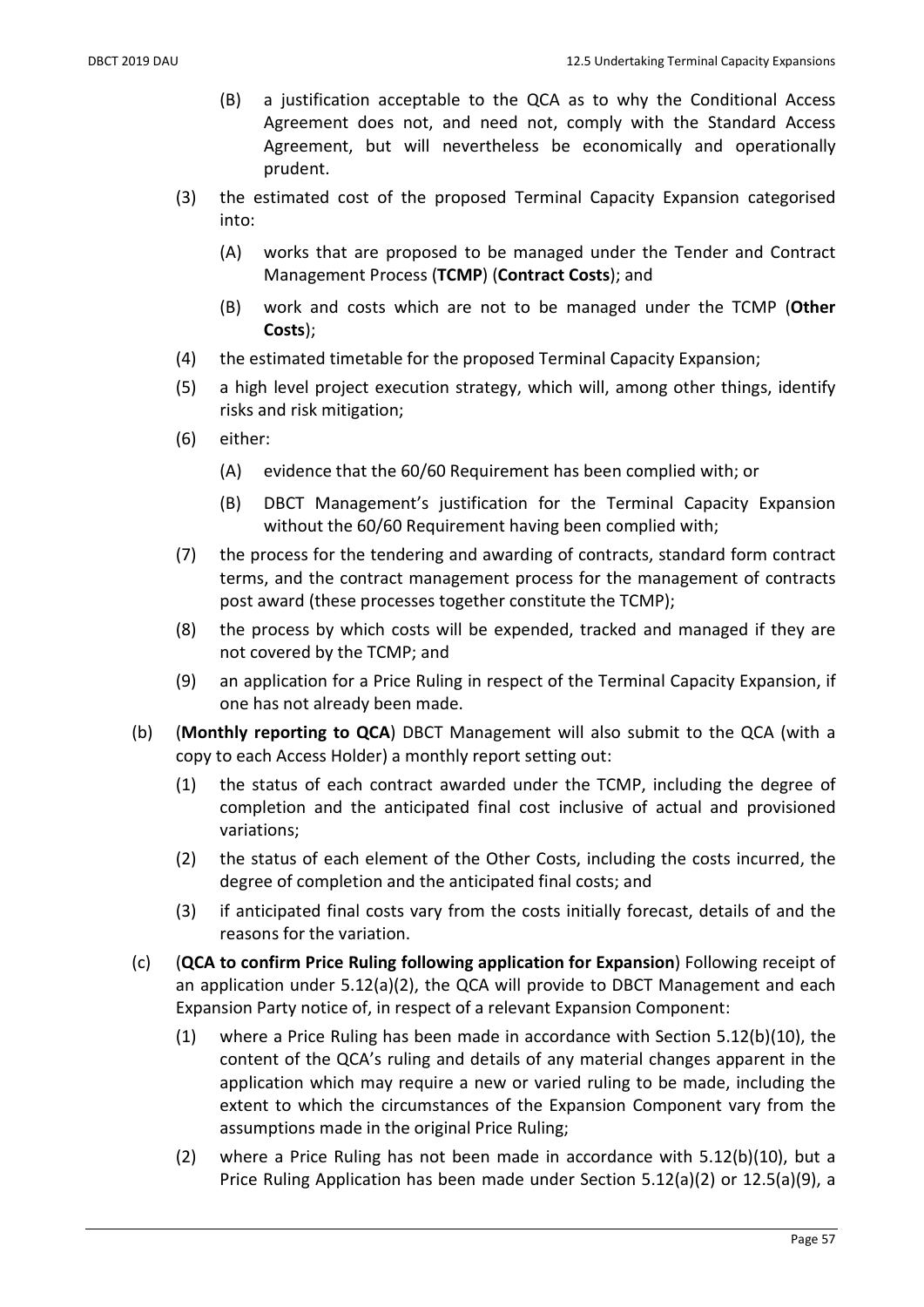copy of the Price Ruling Application and information on the QCA's process for determining a Price Ruling for that Terminal Capacity Expansion.

(d) (DBCT Management to provide information to QCA) DBCT Management will provide all information required by the QCA or any advisor to the QCA to enable the QCA to assess the prudency of any proposed or actual Capital Expenditure and Different Terms. Any information provided by DBCT Management and nominated as confidential will be handled by the QCA in accordance with the confidentiality provisions of the QCA Act.

## (e) (QCA's acceptance of prudency of contract costs)

- (1) Subject to 12.5(e)(3), the QCA will accept that Capital Expenditure in respect of a proposed Expansion Component is prudent following Completion of the Terminal Capacity Expansion if DBCT Management can demonstrate and the QCA is satisfied that:
	- (A) the scope of the works complies with Section 12.5(f) and the requirements of that Section have been met; and
	- (B) the standard and specifications of the works is appropriate, as provided for in Section 12.5(g) and the requirements of that Section have been met; and
	- (C) the works were undertaken in accordance with the approved TCMP or were otherwise reasonable, as provided for in Sections 12.5(i), 12.5(j), 12.5(k) and 12.5(l) and the requirements of those Sections have been met.
- (2) In the event that the QCA considers that any elements specified in Section 12.5(e)(1) are not satisfactorily met, the QCA will undertake an assessment of the prudency of the Capital Expenditure as if the works were Other Costs, as provided for in Section 12.5(m). In undertaking this assessment, the QCA will take into account the extent to which DBCT Management has achieved compliance with the expansion approval process outlined in this Section 12.5, including consistency with any assumptions associated with a Price Ruling.
- (3) Any dispute in relation to whether the QCA should be satisfied as to any of the elements specified in Section 12.5(e)(1) is to be resolved in accordance with Section 17.4.

## (f) (QCA's acceptance of scope of works)

- (1) The QCA will accept the scope of the proposed Terminal Capacity Expansion if it is satisfied that:
	- (A) the scope is consistent with the current Terminal Master Plan and System Master Plan and applicable laws;
	- (B) the 60/60 Requirement has been complied with; and
	- (C) (together with any other relevant expansions of one or more components of the System) the Terminal Capacity Expansion will result in an increase in System Capacity and will not be expected to result in Terminal Capacity significantly and disproportionately exceeding System Capacity for more than 12 months after Completion of a Terminal Capacity Expansion.
- (2) The QCA will accept or not accept the scope within 20 Business Days of being provided with all of the information it requires to assess the proposed works and the criteria listed in Section  $12.5(f)(1)$ . If the QCA does not accept the scope of the proposed works, it will give reasons in writing.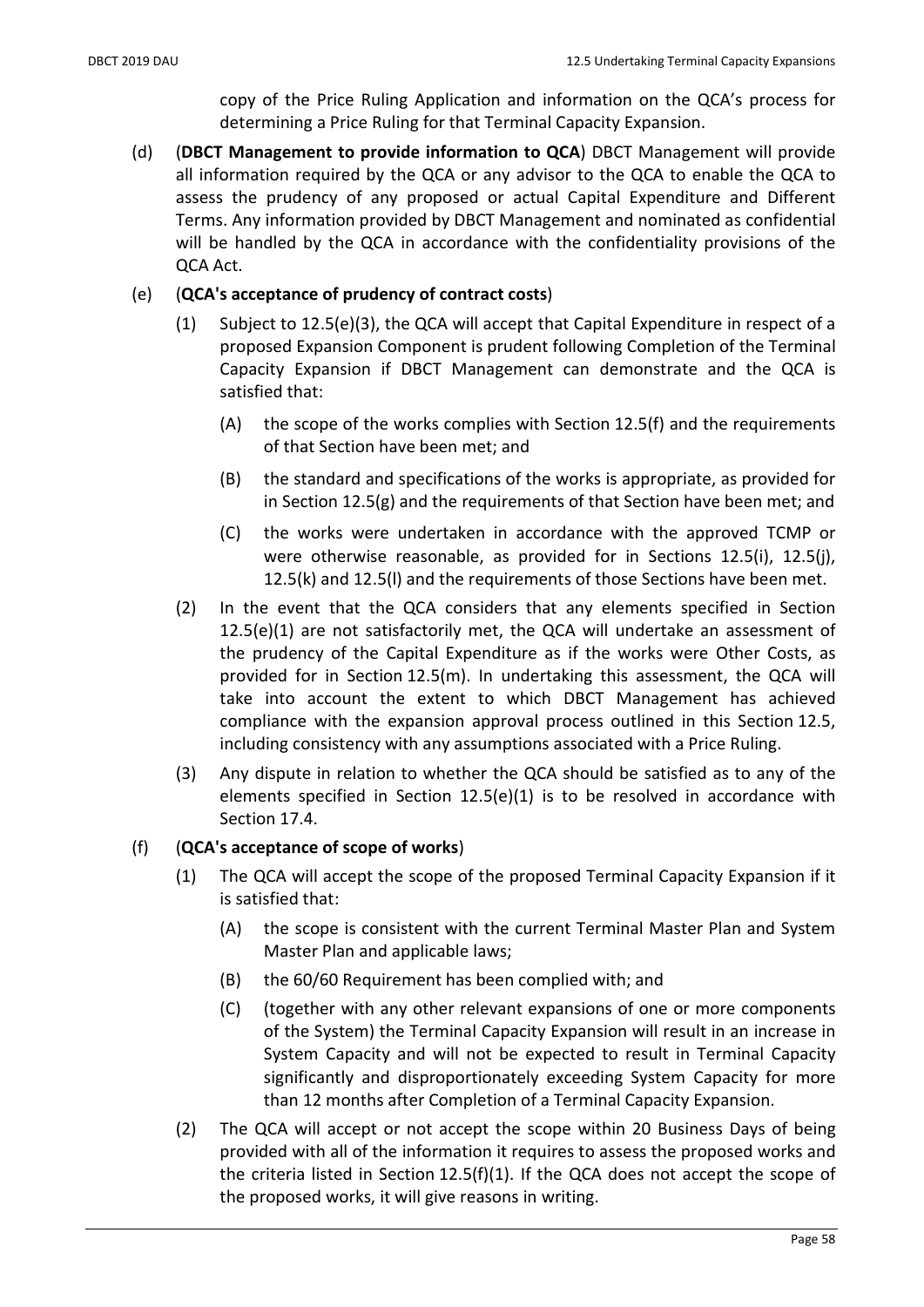#### $(g)$  (QCA's acceptance of standard and specifications of works)

- (1) The QCA will review the standard and specifications of works relating to a Terminal Capacity Expansion and all relevant contract terms to ensure that the works do not involve any unnecessary works or contain design standards that exceed those standards necessary to comply with Clause 12.1 of the Port Services Agreement, or, in the case of contract terms, are not likely to materially adversely impact on a prudent balance between price and risk.
- (2) The QCA will accept or not accept on a contract by contract basis the standard, specifications, and contract terms for the works within 20 Business Days of receipt of the technical specifications, design drawings and contract terms for the works and any other information needed by the QCA to review the standard, specifications and contract terms for the works. If the QCA does not accept the standard, specifications and contract terms of the works, it will give reasons in writing.
- (3) If DBCT Management amends the submitted technical specifications and/or design drawings and/or material contract terms after an approval by the QCA, DBCT Management will immediately advise the QCA of the changes. The QCA will accept or not accept the changes.
- (h) (60/60 Requirement)
	- (1) (What is the 60/60 Requirement) In this Section 12.5, the "60/60 Requirement" is satisfied when:
		- (A) DBCT Management has executed Access Agreements from Access Holders, each of which provides for the Handling of coal for a period of at least 10 years duration for at least 60% of the proposed Terminal Capacity increment; and
		- (B) 60% of all Access Holders and Expansion Parties (as determined by their Annual Contract Tonnages reduced by the relevant exclusions set out in Section 12.5(h)(1)(C)) do not oppose the Terminal Capacity Expansion, having been given the information and notice in Section 12.5(h)(2) at least 15 Business Days before it is determined whether or not the 60/60 Requirement has been satisfied.
		- (C) The relevant exclusions are the tonnages of any Access Holder of existing capacity at the Terminal where the Access Holder is:
			- (i) legally and beneficially, the same entity as; or
			- (ii) a related body corporate of an Access Holder that is legally and beneficially, the same entity as,

an Expansion Party that is within Section 12.5(h)(1)(A). For clarification, where an Expansion Party or Access Holder is, or acts on behalf of, a joint venture, the Expansion Party or Access Holder will only be "legally and beneficially" the same, in respect of both an Access Agreement (or Existing User Agreement) and an Access Application or two or more Access Agreements (or Existing User Agreements) and Access Applications, where each of the entities comprising the joint venture relating to each relevant Access Agreement (or Existing User Agreement) and Access Application is the same (or a related body corporate of the same) entity in each context.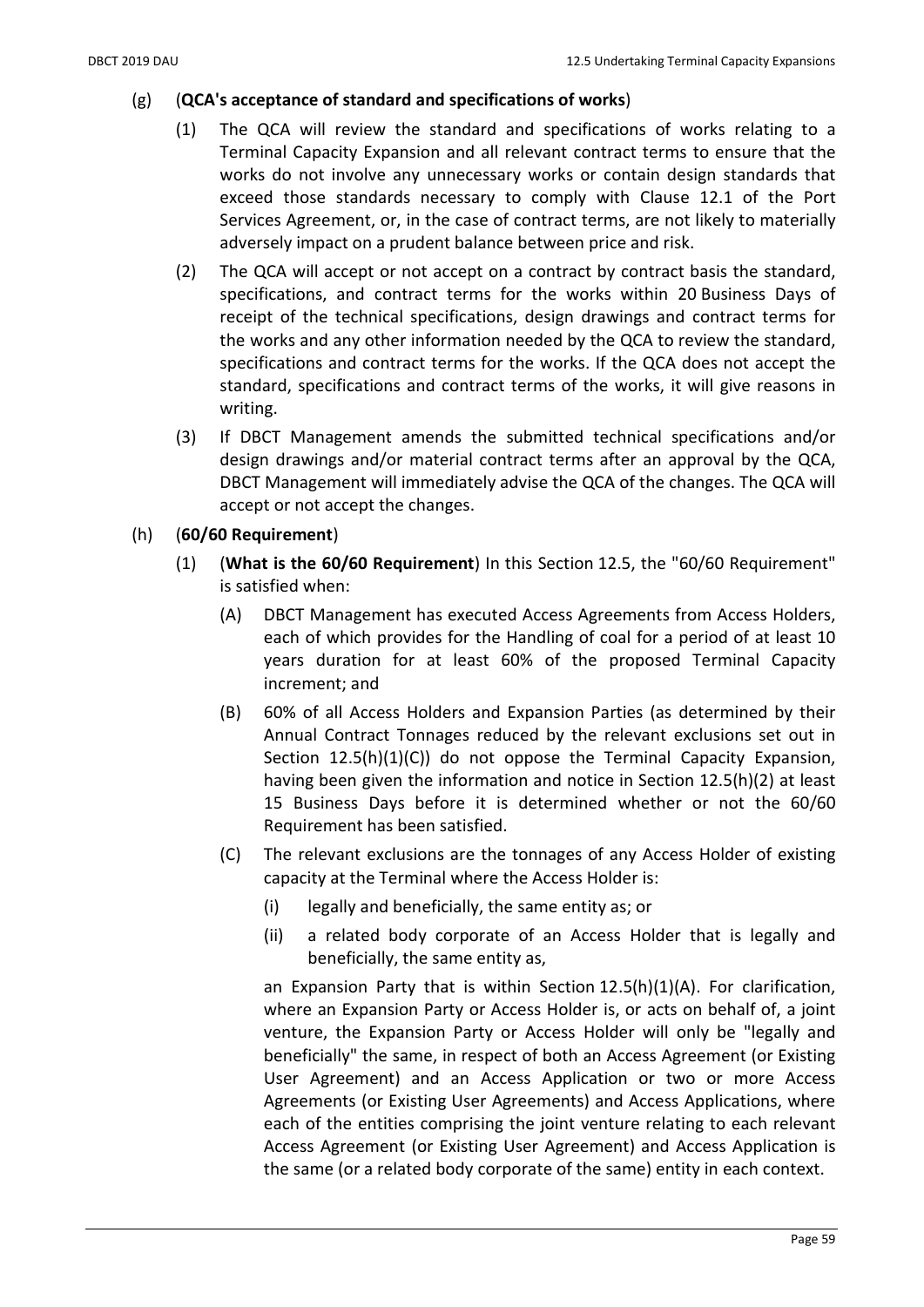- (2) (DBCT Management to provide information for 60/60 Requirement process) DBCT Management will provide the Access Holders and Expansion Parties referred to in Section 12.5(h)(1)(B) relevant to a proposed Terminal Capacity Expansion with the following information, for the purposes of determining whether the 60/60 Requirement can be complied with in respect of a proposed Terminal Capacity Expansion:
	- (A) outline details of the scope of the proposed Terminal Capacity Expansion works;
	- (B) details of how the Terminal Capacity Expansion complies with the current Terminal Master Plan and System Master Plan;
	- (C) without limitation to Section 5.10, provide a copy of the capacity assessment undertaken in accordance with Section 12.1 which separately identifies the capacity of the Existing Terminal and the proposed Expansion Component Capacity;
	- (D) cost estimates for the proposed Terminal Capacity Expansion and each element of the Terminal Capacity Expansion, including contingency, financing and escalation allowances;
	- (E) a schedule of each element of the proposed Terminal Capacity Expansion;
	- (F) the projected total Terminal Capacity and System Capacity following the Terminal Capacity Expansion;
	- (G) a high level project execution strategy, which strategy will, among other things, identify risks and risk mitigation;
	- (H) a schedule of likely reductions in Terminal Capacity and System Capacity during construction;
	- (I) an outline of Existing User Agreement tonnages, Access Agreement tonnages, Conditional Access Agreement tonnages and Access Application tonnages and contract periods;
	- (J) an estimate of what effect the proposed Terminal Capacity Expansion will have on each Terminal Component's Terminal Infrastructure Charges and Operation and Maintenance Charges;
	- (K) a notice that the above information is being expressly provided in contemplation of the 60/60 Requirement (even if the notice was given prior to the Commencement Date)
	- (L) where a Price Ruling has been made in respect of a relevant Terminal Capacity Expansion, the content of the QCA's ruling; and
	- (M) where a Price Ruling has not yet been made in respect of a relevant Terminal Capacity Expansion, the application for a Price Ruling filed with the QCA under Section 12.5(a)(9).
- (3) (60/60 Requirement conclusive) Once evidence of compliance with the 60/60 Requirement has been provided and accepted by the QCA it will not be subject to further review (provided that the evidence presented was not misleading or deceptive and there has been no dishonesty or manifest error).
- (4) (60/60 Requirement determines deemed need for Terminal Capacity **Expansion**) If Section  $12.5(a)(6)(A)$  applies, the QCA will confirm the sufficiency (or sufficiencies) of evidence of the 60/60 Requirement within 20 Business Days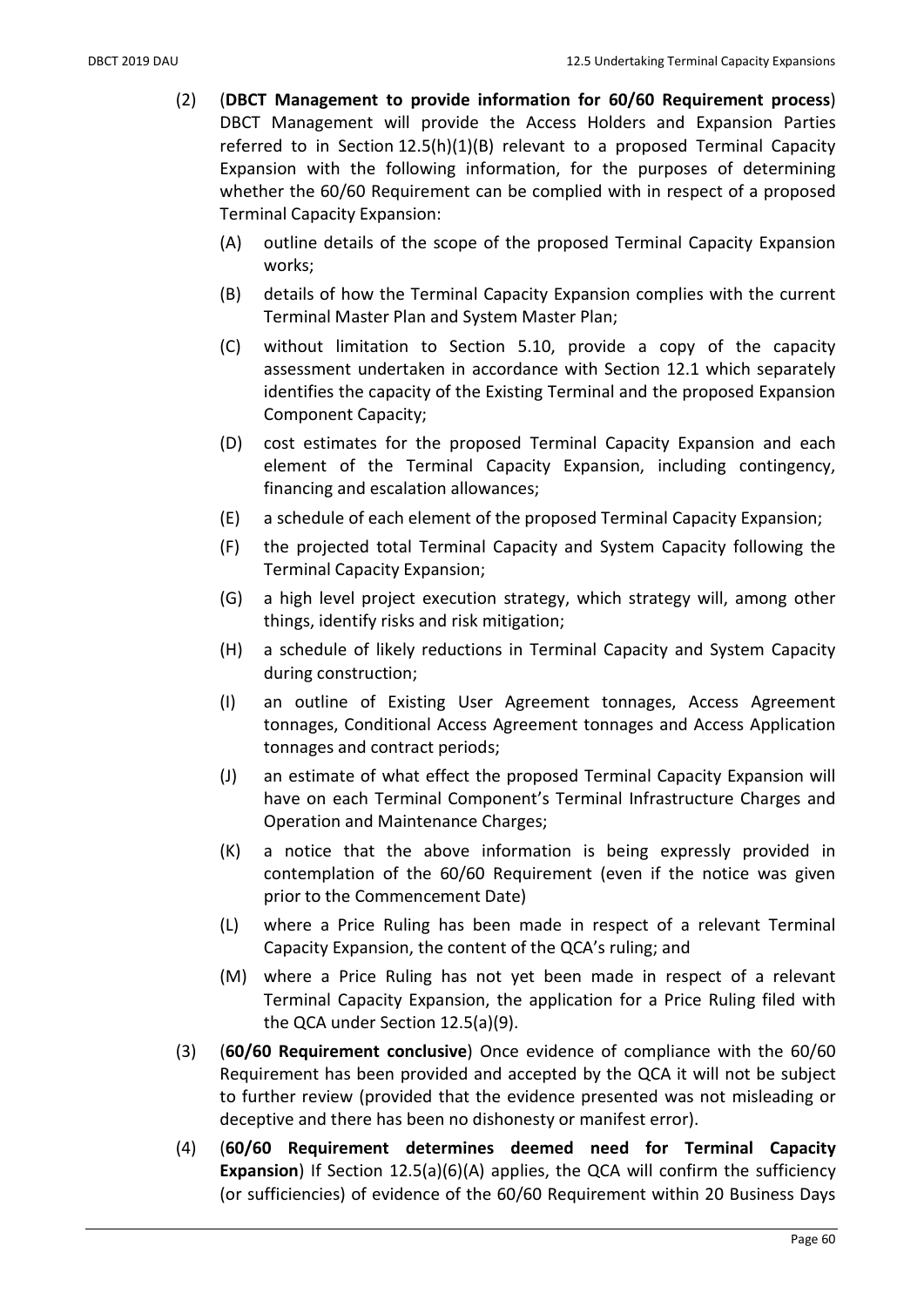of receipt of the Terminal Capacity Expansion application. If the QCA provides such confirmation, it will be deemed to have accepted the need for the Terminal Capacity Expansion.

(5) (QCA review if 60/60 Requirement not met) If Section 12.5(a)(6)(B) applies, the QCA will, within 3 months of receipt of the Terminal Capacity Expansion application, review whether the Terminal should be expanded in the way proposed by DBCT Management. If the QCA does not accept that the Terminal should be expanded in the way proposed by DBCT Management, it will give reasons in writing.

### (i) (Tender and Contract Management Processes)

- (1) (General principles for QCA approval) The QCA will approve DBCT Management's TCMP if it is satisfied that it is consistent with the following general principles, namely that the TCMP:
	- (A) is in accordance with good industry practice;
	- (B) will generate an efficient and competitive outcome;
	- (C) will avoid conflict of interest or collusion amongst tenderers;
	- (D) is prudent in the circumstances of the Terminal Capacity Expansion project; and
	- (E) will avoid unreasonable exposure to contract variation claims.
- (2) (Detailed considerations for QCA approval) In particular, in considering whether or not to approve DBCT Management's TCMP, the QCA will consider whether, (amongst other things):
	- (A) there is a clear process for the calling of tenders, including having clear specifications for tenders, and processes for mitigating conflicts of interest (except when it is assessed that calling tenders is likely to be less advantageous than an alternative means of negotiating a contract);
	- (B) (where applicable) there is a tender assessment process which contains clear and appropriate processes for determining the successful tender, with any decisions to approve a tender that is not the lowest tender being appropriately justified and documented;
	- (C) the basis of payment for works is clearly specified and the basis for undertaking the works is in accordance with good commercial practice;
	- (D) there is a process for managing contracts before and after award that accords with good commercial practice for a project of the type and scale of the Terminal Capacity Expansion and provides appropriate guidance on the criteria that DBCT Management should apply to decisions regarding the management of the Terminal Capacity Expansion, including but not limited to:
		- (i) safety during construction and operation;
		- (ii) compliance with environmental requirements during construction and operation;
		- (iii) minimising disruption to operating capacity during construction;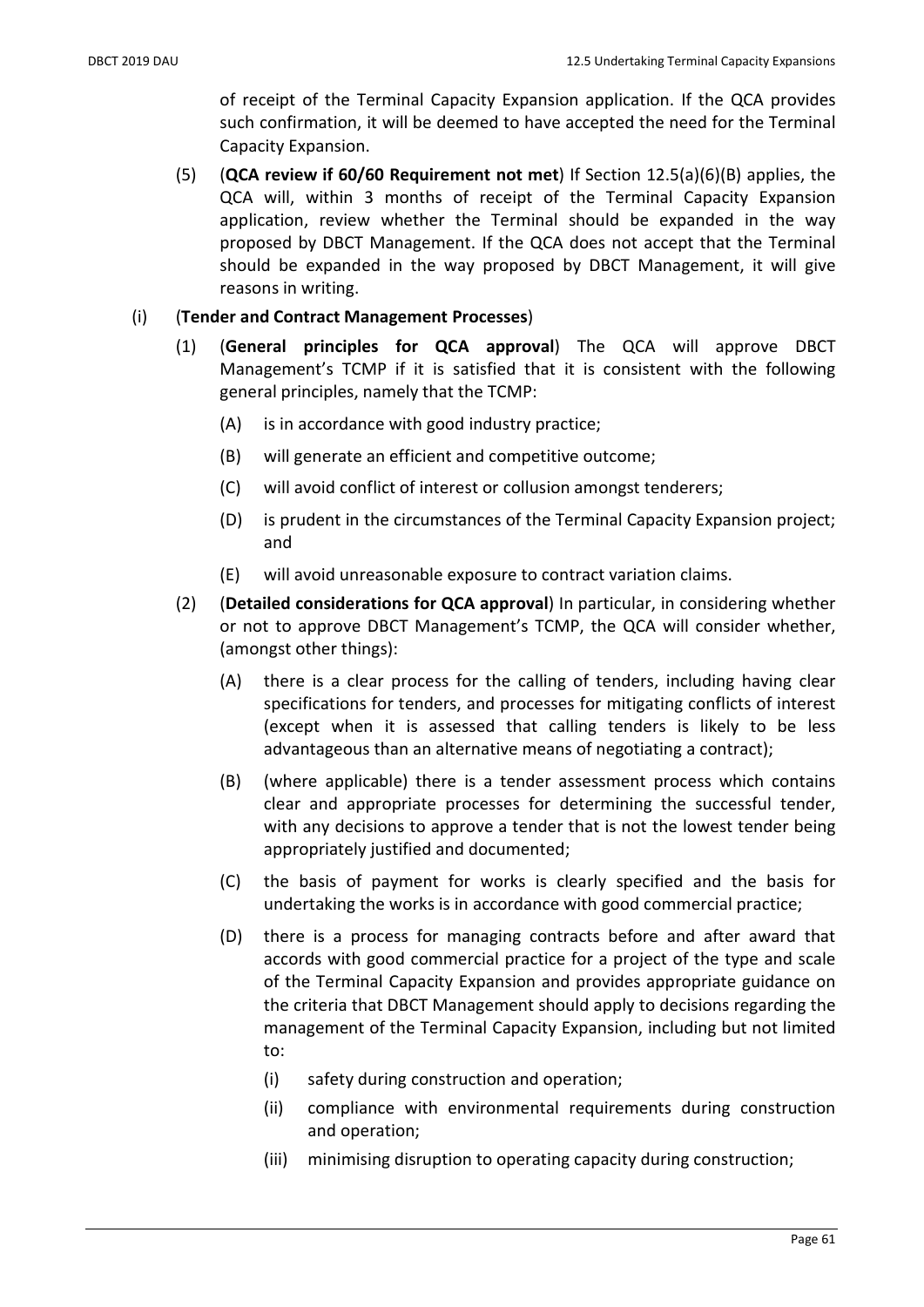- (iv) accommodation of the reasonable requests of Access Holders and Expansion Parties to change the scope and sequence of construction to suit their needs;
- (v) a prudent balance between:
	- (A) a higher price in return for more certainty as to final cost;
	- (B) a lower price accepting that final cost may be less certain; and
	- (C) costs, schedule and minimising disruption to operating capacity during construction;
- (vi) minimising whole of asset life costs including future maintenance and operating costs; and
- (vii) minimising total project cost which may at times not be consistent with minimisation of individual contract costs;
- (E) there is a process for managing contract variations and/or escalation that occurs post award of a contract, requiring that reasonable consideration be given to managing the risk of contract variations and/or escalation and the allocation of potential risks during the management of the contract and requiring the provision of clear documentary evidence regarding the nature and reasonableness of any variation and/or escalation; and
- (F) DBCT Management has engaged an auditor in accordance with Section 12.5(l) to monitor compliance with the TCMP.
- (3) (Notification of TCMP decision by QCA) The QCA will within 20 Business Days of the QCA receiving all the information it requires to assess the TCMP give DBCT Management a notice in writing whether it will approve or not approve the TCMP, setting out:
	- (A) reasons for its decision; and
	- (B) if requested, the way the TCMP should be amended.
- (4) (Amendment of TCMP) DBCT Management may at any time and from time to time request amendments to an approved TCMP by giving written notice to the QCA. Promptly following receipt of a request to amend the TCMP the QCA will approve or not approve the amendments. In considering such amendments the QCA will apply Sections 12.5(i)(1), 12.5(i)(2) and 12.5(i)(3).
- (j) (Indicators of prudent contract value) The QCA will accept that the value of a contract as awarded is prudent and will include it in its determination of the prudent Capital Expenditure for the Terminal Capacity Expansion in accordance with Section  $11.5(b)(2)(B)$  if:
	- (1) the QCA has approved DBCT Management's TCMP in accordance with Section 12.5(i);
	- (2) the QCA is satisfied that contract provisions regarding contract variations and escalation accord with good commercial practice; and
	- (3) the auditor engaged in accordance with Section 12.5(l) certifies that the works have been conducted in accordance with the approved TCMP.
- (k) (Indicators of prudent variations and escalations) The QCA will accept that contract variations and/or escalations post award of a contract are prudent and will include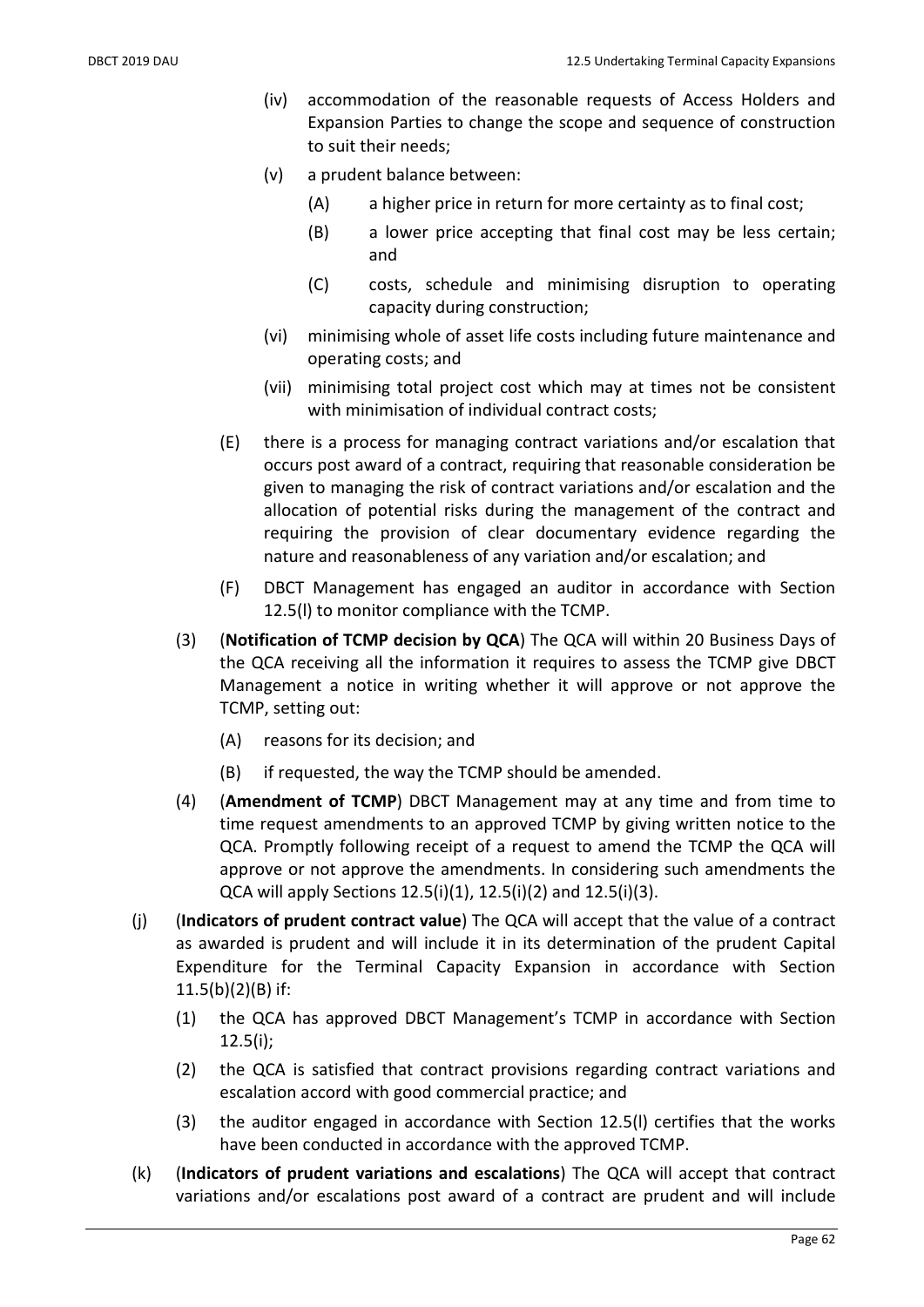them in its determination of the prudent Capital Expenditure for the Terminal Capacity Expansion if:

- (1) (Compliance with TCMP) a contract which has been accepted as prudent under Section 12.5(j) has been managed in accordance with the approved TCMP;
- (2) (Auditor certification) the auditor engaged in accordance with Section 12.5(l) has certified that contract variations and/or escalations have been handled in a manner consistent with the relevant contract provisions; and
- (3) (Variations and escalations) the QCA is satisfied that the cost of contract variations and/or escalations is otherwise appropriate, having regard to the following:
	- (A) whether adequate consideration was given to properly managing the risk of contract variations and/or escalation or the allocation of potential risks during the awarding and management of the contract;
	- (B) whether the contract has been appropriately managed when regard is had to matters outlined in Section 12.5(i)(2)(D);
	- (C) whether the contract variations and/or escalations are appropriately justified; and
	- (D) whether the contract has been managed with a regard to a prudent balance between costs, schedule and minimising disruption to operating capacity during construction.
- (l) (Independent external audit) As part of the implementation of the approved TCMP, DBCT Management will engage an independent external auditor to audit the compliance of DBCT Management's tender and contract management processes with the TCMP approved under this Section 12.5. The process in this regard will be as follows:
	- (1) (Appointment) DBCT Management will appoint the auditor, subject to obtaining the QCA's prior approval of the selection of the auditor and the QCA's prior approval of the terms and conditions of the engagement of the auditor;
	- (2) (Acknowledgement of duty) the auditor will be required to acknowledge and accept that the auditor owes a separate contractual duty of care to the QCA in the provision of the audit and, in the event of a conflict between the auditor's obligations to DBCT Management and its duty of care to the QCA, the auditor's duty of care to the QCA will take precedence;
	- (3) (Audit process to be agreed and approved) the auditor must agree the processes for conducting an audit with DBCT Management and obtain the QCA's approval of the audit process. The audit process will consist of a proposed work program, including audit costs (which shall be payable by DBCT Management and included in the prudent Capital Expenditure determined by the QCA), for the execution of the audit;
	- (4) (Provision of information to auditor) DBCT Management will, within a nominated timeframe that is determined by the auditor to be reasonable after consultation with DBCT Management, provide any relevant information the auditor reasonably requires for the purpose of conducting the audit;
	- (5) (Confidentiality deed) if required by DBCT Management, the auditor will enter into a confidentiality deed with DBCT Management in relation to any information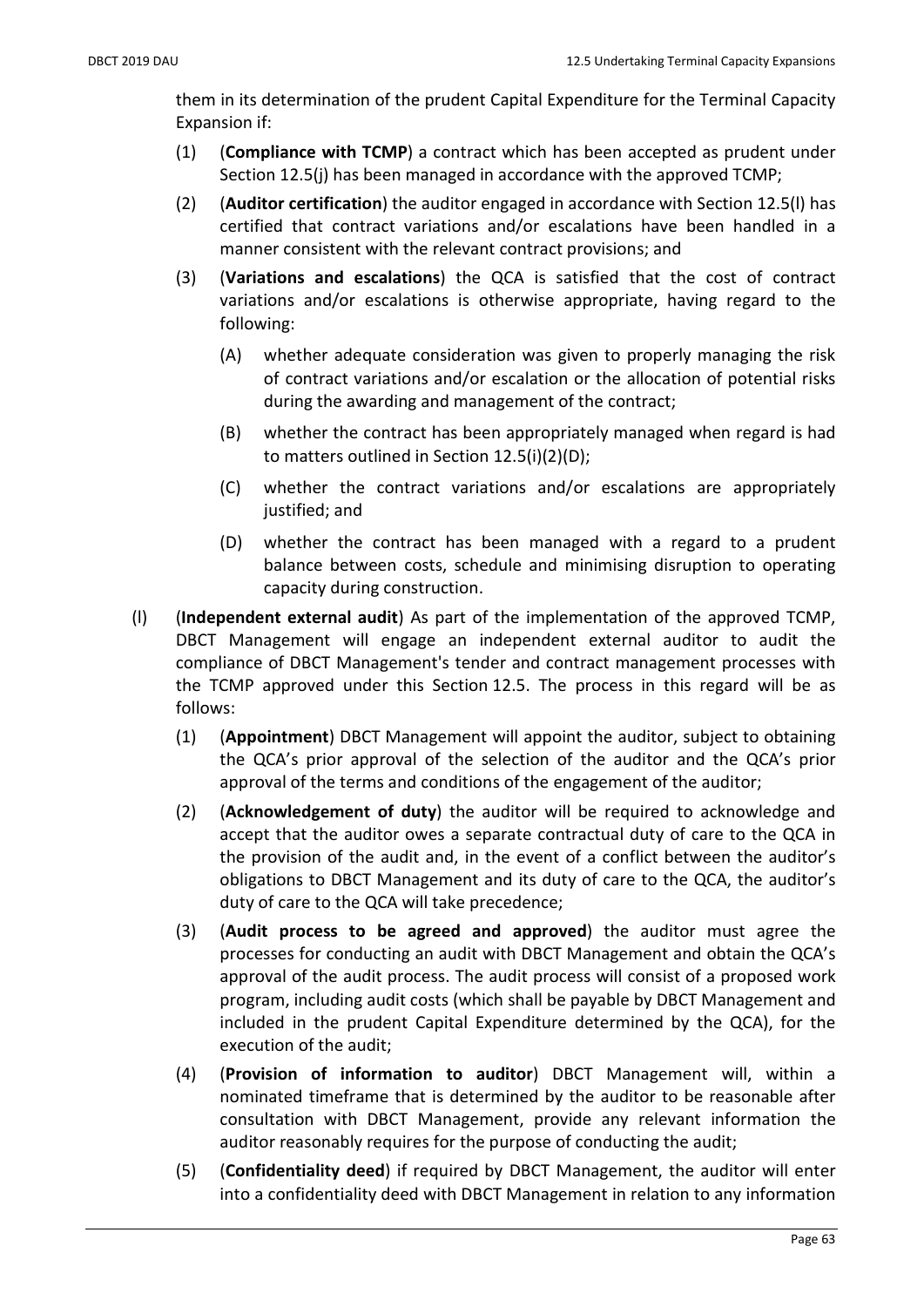provided by DBCT Management to the effect that it must keep the information confidential and only use that information for the purpose of conducting the audit and completing the audit report detailed below;

- (6) (Audit reports) the auditor will compile an audit report identifying whether DBCT Management has complied in all material respects with the approved TCMP including in relation to contract variations and/or escalation. If the auditor identifies that DBCT Management has not complied in all material respects with the approved TCMP, then the audit report is also to contain details on the relevant non-compliance, any reasons stated by DBCT Management for the relevant non-compliance, and whether the non-compliance was reasonable in the circumstances;
- (7) (Progress reports) the auditor will provide progress reports on the audit process every 6 months. The auditor will also provide a copy of the audit report to DBCT Management and the QCA upon completion of the audit. The QCA may publish the audit report if it considers it appropriate; and
- (8) (QCA may require additional detail) if the QCA forms the view that any of the auditor's reports (whether progress reports or a final report) are lacking in detail or otherwise deficient, the QCA may direct DBCT Management to instruct the auditor to review their report and, in doing so, to address the concerns of the QCA.
- (m) (Prudency of Other Costs)
	- (1) (QCA to assess prudency) The QCA will undertake an assessment of the prudency of Other Costs, and costs to which Section 12.5(e)(2) applies, after the relevant costs have been expended, in accordance with its usual practice for the assessment of the prudency of capital expenditure undertaken by regulated entities.
	- (2) (Considerations relating to prudency) In assessing whether actual Capital Expenditure is prudent, the QCA will have regard to the scope of the works undertaken, the standard of the works undertaken and the reasonableness of the cost of works undertaken.
	- (3) (Factors relevant to scope of work) In assessing the scope of the works and any associated ancillary services undertaken, the QCA will have regard to (amongst other things):
		- (A) the scope of the proposed Terminal Capacity Expansion;
		- (B) the current Terminal Master Plan and System Master Plan (or to the extent that there is no current System Master Plan, the considerations DBCT Management is required to have regard to under Section 15.2(c));
		- (C) the extent of current contracted demand, likely future demand and any spare capacity considered appropriate, and the need for capital works to accommodate that demand;
		- (D) the appropriateness of DBCT Management's processes to evaluate and select proposed capital works, including the extent to which alternatives are evaluated as part of the process;
		- (E) the extent to which capital projects that were undertaken were subjected to DBCT Management's evaluation and selection process; and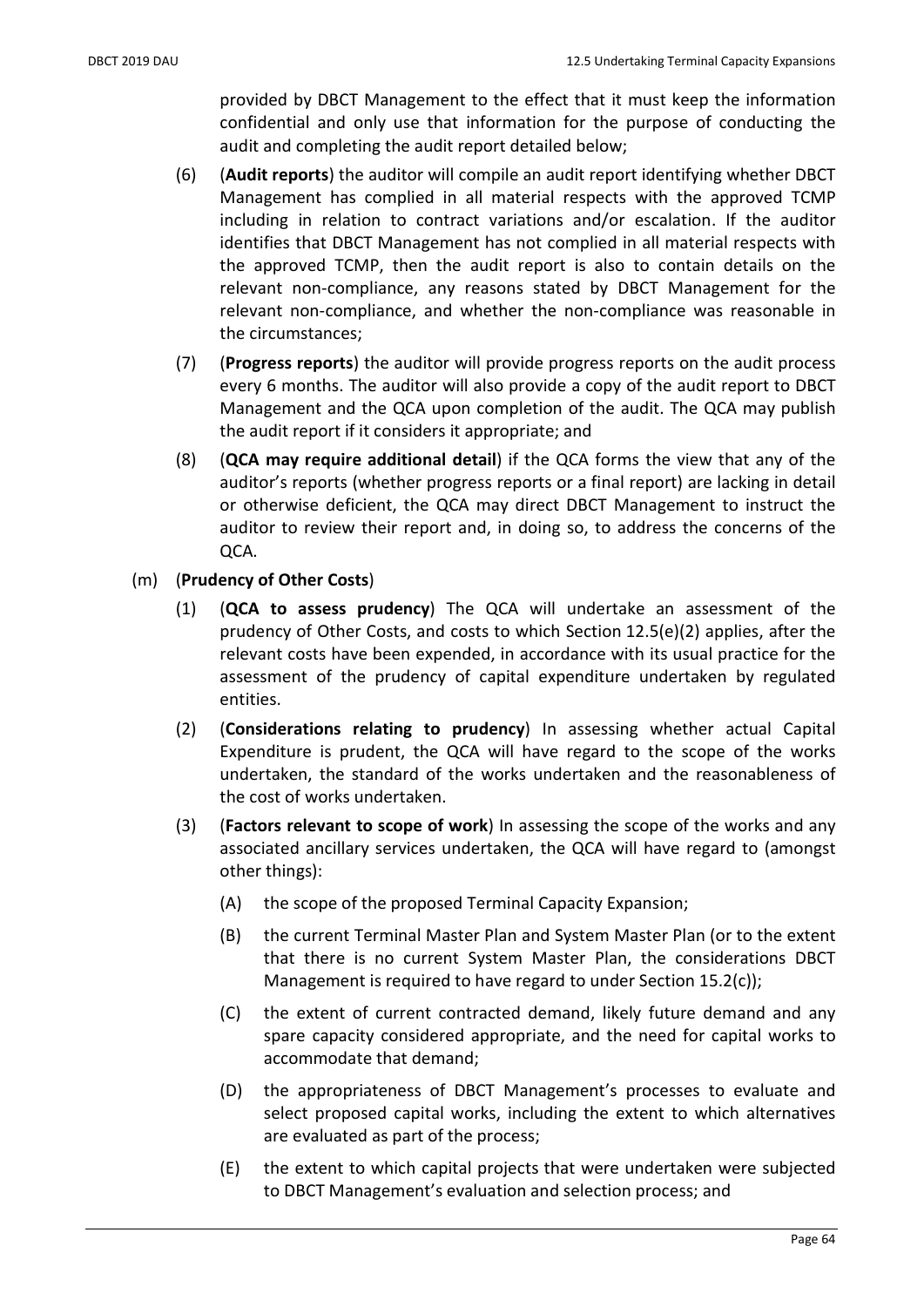- (F) the extent to which consultation has occurred with relevant stakeholders about the proposed capital works.
- (4) (Factors relevant to standard and specifications) In assessing the standard and specifications of the works undertaken, the QCA will ensure that the proposed works do not involve any unnecessary works or contain design standards that exceed those standards necessary to comply with Clause 12.1 of the Port Services Agreement and Section 11, Schedule E of this Undertaking.
- (5) (Factors relevant to reasonableness) In assessing the reasonableness of the cost of works undertaken, the QCA will have regard to, (among other things):
	- (A) the level of such costs and risks relative to the scale, nature, cost and complexity of the project;
	- (B) the circumstances prevailing in the markets for engineering, equipment supply and construction;
	- (C) the manner in which the Terminal Capacity Expansion has been managed, including but not limited to the manner in which DBCT Management has balanced the needs of:
		- (i) safety during construction and operation;
		- (ii) compliance with environmental requirements during construction and operation;
		- (iii) minimising disruption to operating capacity during construction;
		- (iv) accommodating the reasonable requests of Access Holders to change the scope and sequence of the works undertaken to suit their needs;
		- (v) a prudent balance between:
			- (A) a higher price in return for more certainty as to final cost;
			- (B) a lower price, accepting that final cost may be less certain; and
			- (C) costs, schedule and minimising disruption to operating capacity during construction;
		- (vi) minimising whole of asset life costs including future maintenance and operating costs; and
		- (vii) minimising the total cost of the Terminal Capacity Expansion which may at times not be consistent with minimisation of individual costs.
- (6) (Assessing capital expenditure) In assessing the prudency of capital expenditure undertaken, the QCA will take advice as necessary from independent advisors using appropriate benchmarks and experience, and consult as necessary with relevant stakeholders (the cost of which advisers will be borne by DBCT Management at the discretion of the QCA).
- (7) (Audit costs) The costs of the external auditor referred to in Section 12.5(l) and the advisers referred to in Section 12.5(m)(6) (where payable by DBCT Management) will form part of the Other Costs.
- (n) (Preliminary assessment of Other Costs) If requested by DBCT Management, the QCA will undertake a preliminary assessment of the reasonableness of the Other Costs and shall advise DBCT Management of the results of such assessment. The QCA will not be bound by this assessment when determining the prudency of actual Capital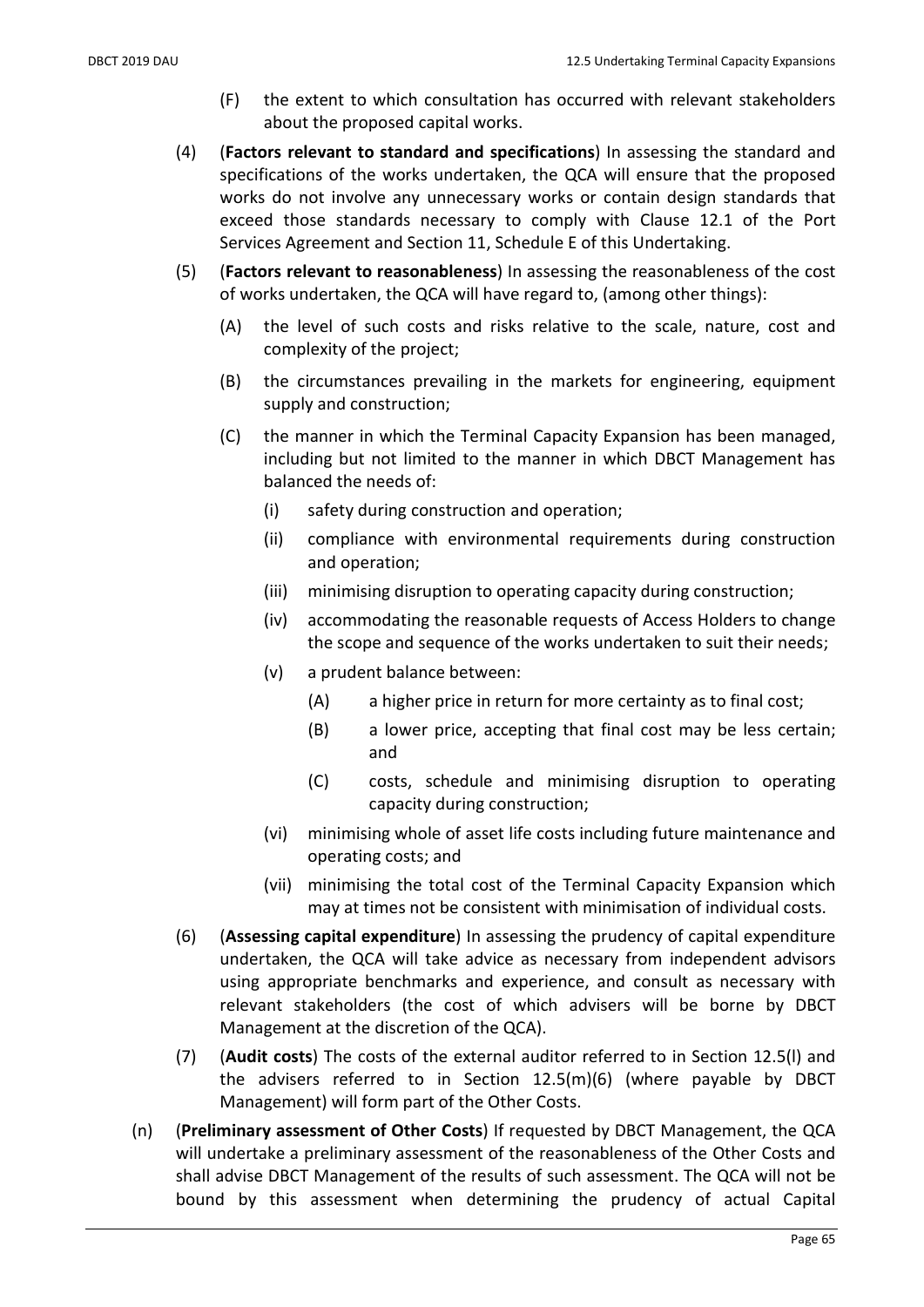Expenditure and whether the Capital Expenditure should be included in its determination of the prudent Capital Expenditure for the Terminal Expansion Component.

## 12.6 Interest During Construction for Terminal Capacity Expansions

In the event of a Terminal Capacity Expansion approved by the QCA pursuant to Section 12.5,construction related financing costs (which will include a return on capital over the construction period on the Terminal Capacity Expansion expenditure prudently incurred) will be included in the prudent Capital Expenditure for the Terminal Capacity Expansion for the purposes of, and taken into account in, any determination of a TIC or amended TIC to apply in respect of the Existing Terminal or a TIC to apply in respect of a Differentiated Expansion Component (as the case may be) prior to or following the Completion of the Terminal Capacity Expansion in accordance with Section 11.4(d) or 11.5(b)(2) (as applicable). The return on capital over the construction period to be included in the prudent Capital Expenditure for the Terminal Capacity Expansion will be calculated at the WACC(1) Rate.

## 12.7 Unreasonable and uneconomic proposed Terminal Capacity Expansions

If, having regard to:

- (a) the actual or anticipated long-term demand for the Services;
- (b) the extent to which a Terminal Capacity Expansion under the relevant stage of the Terminal Master Plan would produce capacity in excess of demand;
- (c) the cost of the Terminal Capacity Expansion;
- (d) the extent to which DBCT Management can demonstrate on reasonable evidence that the costs of the Terminal Capacity Expansion would be unlikely to be accepted by the QCA as prudent for the purposes of determining Access Charges in respect of that Terminal Capacity Expansion; and
- (e) the long-term nature of DBCT Management's investment in the Terminal,

the cost to DBCT Management of complying with Sections 12.3, 12.4 and 12.5 would be unreasonable and uneconomic, DBCT Management may submit to DBCT Holdings a written proposal that:

- (f) provides details of the above matters; and
- (g) proposes a modification to or temporary delay in the Terminal Capacity Expansion that would otherwise be required to be undertaken under this Section 12, on terms and conditions that are not inconsistent with the objectives in Clause 2.2 of the Port Services Agreement,

and DBCT Management and DBCT Holdings will consult with one another, the State, Access Holders and Access Seekers, in good faith in respect of the proposal. DBCT Holdings will not unreasonably withhold or delay its agreement to such modification or delay. DBCT Management will be relieved of its obligations under this Section 12 to the extent that DBCT Holdings agrees to modify or delay a Terminal Capacity Expansion (whether such agreement is given under the Undertaking or the Port Services Agreement).

## 12.8 Inability to proceed with a proposed Terminal Capacity Expansion

If DBCT Management would otherwise be required to proceed with a Terminal Capacity Expansion but, despite its best endeavours, is:

(a) unable to procure a relevant tenure to or interest in land or seabed necessary for such Terminal Capacity Expansion;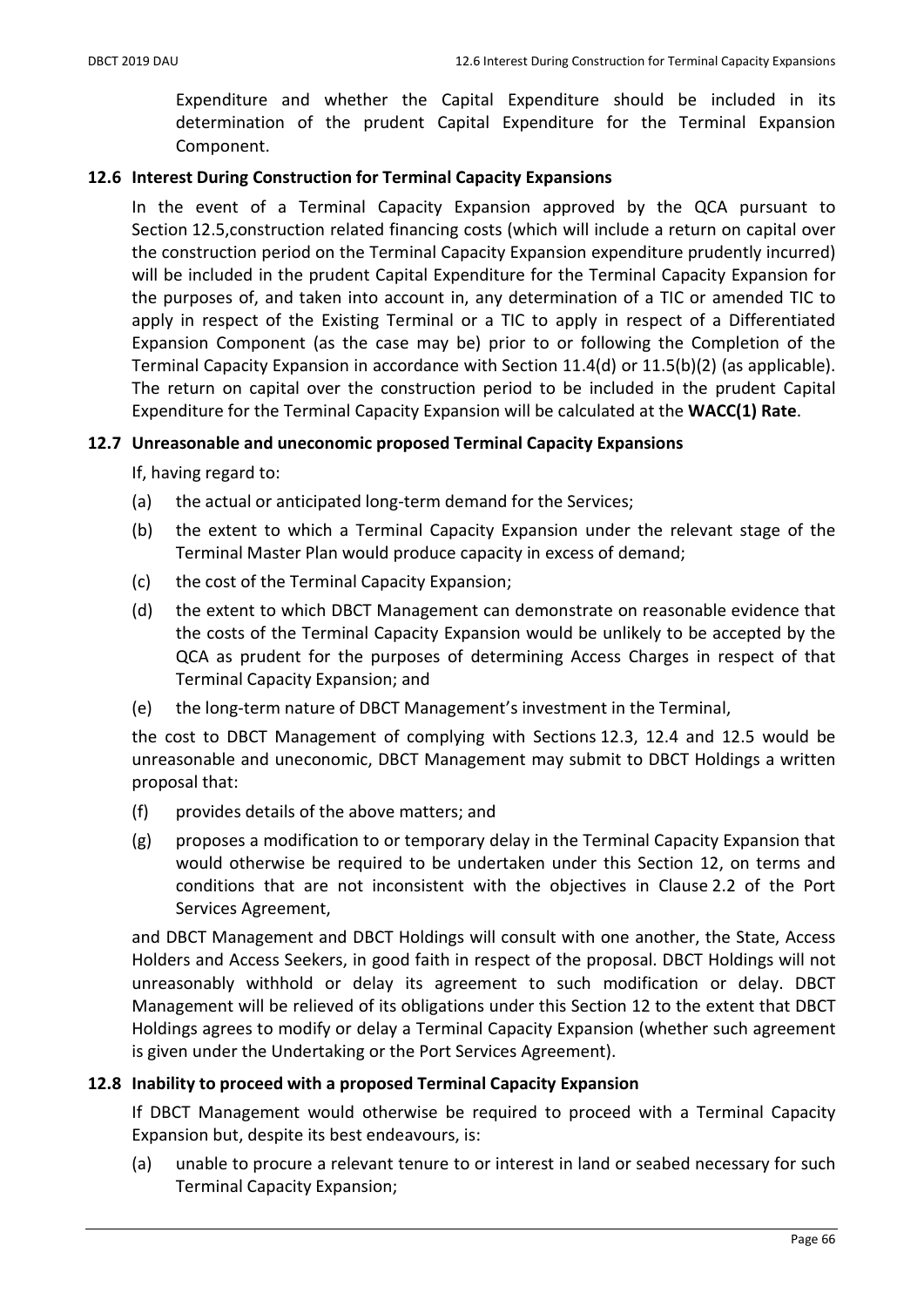- (b) unable to procure an approval in respect of the occupation or operation of the Terminal, that is required for DBCT Management to lawfully undertake any construction or development otherwise required by a Terminal Capacity Expansion under this Section 12; or
- (c) reasonably of the view that it is not possible to increase Terminal Capacity,

then the obligations of DBCT Management under this Section 12 will be suspended to the extent affected by that inability while that inability continues. DBCT Management will continue to use its best endeavours to (as applicable) procure that approval (including amending, resubmitting or substituting the application and amending the relevant design or work program for the construction or development to procure the approval), procure the interest or tenure, or identify a means of increasing Terminal Capacity.

## 12.9 Terminal Capacity Expansions to comply with Terminal Master Plan

If DBCT Management wishes to undertake a Terminal Capacity Expansion under this Section 12, it will do so by undertaking the next applicable stage or stages of development contemplated by the Terminal Master Plan (which is intended to be integrated with the System Master Plan) that are necessary to at least provide the necessary relevant additional Handling capacity.

## 12.10 Non-expansion Capital Expenditure

- (a) (Good Operating and Maintenance Practice and Port Services Agreement) DBCT Management will incur NECAP as is necessary to ensure:
	- (1) that the Terminal complies with Good Operating and Maintenance Practice; and
	- (2) that DBCT Management complies with its obligations under the Port Services Agreement.
- (b) (Streamlined approval of NECAP) For the purposes of Section 11.5(b), the QCA must accept that NECAP is prudent and include it in the NECAP Asset Base for the purposes of determining the amended TIC:
	- (1) provided that DBCT Management confirms, to the reasonable satisfaction of the QCA, that the expenditure incurred falls within the definition of Capital Expenditure;
	- (2) if:
		- (A) the NECAP is unanimously approved by all Access Holders whose TIC would be amended by reference to that NECAP; or
		- (B) no Access Holder whose TIC would be amended by reference to that NECAP objected to the NECAP within 20 Business Days after receiving written notice from DBCT Management of the NECAP incurred by it which expressly drew their attention to this Section; and
	- (3) if the Operator has recommended in writing the incurring of the NECAP.
- (c) (Inclusion of NECAP where specific criteria satisfied) For the purposes of Section 11.5(b), the QCA may accept that NECAP which does not comply with all the conditions in Section 12.10(b) is nonetheless prudent having regard to (among other things):
	- (1) the need for the work to be undertaken for the efficient operation and use of the Terminal having regard to demand, cost benefit and other relevant factors;
	- (2) the scope of the work undertaken;
	- (3) the standard of the work undertaken;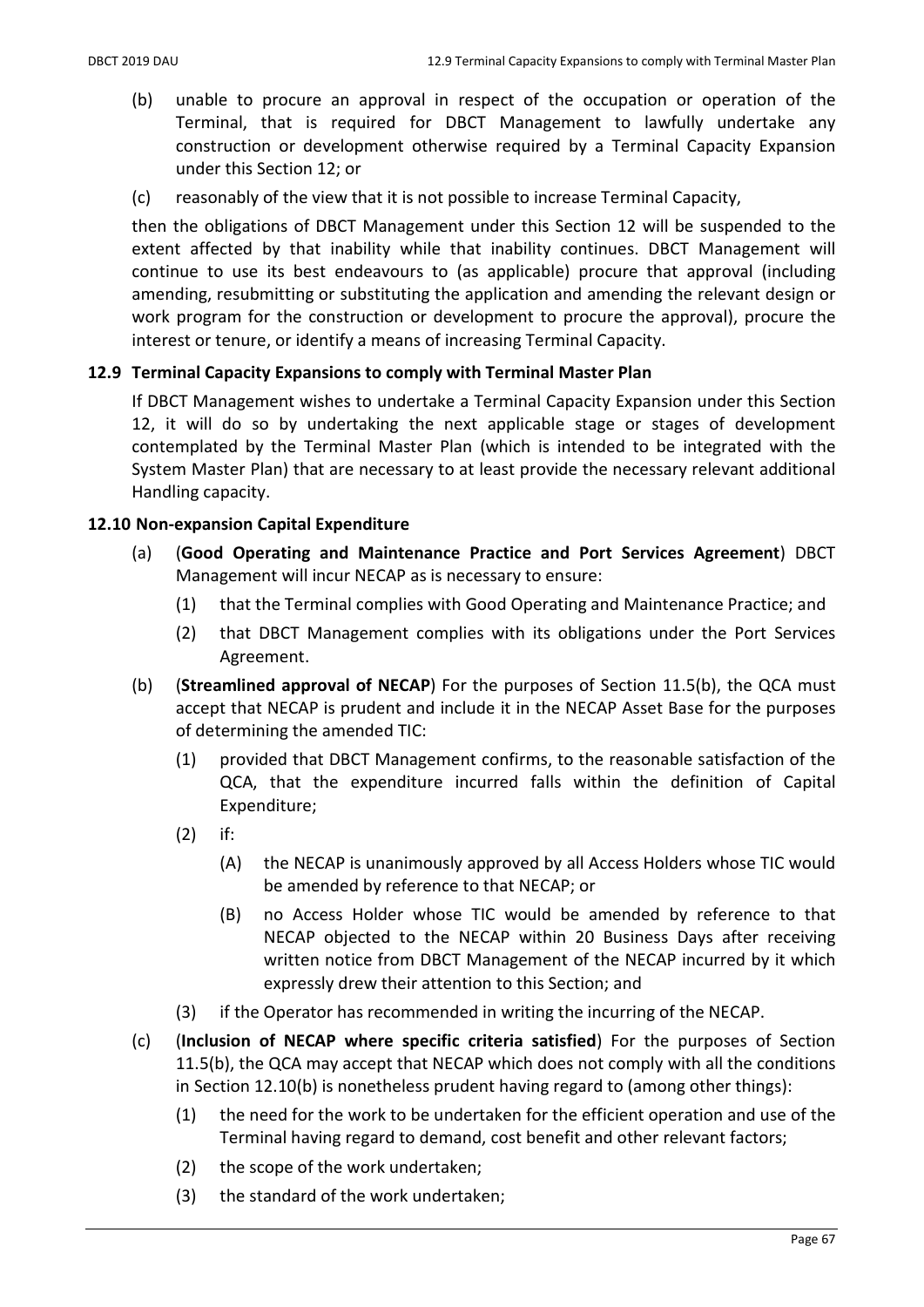- (4) the circumstances prevailing in the markets for engineering, equipment supply and construction;
- (5) safety during construction and operation;
- (6) compliance with environmental requirements during construction and operation;
- (7) minimising whole of asset life costs; and
- (8) the advice of independent advisors using appropriate benchmarks and experience and which advisors are appointed (and paid for) by the QCA or paid for by DBCT Management.

### 13 Terms and conditions of Access

#### 13.1 Access Agreements

- (a) (Standard Access Agreement guide for all access) The granting of Access will be underpinned by the Standard Access Agreement.
- (b) (Parties to Access Agreements) The parties to each Access Agreement will include DBCT Management, DBCT Trustee and the relevant Access Holder.
- (c) (Consistency with Standard Access Agreement) If the Access Seeker so requires (although DBCT Management and the Access Seeker are able to agree otherwise), the Access Agreement will, in all material respects be consistent with the Standard Access Agreement.(Different terms) DBCT Management or an Access Seeker may seek Access on terms which are different (Different Terms) from the Standard Access Agreement, and if the parties cannot agree on any such matter, it may be referred to the QCA for determination.
- (d) (Standard Access Agreement is guide for access negotiations) For Access required on terms other than the Standard Access Agreement, the terms of the Standard Access Agreement will provide guidance as to the terms and conditions that are to be included in the relevant Access Agreement.
- (e) (Different Terms in a Conditional Access Agreement) If an Access Seeker is unwilling to agree to any Different Terms required by DBCT Management in respect of the Conditional Access Agreement and DBCT Management or the Access Seeker Disputes the Different Terms, the Conditional Access Agreement to be executed will take effect subject to any new or amended Different Terms which the QCA determines or approves arising out of the Dispute.
- (f) (Execution copies to be prepared) Once an Access Seeker has notified DBCT Management that it is satisfied, subject to Section 13.1(e), with the terms and conditions of the Access Agreement as drafted, DBCT Management will, as soon as reasonably practicable, provide a final Access Agreement to the Access Seeker for execution.
- (g) (Prompt execution) The parties will use reasonable efforts to duly execute the final Access Agreement as soon as practicable after negotiations are finalised.

#### 13.2 Minimum Term of Access Agreements

- (a) (10 years where Terminal Capacity Expansion required)
	- (1) An Access Agreement which will, if entered into by DBCT Management, require a Terminal Capacity Expansion, must:
		- (A) provide for the Handling of coal for a minimum term of 10 years; and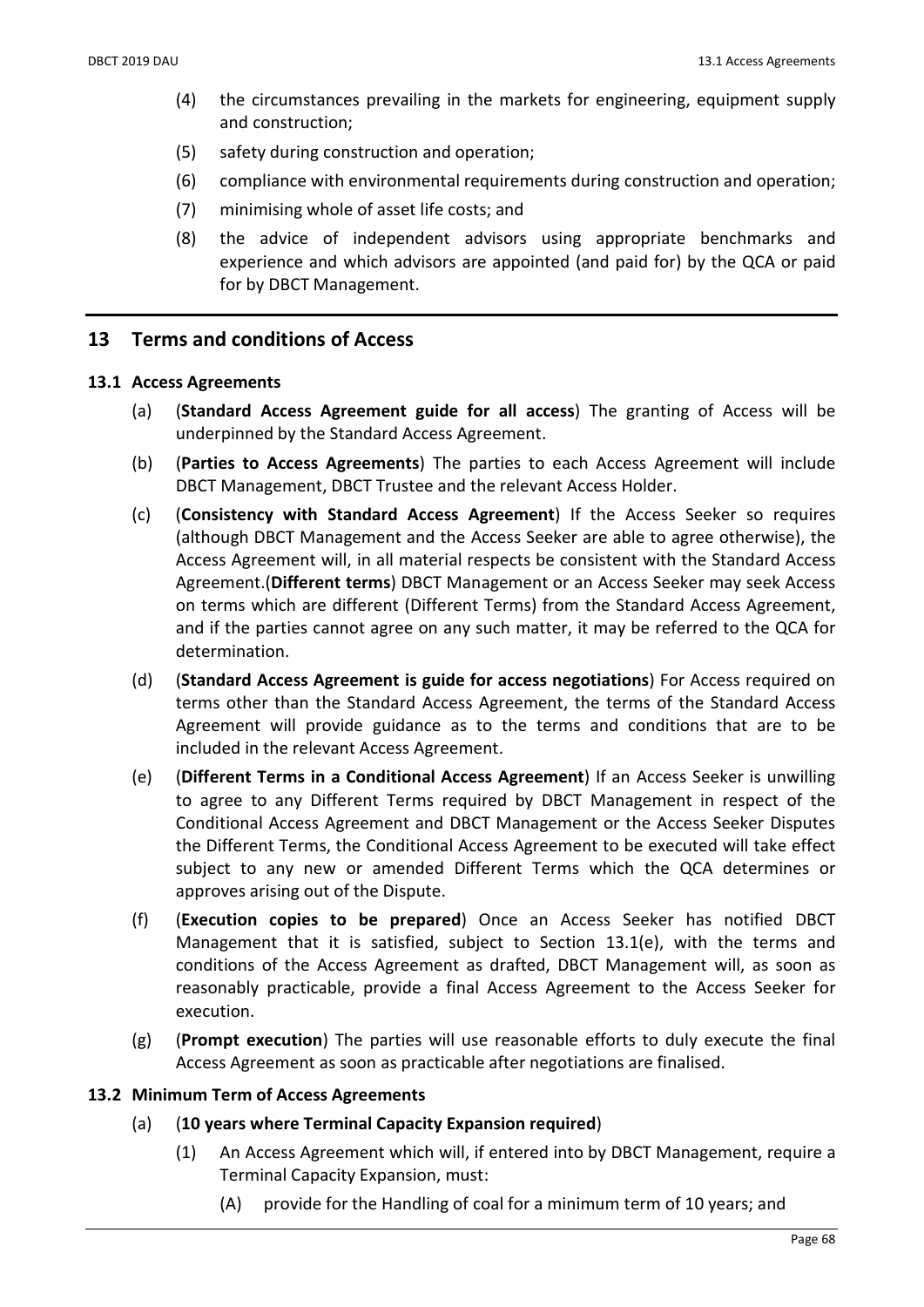- (B) not allow the Access Holder to voluntarily reduce the Annual Contract Tonnage earlier than the end of that 10 year period, except for any right of DBCT Management to terminate for default.
- (2) A series of Access Agreements which will, if entered into by DBCT Management with an Access Seeker, require a Terminal Capacity Expansion must:
	- (A) provide for the Handling of coal for a minimum Weighted Average Term of 10 years; and
	- (B) not allow the Access Holder to voluntarily reduce the Annual Contract Tonnage under any Access Agreement in the series earlier than the tenth anniversary of commencement of the term of the latest-dated Access Agreement in the series, except for any right of DBCT Management to terminate for default.
- (b) (Replacement Agreements for existing mines) An Access Agreement in respect of an existing mine for which there is already an Access Agreement or Existing User Agreement may be for any term, but:
	- (1) if it is for less than 5 years that term and the relevant tonnages must correspond with the expected remaining life of that mine; and
	- (2) no option to extend the term may be granted under it if the term is for less than 10 years.
- (c) (Constraints on term for new mine) The term of an Access Agreement relating to a new mine (including a mine where production is being resumed after a full closure or a sustained period of dormancy), may be for any term, but
	- (1) if it is for a term of less than 5 years, DBCT Management may reserve the right to terminate it on not less than 12 months' notice if:
		- (A) DBCT Management executes an Access Agreement for a period in excess of 5 years, commencing during that term; and
		- (B) DBCT Management would have been unable to execute that new Access Agreement without a Terminal Capacity Expansion of the Terminal, had the first mentioned Access Agreement not been terminated at that time; and
	- (2) no option to extend the term may be granted under it if the Access Agreement provides for the Handling of coal for a term of less than 10 years.
- (d) (Increased Tonnage or term is deemed new Access Agreement) For clarification, increasing the term of, or Annual Contract Tonnage under, an Access Agreement or Existing User Agreement will be taken to constitute a separate Access Agreement in respect of the increased term or tonnage for the purposes of this Section 13.2 (except to the extent that an Access Holder under an Existing User Agreement has a contractual right to require the increase, on terms which are inconsistent with this paragraph).
- (e) (Clarification re options) Reference to an Access Agreement in this Section 13.2 does not include an Access Agreement resulting from the exercise of an option to renew or extend the term under a previous access agreement.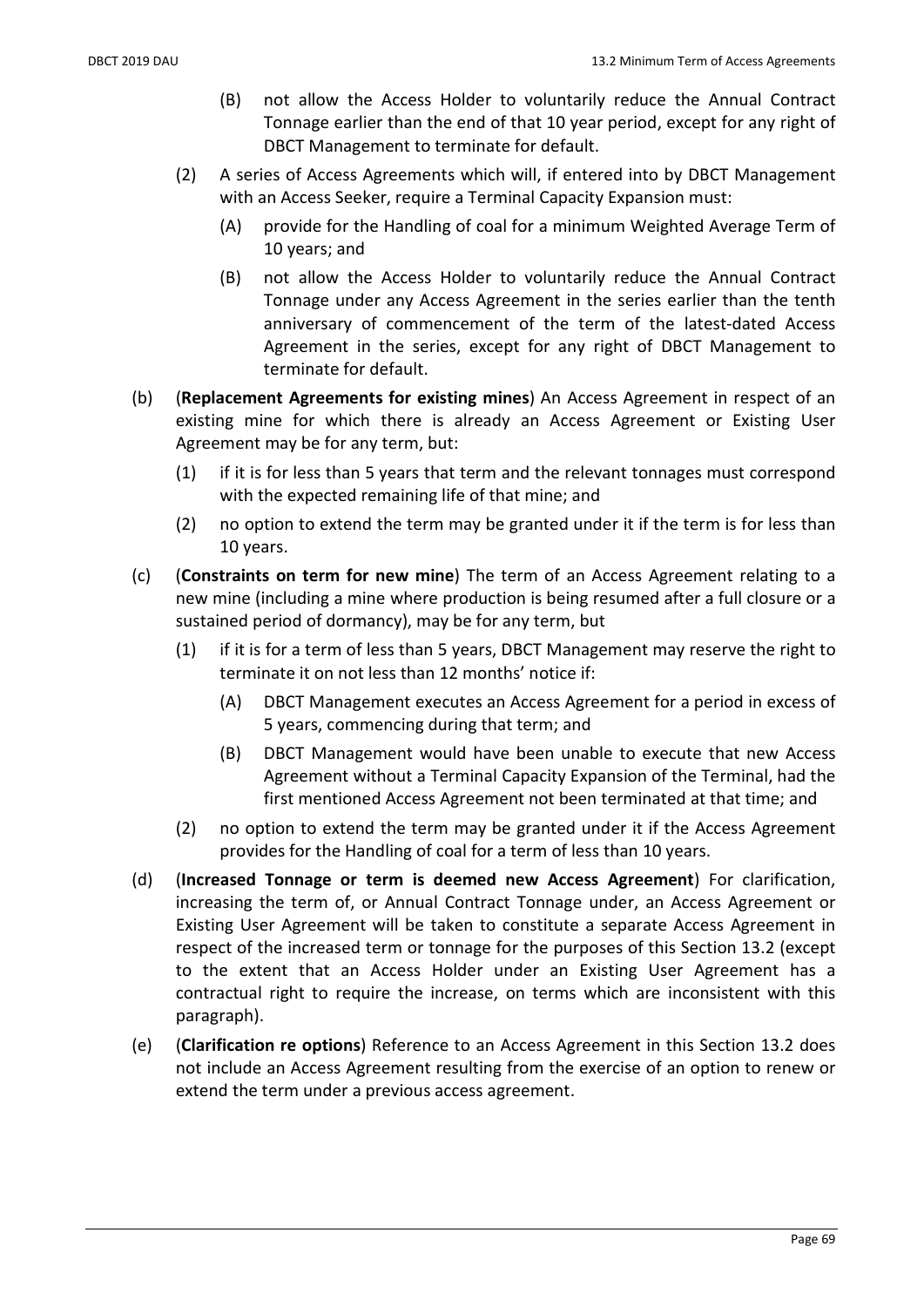### 14 Whole of supply chain efficiency

#### 14.1 Engagement in Dalrymple Bay Coal Chain efficiency improvement

DBCT Management will, on a "best endeavours" basis, engage with other stakeholders to develop and implement mechanisms to improve the overall efficiency of the Dalrymple Bay Coal Chain (including forums established pursuant to or arising out of a Memorandum of Understanding dated 1 April 2008 between stakeholders in the DBCT Coal Chain or any subsequent agreement or arrangement replacing or pursuant to that Memorandum of Understanding).

#### 14.2 Amend Undertaking to comply with Agreed Supply Chain Outcome

If DBCT Management and each Access Holder reach agreement on mechanisms to improve the overall efficiency of the Dalrymple Bay Coal Chain, DBCT Management will:

- (a) consult with the Access Holders regarding the amendments to this Undertaking reasonably required to implement the agreed mechanisms (to the extent relevant to the Services, the Terminal or this Undertaking); and
- (b) submit to the QCA for approval a draft amending access undertaking incorporating the amendments to this Undertaking which are reasonably required to implement the agreed mechanisms (to the extent relevant to the Services, the Terminal or this Undertaking).

### 15 Master plans

#### 15.1 Terminal Master Plan

- (a) (What the Terminal Master Plan is) The Terminal Master Plan is the framework and reasoning for the expansion of the Terminal in the most logical and efficient way. It is intended to be a part of, and integrated with, the System Master Plan (and to the extent that at any time there is no System Master Plan, having regard to DBCT Management's knowledge of the System and System Capacity for the relevant period).
- (b) (Schedule F) Until changed pursuant to the Undertaking and the Port Services Agreement, the Terminal Master Plan is the Terminal Master Plan in Schedule F.
- (c) (Annual review) DBCT Management must review the Terminal Master Plan at least annually and otherwise in accordance with its obligations under the Port Services Agreement.
- (d) (Consultation) Without limiting Section 15.1(c) DBCT Management must consult with all other Service Providers, Access Holders, Access Seekers and the Operator in respect of any proposed amendment to the Terminal Master Plan.
- (e) (DBCT Management to make copies available) DBCT Management must make a copy of the Terminal Master Plan available to each other Service Provider and to each Access Holder and Access Seeker, the Operator and the QCA (which may be by way of reference to a website) promptly after each amendment of the Terminal Master Plan.

#### 15.2 System Master Plan

- (a) (Participate in System Master Planning) DBCT Management must use its reasonable endeavours to:
	- (1) (to the extent that it has not already occurred at the Commencement Date) reach agreement with each other Service Provider and DBCT Holdings (after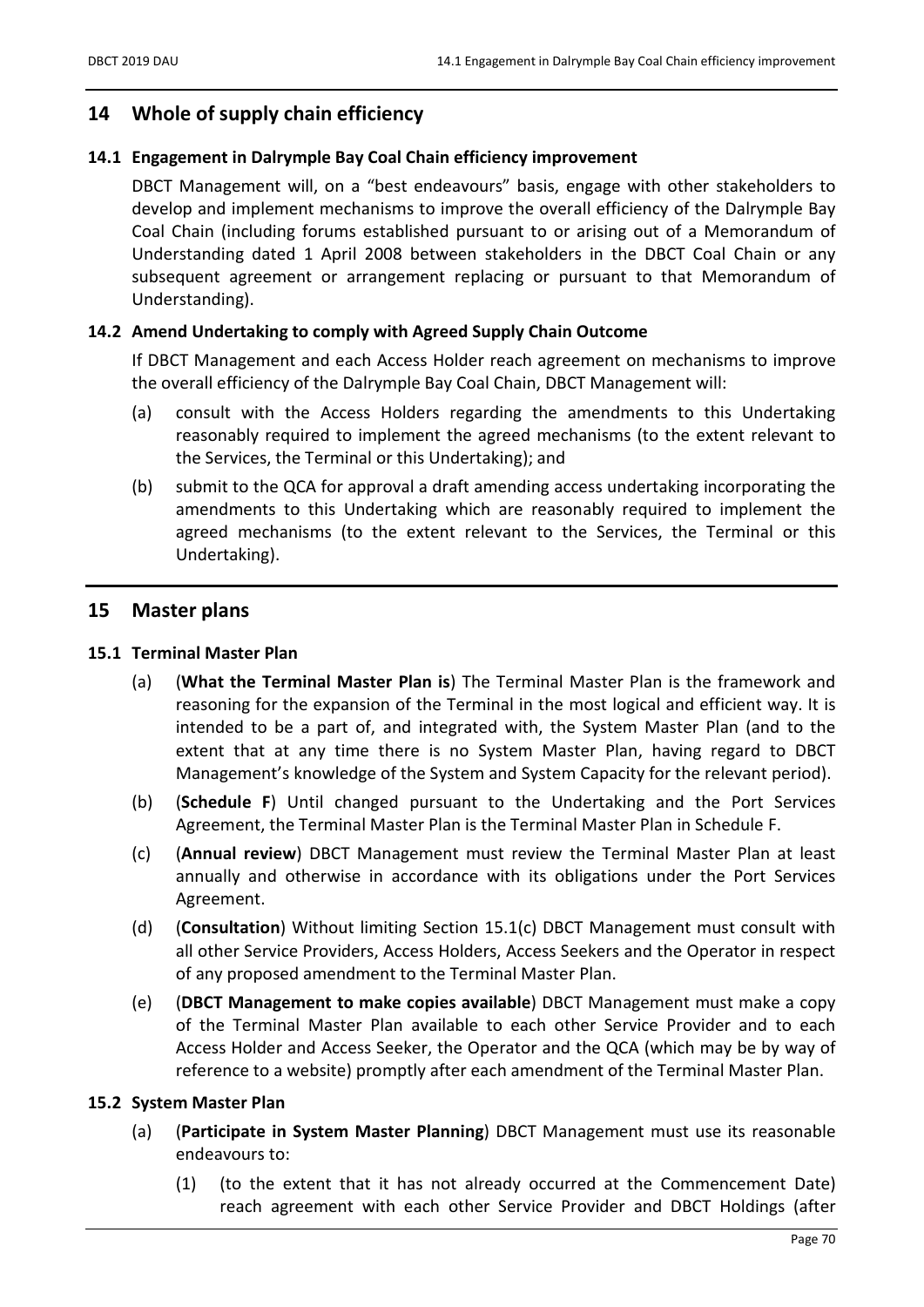consultation with those stakeholders and with all Access Holders and Access Seekers and the Operator) on a System Master Plan; and

- (2) review (and if necessary revise) that System Master Plan by agreement with each other Service Provider, following ongoing consultation with all the above mentioned stakeholders.
- (b) (Withdrawal from System Master Planning) DBCT Management may at any time, acting reasonably propose amendments to an existing or proposed System Master Plan. If after a reasonable time each other Service Provider does not agree to the amendments proposed by DBCT Management, DBCT Management may withdraw its agreement in respect of that System Master Plan in which case there will be assumed to be no System Master Plan for the purposes of this Undertaking. DBCT Management will publish on its website its reasons for withdrawing its agreement to a System Master Plan.
- (c) (If no System Master Plan) If at any time for any reason there is (or is deemed to be) no System Master Plan in force, where a provision of this Undertaking requires DBCT Management (or the QCA) to have regard to a System Plan, DBCT Management (or the QCA, as relevant) will have regard to the Terminal Master Plan together with what it reasonably considers to be the present and likely future state of the other relevant components of the System and what DBCT Management (or the QCA, as relevant) reasonably understands to be generally accepted System operating assumptions.
- (d) (Protection of DBCT Management) DBCT Management will not be liable to the QCA or an Access Seeker (and the Standard Access Agreement will provide that DBCT Management will not be liable to an Access Holder who executes it) if DBCT Management makes a good faith and reasonable attempt to comply with this Section 15.
- (e) (DBCT Management's obligations in System Master Planning process) The following apply to DBCT Management in relation to its endeavours to agree a System Master Plan pursuant to Section 15.2(a) and 15.2(b):
	- (1) DBCT Management must fully and promptly provide to all other relevant Stakeholders all information (to the extent that it is available to DBCT Management) which might reasonably be considered to be relevant for the purpose of determining a System Master Plan (but this does not require DBCT Management to disclose any information which could reasonably be considered to be commercially sensitive to it or any Access Holder or Access Seeker); and
	- (2) DBCT Management must, as far as practicable, work cooperatively with each other Service Provider (for example regularly provide information relevant to System Capacity and, as far as practicable, using reasonable endeavours to agree on the joint engagement of experts for the purpose of the Undertaking and similar obligations by other Service Providers).

### 16 Transitional arrangements

Nothing in this Undertaking requires a party to an Existing User Agreement to vary a term or provision of that Existing User Agreement.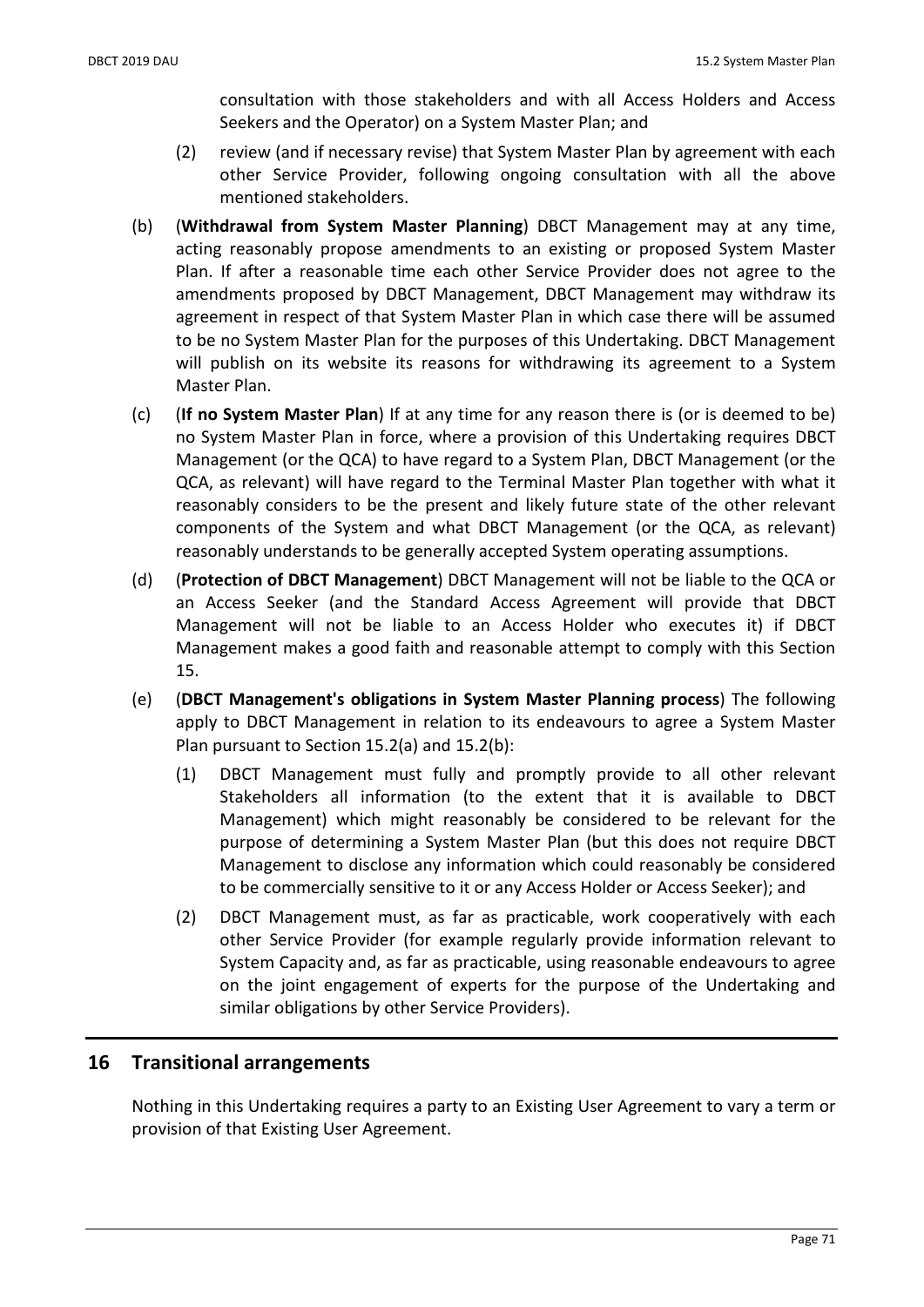### 17 Dispute resolution

### 17.1 Disputes

- (a) (Disputes under this Undertaking) If any dispute or question arises under this Undertaking or in relation to the negotiation of Access between an Access Seeker or Access Holder and DBCT Management (Dispute) then, unless otherwise expressly agreed by both parties, such Dispute will be resolved in the manner specified in this Undertaking (where applicable) and in accordance with this Section 17 and either party may give to the other party the Dispute notice in writing (Dispute Notice) specifying the Dispute and requiring that it be dealt with in the manner specified in this Undertaking (where applicable) and as set out in this Section 17.
- (b) (Disputes under Access Agreements) Unless otherwise agreed by the parties, Disputes under an Access Agreement or Existing User Agreement will be dealt with in accordance with the provisions of that Access Agreement or Existing User Agreement.

### 17.2 Chief Executive resolution

- (a) (Reference to CEOs) Unless otherwise agreed by both parties or provided for in this Undertaking, any Dispute will be referred in the first instance and in any event within 10 Business Days of the giving of the Dispute Notice to the Chief Executive of DBCT Management (or his or her nominee) and the Chief Executive of the Access Seeker (or his or her nominee) for resolution.
- (b) (Reference to expert) In the event that:
	- (1) resolution is not reached within 10 Business Days of referral in accordance with Section 17.2(a); or
	- (2) either Chief Executive appoints a nominee in accordance with this Section 17.2(a) that is unacceptable to the other party,

the relevant Dispute may, by agreement between DBCT Management and the Access Seeker, be referred for resolution by an expert in accordance with Section 17. If a written agreement between DBCT Management and the Access Seeker to refer the Dispute for resolution by an expert is not reached within 20 Business Days after the date of giving of the Dispute Notice, either party may refer the Dispute to the QCA in accordance with Section 17.4.

### 17.3 Expert determination

Where a matter is referred to an expert in accordance with Section 17.2 or as otherwise specified in accordance with this Undertaking, then the following will apply:

- (a) (Appointment) An expert may be appointed by the parties, or where agreement cannot be reached by the parties within 20 Business Days, in the case of financial matters, by the President for the time being of the Australian Society of Certified Practicing Accountants and, in the case of non-financial matters, the President for the time being of the Institution of Engineers, Australia;
- (b) (Criteria for expert) In any event the expert must:
	- (1) have appropriate qualifications and practical experience having regard to the nature of the Dispute;
	- (2) have no interest or duty which conflicts or may conflict with his or her function as expert, he or she being required to fully disclose any such interest or duty before his or her appointment; and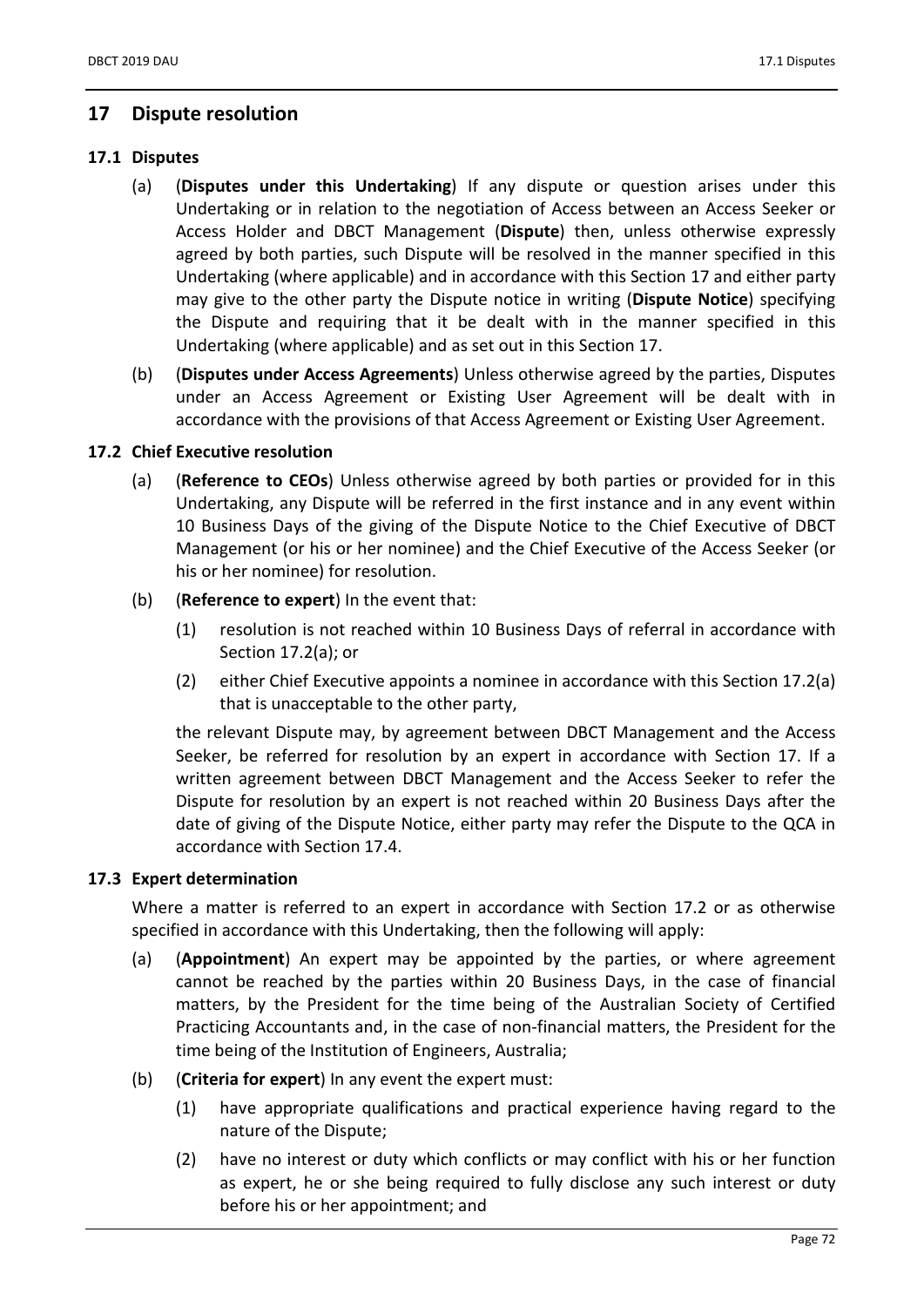- (3) not be a current or immediate past employee of the Access Seeker or Access Holder, or DBCT Management or of a Related Body Corporate of either of them;
- (c) (Acceptance of appointment) The expert appointed pursuant to this Section 17.3 must not act until the expert has given written notice of the acceptance of his or her appointment to both parties;
- (d) (Provision of information to expert) The parties must upon request by the expert, provide or make available to the expert:
	- (1) all information in their possession or control (other than Confidential Information);
	- (2) all Confidential Information (subject to entry into arrangements to preserve confidentiality which are acceptable to all relevant parties, acting reasonably); and
	- (3) all other assistance,

that the expert may reasonably require. Any such information or assistance must be provided as soon as reasonably practicable. Any determination made by an expert in relation to a Dispute must be consistent with the provisions of this Undertaking;

- (e) (Determination to be given to each party) The expert will provide both parties with a copy of the determination in relation to the Dispute within a reasonable time after his or her appointment;
- (f) (Confidentiality) The expert appointed pursuant to this Section 17.3 is required to undertake to the parties in writing to keep confidential all matters coming to his or her knowledge by reason of this appointment and performance of his or her duties;
- (g) (Not arbitration) Any person nominated as an expert pursuant to this Section 17.3 is deemed to be and must act as an expert and not as an arbitrator. The law relating to arbitration including, without limitation, the Commercial Arbitration Act 2013 (Qld) as it may be amended from time to time, does not apply to the expert or to the determination or to the procedures by which the expert may reach that determination;
- (h) (Expert's decision final) In the absence of manifest error, the decision of the expert is final and binding upon the parties. If a party believes that there was a manifest error it may refer the matter to the QCA for a determination. If the QCA determines that there was a manifest error, then the parties may agree to refer the Dispute to another expert in accordance with this Section 17.3, or failing such agreement, either party may refer the Dispute to the QCA for resolution in accordance with Section 17.4; and
- (i) (Costs of expert) The costs of the expert and the reasonable costs of the parties are to be borne by the parties in such proportions as determined by the expert. If two or more Access Seekers or Access Holders are parties to a Dispute involving substantially the same issues and there are no special circumstances making it necessary or desirable for them to be separately represented, it will only be reasonable for those Access Seekers and Access Holders in aggregate to recover the costs of being collectively represented in any Dispute.

#### 17.4 Determination by the QCA

(a) (Division 5 Part 5 process) If a Dispute is referred to the QCA in accordance with this Undertaking, then Division 5 of Part 5 of the QCA Act will apply. In any Dispute relating to Access Charges or the Expansion Pricing Approach, the QCA must determine on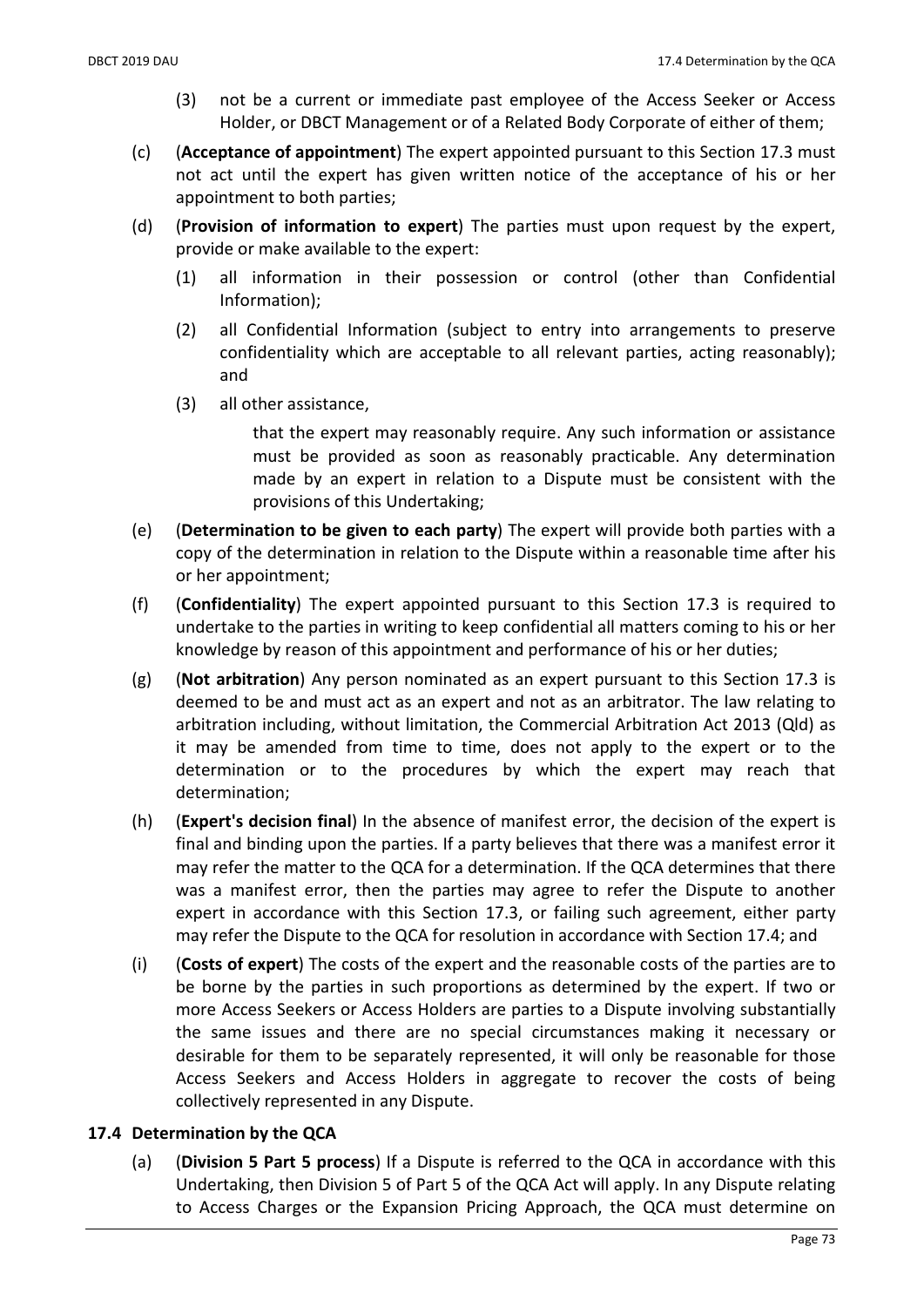terms and conditions relating to Access Charges that are in accordance with Section 11 of this Undertaking, except to the extent necessary to give effect to any matter agreed by the parties to the Arbitration. The QCA must not make an access determination that is inconsistent with this Undertaking (unless all parties agree and no other relevant stakeholder is adversely affected).

- (b) (Process in other cases) If an issue is referred to the QCA for determination as specified in accordance with this Undertaking but does not constitute a Dispute for the purposes of Division 5 of Part 5 of the QCA Act, then the QCA will make a determination through any process that it considers appropriate, provided that:
	- (1) prior to considering the issue, the QCA advises both parties of the process that it will use to make the determination and both parties are given the opportunity to advise the QCA of any concerns they may have with that process and receive a response from the QCA as to how it will deal with such concerns, if at all; and
	- (2) the QCA must not make an access determination that is inconsistent with this Undertaking (unless all parties agree and no other relevant stakeholder is adversely affected).
- (c) (Costs awarded as QCA determines) The costs of the QCA and the reasonable costs of the parties are to be borne by the parties in such proportions as determined by the QCA. If two or more Access Holders are parties to a Dispute involving substantially the same issues and there are no special circumstances making it necessary or desirable for them to be separately represented, it will only be reasonable for those Access Holders in aggregate to recover the costs of being collectively represented in any Dispute.
- (d) (Confidentiality) Subject to Section 17.4(e), the proceedings referred to in this Section 17.4(a) and (b), including any determination by the QCA, will be kept confidential by the parties and the QCA.
- (e) DBCT Management may disclose an initial TIC for a Terminal Component and a Pricing Period determined by the QCA in any arbitration under this Section 17.4 to an Access Seeker in subsequent negotiations with the Access Seeker concerning an Initial TIC, subject to the Access Seeker in subsequent negotiations first undertaking to maintain the confidentiality of the outcome of the Arbitration.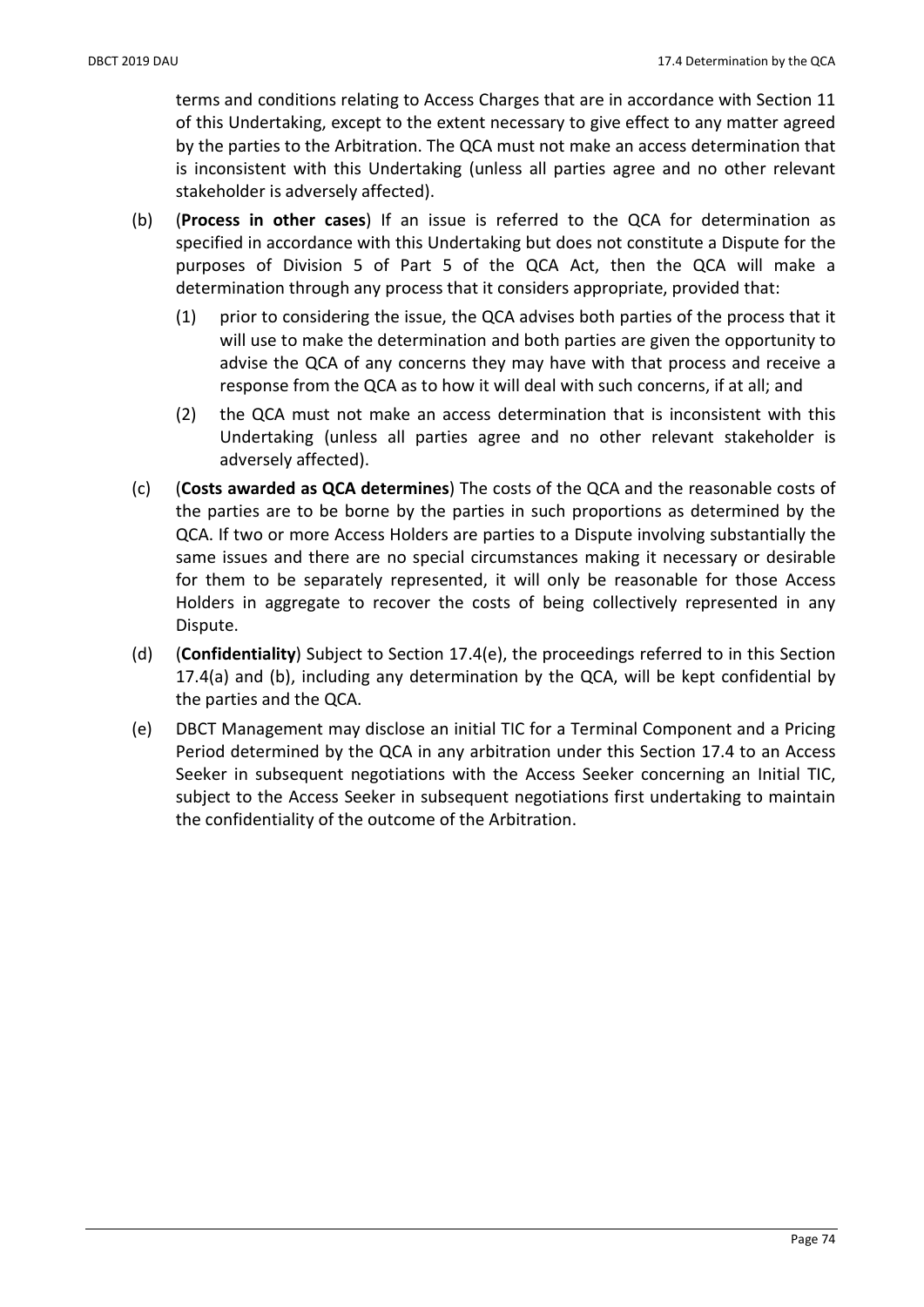# Schedule A – Access Application Form and Renewal Application Form

#### Access Application Form

[Note: this form to be issued on Access Seeker's letterhead]

To: Chief Executive Officer DBCT Management

#### DBCT Access Application

TAKE NOTICE that the Access Seeker named below applies for Access to the Services at Dalrymple Bay Coal Terminal pursuant to Section 5.2 of the Access Undertaking.

| Name of Access Seeker             |  |
|-----------------------------------|--|
| <b>Origin of Coal (Mine Name)</b> |  |
| <b>Street address</b>             |  |
| <b>Telephone</b>                  |  |
| <b>Attention</b>                  |  |
| <b>Email address</b>              |  |
|                                   |  |

The Access Seeker warrants that it has:

- (a) rights to below rail infrastructure; and/or
- (b) made or will promptly make an application to the relevant railway infrastructure service provider to obtain rights to rail infrastructure (which it reasonably expects will be granted if this Access Application is granted); and/or
- (c) otherwise made arrangements,

to ensure that rail access is sufficient to deliver to the Terminal the tonnages which are the subject of this Access Application.

| <b>Category of Access Application:</b>                                                                                                                                                                                                                                        |                                                                                                                                                                                                                                                                                            |  |  |
|-------------------------------------------------------------------------------------------------------------------------------------------------------------------------------------------------------------------------------------------------------------------------------|--------------------------------------------------------------------------------------------------------------------------------------------------------------------------------------------------------------------------------------------------------------------------------------------|--|--|
| A                                                                                                                                                                                                                                                                             | A new Access Seeker (please (1) complete Schedule A attached and (2) provide evidence of solvency or<br>security offered to enable DBCT Management to assess creditworthiness).                                                                                                            |  |  |
| An existing Access Holder seeking additional capacity (including an extension of the Term) pursuant<br>B<br>to a mechanism in its Access Agreement (as contemplated by Section 5.11 of the Access<br>Undertaking).                                                            |                                                                                                                                                                                                                                                                                            |  |  |
| C<br>below or Schedule A attached:                                                                                                                                                                                                                                            | An existing Access Holder seeking additional capacity (including an extension of the Term) other than<br>in the circumstances contemplated by Section 5.11 of the Access Undertaking.<br>For existing Access Holders making a category B or C application, please complete the declaration |  |  |
| I confirm that all details required by Schedule A attached in relation to the Services required at DBCT,<br>and any Security required, will be as per our existing Access Agreement [tick box at right].<br>[Note: If box is not ticked, please complete Schedule A attached] |                                                                                                                                                                                                                                                                                            |  |  |
| <b>Name</b>                                                                                                                                                                                                                                                                   | DBCT Management use only                                                                                                                                                                                                                                                                   |  |  |
|                                                                                                                                                                                                                                                                               | <b>Received Date:</b>                                                                                                                                                                                                                                                                      |  |  |
| <b>Position</b>                                                                                                                                                                                                                                                               |                                                                                                                                                                                                                                                                                            |  |  |
| <b>Signed</b>                                                                                                                                                                                                                                                                 |                                                                                                                                                                                                                                                                                            |  |  |
|                                                                                                                                                                                                                                                                               | <b>Access Application Date:</b>                                                                                                                                                                                                                                                            |  |  |
| Date                                                                                                                                                                                                                                                                          | [per Section 5.4(b) of the Access Undertaking]                                                                                                                                                                                                                                             |  |  |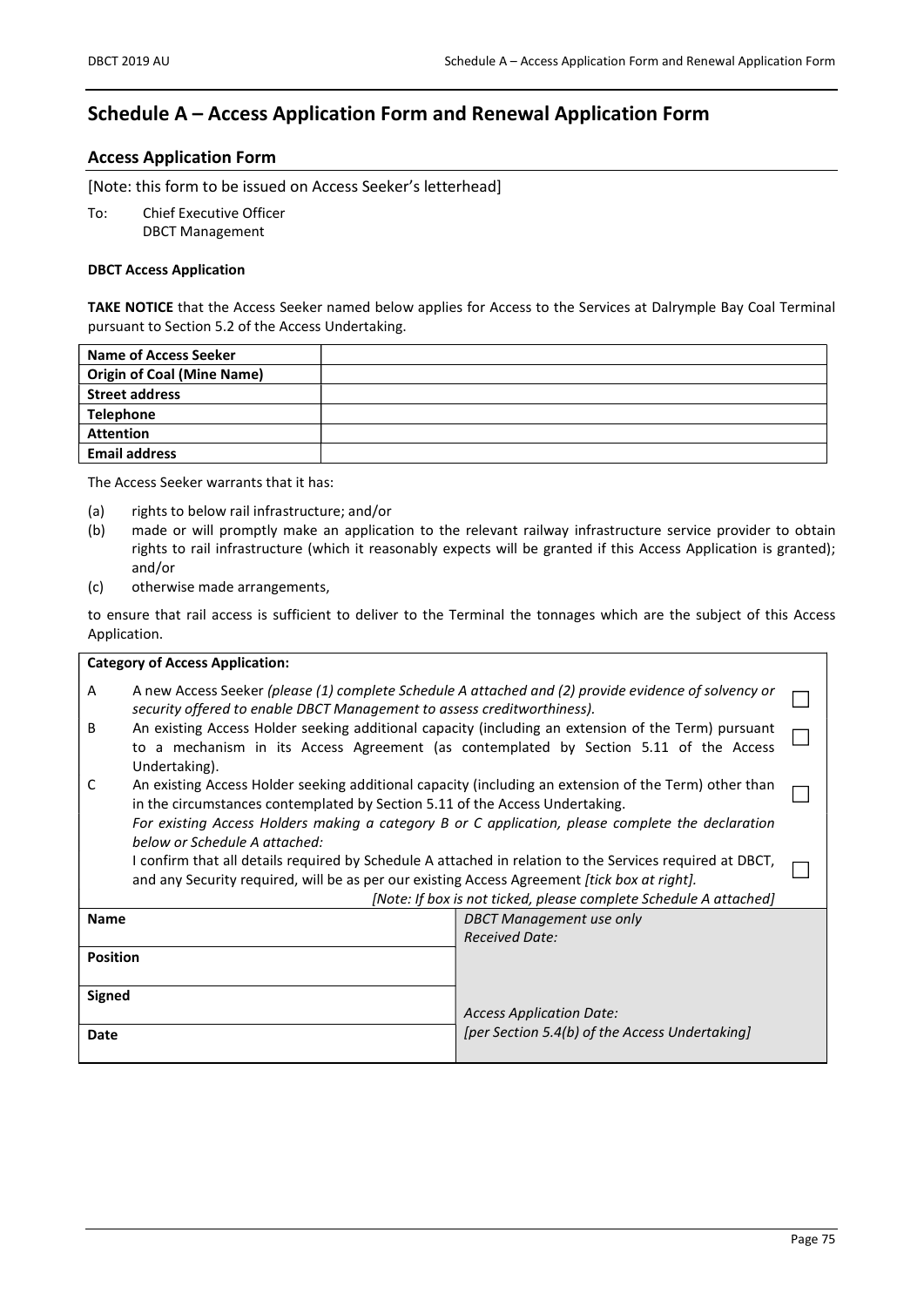### Schedule A to the Access Application of [insert name]

(Note – where the Access Seeker is an Existing Access Holder and the details are relevantly the same as the Services being provided under the Access Agreement, state "as existing". Cross reference to further sheets to be attached where there is insufficient room in the table below.

| 1              | Name and contact details                                                                                                                                                       | As above    |
|----------------|--------------------------------------------------------------------------------------------------------------------------------------------------------------------------------|-------------|
| $\overline{2}$ | Stockpiling requirements                                                                                                                                                       |             |
| 3              | <b>Blending requirements</b>                                                                                                                                                   |             |
| 4              | Number of products                                                                                                                                                             |             |
| 5              | Date of commencement of delivery of coal to the Terminal                                                                                                                       |             |
|                | Note: date may not be later than five years after date of this application.                                                                                                    |             |
| 6              | Description of each type of coal (including coal qualities such as moisture content, dust                                                                                      |             |
|                | extinction moisture level, "stickiness", and contamination levels and any special requirements                                                                                 |             |
|                | the Access Seeker has in relation to its coal, including any special equipment or particular<br>Handling processes) to be delivered to the Terminal                            |             |
| 7              | Net tonnes of coal per annum requested for each Financial Year where access is requested                                                                                       | Year        |
|                | Note: the rate of tonnage per annum must be equal to the highest Annual Contract Tonnage                                                                                       | <b>Mtpa</b> |
|                | sought from the start of the fourth Financial Year except that Tonnages that decrease to                                                                                       |             |
|                | coincide with production towards end of life of mine are acceptable.                                                                                                           |             |
| 8              | Proposed number of trains and wagons per train for each week from the proposed date of                                                                                         |             |
|                | commencement of the delivery of coal to the Terminal to the end of the first full Financial Year:                                                                              |             |
| 9              | Proposed gross tonnes per wagon                                                                                                                                                |             |
| 10             | To the extent possible, the number, type and respective gross and deadweight tonnages of                                                                                       |             |
|                | vessels, on a month by month basis, expected to ship the Access Seeker's coal from the                                                                                         |             |
|                | proposed date of the commencement of the delivery of coal to the Terminal to the end of the                                                                                    |             |
|                | first full Financial Year, including details of the numbers of single and part vessel consignments.                                                                            |             |
| 11             | Requirements for trial shipments (if any)                                                                                                                                      |             |
| 12             | A report prepared by a 'competent person' (as defined in the JORC Code) in accordance with                                                                                     |             |
|                | the JORC Code and the Coal Guidelines which provides an estimate of Marketable Coal                                                                                            |             |
|                | Reserves and Coal Resources as at the date the report is prepared (which must be within 12                                                                                     |             |
|                | months of the date of the Access Application) which are to be allocated for shipment under                                                                                     |             |
|                | the Access Seeker's Access Agreement. The estimate must be calculated in accordance with                                                                                       |             |
|                | the JORC Code and the Coal Guidelines. The report and the key documents used to develop                                                                                        |             |
|                | the report must be verified by a 'competent person' (as defined in the JORC Code).<br>An explanation of how the estimate of Marketable Coal Reserves and Coal Resources in the |             |
|                | report is consistent with having sufficient:                                                                                                                                   |             |
|                | Marketable Coal Reserves for the net tonnes of coal per annum requested for each of                                                                                            |             |
|                | the first 5 Financial Years in item 7 in respect of which Access is applied for; and                                                                                           |             |
|                | Coal Resources, together with the Marketable Coal Reserves, for the net tonnes of coal                                                                                         |             |
|                | per annum requested for each Financial Year in item 7.                                                                                                                         |             |
| 13             | A description of the coal mine project that will be used as the source of coal to be delivered                                                                                 |             |
|                | by the Access Seeker to the Terminal (Source Mine Project).                                                                                                                    |             |
|                | The project timeline (including key milestones) for the construction, commissioning and<br>$\bullet$                                                                           |             |
|                | production phases of the Source Mine Project.                                                                                                                                  |             |
|                | An explanation of how the Source Mine Project is currently tracking against the project<br>$\bullet$                                                                           |             |
|                | timeline and a description of the current stage of the Source Mine Project.                                                                                                    |             |
|                | An explanation of how the project timeline referred to above is consistent with the date for<br>٠                                                                              |             |
|                | commencement of delivery of coal to the Terminal (as specified in item 5).                                                                                                     |             |
|                | An assessment of the prospects of the Access Seeker obtaining any debt or equity finance<br>$\bullet$                                                                          |             |
|                | required in order for the Source Mine Project to achieve the key milestones referred to in                                                                                     |             |
|                | the project timeline including commencement of the production phase.                                                                                                           |             |
|                | The Access Seeker's progress in obtaining the necessary approvals for the Source Mine<br>٠                                                                                     |             |
|                | Project.                                                                                                                                                                       |             |
|                | Details of the status of the Environmental Approval for the Source Mine Project.                                                                                               |             |

| Name            | Signed |
|-----------------|--------|
| <b>Position</b> |        |
| Date            |        |
|                 |        |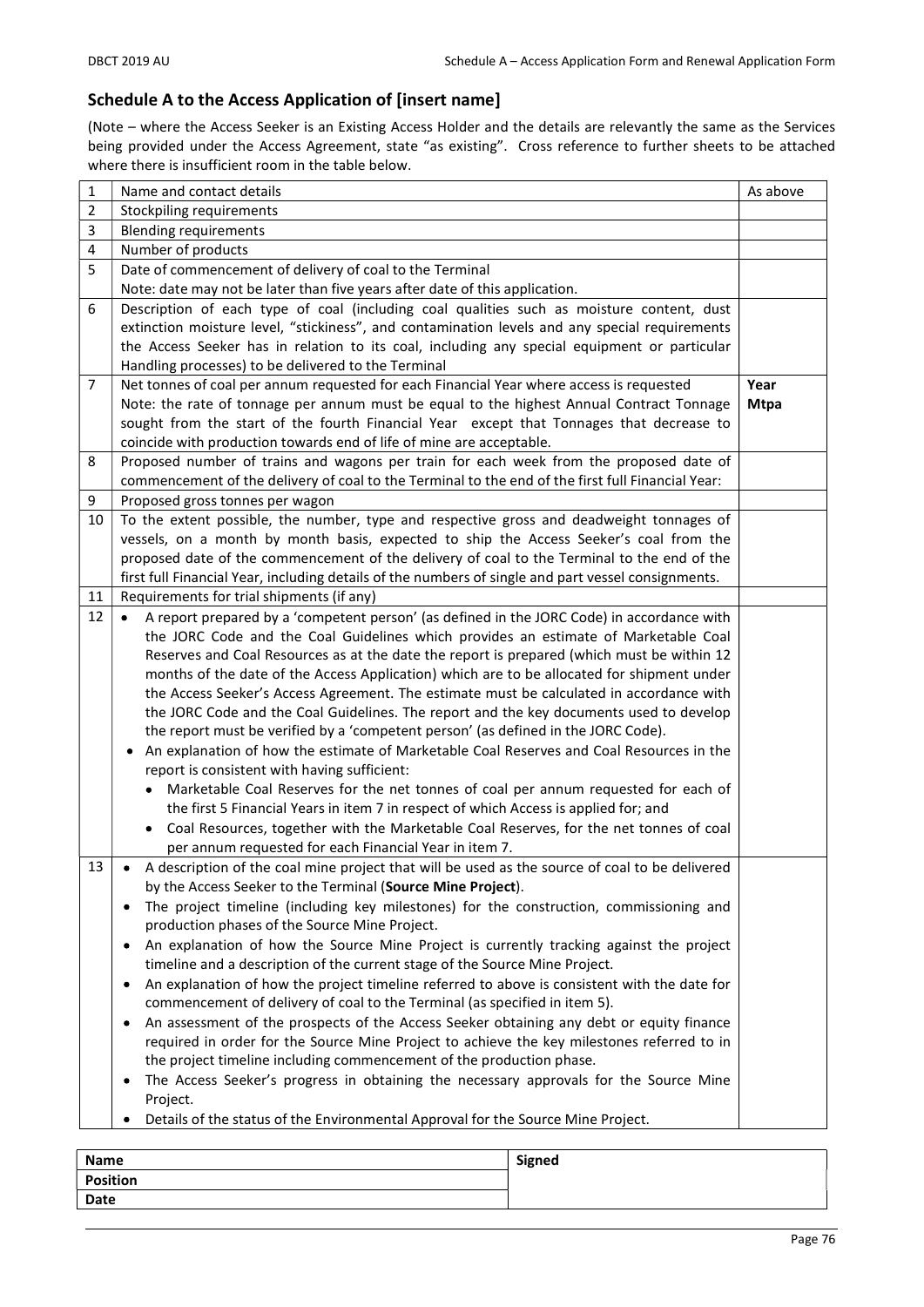#### Access Renewal Form

[Note: this form to be issued on Access Seeker's letterhead]

To: Chief Executive Officer DBCT Management

#### DBCT Renewal Application

TAKE NOTICE that the Access Seeker named below applies to renew its Access Application for Access to the Services at Dalrymple Bay Coal Terminal pursuant to Section 5.3Aof the Access Undertaking.

| <b>Name of Access Seeker</b>      |  |
|-----------------------------------|--|
| <b>Origin of Coal (Mine Name)</b> |  |
| <b>Street address</b>             |  |
| Telephone                         |  |
| <b>Attention</b>                  |  |
| <b>Email address</b>              |  |

The Access Seeker warrants that it has:

- (a) rights to below rail infrastructure; and/or
- (b) made or will promptly make an application to the relevant railway infrastructure service provider to obtain rights to rail infrastructure (which it reasonably expects will be granted if this Renewal Application is granted); and/or
- (c) otherwise made arrangements,

to ensure that rail access is sufficient to deliver to the Terminal the tonnages which are the subject of this Renewal Application.

| <b>Category of Renewal Application</b>                                                                                                                                                                                                                                              |                                                                   |  |
|-------------------------------------------------------------------------------------------------------------------------------------------------------------------------------------------------------------------------------------------------------------------------------------|-------------------------------------------------------------------|--|
| A renewal of an Access Application which was submitted by a new Access Seeker (please complete<br>A<br>the declaration below or (1) complete Schedule A attached and (2) provide evidence of solvency or<br>security offered to enable DBCT Management to assess creditworthiness). |                                                                   |  |
| I confirm that all details required by Schedule A attached in relation to the Services required at DBCT,<br>and any Security required, will be as per our current Access Application [tick box at right]. [Note: If<br>box is not ticked, please complete Schedule A attached]      |                                                                   |  |
| A renewal of an Access Application which was submitted by an existing Access Holder seeking<br>B<br>additional capacity (including an extension of the Term) pursuant to a mechanism in its Access<br>Agreement (as contemplated by Section 5.11 of the Access Undertaking).        |                                                                   |  |
| A renewal of an Access Application which was submitted by an existing Access Holder seeking<br>C<br>additional capacity (including an extension of the Term) other than in the circumstances<br>contemplated by 5.11 of the Access Undertaking.                                     |                                                                   |  |
| For existing Access Holders making a category B or C Renewal Application, please complete the                                                                                                                                                                                       |                                                                   |  |
| declaration below or Schedule A attached:                                                                                                                                                                                                                                           |                                                                   |  |
| I confirm that all details required by Schedule A attached in relation to the Services required at DBCT,<br>and any Security required, will be as per our current Access Application and existing Access<br>Agreement [tick box at right].                                          |                                                                   |  |
|                                                                                                                                                                                                                                                                                     | [Note: If box is not ticked, please complete Schedule A attached] |  |
| <b>Name</b>                                                                                                                                                                                                                                                                         | <b>DBCT Management use only</b>                                   |  |
|                                                                                                                                                                                                                                                                                     | <b>Received Date:</b>                                             |  |
| <b>Position</b>                                                                                                                                                                                                                                                                     |                                                                   |  |
| <b>Signed</b>                                                                                                                                                                                                                                                                       |                                                                   |  |
|                                                                                                                                                                                                                                                                                     |                                                                   |  |
| Date                                                                                                                                                                                                                                                                                |                                                                   |  |
|                                                                                                                                                                                                                                                                                     |                                                                   |  |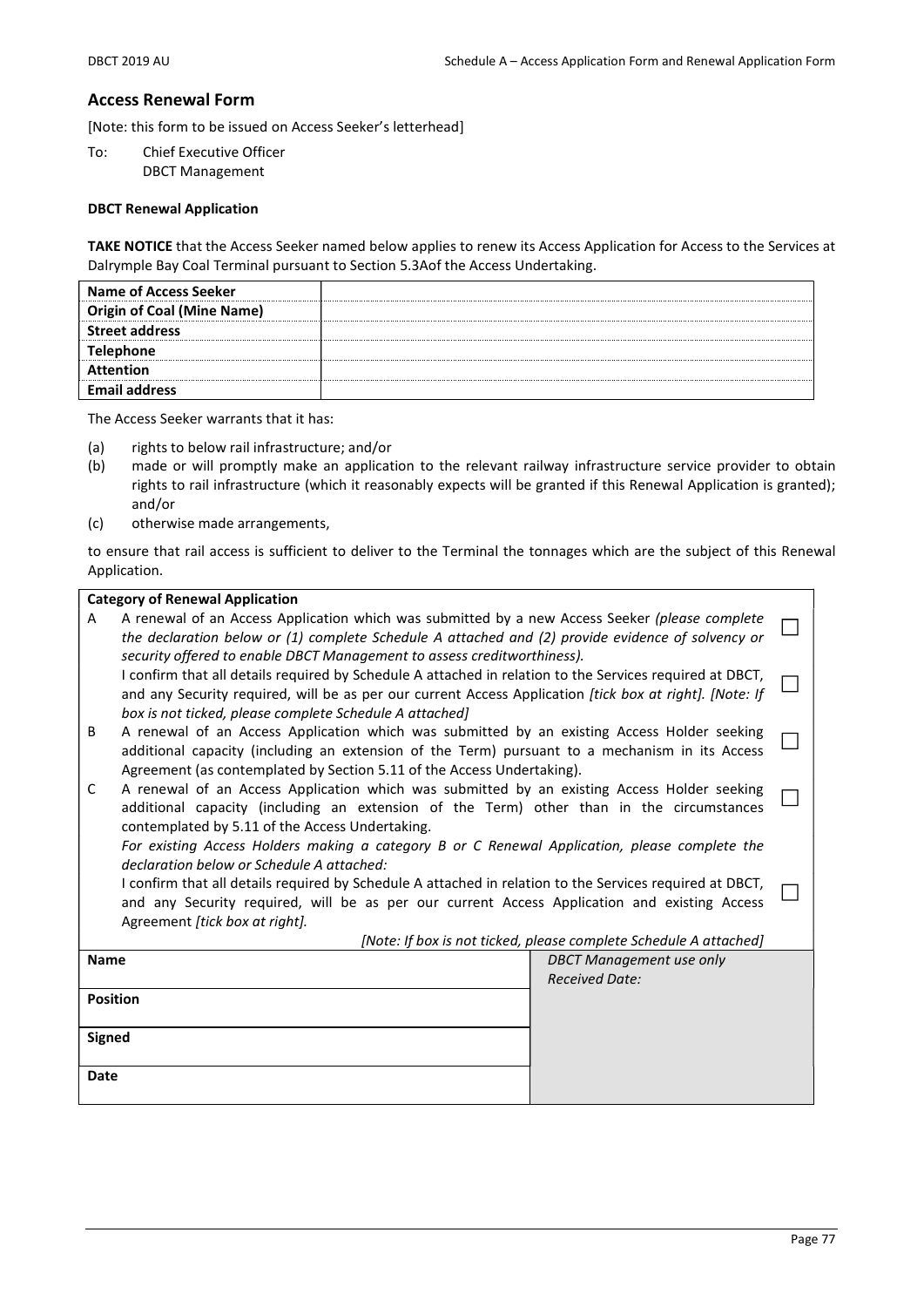#### Schedule A to the Renewal Application of [insert name]

(Note – where the Access Seeker is an Existing Access Holder and the details are relevantly the same as the Services being provided under the Access Agreement, state "as existing". Cross reference to further sheets to be attached where there is insufficient room in the table below.)

| 1  | Name and contact details                                                                              | As    |
|----|-------------------------------------------------------------------------------------------------------|-------|
|    |                                                                                                       | above |
| 2  | Stockpiling requirements                                                                              |       |
| 3  | <b>Blending requirements</b>                                                                          |       |
| 4  | Number of products                                                                                    |       |
| 5  | Date of commencement of delivery of coal to the Terminal                                              |       |
|    | Note: date may not be a date in the past and may not be later than 5 years after date of original     |       |
|    | access application.                                                                                   |       |
| 6  | Description of each type of coal (including coal qualities such as moisture content, dust extinction  |       |
|    | moisture level, "stickiness", and contamination levels and any special requirements the Access        |       |
|    | Seeker has in relation to its coal, including any special equipment or particular Handling processes) |       |
|    | to be delivered to the Terminal                                                                       |       |
| 7  | Net tonnes of coal per annum requested for each Financial Year where access is requested              | Year  |
|    | Note: the rate of tonnage per annum must be equal to the highest Annual Contract Tonnage sought       | Mtpa  |
|    | from the start of the fourth Financial Year except that Tonnages that decrease to coincide with       |       |
|    | production towards end of life of mine are acceptable.                                                |       |
| 8  | Proposed number of trains and wagons per train for each week from the proposed date of                |       |
|    | commencement of the delivery of coal to the Terminal to the end of the first full Financial Year      |       |
| 9  | Proposed gross tonnes per wagon                                                                       |       |
| 10 | To the extent possible, the number, type and respective gross and deadweight tonnages of vessels,     |       |
|    | on a month by month basis, expected to ship the Access Seeker's coal from the proposed date of        |       |
|    | the commencement of the delivery of coal to the Terminal to the end of the first full Financial Year, |       |
|    | including details of the numbers of single and part vessel consignments                               |       |
| 11 | Requirements for trial shipments (if any)                                                             |       |
| 12 | • A report prepared by a 'competent person' (as defined in the JORC Code) in accordance with the      |       |
|    | JORC Code and the Coal Guidelines which provides an estimate of Marketable Coal Reserves and          |       |
|    | Coal Resources as at the date the report is prepared (which must be within 12 months of the date      |       |
|    | of the Renewal Application) which are to be allocated for shipment under the Access Seeker's          |       |
|    | Access Agreement. The estimate must be calculated in accordance with the JORC Code and the            |       |
|    | Coal Guidelines. The report and the key documents used to develop the report must be verified         |       |
|    | by a 'competent person' (as defined in the JORC Code).                                                |       |
|    | • An explanation of how the estimate of Coal Resources in the report is consistent with being able    |       |
|    | to economically extract the net tonnes of coal per annum requested for each Financial Year in         |       |
|    | item 7 by the relevant Financial Years (including the proportion which is 'Marketable Coal            |       |
|    | Reserves' as defined in the JORC Code, and the Access Seeker's approach to converting those Coal      |       |
|    | Resources to Marketable Coal Reserves).                                                               |       |
|    | • An explanation of how the estimate of Marketable Coal Reserves and Coal Resources in the report     |       |
|    | is consistent with having sufficient:                                                                 |       |
|    | • Marketable Coal Reserves for the net tonnes of coal per annum requested for the first five          |       |
|    | Financial Year in item 7 in respect of which Access applied for; and                                  |       |
|    | . Coal Resources, together with the Marketable Coal Reserves, for the net tonnes of coal per          |       |
|    | annum requested for each Financial Year in item 7.                                                    |       |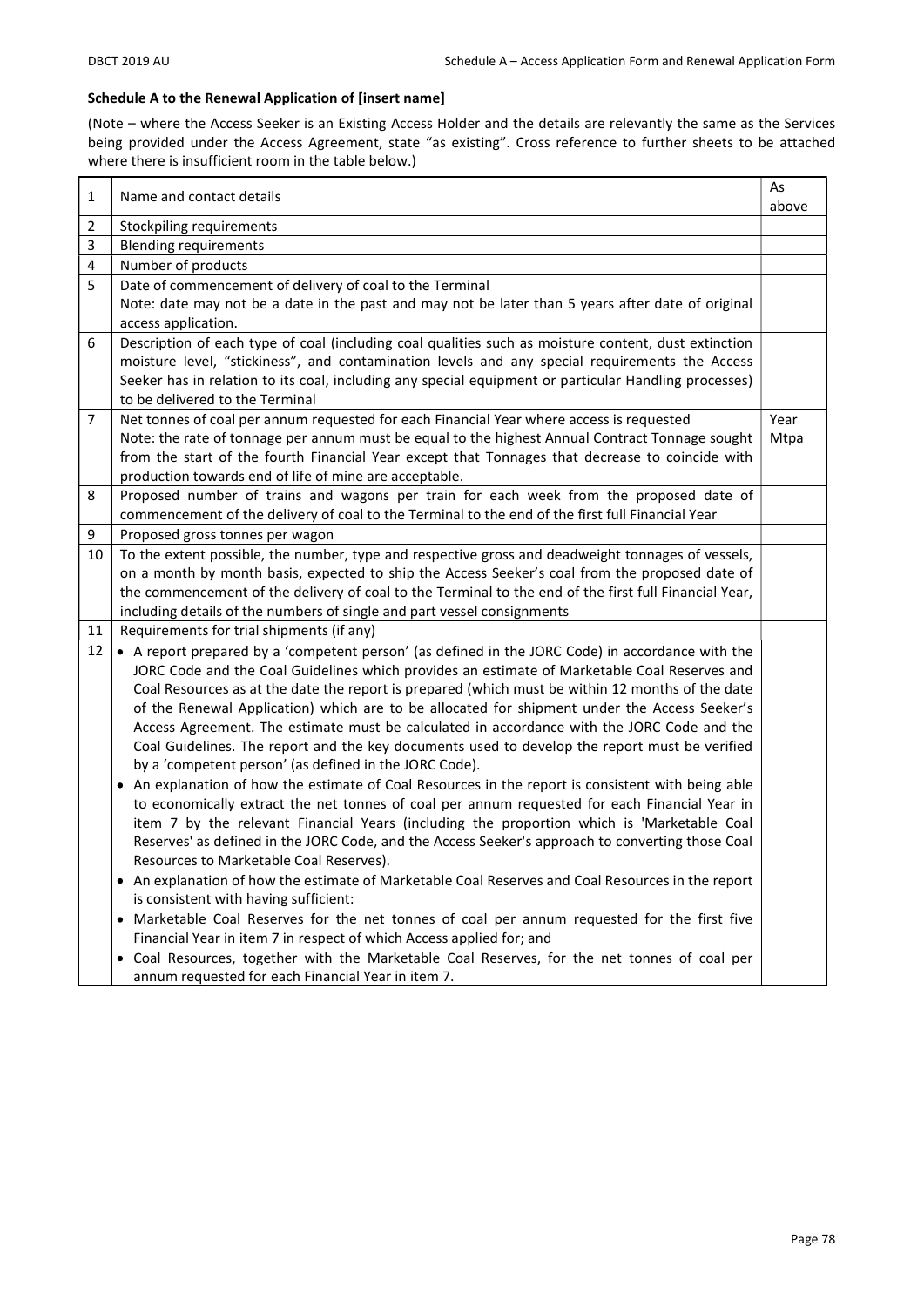- 13  $\bullet$  A description of the coal mine project that will be used as the source of coal to be delivered by the Access Seeker to the Terminal (Source Mine Project). The project timeline (including key milestones) for the construction, commissioning and production phases of the Source Mine Project. • An explanation of how the Source Mine Project is currently tracking against the project timeline and a description of the current stage of the Source Mine Project. An explanation of how the project timeline referred to above is consistent with the date for commencement of delivery of coal to the Terminal (as specified in item 5). An assessment of the prospects of the Access Seeker obtaining any debt or equity finance required in order for the Source Mine Project to achieve the key milestones referred to in the project timeline including commencement of the production phase. The Access Seeker's progress in obtaining the necessary approvals for the Source Mine Project.
	- Details of the status of the Environmental Approval for the Source Mine Project.

| <b>Name</b> | Signed |
|-------------|--------|
| Position    |        |
| Date        |        |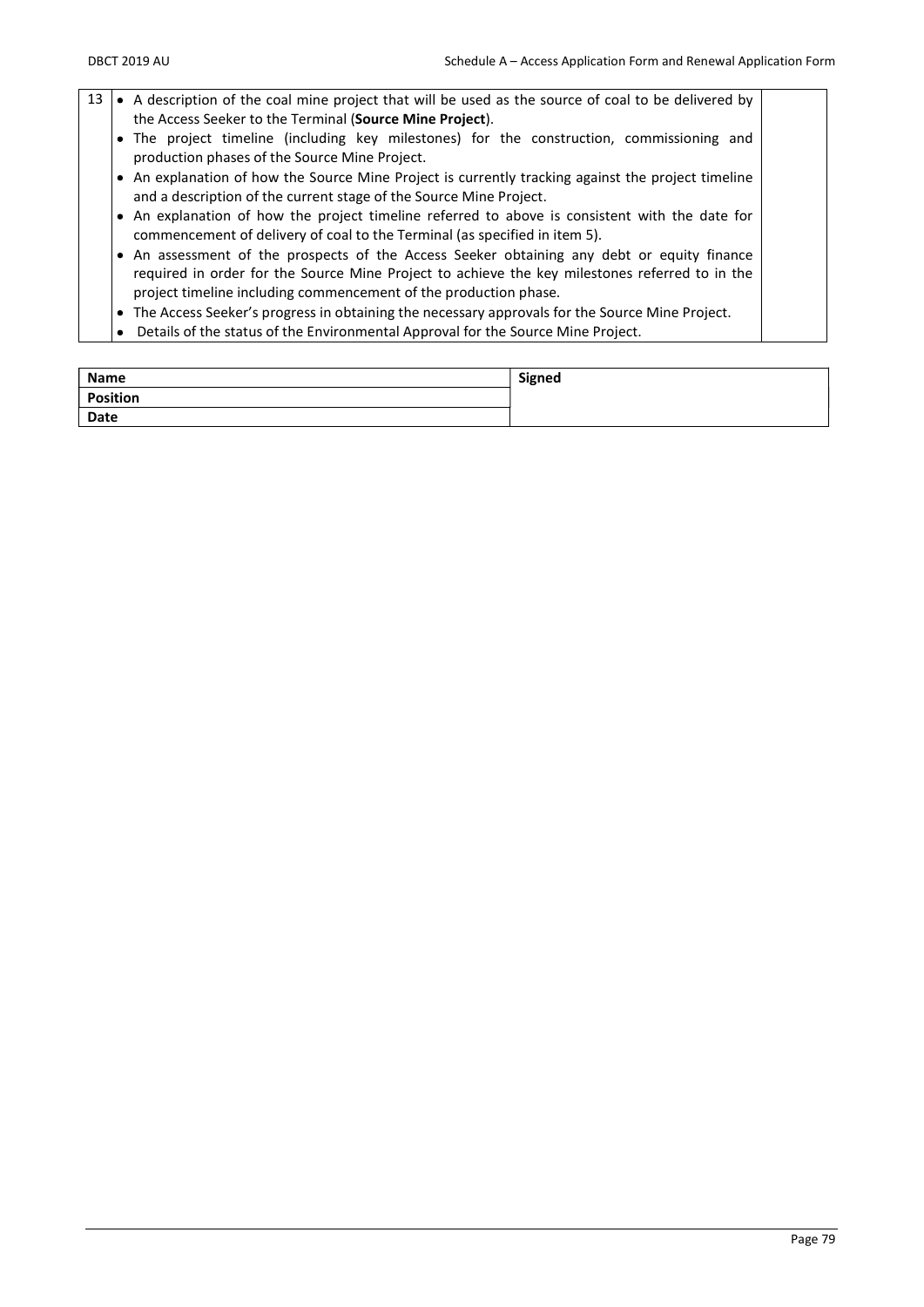# Schedule B – Standard Access Agreement

[Standard Access Agreement attached separately]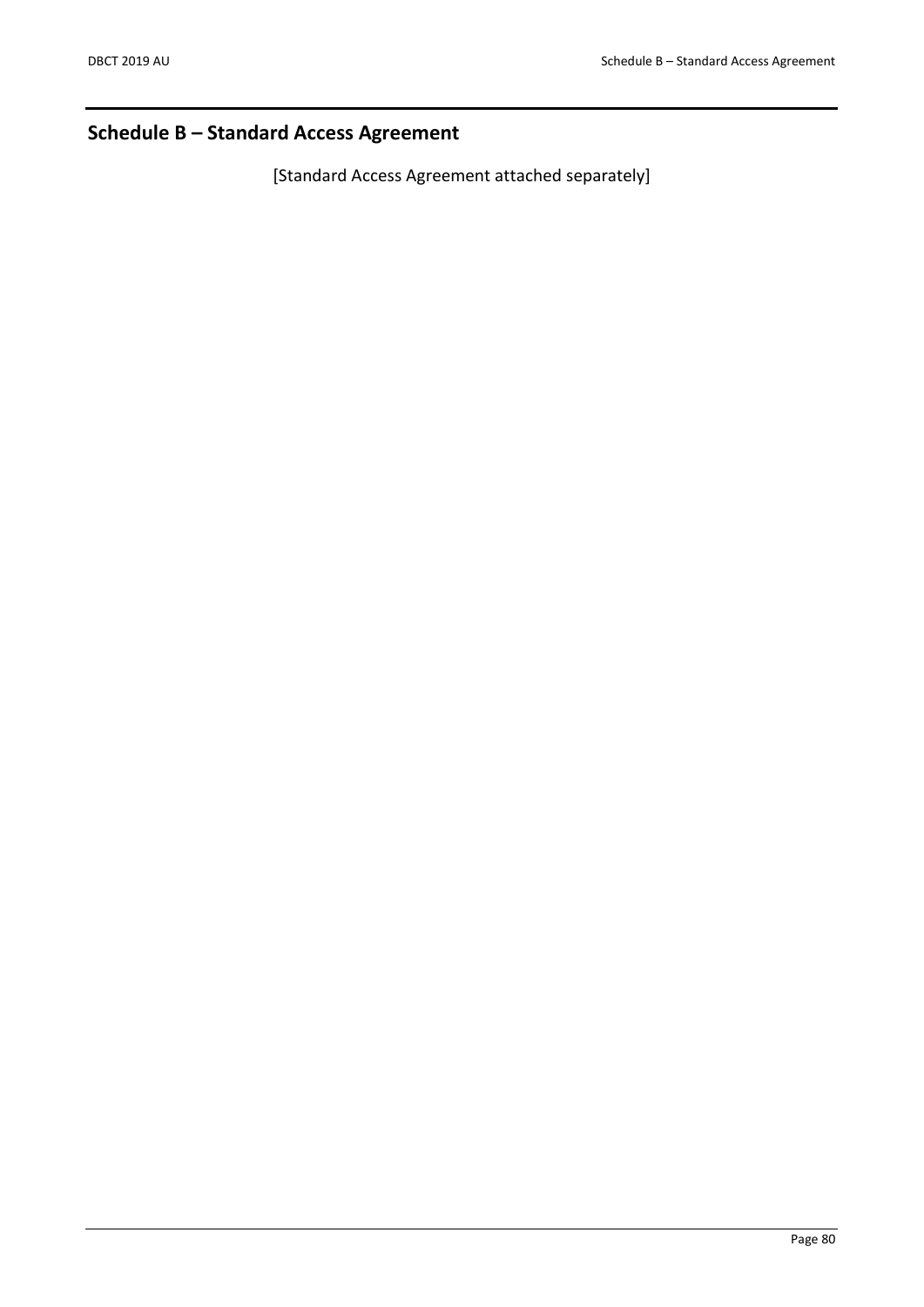# Schedule C – The Terminal Infrastructure Charge

For the avoidance of doubt, the terms and provisions of this Schedule should be interpreted in accordance with Section 11.3 of the Undertaking.

# Part A – Rules for calculating Initial Terminal Infrastructure Charge and Monthly Payment applicable in Arbitration on Initial TIC

# 1 Monthly Payment (MP)

Access Holder "u" (AHu) must pay to DBCT Management a Monthly Payment in respect of its Annual Contract Tonnage in each Month "m" of each Financial Year ( $MP_{u,m}$ ), calculated as follows:-

 $MP_{um} = TIC \times MRT_{um}$ 

where:-

**TIC** is the Terminal Infrastructure Charge applicable to  $AH<sub>u</sub>$  for a relevant Financial Year in respect of the Existing Terminal or Differentiated Expansion Component (as relevant), as amended or adjusted in accordance with Section 3 of this Schedule C; and

MRTu,m is the number of tonnes which is the proportion of the Annual Contract Tonnage applicable to each AHu in respect of the Existing Terminal or Differentiated Expansion Component (as relevant) attributable to each Month "m" of a Financial Year. Where the rate of the Annual Contract Tonnage for the Access Holder does not vary in a Financial Year and applies to the full Financial Year, the MRTu,m for the AHu will be one-twelfth of their Annual Contract Tonnage for the relevant Financial Year. Where the rate of the Annual Contract Tonnage for the AHu varies during a Financial Year, the MRTu,m will vary from Month to Month to reflect one-twelfth of the annualised rate of the Annual Contract Tonnage at that time.

The Monthly Payment will be adjusted during a Financial Year where the TIC is amended or adjusted in accordance with Schedule C, Section 3.

To avoid doubt, if an Access Holder has more than one TIC for a Terminal Component due to the Access Holder obtaining increased Access to the Terminal Component at a different TIC, the Monthly Payment formula above must be applied separately in relation to the TIC applicable to each tranche of Access to the Terminal Component obtained by the Access Holder, with the total Monthly Payment for the Access Holder being the sum of the Monthly Payments for each tranche of Access.

# 2 Initial Terminal Infrastructure Charge

The Initial TIC will be set in accordance with Section 11 of this Undertaking.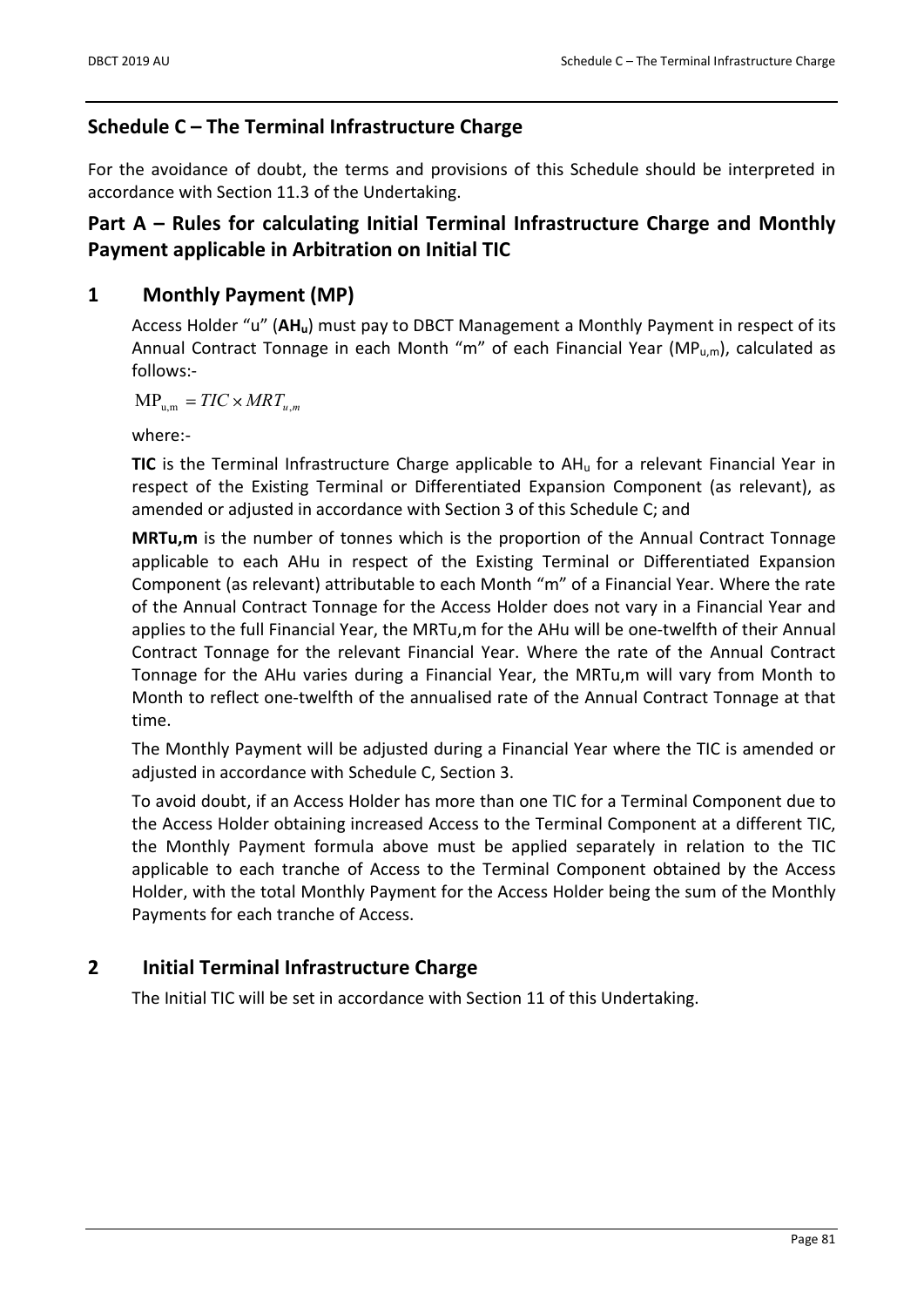## Part B – Review of the TIC during a Pricing Period under Access Agreements

### 3 Review of the TIC

### Annual amendment of the TIC

- (a) A TIC in respect of the Existing Terminal or Differentiated Expansion Component (as relevant) for AHu will be amended annually on each 1 July after the Initial TIC for  $AH<sub>u</sub>$  commenced to apply in accordance with paragraphs (b) to (d) of this Section 3.
- (b) A TIC in respect of the Existing Terminal or Differentiated Expansion Component (as relevant) to apply to AH<sup>u</sup> from each 1 July after the Initial TIC for AH<sup>u</sup> commenced to apply must be escalated for the annual change in the Consumer Price Index by application of the following formula:

 $TIC_t = TIC_{t-1} \times (1 + CPI_t)$ 

where:

- $TIC_t$  is the TIC in respect of the Existing Terminal or Differentiated Expansion Component (as relevant) to apply with effect from 1 July in Financial Year t consequent upon the adjustment under this paragraph (b);
- $TIC_{t-1}$  is the TIC in respect of the Existing Terminal or Differentiated Expansion Component (as relevant) applicable as at 30 June in Financial Year t-1 immediately prior to the occurrence of the adjustment under this paragraph (b); and
- $\text{CPI}_t$  is the annual percentage change in the Australian Bureau of Statistics CPI All Groups, Weighted Average of Eight Capital Cities from the March quarter in Financial Year t-2 to the March quarter in Financial Year t-1.
- (c) By each 15 May after the Initial TIC in respect of the Existing Terminal or Differentiated Expansion Component (as relevant) for AH<sup>u</sup> commenced to apply or as soon as practicable thereafter, DBCT Management will notify that AH<sub>u</sub> of the CPI adjustment and resultant TIC to apply with effect from 1 July in the next Financial Year.
- (d) If a Review Event occurs in the period after DBCT Management has notified  $AH_u$  of a TIC to apply with effect from 1 July in the next Financial Year under paragraph (c) above but before that 1 July that affects that TIC, DBCT Management will promptly notify that AH<sup>u</sup> of the amended TIC to apply with effect from 1 July of the next Financial Year in accordance with paragraphs (e) to (j) below.

### Amendment of the TIC if a Review Event occurs

- (e) If a Review Event occurs, DBCT Management will give notice as soon as reasonably practicable of the amended TIC determined in accordance with paragraph (f), (g) or (h) below (as the case may be) to apply because of the Review Event.
- (f) In the case of a Review Event referred to in paragraph (a) of the definition of Review Event (relating to a change in Aggregate Annual Contract Tonnage), a TIC in respect of the Existing Terminal or Differentiated Expansion Component (as relevant) then applicable for  $AH_u$  will be amended by application of the following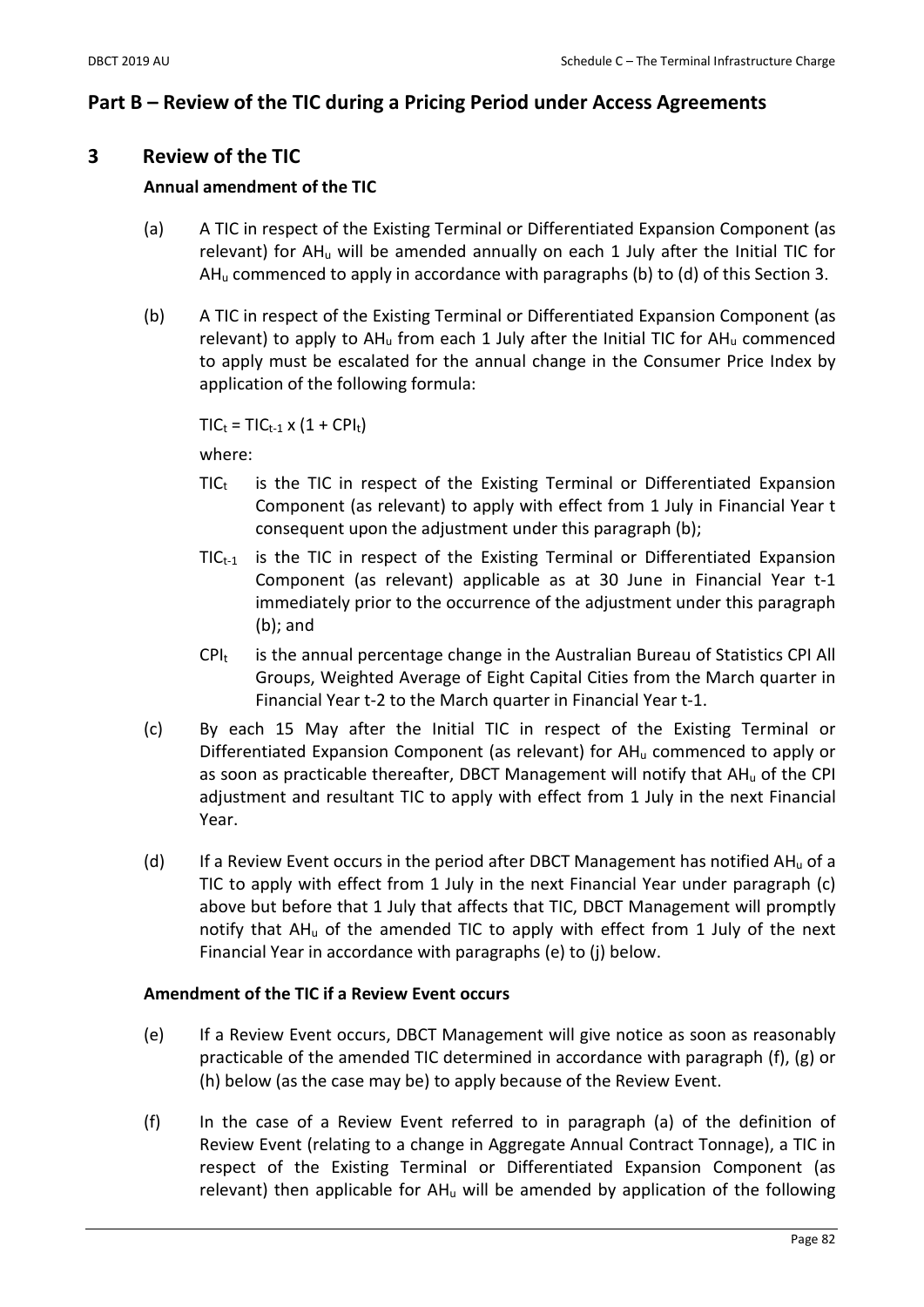formula, unless the Review Event occurs as a consequence of a Review Event referred to in paragraph (b) of the definition of Review Event (relating to the Completion and hand over to the Operator of a Socialised Expansion), in which case the TIC will be amended in accordance with paragraph (g):

### $TIC_t = UAF_t \times TIC_{t-1}$

where:

- $TIC_t$  is the TIC in respect of the Existing Terminal or Differentiated Expansion Component (as relevant) applicable for  $AH_u$  consequent upon the Review Event;
- **UAF<sub>t</sub>** is the utilisation adjustment factor, which is equal to TUR<sub>t</sub>/TUR<sub>t-1</sub>;
- TUR is the terminal utilisation ratio, calculated as follows:

(Existing Terminal Capacity or Differentially Priced Capacity (as relevant) / Aggregate Annual Contract Tonnage in respect of the Existing Terminal or Differentiated Expansion Component (as relevant));

- TUR<sub>t-1</sub> is the TUR immediately prior to the occurrence of the Review Event;
- **TUR**<sub>t</sub> is the TUR consequent upon the Review Event; and
- $TIC_{t-1}$  is the TIC in respect of the Existing Terminal or Differentiated Expansion Component (as relevant) applicable for  $AH<sub>u</sub>$  immediately prior to the occurrence of the Review Event.
- (g) In the case of a Review Event referred to in paragraph (b) of the definition of Review Event (relating to a Socialised Expansion), a TIC in respect of the Existing Terminal then applicable for  $AH_u$  will be adjusted to an amount calculated as follows:

### $TIC_t = UAF_t x (TIC_{t-1}) + SAF$

where:

- $TIC_t$  is the TIC in respect of the Existing Terminal or Differentiated Expansion Component (as relevant) applicable for  $AH<sub>u</sub>$  consequent upon the Review Event;
- **UAF<sub>t</sub>** is the utilisation adjustment factor, which is equal to  $TUR_{t} / TUR_{t-1}$ ;
- TUR is the terminal utilisation ratio, calculated as follows:

(Existing Terminal Capacity or Differentiated Expansion Component Capacity (as relevant) / Aggregate Annual Contract Tonnage in respect of the Existing Terminal or Differentiated Expansion Component (as relevant))

**TUR**<sub>t-1</sub> is the TUR immediately prior to the occurrence of the Review Event;

- **TUR**<sub>t</sub> is the TUR consequent upon the Review Event;
- $TIC_{t-1}$  is the TIC in respect of the Existing Terminal or Differentiated Expansion Component (as relevant) applicable for  $AH_u$  immediately prior to the occurrence of the Review Event; and
- SAF is the socialisation adjustment factor, and is equal to the sum of the Return on Socialised Asset Base and the Return of Socialised Asset Base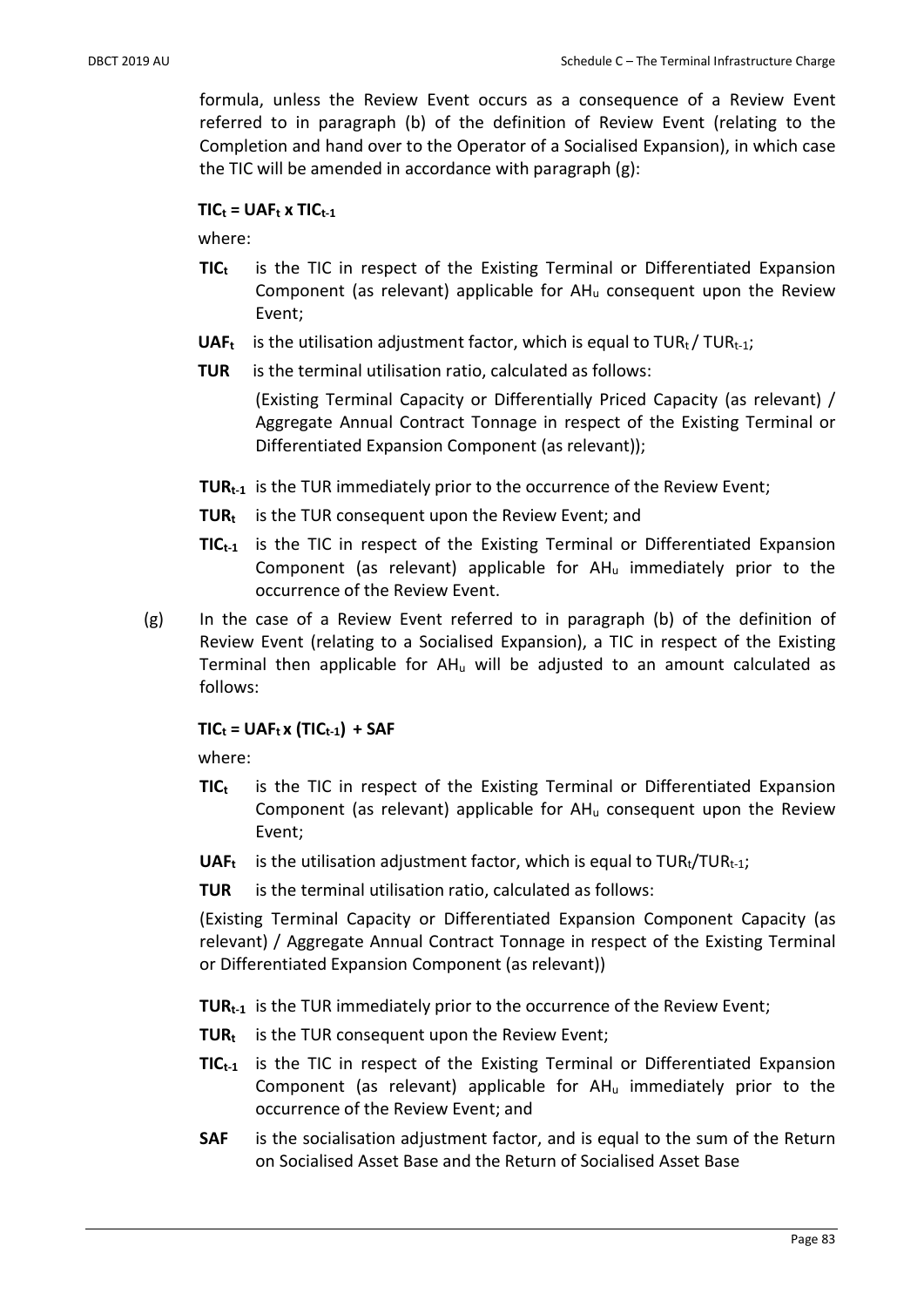Socialised Asset Base is the total prudent Capital Expenditure incurred in respect of the relevant Terminal Capacity Expansion and calculated in accordance with Section 11.5(b)(2)(B).

Return on Socialised Asset Base is the product of the Socialised Asset Base and the WACC(2) Rate, divided by the Aggregate Annual Contract Tonnage consequent upon the Review Event;

Return of Socialised Asset Base is equal to the Socialised Asset Base divided by an asset life ending at the expiry of the Lease Term, divided by the Aggregate Annual Contract Tonnage consequent upon the Review Event.

(h) In the case of a Review Event referred to in paragraph (c) of the definition of Review Event (relating to NECAP), the TIC in respect of the Existing Terminal or Differentiated Expansion Component (as relevant) that would otherwise apply for AH<sup>u</sup> in Financial Year t (after making all other adjustments required by paragraphs (c) and (e)) will be adjusted for that Financial Year t by an amount calculated as follows:

# Adjustment amount $<sub>t</sub>$  = NECAP Allowance $<sub>t</sub>$  / Aggregate Annual Contract Tonnage $<sub>t</sub>$ </sub></sub></sub>

where:

| <b>NECAP Allowance</b> is equal to the sum of the Return on NECAP <sub>t</sub> and the Return |
|-----------------------------------------------------------------------------------------------|
| of $NECAP_t$ ;                                                                                |

- **Return on NECAP<sub>t</sub>** is the product of the NECAP Asset Base<sub>t</sub> and the WACC(1) Rate;
- **Return of NECAP<sub>t</sub>** is equal to the sum, for each 12 month period ending 31 March in which any program of NECAP included in NECAP Asset Base<sub>t</sub> for the Existing Terminal or Differentiated Expansion Component (as relevant) was Completed and handed over to the Operator, of the total NECAP for any program of NECAP Completed and handed over to the Operator in the 12 month period divided by an asset life of 20 years;
- NECAP Asset Base<sub>t</sub> is the NECAP Asset Base for the Existing Terminal or Differentiated Expansion Component (as relevant) as at 1 July for Financial Year t and is derived by rolling forward the value of the NECAP Asset Base from the preceding Financial Year t-1 as follows:
- **NECAP Asset Baset** = NECAP Asset Base<sub>t-1</sub> + NECAP<sub>t-1</sub> Return of NECAP<sub>t-1</sub>;
- **NECAP Asset Baset-1** is the value of the NECAP Asset Base at the start of Financial Year t-1 and is zero where Financial Year t is the Financial Year in which the Initial TIC for the relevant Pricing Period commenced;
- **NECAP**<sub>t-1</sub> is the value of the NECAP incurred in any prior period (including NECAP in any period preceding the Commencement Date) on any program of NECAP which was Completed and handed over to the Operator by DBCT Management in the twelve months ending 31 March in Financial Year t-1 and allocated to the Terminal Component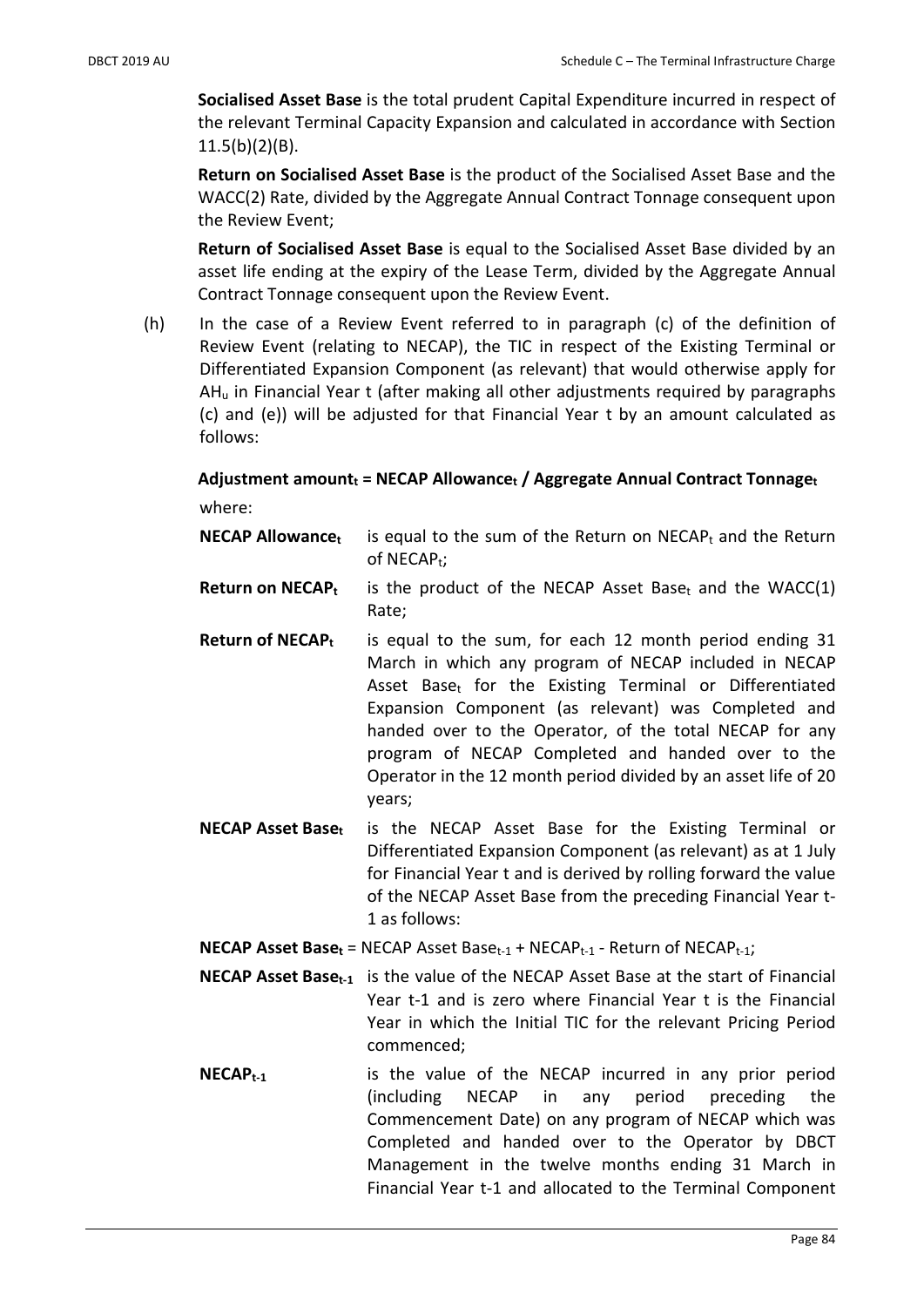or Differentiated Expansion Component (as relevant) in accordance with Section 11.7 of this Access Undertaking including NECAP referred to in Section 12.10(b) and NECAP referred to in Section 12.10(c));

- **Return of NECAP**<sub>t-1</sub> is the Return of NECAP included in the NECAP Allowance<sub>t-1</sub> in determining the Adjustment amount for Financial Year t-1 in accordance with this paragraph (h) and is zero where Financial Year t is the Financial Year in which the Initial TIC for the relevant Pricing Period commenced.
- (i) Any amendment made pursuant to paragraph (e) above will be effective from the first day of the Month following the Month in which the Review Event occurs, except for those Review Events of the kind described at paragraph (c) of the Review Event definition, which will be effective from the relevant 1 July.
- (j) For clarification, if a review under paragraph (c) above occurs simultaneously with a review under paragraph (e), they will be reviewed together and the amendments to the TIC under paragraph (c) and under paragraph (e) for each Review Event will be applied cumulatively and become effective on the relevant 1 July.
- (k) If DBCT Management or the Access Holder, acting reasonably, considers that an amended TIC determined in accordance with this Schedule C, Part B has not been calculated in accordance with this Undertaking, they may raise a Dispute in accordance with Section 17 of this Undertaking and any determination by the QCA must be in accordance with Section 11.5 of this Access Undertaking.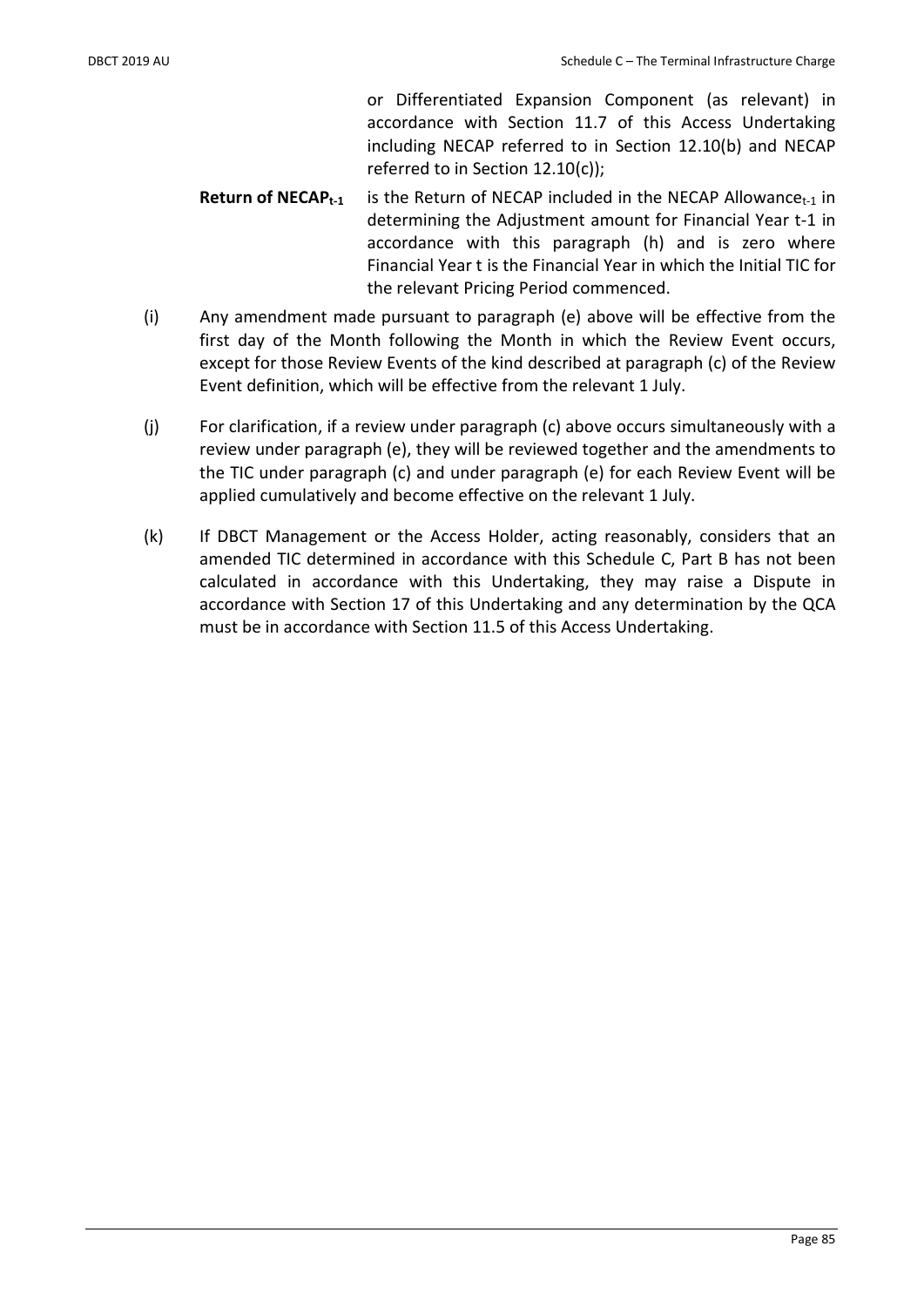# Schedule D – Confidentiality Deed

# This confidentiality deed

is made on between the following parties:

- 1. DBCT Management Pty Limited ACN 097 698 916 of Level 15, Waterfront Place, 1 Eagle Street, Brisbane QLD 4000 (DBCT Management)
- 2. **[insert name of receiving party]** [insert ABN/ACN/ARBN] of [insert address] (Access Seeker)

### **Recitals**

- A. DBCT Management and the Access Seeker wish to negotiate the terms of an Access Agreement under which DBCT Management will provide Access to the Services.
- B. The parties have agreed to the disclosure of certain Confidential Information to each other in order to assist them to reach a negotiated outcome on the terms and conditions of Access to the Services.
- C. The parties have agreed that any Confidential Information is provided on the terms of this deed and that they will not use or disclose the Confidential Information except as provided in this deed.

### This deed witnesses

that in consideration of, among other things, the mutual promises contained in this deed, the parties agree:

# 1 Definitions and interpretation

#### 1.1 Definitions

In this deed:

Access Undertaking means the Dalrymple Bay Coal Terminal Access Undertaking prepared in accordance with the requirements of the Queensland Competition Authority Act 1997 (Qld) and approved on [insert] as varied or replaced from time to time;

Confidential Information means any information, data or other matter disclosed to a party by or on behalf of another party where:

- (a) the disclosure of the information, data or other matter by the Recipient might reasonably be expected to affect the commercial affairs of the owner of the information, data or other matter; or
- (b) the information, data or other matter is marked or otherwise clearly identified as confidential by a party when disclosed,

provided that such information, data or other matter:

- (c) is not already in the public domain;
- (d) does not become available to the public through means other than a breach of this confidentiality deed or of the confidentiality provisions of the Access Undertaking;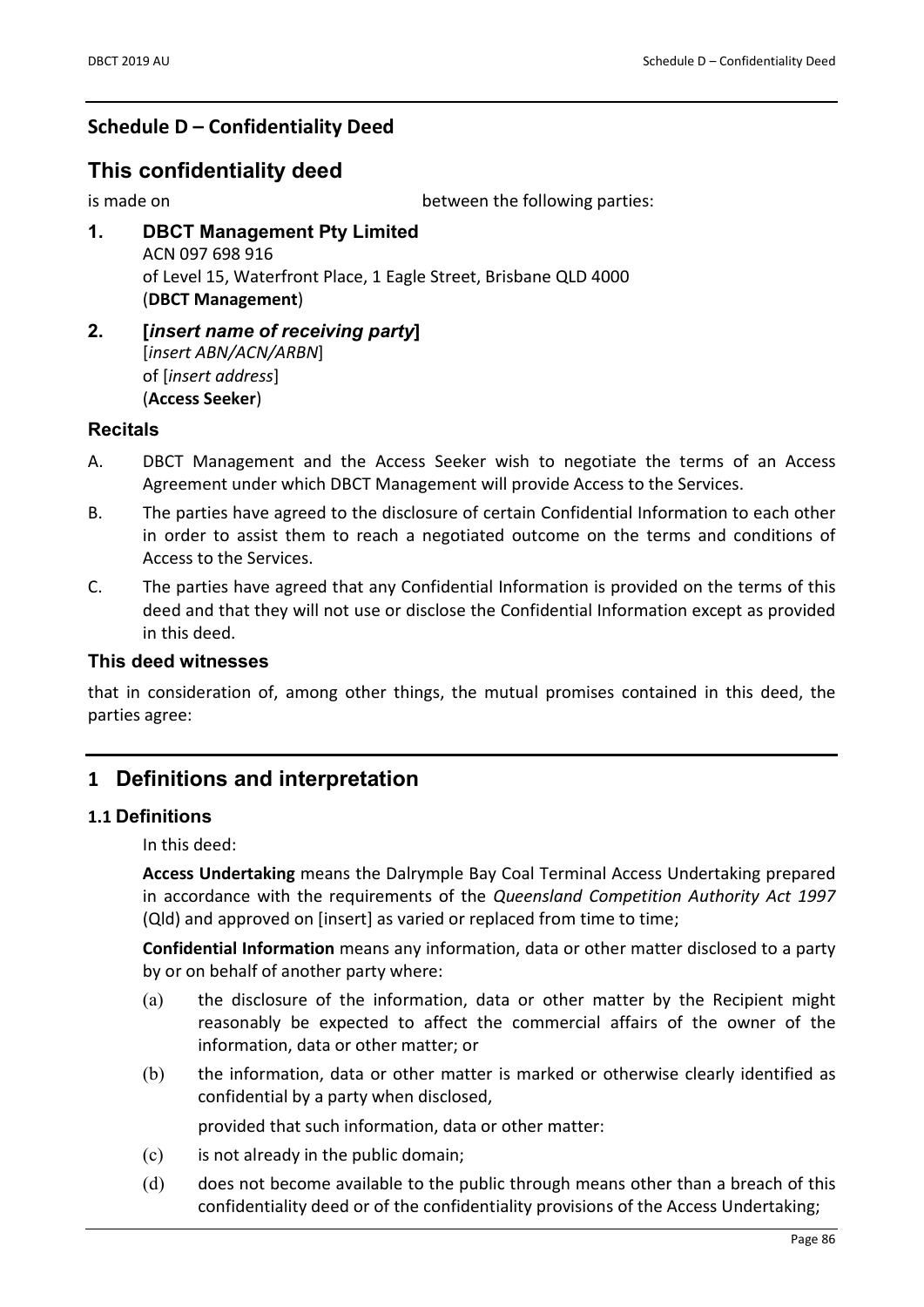- (e) was not in the other party's lawful possession prior to such disclosure; or
- $(f)$  is not received by the other party independently from a third party free to disclose such information, data or other matter,

and provided further that the information, data or other matter will cease to be Confidential Information if the information has ceased to retain its confidential nature, for example because:

- $(g)$  the disclosure of the information, data or other matter by the Recipient would no longer reasonably be expected to affect the commercial affairs of the owner of the information, data or other matter;
- (h) the information, data or other matter is now in the public domain through means other than a breach of this confidentiality deed or of the confidentiality provisions of the Access Undertaking; or
- (i) the information, data or other matter has been received by the Recipient independently from a third party free to disclose the information, data or other matter.

#### Corporations Act means the Corporations Act 2001 (Cth);

Discloser means a person who discloses Confidential Information to a Recipient pursuant to negotiations for Access under Part 5 of the Access Undertaking;

Document includes any note, memorandum, record, report, financial information, summary, analysis, calculation, strategic assessment, market survey, business plan, computer program, computer record, circuit, circuit layout, drawing, specification, material or any other means by which information may be stored or reproduced;

Express Purpose means to assist the Recipient to reach a negotiated outcome with the Discloser as to the terms and conditions of Access;

Recipient means a person who receives Confidential Information pursuant to negotiations for Access under Part 5 of the Access Undertaking; and

#### Specified Person means:

- (a) an officer or employee of a Recipient;
- (b) a professional adviser to a Recipient;
- (c) a financier of a Recipient;
- (d) a professional adviser to a financier of a Recipient;
- (e) an officer, employee, or a professional adviser to a related body corporate of a Recipient; or
- (f) an officer or employee of the Operator,

who has a specific need to have access to the Confidential Information for the Express Purpose.

#### 1.2 Interpretation

- (a) Terms defined in the Access Undertaking have the same meaning in this deed unless otherwise defined.
- (b) Headings are for convenience only and do not affect interpretation.
- (c) In this deed, unless the context otherwise requires:
	- (1) words importing the singular include the plural and vice versa;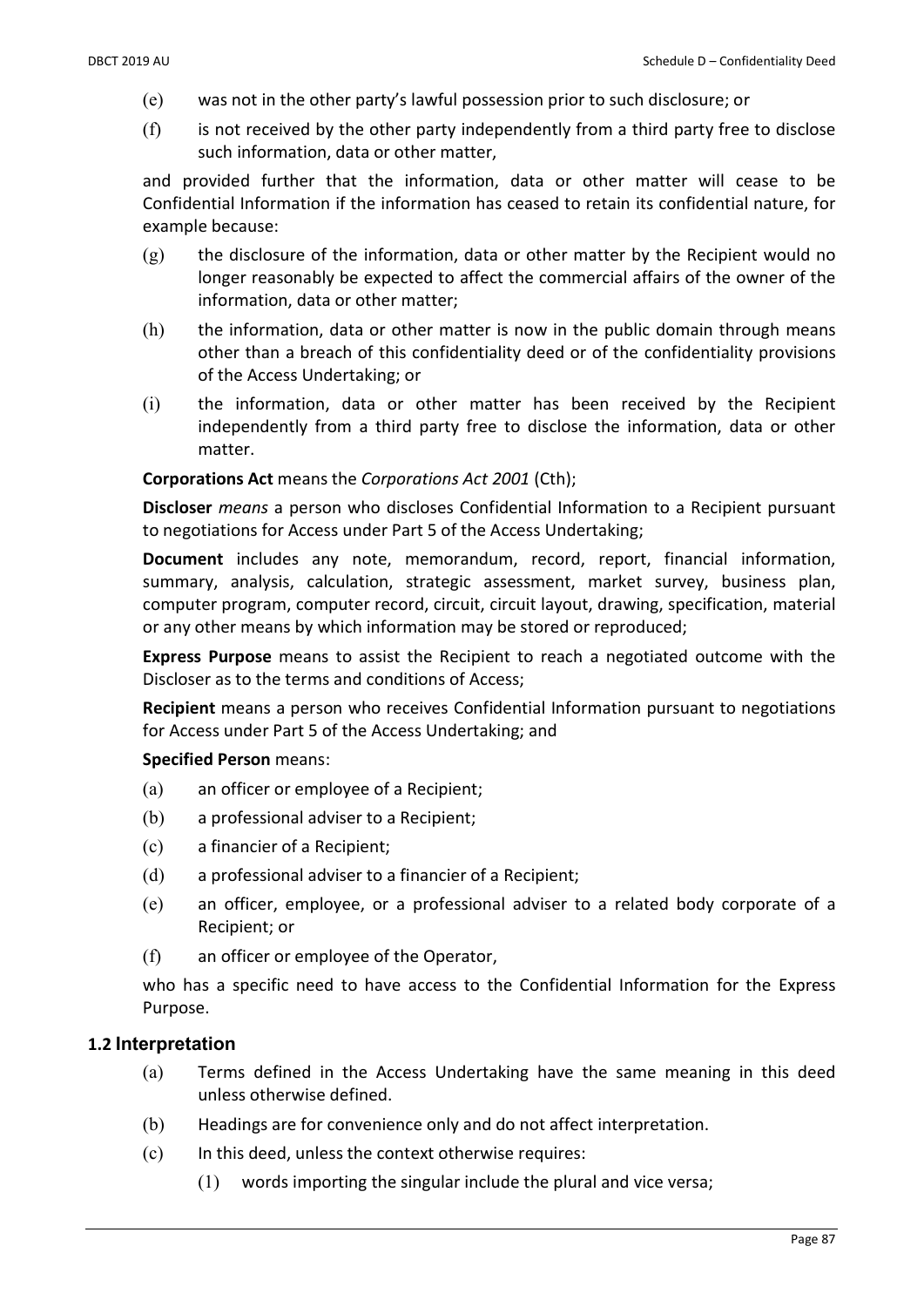- (2) a reference to any thing (including, but not limited to, any right) includes a part of that thing but nothing in this Clause  $1.2(c)(2)$  implies that performance of part of an obligation constitutes performance of the obligation;
- (3) the term "related body corporate" has the meaning given to that term under the Corporations Act;
- (4) the term "associate" has the meaning given to that term in Section 15 of the Corporations Act;
- (5) an expression importing a natural person includes any company, partnership, joint venture, association, corporation or other body corporate and any government agency; and
- (6) a reference to a person includes that person's successors and legal personal representatives.

# 2 Confidentiality

The Recipient must:

- (a) hold the Confidential Information in strict confidence and not disclose, or cause or permit the disclosure of, the Confidential Information, except as permitted under this deed or with the prior written consent of the Discloser;
- (b) not disclose, or cause or permit the disclosure to any person of, any opinion in respect of the Confidential Information or a Document created in accordance with Clause 3(c), except as permitted under this deed;
- (c) keep the Confidential Information and any Documents created in accordance with Clause 3(c) in a way such that it is reasonably protected from any use, disclosure or access which is inconsistent with this deed;
- (d) promptly notify the Discloser if it suspects, or becomes aware of, any unauthorised use, storage, copying or disclosure of the Confidential Information;
- (e) do anything reasonably required by the Discloser to prevent or stop a breach or threatened breach of this deed or an infringement or threatened infringement of the Discloser's rights arising out of this deed by any person, whether by court proceedings or otherwise; and
- (f) maintain such procedures as are reasonably necessary to ensure compliance with this deed by the Recipient and each Specified Person and, upon request, provide the Discloser details of the procedures adopted.

# 3 Permitted use and disclosure

The Recipient may:

- (a) only use the Confidential Information for the Express Purpose;
- (b) not make use of the Confidential Information to the commercial, financial or competitive disadvantage of the Discloser (but this does not preclude the Recipient from using the Confidential Information in negotiations with the Discloser or in any dispute proceedings, submissions to the Queensland Competition Authority or other proceeding contemplated in the Access Undertaking or the Queensland Competition Authority Act 1997 (Qld));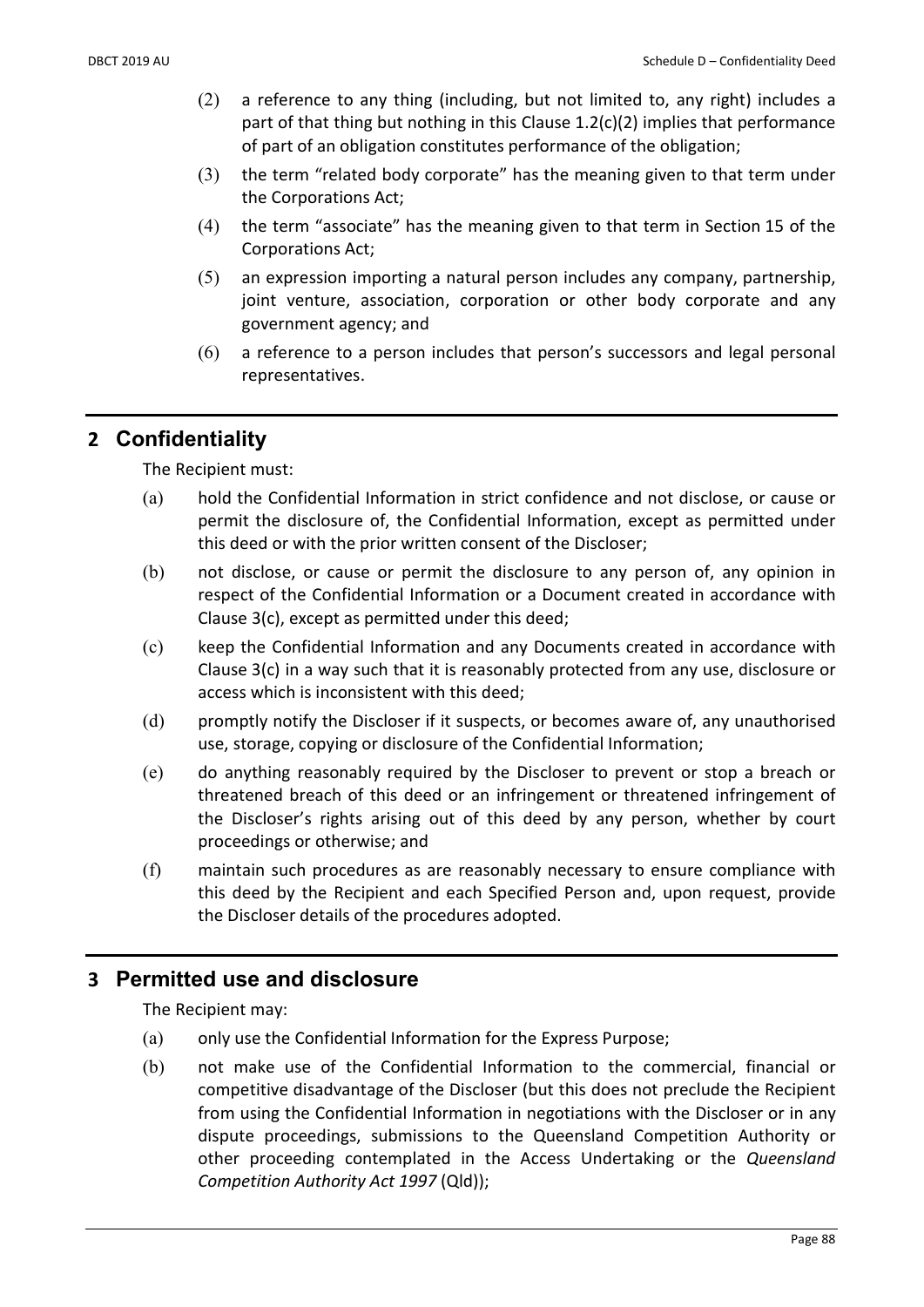- (c) create, or cause or permit to be created, a Document which reproduces, is based on, utilises or relates to Confidential Information only if that creation is solely for the Express Purpose; and
- (d) only disclose Confidential Information (including as contained in a Document created in accordance with Clause 3(c)) to a Specified Person, and may only make such disclosure solely for the Express Purpose.

# 4 Return and destruction of information

- (a) If requested by the Discloser, the Recipient must promptly return to the Discloser, or destroy or delete as the Discloser directs, all original Documents and copies which:
	- (1) are or contain Confidential Information; and
	- (2) reproduce, are based on, utilise or relate to Confidential Information.
- (b) If a Document or a copy referred to in Clause 4(a) contains information which is Confidential Information of the Recipient, then the Recipient is not required to return that Document but must destroy or delete the portion of the Document containing the Confidential Information of the Discloser.
- (c) Nothing in this clause 4 requires the destruction or return of documentation contained in any board papers or information retained by a professional adviser in accordance with usual professional practice.

# 5 Operation of this deed

- (a) This deed continues without limitation in time but, subject to Clause 5(b), does not apply to any Confidential Information that:
	- (1) the Recipient or a Specified Person is required to disclose by any applicable law or legally binding order of any court, government, semi-government authority, administrative or judicial body, or a requirement of a stock exchange or regulator;
	- $(2)$  is in the public domain other than as a result of a breach of this deed;
	- (3) was at the time of disclosure already in the lawful possession of the Recipient; or
	- (4) is received by the Recipient from a person (other than a Discloser or any employee, officer, agent or adviser of a Discloser) legally entitled to possess that information and provide it to the Recipient.
- (b) If the Recipient or a Specified Person must make a disclosure referred to in Clause 5(a)(1):
	- (1) the Recipient must only disclose, and must ensure that the Specified Person only discloses the minimum Confidential Information required to comply with the applicable law, order or requirement; and
	- (2) before making such disclosure, the Recipient must:
		- $(A)$  give the Discloser reasonable written notice of:
			- (i) the full circumstances of the required disclosure; and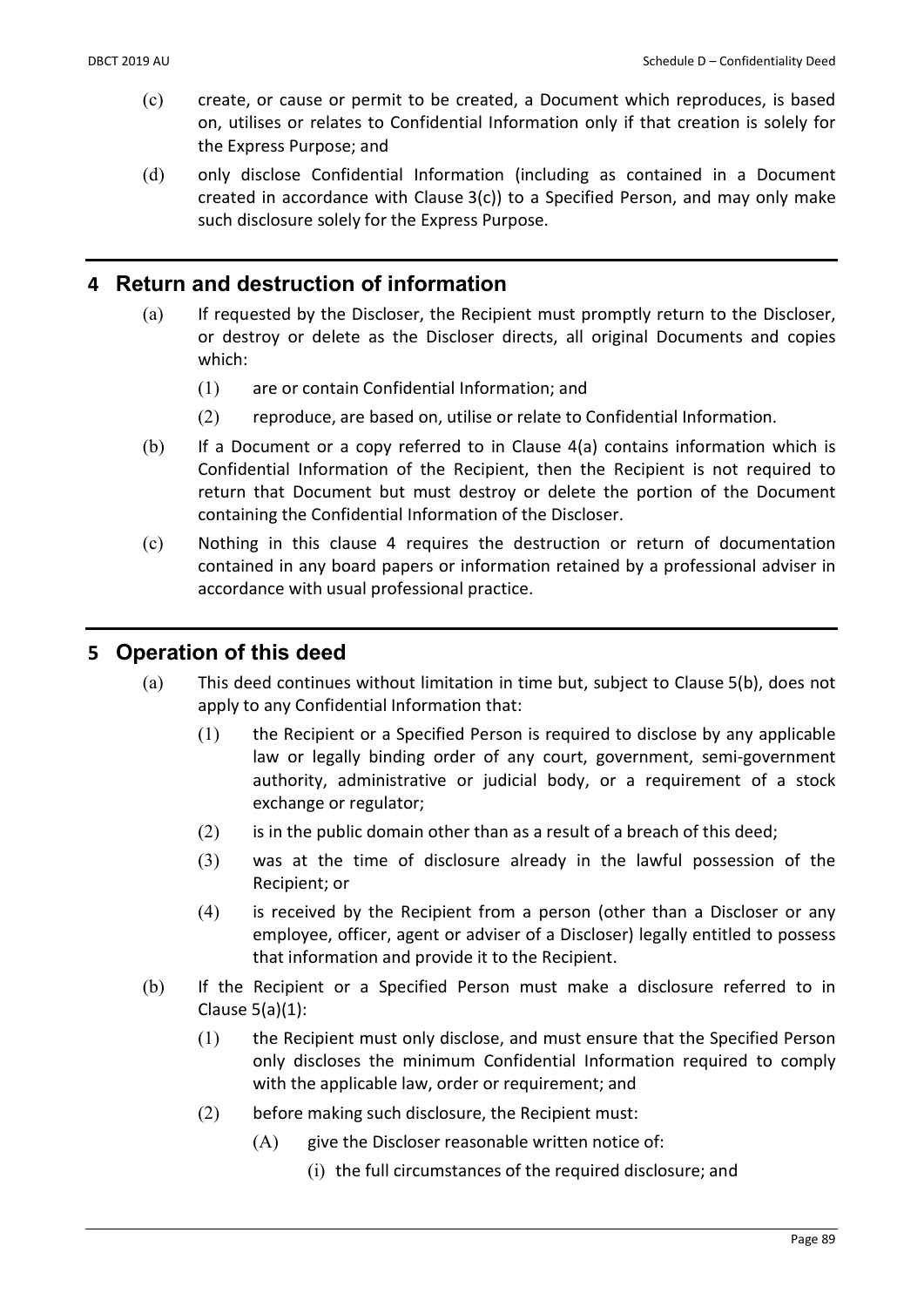- (ii) the Confidential Information which it, or the Specified Person, proposes to disclose; and
- (B) consult with the Discloser as to the form of the disclosure.

## 6 Acknowledgment

The Recipient acknowledges that:

- (a) the Confidential Information is secret and highly confidential to the Discloser;
- (b) this deed does not convey any proprietary or other interest in the Confidential Information to the Recipient or any Specified Person;
- (c) disclosure of Confidential Information in breach of this deed could cause considerable commercial and financial detriment to the Discloser;
- (d) damages may be inadequate compensation for breach of this deed and, subject to the court's discretion, the Discloser may restrain by an injunction or similar remedy, any conduct or threatened conduct which is or would be a breach of this deed; and
- (e) some or all of the Confidential Information may be relevant to the price or value of securities of the Discloser. The Recipient undertakes that it will not deal in those securities in breach of the insider trading provisions of the Corporations Act.

# 7 Recipient to ensure others comply

The Recipient must:

- (a) inform each Specified Person of the Recipient's obligations under this deed;
- (b) procure that each Specified Person strictly observes all of the Recipient's obligations under this deed as if those obligations were imposed on that person; and
- (c) generally ensure that no officer, employee, adviser or agent of the Recipient does anything which, if done by the Recipient, would be inconsistent with this deed.

### 8 Indemnity

The Recipient indemnifies the Discloser in respect of any claim, action, damage, loss, cost, charge, expense, outgoing or payment which the Discloser suffers, incurs or is liable for in respect of:

- (a) any breach of this deed by the Recipient;
- (b) any failure by the Recipient to ensure compliance by any Specified Person with the terms of this deed; or
- (c) any infringement of the Discloser's rights in respect of the Confidential Information by the Recipient or a Specified Person.

# 9 Disclaimer

- (a) Neither the Discloser, nor any of its related bodies corporate nor any of their respective officers, employees or advisers:
	- (1) makes any representation or warranty:
		- (A) as to the accuracy or completeness of the Confidential Information;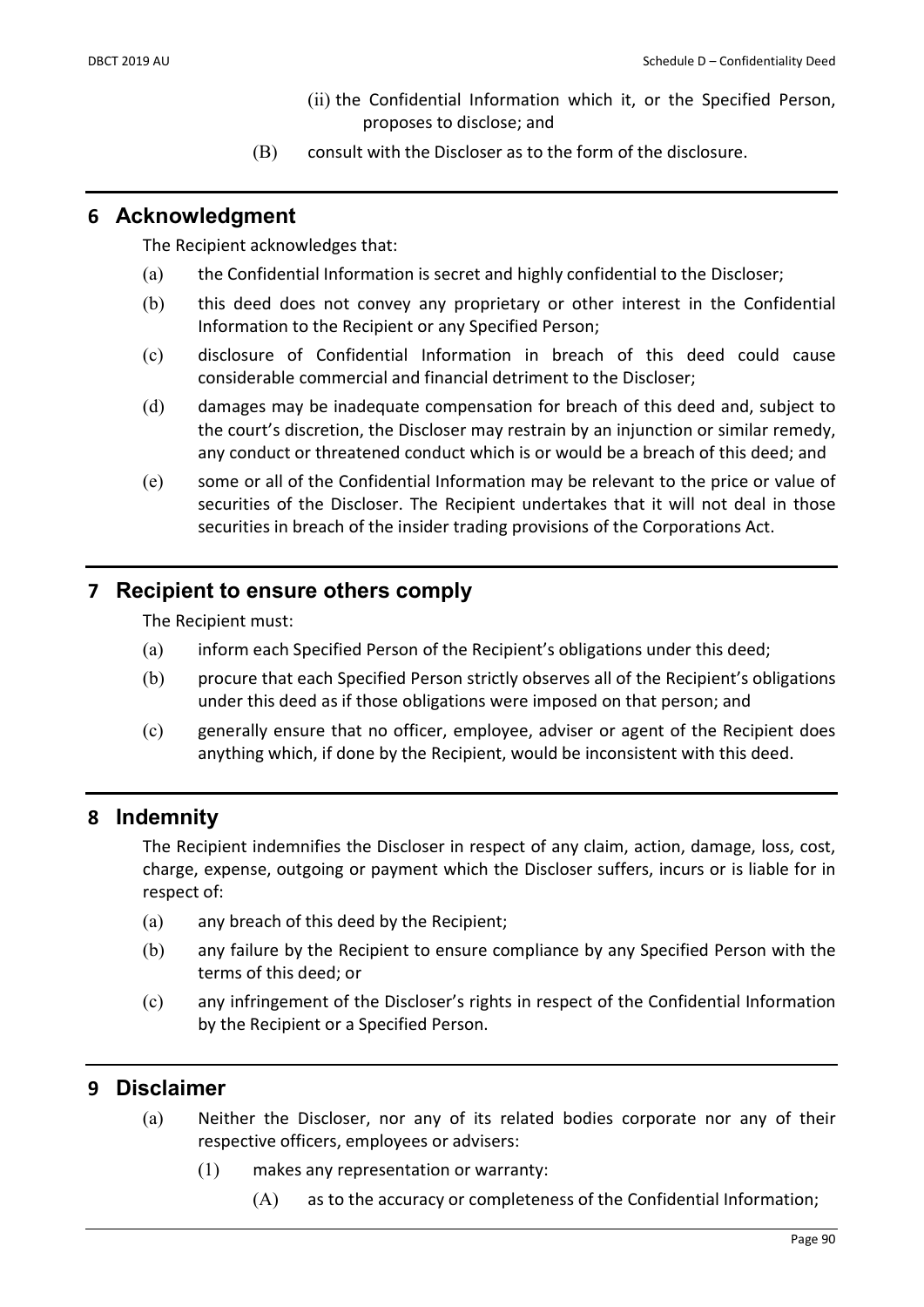- (B) that the Confidential Information has been audited, verified or prepared with reasonable care; or
- (C) that the Confidential Information is the totality of the information that a prospective Access Seeker may require in order to negotiate an Access Agreement;
- (2) accepts any responsibility for any interpretation, opinion or conclusion that the Recipient or a Specified Person may form as a result of examining the Confidential Information;
- (3) accepts any responsibility to inform the Recipient of any matter arising or coming to the Discloser's notice which may affect or qualify any Confidential Information which the Discloser provides to the Recipient; and
- (4) is liable, and the Recipient covenants not to make any claim or commence or pursue any proceedings against any of them, for any loss of any kind (including, without limitation, damages, costs, interest, loss of profits, or special loss or damage) arising from:
	- (A) an error, inaccuracy, incompleteness or similar defect in the Confidential Information; or
	- (B) any default, negligence or lack of care in relation to the preparation or provision of the Confidential Information.
- (b) The Recipient acknowledges that it is making an independent assessment of the Confidential Information and that it will carry out, and rely solely on, its own investigation and analyses in relation to the Confidential Information.
- (c) Any reliance by the Recipient, or any Specified Person, on any Confidential Information, or any use of any Confidential Information, is solely at its own risk.

# 10 Governing law and jurisdiction

- (a) This deed is governed by the laws of Queensland.
- (b) The parties irrevocably submit to the exclusive jurisdiction of the courts of Queensland.

### 11 Waivers

- (a) Waiver of any right, power, authority, discretion or remedy arising on default under this deed must be in writing and signed by the party granting the waiver.
- (b) A failure or delay in exercise, or partial exercise, of a right, power, authority, discretion or remedy created or arising on default under this deed does not result in a waiver of that right, power, authority, discretion or remedy.

### 12 Variation

Any variation of this deed must be in writing and signed by the parties.

### 13 Entire agreement

This deed is the entire agreement between the parties in respect of its subject matter.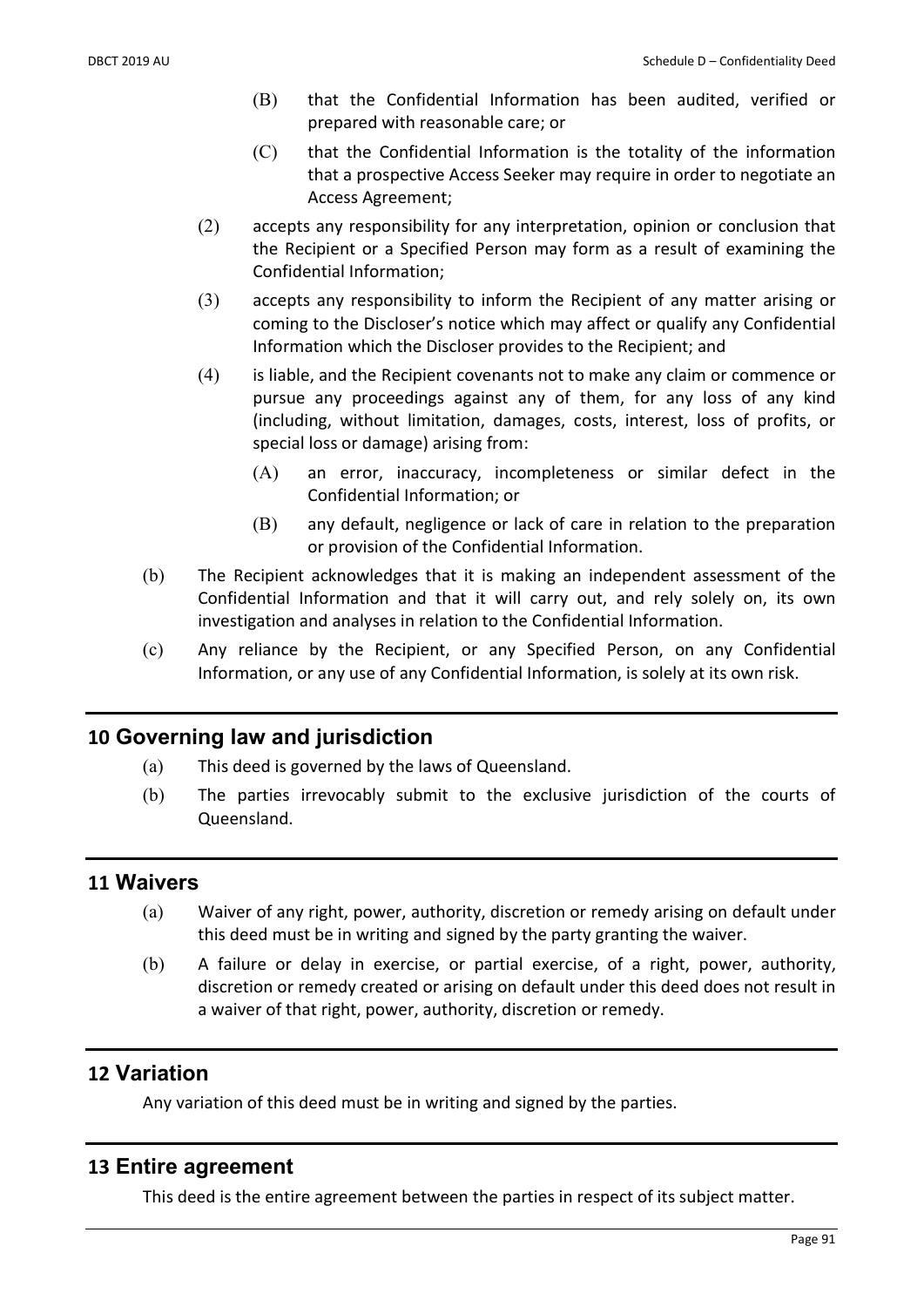# Executed as a deed:

Signed sealed and delivered by DBCT Management by:

Director/Secretary Director

\_\_\_\_\_\_\_\_\_\_\_\_\_\_\_\_\_\_\_\_\_\_\_\_\_\_\_\_\_\_\_ \_\_\_\_\_\_\_\_\_\_\_\_\_\_\_\_\_\_\_\_\_\_\_\_\_\_\_\_\_\_\_\_\_

\_\_\_\_\_\_\_\_\_\_\_\_\_\_\_\_\_\_\_\_\_\_\_\_\_\_\_\_\_\_\_ \_\_\_\_\_\_\_\_\_\_\_\_\_\_\_\_\_\_\_\_\_\_\_\_\_\_\_\_\_\_\_\_\_

\_\_\_\_\_\_\_\_\_\_\_\_\_\_\_\_\_\_\_\_\_\_\_\_\_\_\_\_\_\_\_ \_\_\_\_\_\_\_\_\_\_\_\_\_\_\_\_\_\_\_\_\_\_\_\_\_\_\_\_\_\_\_\_\_

Name (please print) Name (please print)

Signed sealed and delivered by [insert Access Seeker] by:

Director/Secretary Director

 $\overline{\phantom{a}}$  , and the set of the set of the set of the set of the set of the set of the set of the set of the set of the set of the set of the set of the set of the set of the set of the set of the set of the set of the s Name (please print) Name (please print)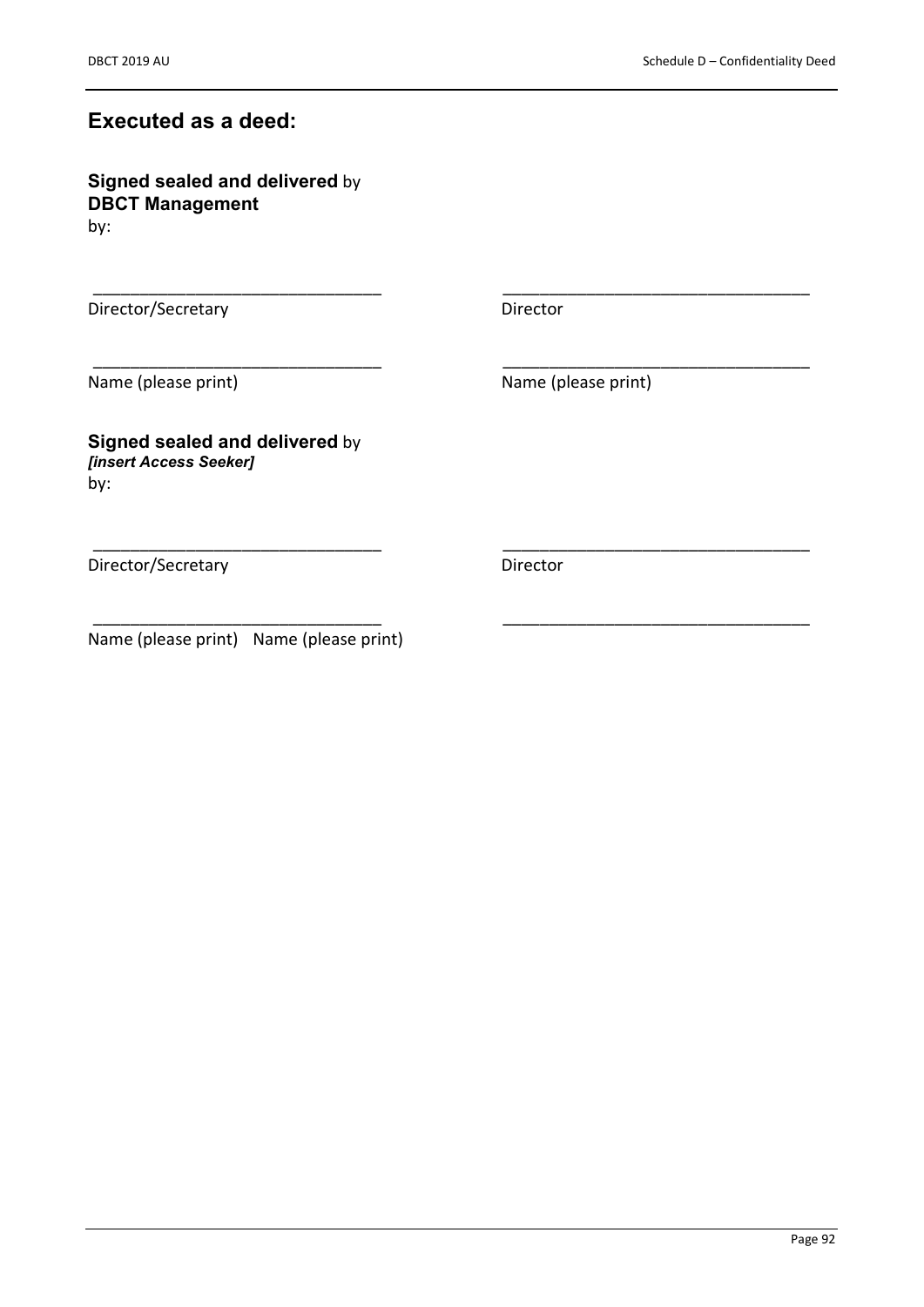### Schedule E – Services

#### 1 Train scheduling

DBCT Management must (subject to availability of trains and factors beyond its control) coordinate cargo assembly windows at the terminal to receive coal parcels and provide train operators and Access Holders with details of cargo receival windows suitable for terminal acceptance of trains and ensure sufficient unloading capacity is made available at the Terminal, to allow each Access Holder to ship its Annual Contract Tonnage of coal in each Financial Year.

#### 2 Train unloading

If a train carrying an Access Holder's coal arrives at the Terminal within its designated cargo build window, DBCT Management must ensure that the train is unloaded at a rate (consistent with the type and condition of the coal) consistent with achieving Handling of the Annual Contract Tonnage of coal for an Access Holder.

#### 3 Reclaiming and vessel loading

DBCT Management must:

- (a) make the Terminal available for berthing by vessels (which are satisfactory in all respects to receive coal) nominated by each Access Holder, such that not less than the Annual Contract Tonnage can be Handled by DBCT Management on behalf of that Access Holder in each Financial Year (as long as the vessel and/or cargo mix required by the Access Holder (or its customer) does not unreasonably impact on the efficiency of the Terminal); and
- (b) load each Access Holder's coal into a vessel which is nominated by the Access Holder and is available for loading so as to achieve the objective in paragraph 3(a).

#### 4 Incidental services

DBCT Management must provide the following services incidental to coal Handling (unless provided directly by the Operator):

- sampling and survey services;
- vessel monitoring;
- co-ordination with ships' agents, masters, customers and other relevant entities;
- crew disembarkation services; and
- wharfage and line services.

#### 5 Miscellaneous services

If required by an Access Holder or any Approval or statutory authority notified to DBCT Management, DBCT Management must, in accordance with Good Operating and Maintenance Practice, provide the following miscellaneous services to the Access Holder:

- moisture adding;  $\bullet$
- compacting;
- surfactant adding;  $\bullet$
- dozing;  $\bullet$
- blending (subject to Section 6(d) below); and  $\bullet$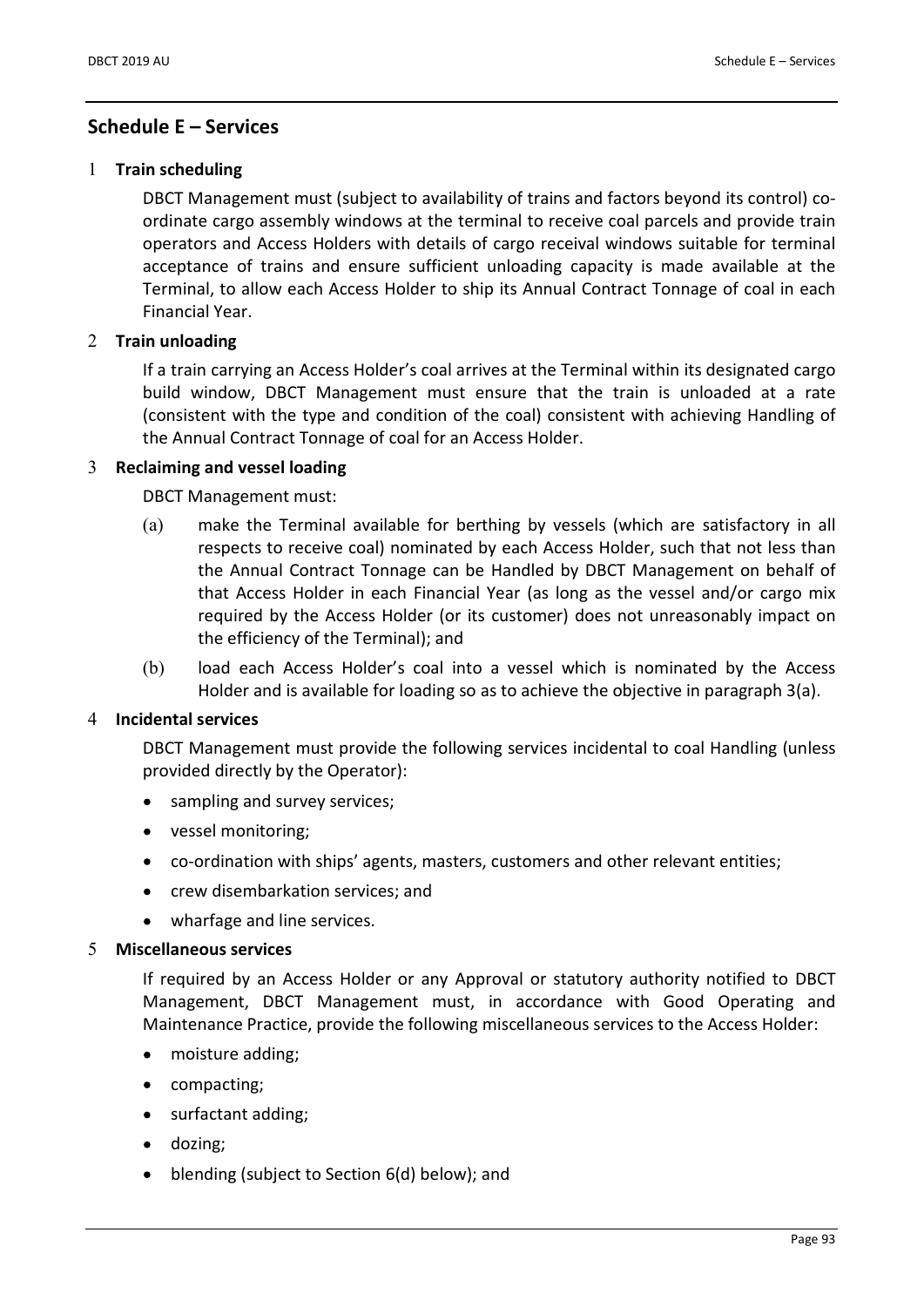• any other services reasonably requested from time to time in writing by an Access Holder to DBCT Management, provided that such services will not unreasonably impact on the efficiency or capacity of the Terminal.

### 6 Stockpiling and blending

- (a) DBCT Management must provide to each Access Holder sufficient stockpile areas to allow cargo assembly (i.e. assembly of cargo for a nominated vessel with an appropriate arrival time) for vessels onto which the Access Holder's coal is to be loaded.
- (b) Remnant management areas will be determined by the Operator in areas of the Terminal which are not required for cargo assembly and which can be made available for dedicated stockpiling without materially affecting efficiency of the Terminal. DBCT Management must ensure that each Access Holder is offered the opportunity to use a proportion of that stockpiling area which accords with its proportion of the Aggregate Annual Contract Tonnage under all Access Agreements and Existing User Agreements.
- (c) The stockpiling rights in Section 6(a) and 6(b) are subject to any other obligation of DBCT Management under any Access Agreement or Existing User Agreement with another Access Holder entered into prior to 1 July 2004 (to the extent that such obligation has not been waived).
- (d) DBCT Management must blend coal if so requested, but subject to requirements in the Terminal Regulations from time to time, which may:
	- (1) require coal to be blended before it is received at the Terminal, where reasonably practicable;
	- (2) require coal to be blended into a stockpile where reasonably practicable (rather than being blended from stockpile); and
	- (3) limit the proportions in which coal may be blended (to limit the increase in consumption of capacity of the Terminal consumed because of blending).
- (e) DBCT Management must transfer each Access Holder's coal from the train unloading facility at the Terminal to the relevant stockpile area or a cargo assembly area and stockpile an Access Holder's coal in that area (except to the extent that a quality plan under the Terminal Regulations has been agreed to which provides for direct loading from train to vessel).

### 7 Prevention of contamination

DBCT Management must take all practicable measures to maintain the integrity of each Access Holder's coal at the Terminal, including (without limitation) by:

- (a) avoiding contamination of the Access Holder's coal, including (without limitation) contamination with other coal or waste material; and
- (b) minimising handling and associated degradation of the Access Holder's coal.

### 8 Data provision

DBCT Management must provide such information and access to systems as are reasonable to inform Access Holders of relevant data relating to handling of their coal.

### 9 Co-ordination

Subject to the Access Holder providing relevant information to DBCT Management within a reasonable time, DBCT Management must: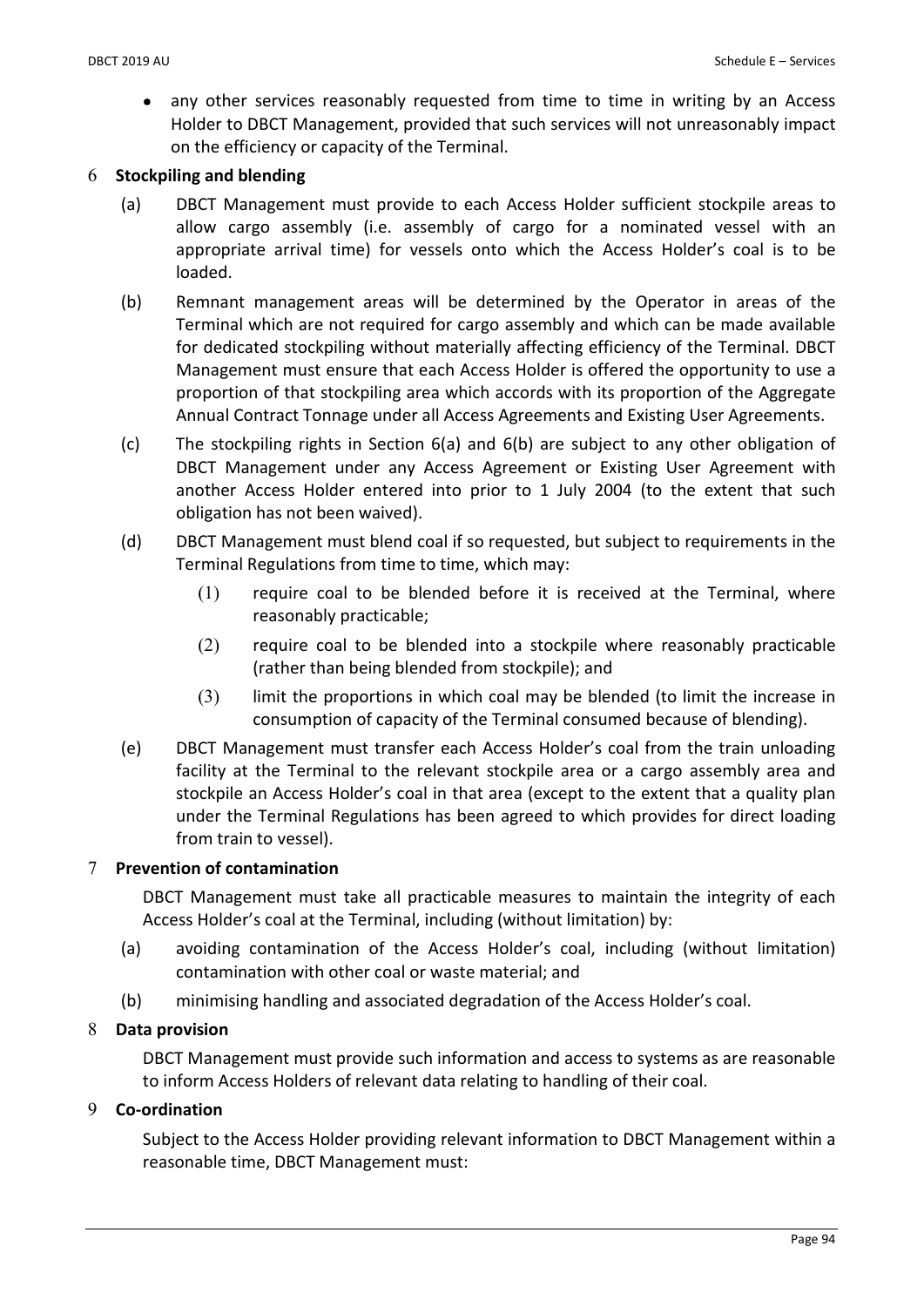- (a) ensure, as far as practicable, that it discharges its obligations in this Schedule in accordance with the requirements of the Access Holder's reasonable quality plans, reasonable shipping programs and contracts as notified to DBCT Management and the Operator from time to time consistent with Terminal Regulations, and
- (b) (subject to the foregoing and having regard to equity amongst Access Holders) use its best endeavours to minimise the aggregate cost to the Access Holder arising out of Handling at the Terminal (including demurrage costs and rail freight).

#### 10 Terminal Regulations, Force Majeure, Laws and Operation & Maintenance Contract

The provision of each of the above Services by DBCT Management is subject to (and DBCT Management's obligations are modified to the extent of):

- (a) any relevant provisions of the Terminal Regulations in so far as they;
	- (1) require scheduling of Access Holder's railing in and shipment of coal in ways which promote Terminal and System efficiency and endeavours to achieve the objective of even shipments by Access Holders;
	- (2) temporarily reduce the tonnage of coal which may be Handled or Services provided, during such periods as capacity of the Terminal or relevant Services becomes restricted, provided that such reductions and restrictions affect all Access Holders equitably (but this does not relieve the Access Holder or DBCT Management respectively from any liability which they might have in respect of causing capacity or Services to have become restricted);
	- (3) prescribe requirements for trains, unloading of trains, stockpiling and cargo assembly of vessels, arrival of vessels, loading of vessels, pre-loading requirements and order of loading and unloading and other matters where possible (including matters of the type dealt with in the Terminal Regulations as at the Commencement Date) which promotes the efficient, safe and equitable utilisations of Terminal Capacity and System Capacity and Terminal Services;
	- (4) require Access Holders to co-operate with the Operator and other Access Holders in relation to scheduling, loading, unloading, priorities and other matters relating to the operation of the Terminal; and
	- (5) allow the exercise of discretions on the part of the Operator in limited cases, where it is reasonable to do so, to optimise Terminal or System efficiency and the power is required to be exercised in good faith and in a nondiscriminatory way;
- (b) in respect of an Access Holder, any specific provision of their Access Agreement or Existing User Agreement including any provisions relating to an event of force majeure;
- (c) DBCT Management:
	- (1) being able to require the Operator under the Operation & Maintenance Contract to provide such services; and
	- (2) without limiting Section 10(c) any specific provision in the Operation & Maintenance Contract including any provisions relating to an event of force majeure.

The provision of the above Services by DBCT Management must be carried out in accordance with Good Operating and Maintenance Practice and all applicable laws.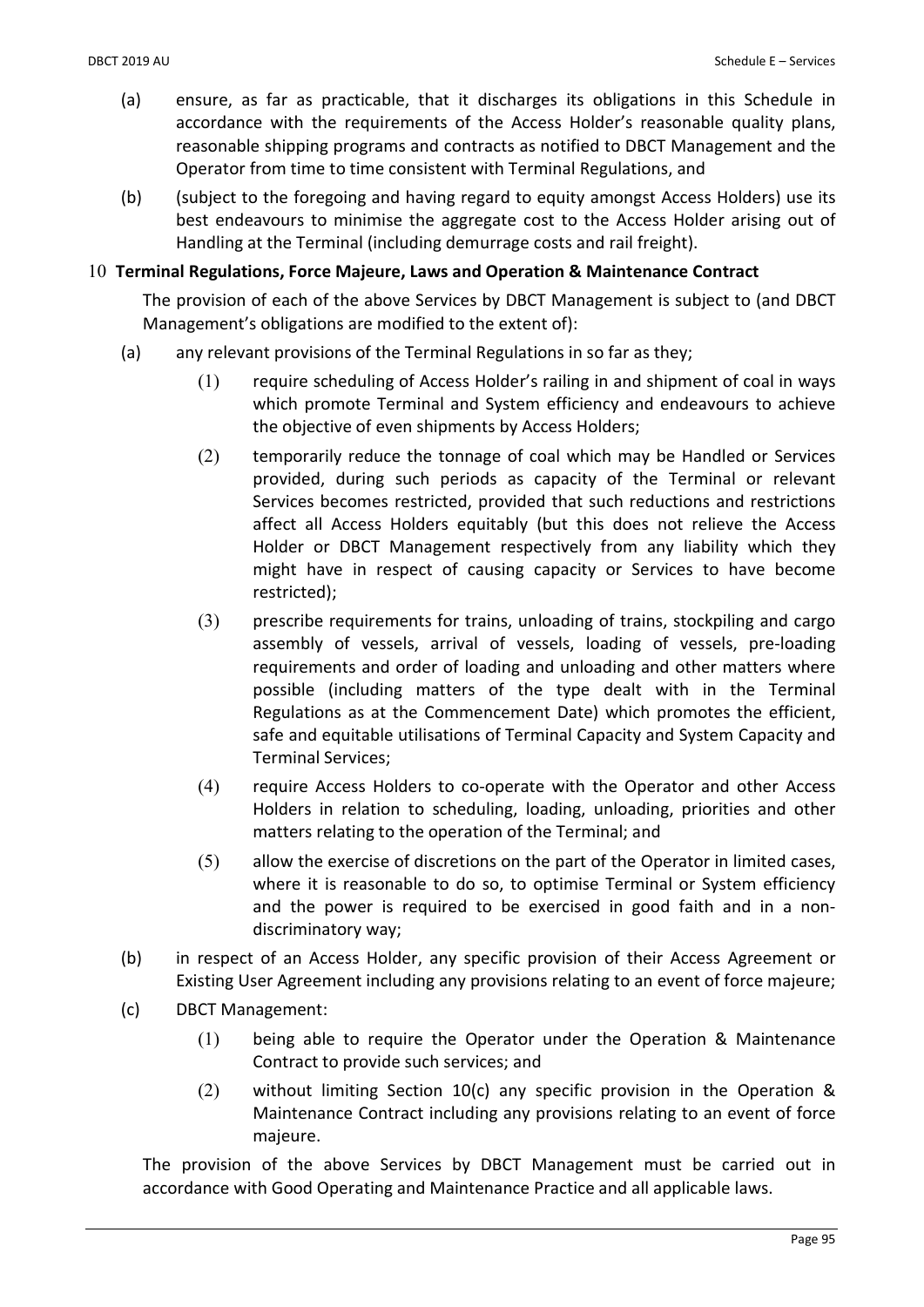#### 11 Standard for Services

- (a) The provision of the above Services by DBCT Management must be carried out with due skill, care and diligence in accordance with this Undertaking, the Terminal Regulations, Good Operating and Maintenance Practice and all applicable laws.
- (b) When providing the above Services, DBCT Management must take into account the following factors, where relevant:
	- (1) lowest total whole of life cost;
	- (2) reliability and economy of performance;
	- (3) maximising the effective life of the Terminal; and
	- (4) DBCT Management's non-discrimination obligations under this Undertaking.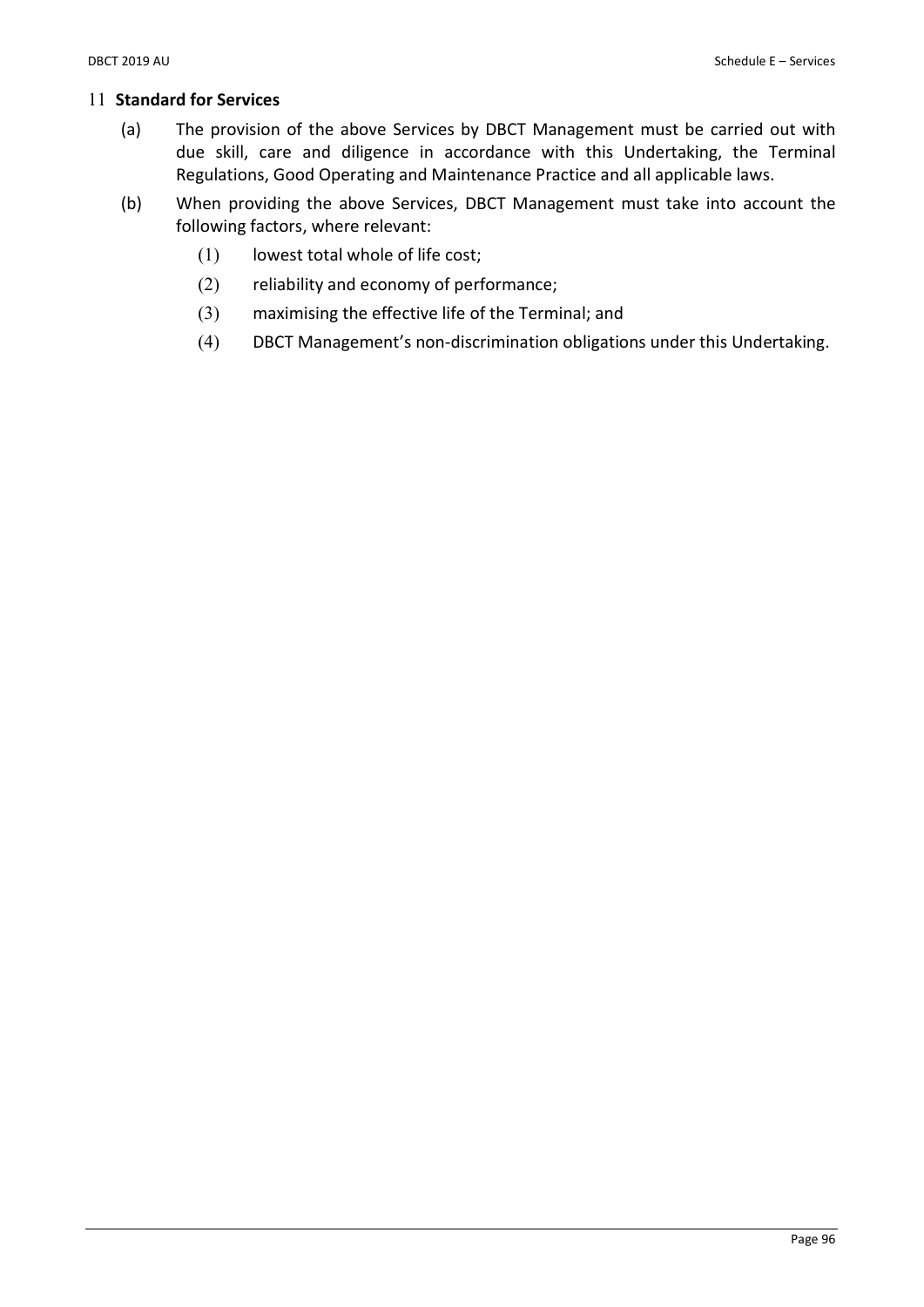# Schedule F – Terminal Master Plan

[Terminal Master Plan attached separately]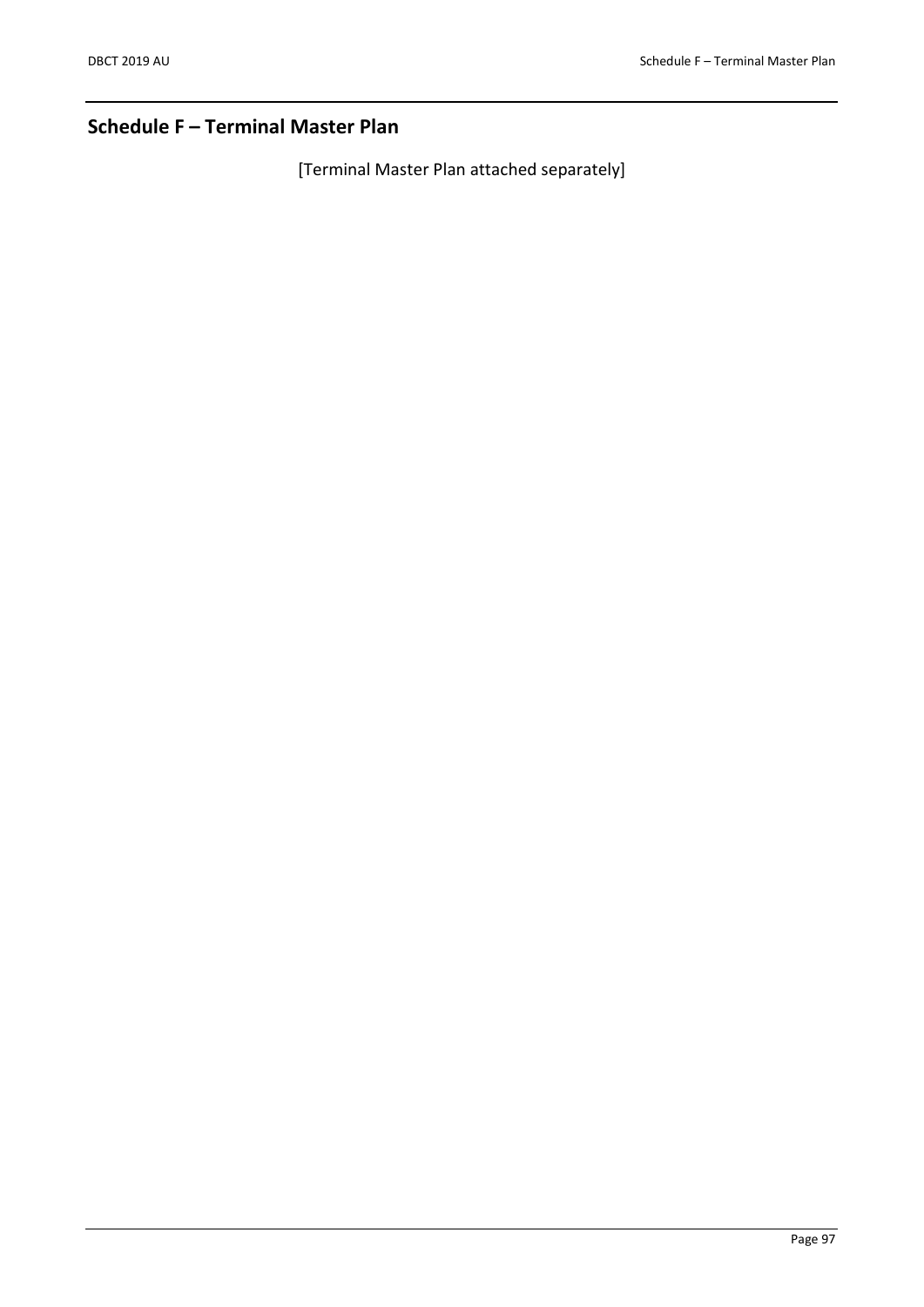### Schedule G – Definitions and Interpretation

#### 1. Definitions

In this Undertaking:

60/60 Requirement has the meaning given in Section 12.5(h).

Access means access under an Access Agreement or Existing User Agreement to the Services to be provided by DBCT Management at the Terminal.

Access Agreement means an access agreement between DBCT Management and an Access Holder negotiated under Section 5 of this Undertaking (or otherwise entered into during the Term) including an Existing User Agreement, and a Differentially Priced Access Agreement, as the context provides.

Access Applicant means a person who has submitted to DBCT Management a valid Access Application that has been confirmed by DBCT Management as compliant with Section 5.2 and has not lapsed, expired or otherwise been validly rejected by DBCT Management.

#### Access Application means:

- (a) an application for Access made or deemed to have been made under Section 5.2 of this Undertaking;
- (b) for the purposes of Sections 5.3A, 5.4, 5.7, 5.8, 5.9, and Section 17 only  $-$  an Access Application which was duly submitted to DBCT Management prior to the Commencement Date under and in accordance with a previous access undertaking for the Terminal and which has not been dealt with on the Commencement Date. For clarification, the time of the submission of the Schedule A information (before or after the Commencement Date) will not affect the date on which the application is taken to have been received by DBCT Management; and
- (c) for the purposes of Section 5.4 only an application of the kind referred to in Section 5.10(q)(9)(B) which is made after the Commencement Date,

as renewed from time to time in accordance with this Undertaking.

#### Access Application Date means:

- (a) where paragraph (b) of this definition does not apply, the date that the Access Application was received by DBCT Management; or
- (b) the date that the Access Application was deemed to be made if the Access Application was substantially altered in accordance with Section 5.3A or 5.7.

Access Charges means amounts payable by an Access Holder under an Access Agreement or Existing User Agreement for the Services.

Access Holder means a party who has an entitlement to Access under an Access Agreement or an Existing User Agreement.

Access Seeker means a party seeking Access, or increased Access, to the Services and includes a party to a Conditional Access Agreement.

Access Transfer has the meaning given in Section 5.13 of this Undertaking.

Aggregate Annual Contract Tonnage means, in respect of a relevant Financial Year: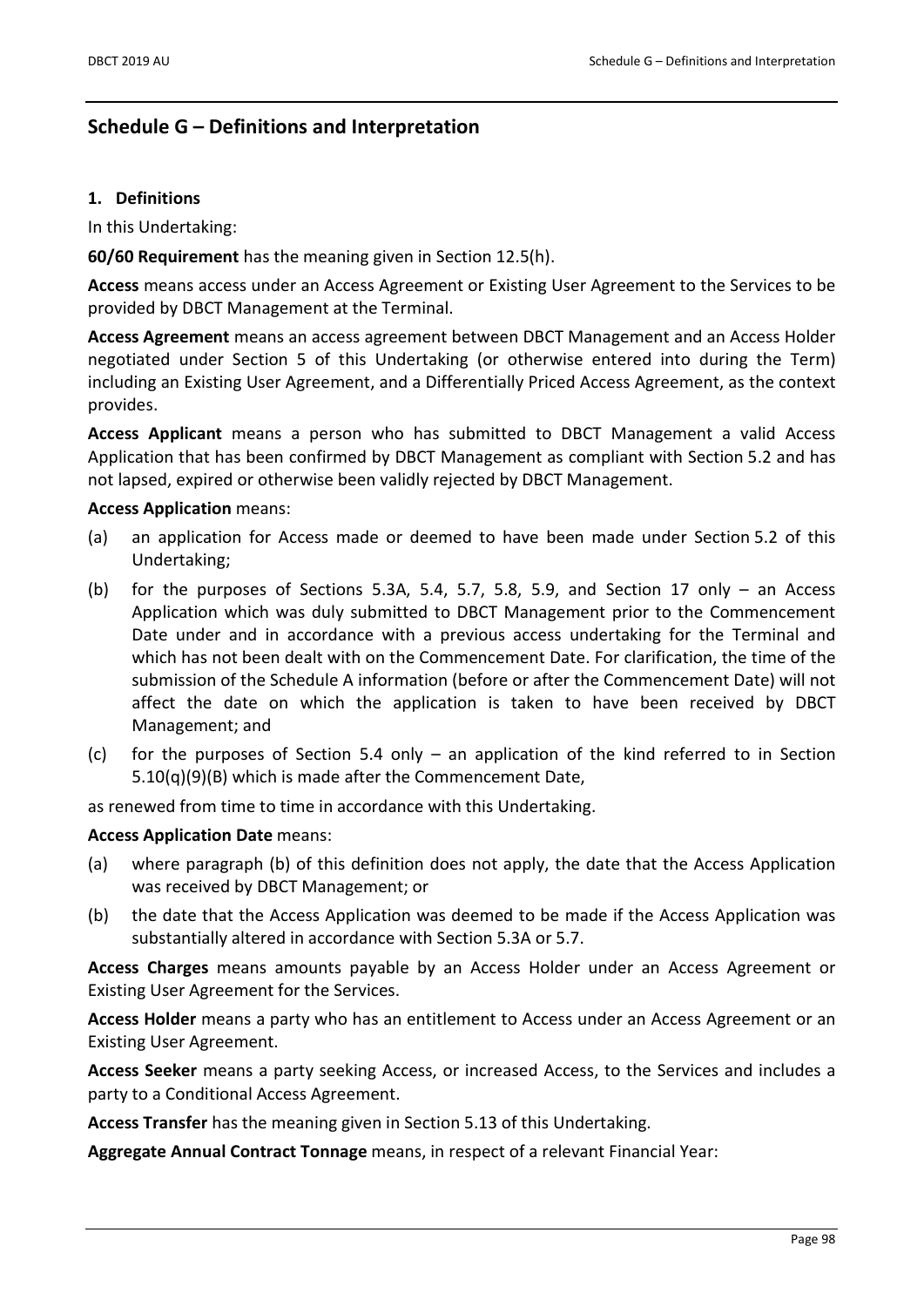- (a) in respect of a Differentiated Expansion Component, the sum of the Annual Contract Tonnages for only the Differentially Priced Access Holders in respect of that Expansion Component; and
- (b) in respect of the Existing Terminal, the sum of the Annual Contract Tonnages for all Access Holders other than Differentially Priced Access Holders in that Financial Year.

Alternative Proposed Standard Funding/Underwriting Agreement means the alternative proposed Standard Funding Agreement or alternative proposed Standard Underwriting Agreement as specified by the QCA under Section 5.10(q)(7).

Annual Contract Tonnage means, for an Access Holder in a relevant Financial Year, the number of tonnes of coal in that Financial Year that the Access Holder is entitled to have Handled under its Access Agreement:

- (a) including tonnage which an Access Holder is entitled to have Handled but which may not, at a practical level, be able to be Handled due to circumstances such as a force majeure event or relevant provisions of Terminal Regulations and any tonnage which an Access Holder would be entitled to have Handled but for the suspension of the Access Holder's right to have the tonnage Handled under an Access Agreement; but
- (b) excluding ad-hoc over shipments which may be permitted subject to available capacity.

Approval means any and all licences, approvals, consent or permits required from any Government Agency or third party for the construction, occupation, development or operation of the Terminal for the provision of the Services, performance of the Leases, or the Port Services Agreement, including but not limited to:

- (a) environmental approvals and licences;
- (b) planning and development approvals and licences; and
- (c) local government approvals and licences.

Approval Date means [insert].

Arbitration means an arbitration commenced under Section 17.4.

Available System Capacity means, in respect of a relevant time, the amount of System Capacity at that time not contracted to be Handled. It is derived by subtracting the Aggregate Annual Contract Tonnage as at the relevant time from System Capacity at that time. Where that subtraction results in a negative number, it will be taken to be "nil". Where Available System Capacity is to be determined in respect of a future time DBCT Management will estimate it taking all relevant factors into account (including System Capacity expected to arise out of a System Capacity Expansion which has been or can reasonably be expected to be committed to at the time of the estimation).

Business Day means a day other than a Saturday, a Sunday, or a public holiday in Brisbane.

Capital Expenditure means expenditure (incurred by DBCT Management) which:

- (a) relates to replacement or expansion of any part of the Terminal;
- (b) relates to refurbishment or upgrade of any part of the Terminal which can reasonably be expected to extend the life of the relevant part beyond its original useful life or is undertaken for environmental or safety reasons;
- (c) otherwise relates to the refurbishment or upgrade of Terminal plant and/or infrastructure which is reasonably expected to improve whole of life cost, or is incurred with the agreement of the Operator; or
- (d) is ancillary or incidental to paragraphs (a), (b) or (c),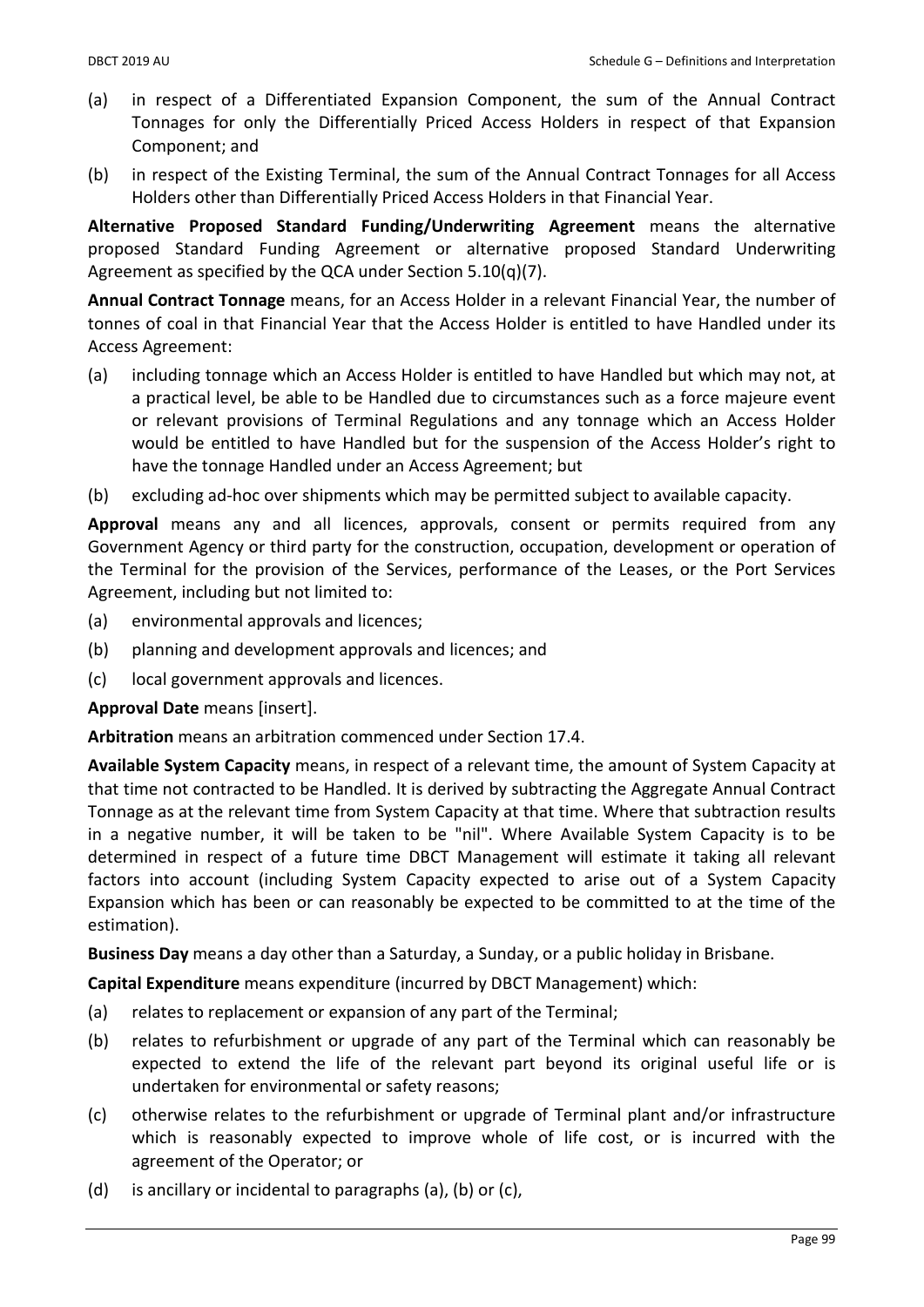but not expenditure recovered through HCF or HCV (as those terms are defined in the Standard Access Agreement).

Coal Guidelines means the 'Australian Guidelines for Estimating and Reporting of Inventory Coal, Coal Resources and Coal Reserves' published by the Coalfields Geology Council of New South Wales and the Queensland Resources Council or its successor document, as updated from time to time.

Coal Resources has the meaning given to it in the JORC Code.

Commencement Date means 1 July 2021.

Completion means, in respect of relevant works comprising a Terminal Capacity Expansion or other Capital Expenditure Program:

- (a) the works are electrically and mechanically complete; and
- (b) testing and commissioning has been satisfactorily completed (including load commissioning),

but where punchlist items (being items intended to be carried out after practical completion and commencement of full operation of the relevant items) are not necessarily complete, and Complete and Completed have corresponding meanings.

Conditional Access Agreement has the meaning given to it in Section 5.4(l) of this Undertaking.

Confidential Information means any information, data or other matter disclosed to a person by, or on behalf of, another person where:

- (a) the disclosure of the information, data or other matter by the recipient might reasonably be expected to affect the commercial affairs of the owner of the information, data or other matter; or
- (b) the information, data or other matter is marked or otherwise clearly identified as confidential by a party when disclosed;

provided that such information, data or other matter:

- (c) is not already in the public domain;
- (d) does not become available to the public through means other than a breach of the confidentiality provisions in this Undertaking or a breach of any confidentiality deed contemplated in Section 8 of this Undertaking;
- (e) was not in the other party's lawful possession prior to such disclosure; or
- (f) is not received by the other party independently from a third party free to disclose such information, data or other matter;

and provided further that the information, data or other matter will cease to be Confidential Information if the information, data or other matter has ceased to retain its confidential nature, for example because:

- (g) the disclosure of the information, data or other matter by the recipient would no longer reasonably be expected to affect the commercial affairs of the owner of the information, data or other matter;
- (h) the information, data or other matter has entered in the public domain through means other than a breach of the confidentiality provisions in this Undertaking or a breach of any confidentiality deed contemplated in Section 8 of this Undertaking; or
- (i) the information, data or other matter has been received by the recipient independently from a third party free to disclose the information, data or other matter.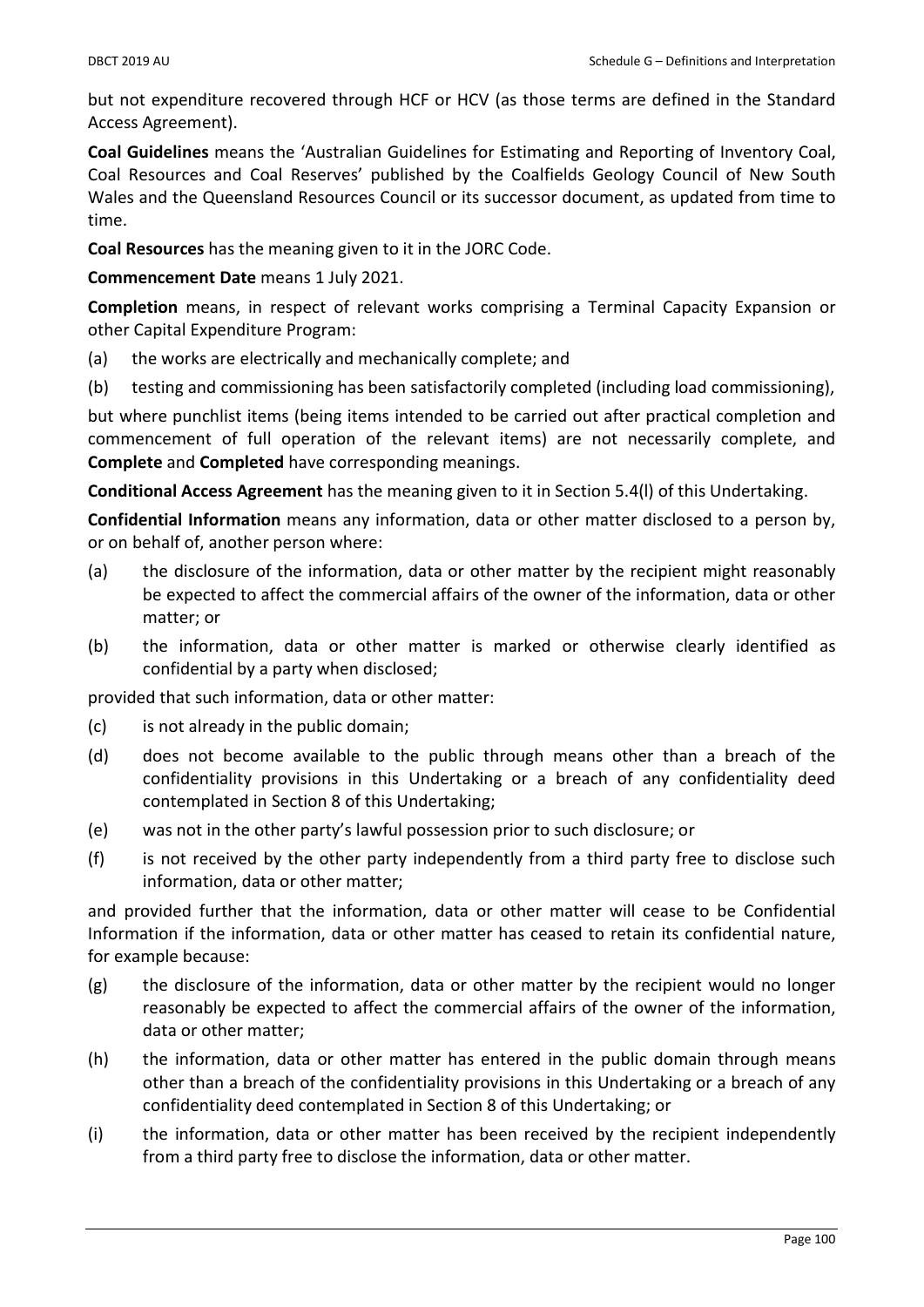Construction Period Risk Free Rate means the rate calculated by averaging the yield of the 10 year Commonwealth Government bond over the 20 Business Days preceding the earlier of:

(a) the first draw down date on floating rate construction debt financing; or

(b) the interest rate set date on a fixed rate construction debt financing;

effected by DBCT Management in respect of a relevant Terminal Capacity Expansion.

Control has the meaning given to that term in the Corporations Act 2001 (Cth) and Controlled has a corresponding meaning.

Cost Allocation Manual means a cost allocation manual prepared by the QCA under s159 of the QCA Act for use by DBCT Management.

Cost Allocation Principles has the meaning given in Section 11.7(h).

Cost Sensitive Expansion has the meaning given in Section 11.8(b).

Dalrymple Bay Coal Chain means all infrastructure relating to railing and shipping of coal (from mine outloaders to Terminal shiploaders and adjacent infrastructure), excluding Hay Point, generally referred to as the Dalrymple Bay Coal Chain, (unless all relevant stakeholders otherwise agree).

DBCT Holdings means DBCT Holdings Pty Limited ACN 096 395 783 and its successors and assigns, including persons taking by way of novation.

DBCT Management means DBCT Management Pty Ltd ACN 097 698 916 and its successors and permitted assigns, including persons taking by way of novation.

DBCT Trustee means DBCT Investor Services Pty Ltd ACN 052 156 082 as trustee of the DBCT Trust.

Different Terms has the meaning given in Section 13.1.

Differentiation, in respect of a Terminal Capacity Expansion, means the Terminal Capacity Expansion should be treated as a separate Terminal Component for the purposes of determining Access Charges in accordance with Sections 11.1 and 11.4 of this Undertaking, and Differentiated has a corresponding meaning.

Differentiated Expansion Component has the meaning giving in Section 11.8(a)(2).

Differentially Priced Access Agreement means an Access Agreement under which the Access Charges are to be differentially priced and Services are to be provided by DBCT Management from capacity created by a Differentiated Expansion Component.

Differentially Priced Access Holder means an Access Holder who is party to a Differentially Priced Access Agreement.

Differentially Priced Capacity means capacity associated with a Differentiated Expansion Component.

Differentiated Queue has the meaning set out in Section 5.4(s).

Dispute has the meaning given to that term in Section 17.1.

Dispute Notice has the meaning given to that term in Section 17.1.

Early Termination means the termination of an Access Agreement or Existing User Agreement (Terminated Agreement) before its originally scheduled expiry date (but not where that occurred as a result of the exercise of a contractual right to terminate which was included in the Terminated Agreement when it was entered into, other than a right to do so for default in payment or insolvency of the Access Holder or default by DBCT Management. For the purpose of this definition, termination for default in payment or insolvency will be taken to have occurred if DBCT Management terminates the Terminated Agreement on other grounds but in circumstances where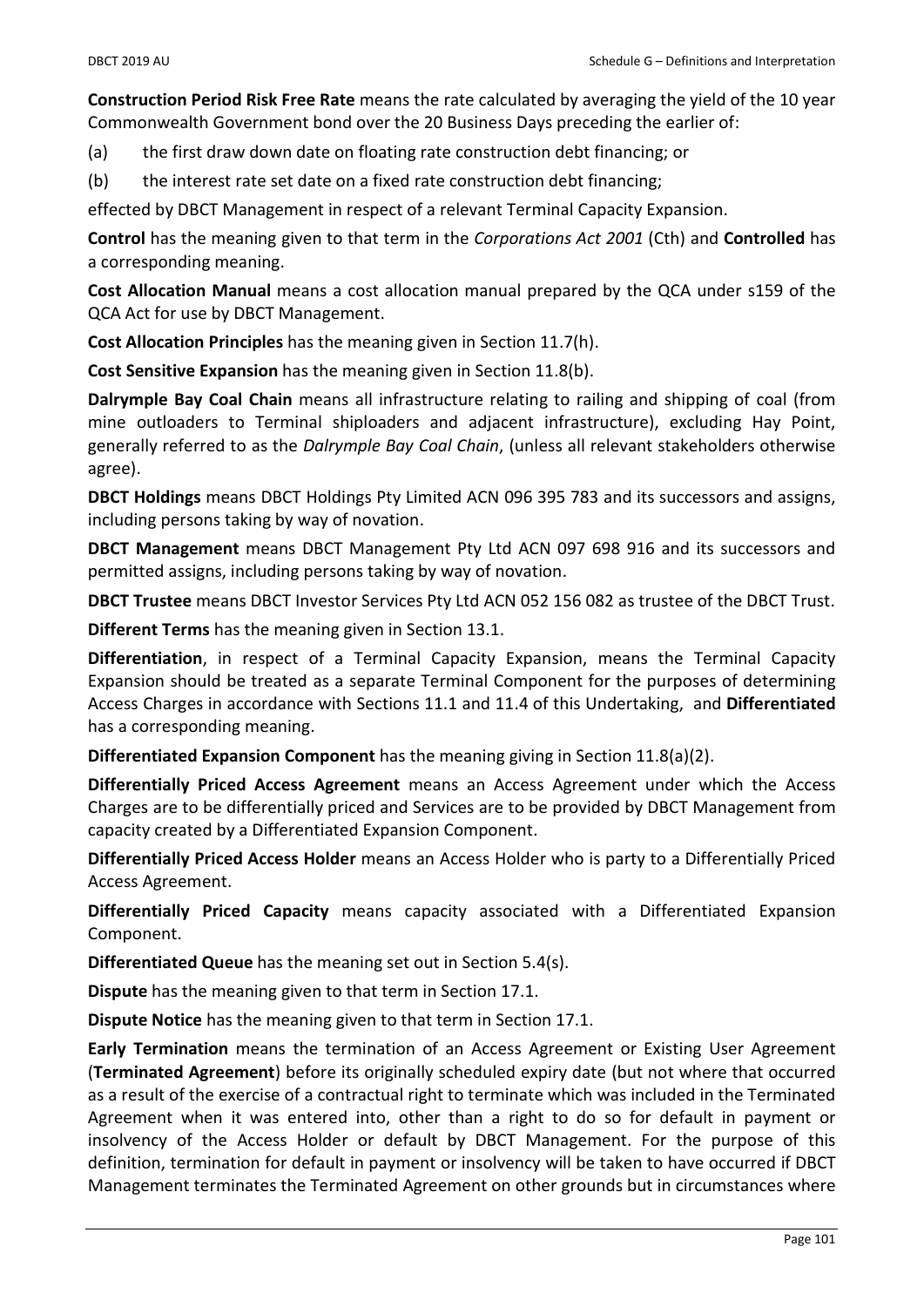a default in payment or the insolvency of the Access Holder could have been reasonably expected within a reasonably short time thereafter had that termination not occurred).

Execution Date has the meaning given in the Standard Access Agreement.

Existing Terminal means the Terminal as it exists at the Commencement Date together with each Socialised Expansion of that existing Terminal.

Existing Terminal Capacity has the meaning given in Section 12.1(a)(1).

Existing User Agreement means an agreement which is in force as at the Commencement Date by which DBCT Management has granted an Access Holder an entitlement to have coal Handled through the Terminal.

Expansion Component means in respect of a Terminal Capacity Expansion, the Terminal Component the subject of the expansion, as determined in accordance with this Undertaking.

Expansion Component Capacity means, for an Expansion Component, the maximum reasonably achievable capacity of that Expansion Component (measured in tonnes per Financial Year) as estimated pursuant to Section 12.1.

Expansion Parties means, in respect of an Expansion Component, any Funding Access Seeker or any party to a Conditional Access Agreement associated with that Expansion Component.

Expansion Pricing Approach means the dollar amount, formula, mechanism or process for setting an Initial TIC, which will be applied to determine the Initial TIC for a Terminal Component, following a Terminal Capacity Expansion.

Expansion Pricing Principles means the principles set out in Section 11.8.

Feasibility Studies means in relation to a proposed Terminal Capacity Expansion, a FEL 1 Feasibility Study, FEL 2 Feasibility Study and FEL 3 Feasibility Study.

FEL 1 Feasibility Study means in respect of a proposed Terminal Capacity Expansion, a study that:

- (a) estimates Terminal Capacity and System Capacity in accordance with Section 12.1 of the Undertaking;
- (b) identifies possible Terminal Expansion Components that will create additional Terminal Capacity, including any potential system capacity expansions that may be required to create complementary additional System Capacity;

makes a preliminary assessment of the available Terminal capacity that will be created by the Terminal Expansion Components;

- (c) makes a preliminary assessment of the available Terminal capacity that will be created by the Terminal capacity expansion
	- (1) unless otherwise agreed by DBCT Management and the relevant Funding Access Seeker, includes an indicative assessment of:
	- (2) project objectives in relation to the creation of additional Terminal Capacity; and
	- (3) the possible Terminal Expansion Components:
		- $(A)$  a broad cost estimate with a  $+/-$  50% accuracy (or such other accuracy where agreed with the Funding Access Seekers (acting reasonably));

a preliminary financial analysis and risk assessment; and

(4) indicative timeframes for developing and completing the possible Terminal Components; and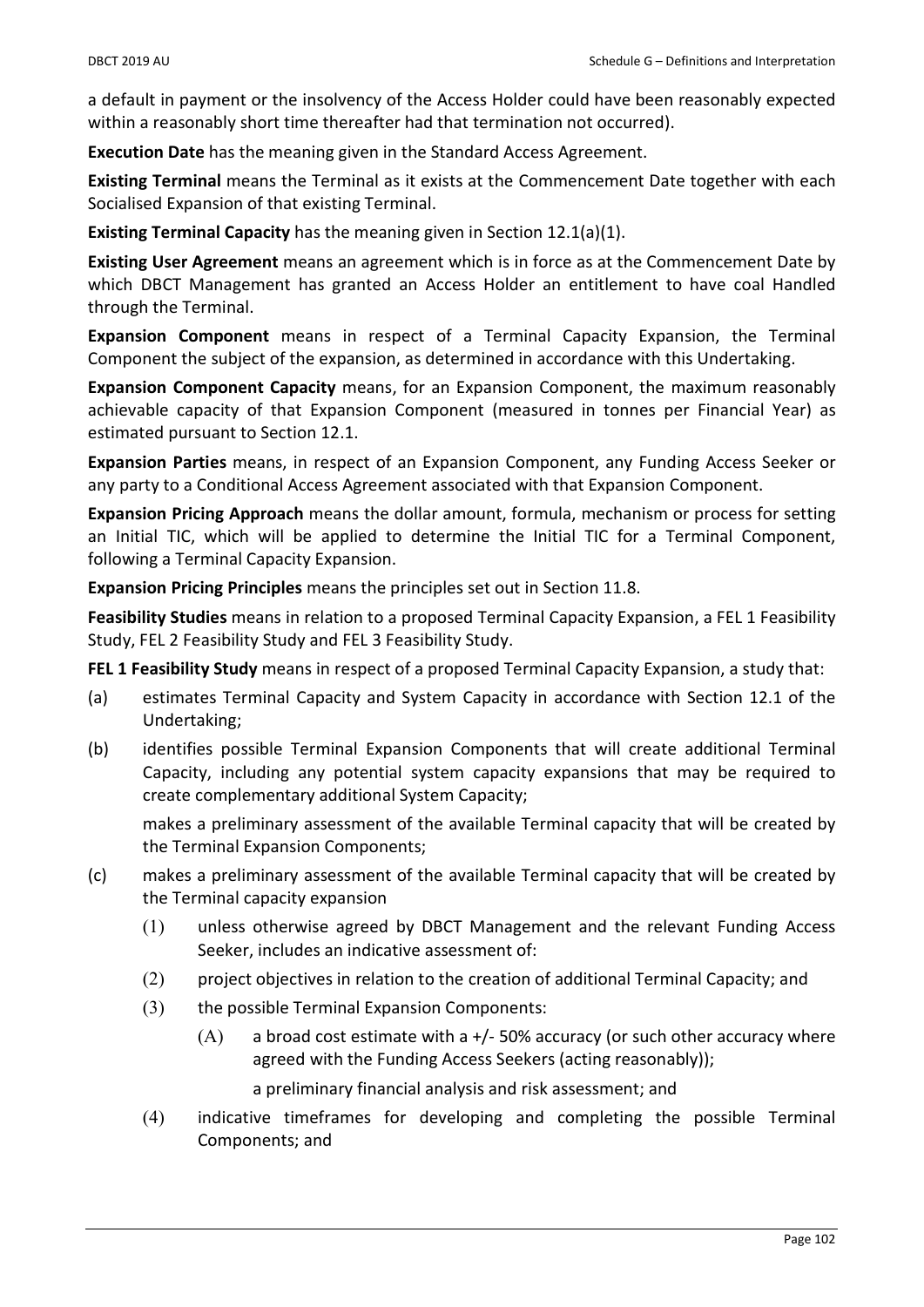(5) includes a proposed scope, budget, duration and deliverables for a FEL 2 Feasibility Study including the reasons for selecting the possible Terminal Components that will be considered during that FEL 2 Feasibility Study.

FEL 2 Feasibility Study means in respect of a proposed Terminal Capacity Expansion, a study that:

- (a) re-confirms Terminal operating assumptions and System operating assumptions undertaken in the FEL 1 Feasibility Study and, if they differ from the previous study, reestimates Terminal Capacity and System Capacity in accordance with Section 12.1 of the Undertaking
- (b) confirms the project objectives in relation to the creation of additional Terminal Capacity and the possible Terminal Expansion Components that will create the additional Terminal Capacity;
- (c) assesses each of the possible Terminal Components in respect of:
	- (1) the technical and operating requirements for that Terminal Capacity Expansion;
	- (2) an indicative assessment of the additional Capacity that might reasonably be expected by implementing that Terminal Capacity Expansion; and
	- (3) a preliminary risk assessment for that Terminal Capacity Expansion;
- (d) includes preliminary survey and geotechnical investigation to support the level of design and cost accuracy required for the study;
- (e) identifies the preferred Terminal Capacity Expansion to be studied under a FEL 3 Feasibility Study; and
- (f) provides:
	- (1) a high level engineering assessment of the preferred Terminal Capacity Expansion;
	- (2) analysis of the technical and economic feasibility of the preferred Terminal Capacity Expansion and identifies why it is preferred;
	- $(3)$  a project budget, with a +/-20% level of accuracy (or such other accuracy where agreed with the Funding Access Seekers (acting reasonably));
	- (4) an indicative design and construct schedule for the preferred Terminal Capacity Expansion that includes time tolerances; and
	- (5) potential benefits (including additional Terminal Capacity, maintenance and operating benefits) of the preferred Terminal Capacity Expansion; and
- (g) includes a proposed scope, budget, duration and deliverables for a FEL 3 Feasibility Study,
- (h) includes an assessment of the available Terminal Capacity that will be created by the Terminal Capacity Expansion; and
- (i) includes an assessment of the available Terminal Capacity that will be created by the preferred Terminal Expansion Component.

FEL 3 Feasibility Study means in respect of a proposed Terminal Capacity Expansion, a study that, in relation to the preferred Terminal Capacity Expansion identified in a FEL 2 Feasibility Study :

- (a) re-confirms Terminal operating assumptions and System operating assumptions undertaken in the FEL 1 or FEL2 Feasibility Study and, if they differ from the previous studies, re-estimates Terminal Capacity and System Capacity in accordance with Section 12.1 of the Undertaking
- (b) details the project objective for the preferred Terminal Capacity Expansion;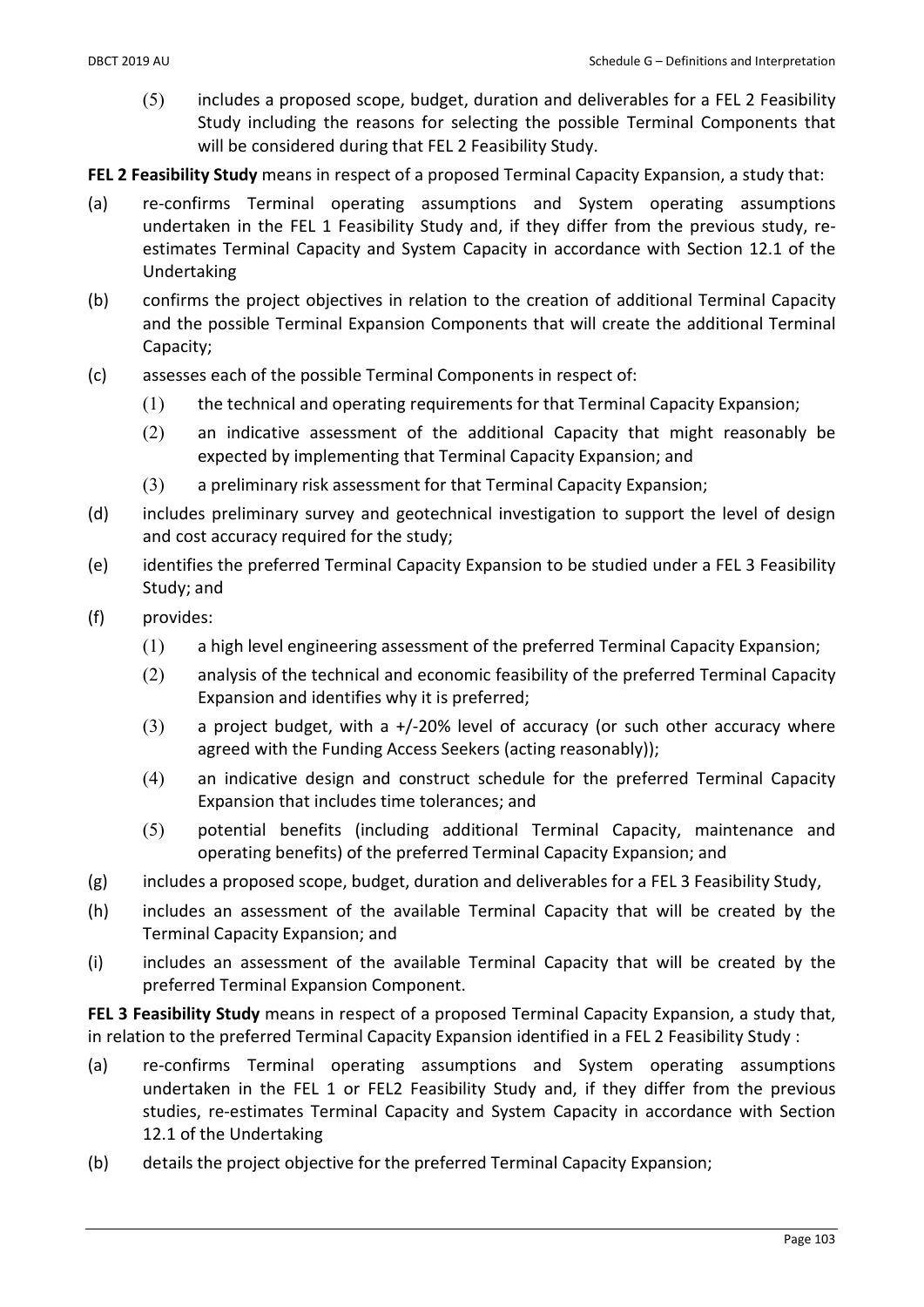- (c) provides a detailed assessment of technical and operating requirements of the preferred Terminal Capacity Expansion;
- (d) includes survey and geotechnical investigations to support the level of design and cost accuracy;
- (e) provides a detailed design for the preferred Terminal Capacity Expansion;
- (f) provides the following details of the preferred Terminal Capacity Expansion's scope:
	- (1) an optimised project configuration that would provide the targeted additional Terminal Capacity to be created by the preferred Terminal Capacity Expansion;
	- $(2)$  a detailed cost estimate with a +/-10% level of accuracy (or such other accuracy where agreed with the Funding Access Seekers (acting reasonably);
	- (3) a detailed design and construction project schedule;
	- (4) the basis on which the project contingency was determined;
	- (5) a financial evaluation, including (if applicable) the estimated impact on the relevant TICs;
	- (6) a procurement methodology and report on any previous approaches to the construction market that are relevant to the preferred Terminal Capacity Expansion;
	- (7) a project management plan comprised of:
		- (A) resource management plan;
		- (B) cost management plan;
		- (C) design management plan
		- (D) quality management plan;
		- (E) safety management plan;
		- (F) schedule management plan;
		- (G) risk management plan;
		- (H) project packaging and delivery strategy;
		- (I) procurement management plan;
		- (J) interface management plan;
		- (K) change management plan;
		- (L) environmental management plan;
		- (M) project phases, milestones and deliverables;
		- (N) project risk assessment report; and regulators notification, if needed, and
	- (8) provides a detailed capacity assessment on the available Terminal Capacity to be created by the preferred Terminal Expansion Component and the associated impact, if any, on the capacity rating of the base Terminal,

and including the outcomes of any analysis and decisions made in relation to the above matters (with reasons, where applicable).

Financial Year means 1 July in a calendar year to 30 June in the next following calendar year. Where the context allows, it also includes a period shorter than 12 months - from the Commencement Date to the next 30 June, inclusive, and from the last 1 July during the Term to the Terminating Date inclusive - but where that period is less than 12 months, any provision of this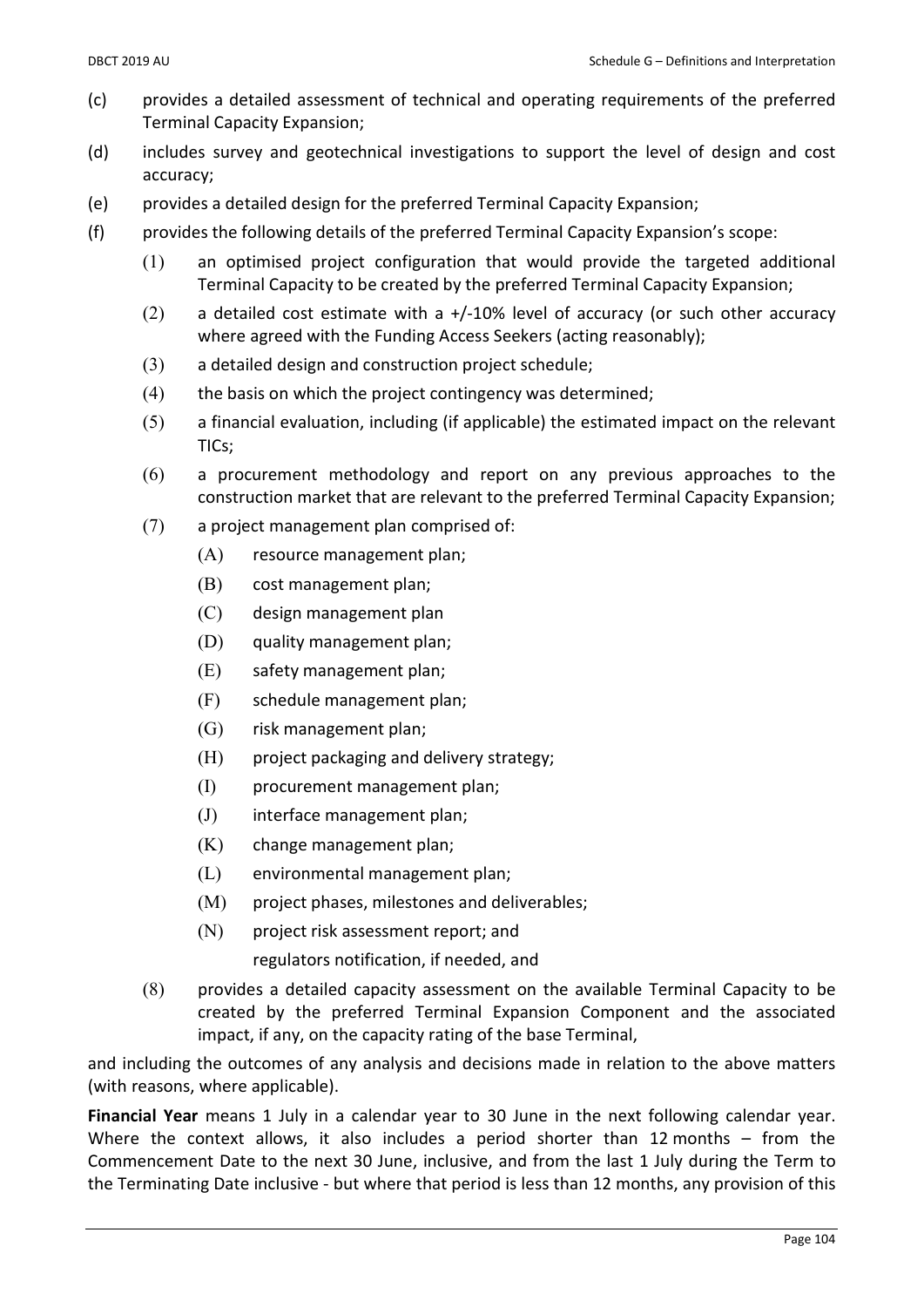Undertaking which, in respect of a Financial Year, assumes a full 12 months period, will be taken to be modified proportionately.

Framework Agreement means the framework agreement between DBCT Holdings, the State, PCQ, DBCT Trustee, DBCT Management and others dated 31 August 2001.

Funding Access Seeker means an Access Seeker that has entered into a Funding Agreement or Underwriting Agreement with DBCT Management.

Funding Agreement means an agreement on such terms as DBCT Management reasonably requires, including in relation to the provision of such security to DBCT Management as it reasonably requires, pursuant to which an Access Applicant must fund the reasonable and proper costs of:

- (a) a FEL 1 Feasibility Study; and
- (b) after a satisfactory outcome from a FEL 1 Feasibility Study, a FEL 2 Feasibility Study and a FEL 3 Feasibility Study, in respect of a proposed Terminal Capacity Expansion.

Good Operating and Maintenance Practice means adherence to a standard of practice which includes the exercise of that degree of skill, diligence, prudence and foresight which would reasonably be expected from a competent, experienced and qualified operator of a facility comparable with the Terminal.

Government Agency means a minister, government, government department or another government body, a governmental, semi-governmental or judicial person or a person (whether autonomous or not) charged with the administration of any applicable law.

Handle means the receiving by rail, unloading, stacking, storing, reclaiming and loading of vessels with coal and any other relevant Services required by the Access Holder using any of the infrastructure at the Terminal.

Indicative Access Proposal has the meaning given to that term in Section 5.5.

Initial TIC means the TIC for a Terminal Component to apply under an Access Agreement from the commencement of that Agreement, the commencement of increased Access under that Agreement or the commencement of a Pricing Period under that Agreement.

Insolvent means, for an Access Seeker, where one of the following events has happened in relation to the Access Seeker:

- (a) it is unable to pay all its debts as and when they become due and payable or it has failed to comply with a statutory demand as provided in Section 459F(1) of the Corporations Act 2001 (Cth);
- (b) any event listed in Section 459C of the Corporations Act 2001 (Cth) occurs in respect of the Access Seeker;
- (c) any director of the Access Seeker starts developing any course of action that would meet the requirements of Section 588GA(1)(a) of the Corporations Act 2001 (Cth)
- (d) creditors of the affected Party pass a resolution referred to in Section 439C(a) or (b) of the Corporations Act 2001 (Cth);
- (e) proceedings are commenced or a resolution is passed to appoint a liquidator or provisional liquidator or to place it in liquidation or to appoint an administrator (whether voluntary or otherwise);
- (f) an application is made to a court for it to be wound up and the application is not dismissed or withdrawn within 14 days;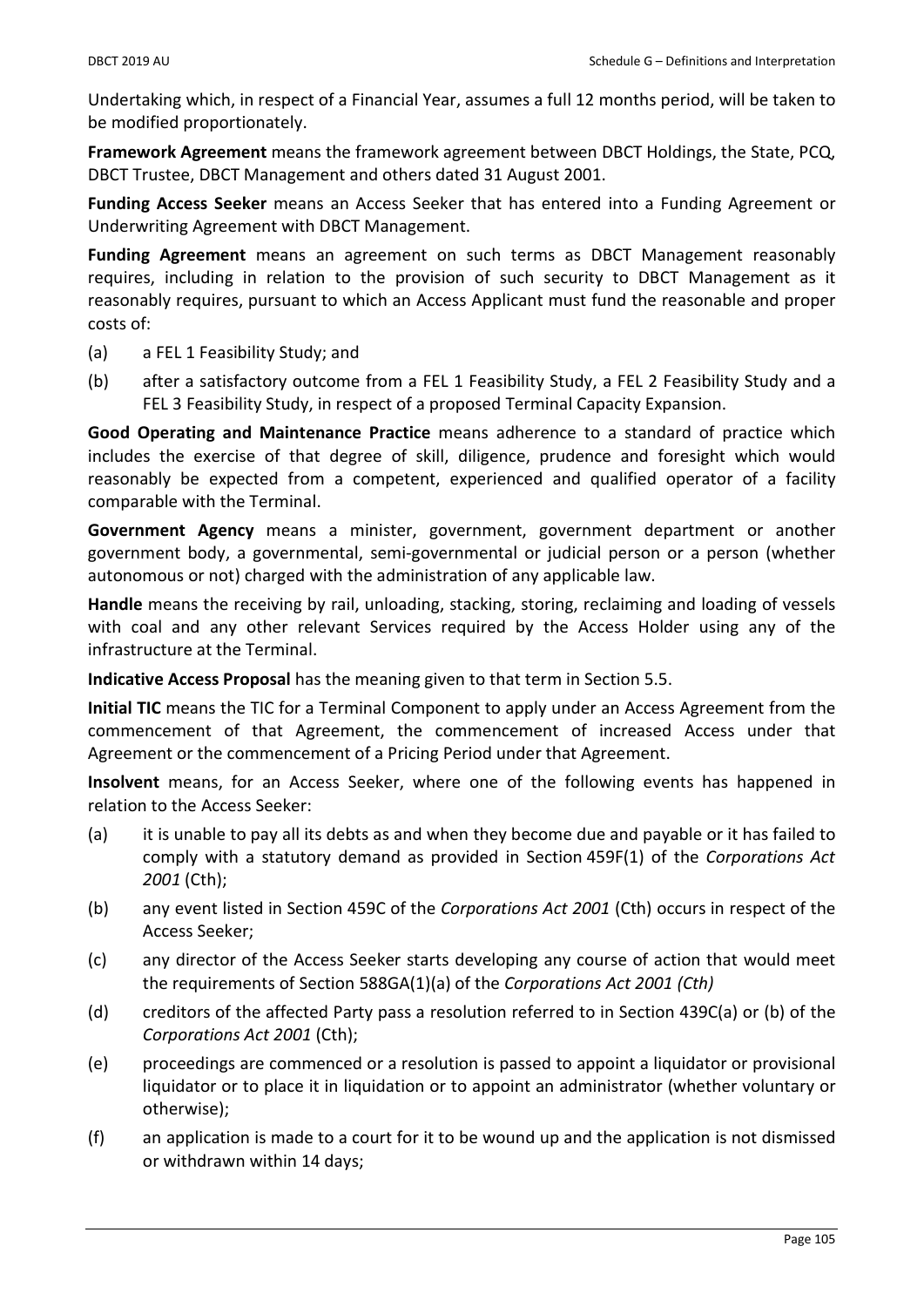- $(g)$  any trustee, receiver, controller or receiver or manager (as defined in the Corporations Act 2001 (Cth)) is appointed in respect of any of its assets; or
- (h) it resolves to enter into or enters into any form of arrangement (formal or informal) with its creditors or any of them, including a deed of company arrangement.
- (i) the affected Party ceases to carry on business or states that it intends to cease to carry on business or will substantially decrease the size or scope of its business

JORC Code the 'Australasian Code for Reporting of Exploration Results, Mineral Resources and Ore Reserves' prepared by the Joint Ore Reserves Committee of The Australasian Institute of Mining and Metallurgy, Australian Institute of Geoscientists and the Minerals Council of Australia, as updated from time to time.

Leases means the Primary Leases and the Secondary Leases.

Lease Term has the meaning ascribed to that term in the Framework Agreement.

Marketable Coal Reserves has the meaning given to it in the JORC Code.

Month means a calendar month.

Monthly Payment has the meaning given to it in Section 11.4(c).

NECAP Asset Base means, in respect of a Terminal Component, the NECAP Asset Base for that Terminal Component determined in accordance with Schedule C, Section 3(h).

NECAP Risk Free Rate means, in respect of any twelve month period ending 31 March, the rate calculated by averaging the yield of the 10 year Commonwealth Government bond over the 20 Business Days preceding that 31 March.

Negotiation Cessation Notice means a notice given in accordance with the provisions of Section 5.8.

Non-Expansion Capital Expenditure or NECAP means Capital Expenditure not related to the development of a Terminal Capacity Expansion.

Non-Expansion Costs means Terminal Operating Costs and Capital Expenditure not related to the development of a Terminal Capacity Expansion.

Notice has the meaning given to that term in Section 5.4(e)(1).

Notified Access Seeker has the meaning given to that term in Section 5.4(e).

Notifying Access Seeker has the meaning given to that term in Section 5.4(e).

Notional Contracted Tonnage or NCT means, in respect of a Financial Year the Aggregate Annual Contract Tonnage.

Operation & Maintenance Charge means the component of Access Charges under which DBCT Management recovers the Terminal Operating Costs from Access Holders and is calculated in accordance with Section 11.6.

Operation & Maintenance Contract or OMC means the contract between DBCT Management, the DBCT Trustee and the Operator under which the Operator is engaged by DBCT Management to operate and maintain the Terminal on a day to day basis.

Operator means Dalrymple Bay Coal Terminal Pty Limited ACN 010 268 167.

Other Costs has the meaning given in Section 12.5(a)(3)(B).

PCQ means Ports Corporation of Queensland Limited ACN 126 302 994.

Port Services Agreement has the meaning ascribed to that term in the Framework Agreement.

Price Ruling has the meaning given in Section 5.12(a).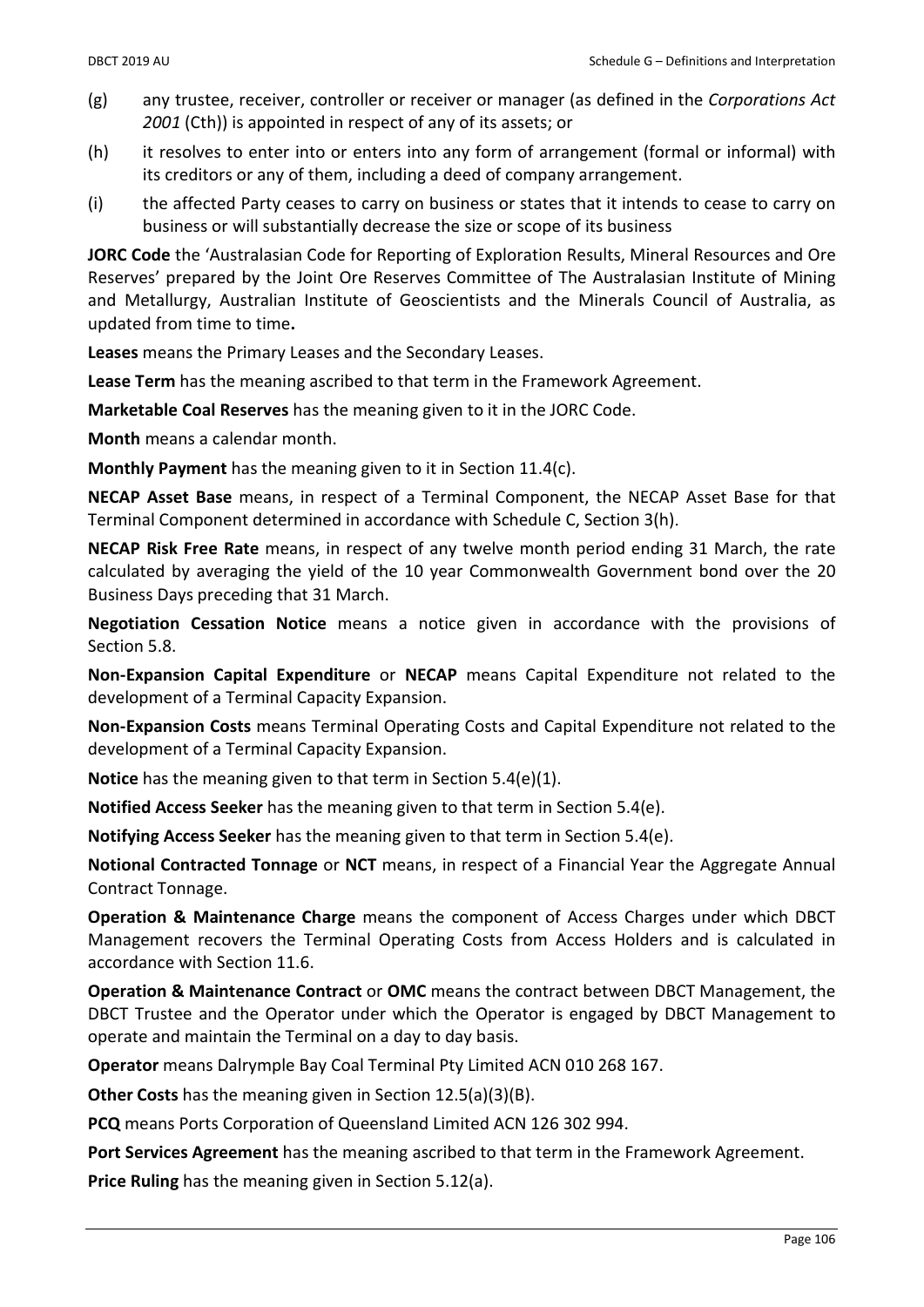Pricing Method means the method of pricing Access created by a Terminal Capacity Expansion, being either Socialised or Differential.

Pricing Period means the period commencing on the Commencement Date and ending on 30 June 2026.

Primary Leases has the meaning ascribed to that term in the Framework Agreement.

Proposed Standard Funding/Underwriting Agreement means the proposed Standard Funding Agreement or proposed Standard Underwriting Agreement (as applicable) by DBCT Management under Section 5.10(q)(1).

Publicly Report means to upload information onto DBCT Management's website so that it is publicly accessible.

QCA means the Queensland Competition Authority, a statutory authority established under the QCA Act.

QCA Act means the Queensland Competition Authority Act 1997 (Qld).

Queue has the meaning given in Section 5.4(a) .

Rail Operator means an entity that:

- (a) provides above rail services to an Access Holder for the purpose of transporting coal to the Terminal; or
- (b) is nominated by an Access Seeker as likely to provide above rail services to that Access Seeker for the purpose of transporting coal to the Terminal.

Related Body Corporate has the meaning given to that term in the Corporations Act 2001 (Cth).

Related Entity has the meaning given to that term in the Corporations Act 2001 (Cth).

Renewal Application has the meaning given in Section 5.3A.

Review Event means any one or more of the following events:

- (a) a change in the Aggregate Annual Contract Tonnage in respect of the Existing Terminal or Differentiated Expansion Component (as relevant), including (without limitation) a change in Aggregate Annual Contract Tonnage occurring as a consequence of the Early Termination of any Access Agreement or Existing User Agreement;
- (b) in respect of the Existing Terminal, Completion and handover to the Operator of the whole of a discrete phase of a Socialised Expansion; and
- (c) each 1 July in a Pricing Period, in respect of any Terminal Component, provided any program of NECAP was:
	- (1) Completed and handed over to the Operator by DBCT Management in the twelve month period ending on 31 March occurring immediately prior to that 1 July and allocated to that Terminal Component, including:
		- (A) NECAP referred to in Section 12.10(b)
		- (B) NECAP referred to in Section 12.10(c); or
	- (2) included in the NECAP Asset Base for any previous Financial Year of the Pricing Period.

Secondary Leases has the meaning ascribed to that term in the Framework Agreement.

Security means any form of security or guarantee required to be provided by an Access Seeker or Access Holder to DBCT Management pursuant to Section 5.9.

Service Provider means: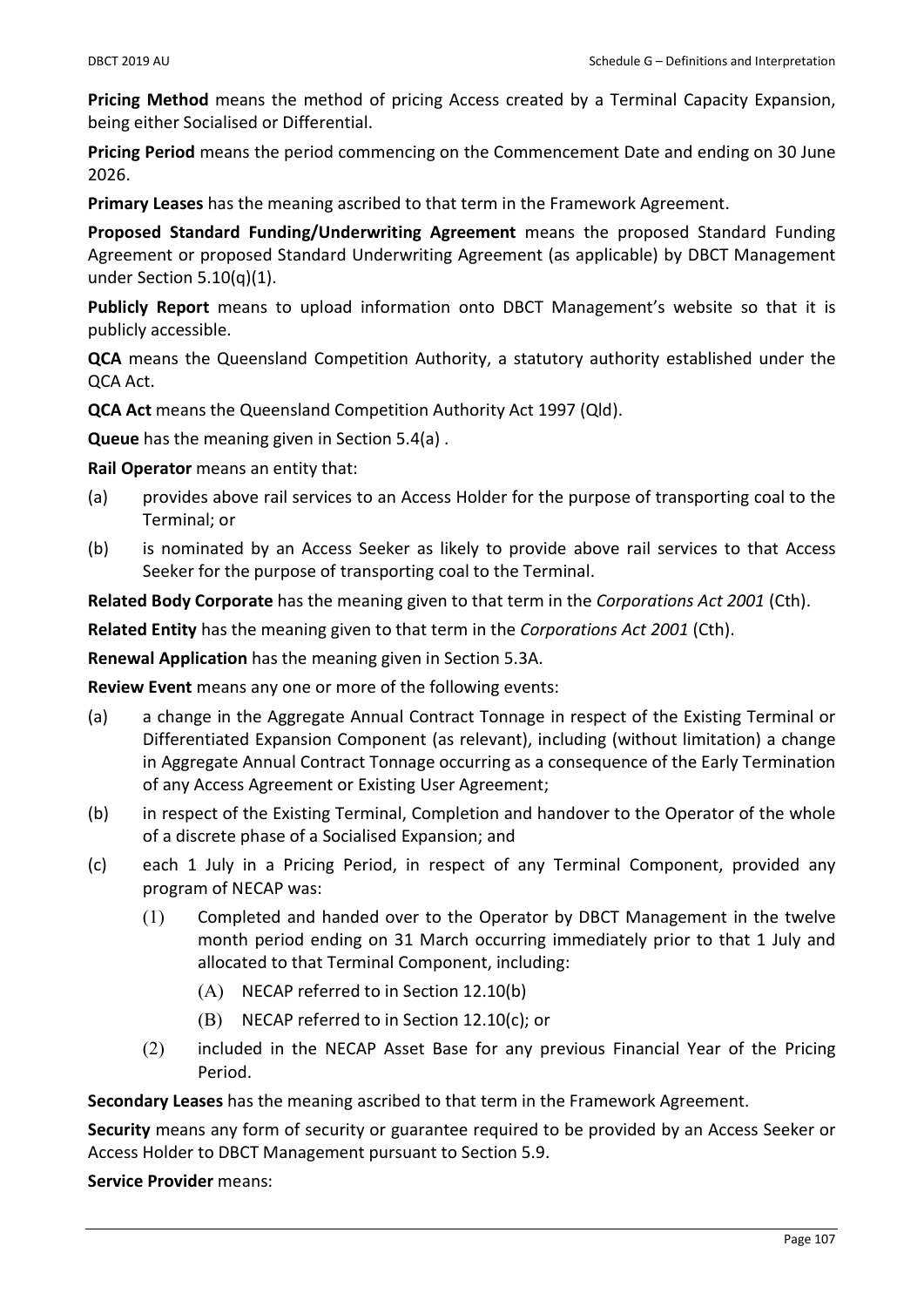- (a) DBCT Management, as the provider of Services at the Terminal;
- (b) each provider at a relevant time of railway infrastructure ("below rail") for any part of the System;
- (c) each provider at a relevant time of railway freight services ("above rail") for any part of the System.

Services means the services set out in Schedule E of this Undertaking.

Socialisation, in respect of a Terminal Capacity Expansion, means the Terminal Capacity Expansion should be treated as forming part of the Existing Terminal for the purpose of determining Access Charges in accordance with Section 11 of this Undertaking, and Socialised has a corresponding meaning.

Short-Term Available Capacity means Available System Capacity which is commencing within the next 12 months and that is not able to be renewed.

Socialised Terminal Capacity means capacity associated with a Socialised Expansion.

Socialised Expansion has the meaning given in Section 11.8(a)(1)

Standard Funding Agreement means the standard Funding Agreement approved by the QCA in accordance with Section 5.10(q)

Standard Underwriting Agreement means the standard Underwriting Agreement approved by the QCA in accordance with Section 5.10(q).

Standard Access Agreement means the standard access agreement set out in Schedule B of this Undertaking.

State means the State of Queensland.

Supply Chain Business means an entity (or group of entities) which:

- (a) provides, or proposes to provide, above rail services in Queensland which access the Terminal;
- (b) owns or holds an interest in, or proposes to acquire such an interest in, coal-producing mines in Queensland that export coal via the Terminal;
- (c) purchases coal that has been produced in Australia and exports that coal via the Terminal;
- (d) provides shipping services from the Terminal; or
- (e) trades in capacity at the Terminal.

System means, in respect of the Dalrymple Bay Coal Chain, the following components of infrastructure relating to the transport of coal from mines whose coal is Handled by the Terminal:

- (a) rail loading facility of mines whose coal is Handled by the Terminal;
- (b) railway infrastructure in the Dalrymple Bay Coal Chain;
- (c) railway locomotives and rolling stock used in the Dalrymple Bay Coal Chain; and
- (d) Terminal unloading, stacking, loading and other Handling facilities,

and all interfaces between such components.

System Capacity means at a relevant time, the maximum reasonably achievable estimated capacity of the System (measured in tonnes per financial year) as determined pursuant to Section 12.1 in respect of that time. Where System Capacity is required to be estimated in respect of a future time (for example, for the purposes of Section 5.4) DBCT Management will estimate it taking all relevant factors into account (including System Capacity expected to arise out of a System Capacity Expansion which has been or can reasonably be expected to be committed to at the time of the estimation).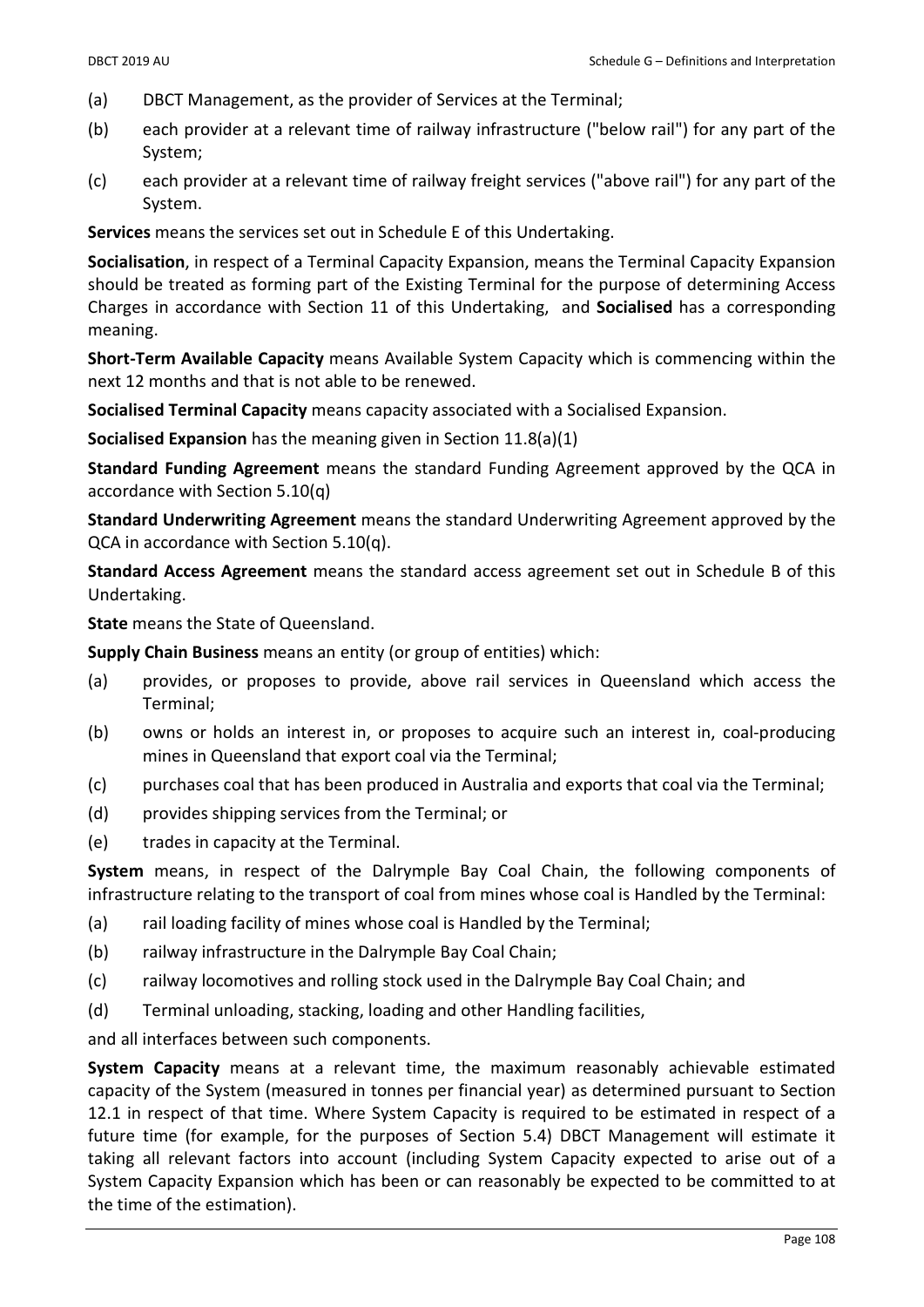System Capacity Expansion means the construction, upgrade, refinement, purchase, installation and/or erection of new works or items or modifications to existing works or items intended to materially increase the System Capacity.

System Master Plan means, at a relevant time, the master plan (if any) determined pursuant to Section 15.

TCMP has the meaning given in Section 12.5(a)(7).

Term means the period between (and including each of) the Commencement Date and the Terminating Date.

Terminal means the land and port infrastructure located at the Port of Hay Point which is owned by DBCT Holdings or the State and leased to DBCT Trustee and/or DBCT Management, and known as the Dalrymple Bay Coal Terminal, and includes the following:

- (a) loading and unloading equipment;
- (b) stacking, reclaiming, conveying and other handling equipment;
- (c) wharves and piers;
- (d) deepwater berths; and
- (e) shiploaders,

and for the avoidance of doubt, includes the Existing Terminal and any Differentiated Expansion Component.

Terminal Capacity means the maximum reasonably achievable capacity of the Terminal (measured in tonnes per Financial Year) as estimated pursuant to Section 12.1.

Terminal Capacity Expansion means the construction, upgrade, refinement, purchase, installation and/or erection of new works or items or modifications to existing works or items intended to materially increase the Terminal Capacity.

Terminal Component means each of:

- (a) the Existing Terminal; and
- (b) the Differentiated Expansion Component.

Terminal Infrastructure Charge or TIC has the meaning given in Section 11.4(a).

Terminal Master Plan (a copy of the version which was current at the Commencement Date is attached at Schedule F) means the master plan approved by DBCT Holdings under the Port Services Agreement, and related engineering and other reports, as amended from time to time with the approval of DBCT Holdings under the Port Services Agreement.

Terminal Operating Costs means any amounts:

- (a) reasonably incurred or charged by the Operator (including any margin payable to the Operator under the Operation & Maintenance Contract);
- (b) in the nature of an operating expense for the Terminal and reasonably incurred or charged by DBCT Management with the express written consent of not less than 66% of Access Holders by contract tonnage; and
- (c) reasonably incurred by DBCT Management in exercising its rights under the Operation & Maintenance Contract to step in or take work out of the hands of the Operator (as a result of a default by the Operator),

but excluding Capital Expenditure other than minor capital expenditure not exceeding \$3 million per Financial Year.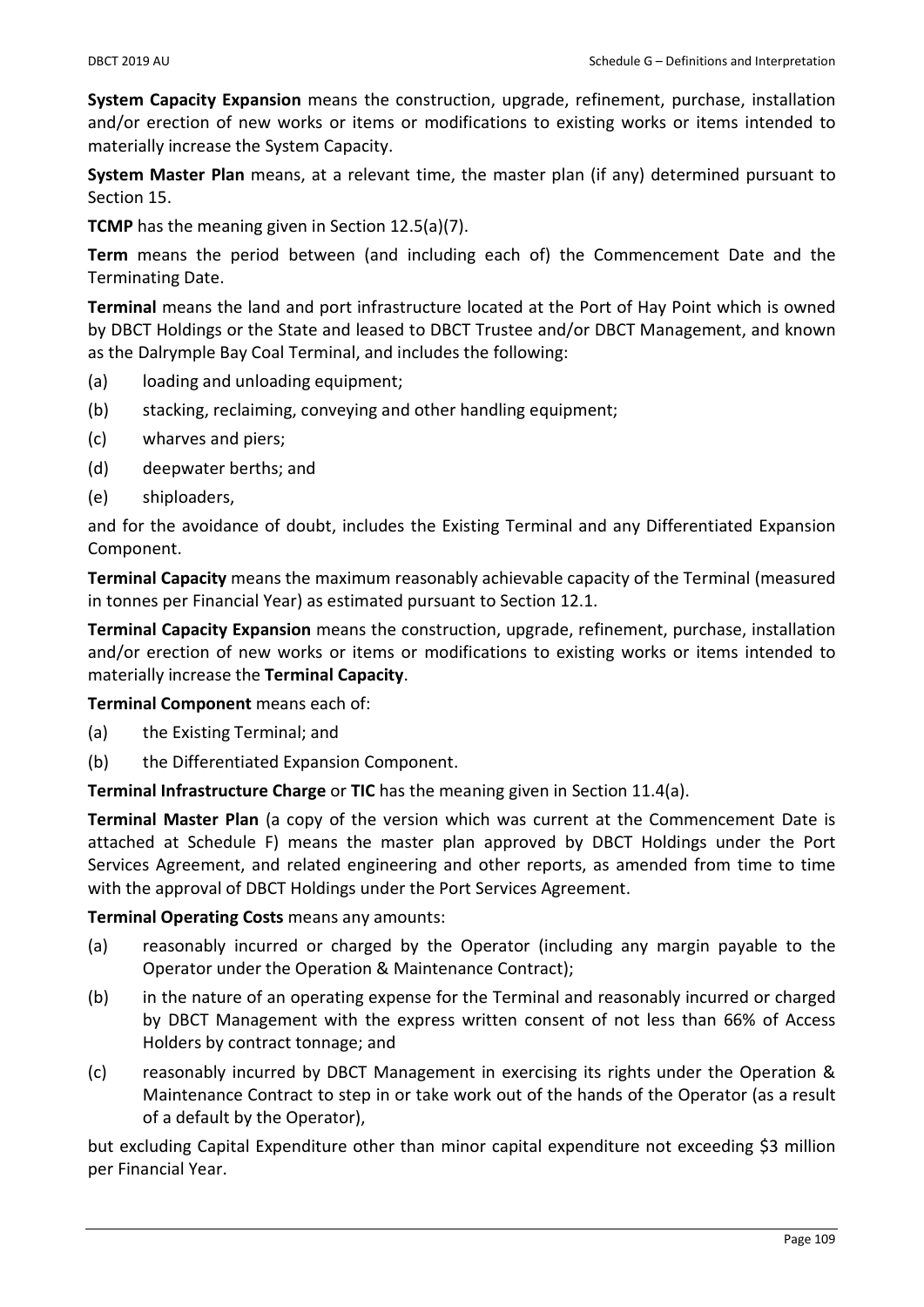Terminal Regulations means regulations in force from time to time governing procedures for the operation of the Terminal and provision of the Services under an Access Agreement or Existing User Agreement.

Terminating Date means the earliest of the following dates:

- (a) 1 July 2026; and
- (b) the date that the handling of coal at the Terminal ceases to be a "declared service" for the purposes of the QCA Act.

Tonnage means the volume of Access supplied under an Access Agreement, determined by reference to the volume of coal Handled or contracted to be Handled.

Undertaking means this Access Undertaking (as amended from time to time) which is an access undertaking for the purposes of the QCA Act.

Underwriting Agreement means an agreement on such terms as DBCT Management reasonably requires, including in relation to the provision of such security to DBCT Management as it reasonably requires, which gives DBCT Management the right to call for, and requires an Access Applicant to fund in response to such call, the reasonable and proper costs of:

- (a) a FEL 1 Feasibility Study; and
- (b) after a satisfactory outcome from a FEL 1 Feasibility Study, a FEL 2 Feasibility Study,

in respect of a proposed Terminal Capacity Expansion, if the proposed Terminal Capacity Expansion does not proceed.

WACC(1) Rate means, in respect of Financial Year t, the weighted average of the rates equivalent to the NECAP Risk Free Rate plus 5.00% for each twelve month period ending 31 March in which any program of NECAP included in the NECAP Asset Base for Financial Year t for the Existing Terminal or Differentiated Expansion Component (as relevant) was Completed and handed over to the Operator, where the weights are equal to the proportion of the value of the NECAP Asset Base for Financial Year t referable to the program(s) of NECAP Completed and handed over to the Operator in the twelve month period.

WACC(2) Rate means a rate equivalent to the Construction Period Risk Free Rate plus 5.00%.